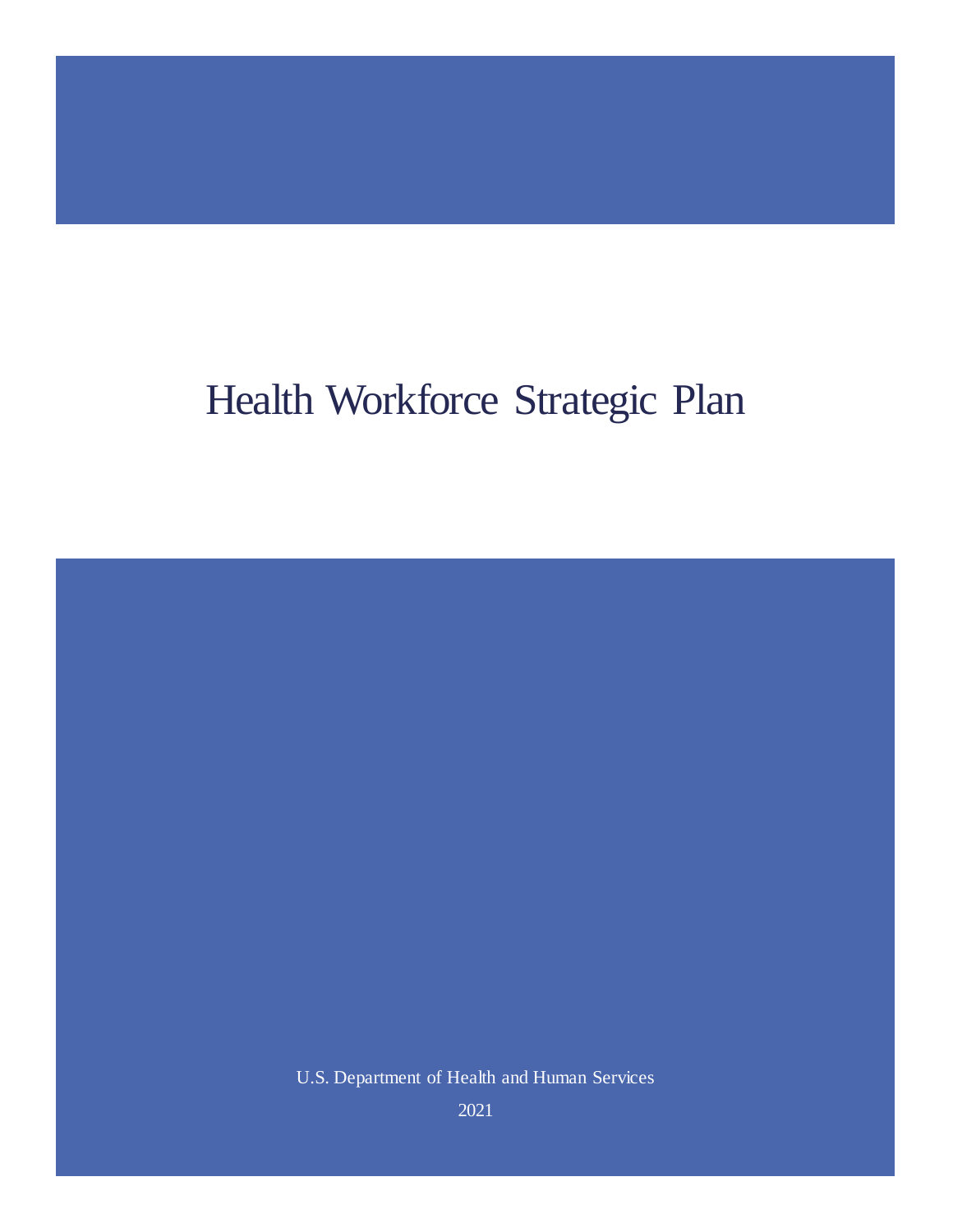# **Contents**

| Goal 1. Expand the Health Workforce Supply to Meet Evolving Community Needs              |  |
|------------------------------------------------------------------------------------------|--|
| Goal 2. Improve the Distribution of the Health Workforce to Reduce Shortages 11          |  |
| Goal 3. Enhance Health Care Quality through Professional Development, Collaboration, and |  |
| Goal 4. Develop and Apply Data and Evidence to Strengthen the Health Care Workforce20    |  |
| Appendix A: Coronavirus Aid, Relief, and Economic Security Act (Public Law 116-136),     |  |
|                                                                                          |  |
|                                                                                          |  |
|                                                                                          |  |
|                                                                                          |  |
| Appendix F: Advisory Committee on Training in Primary Care Medicine and Dentistry and    |  |
|                                                                                          |  |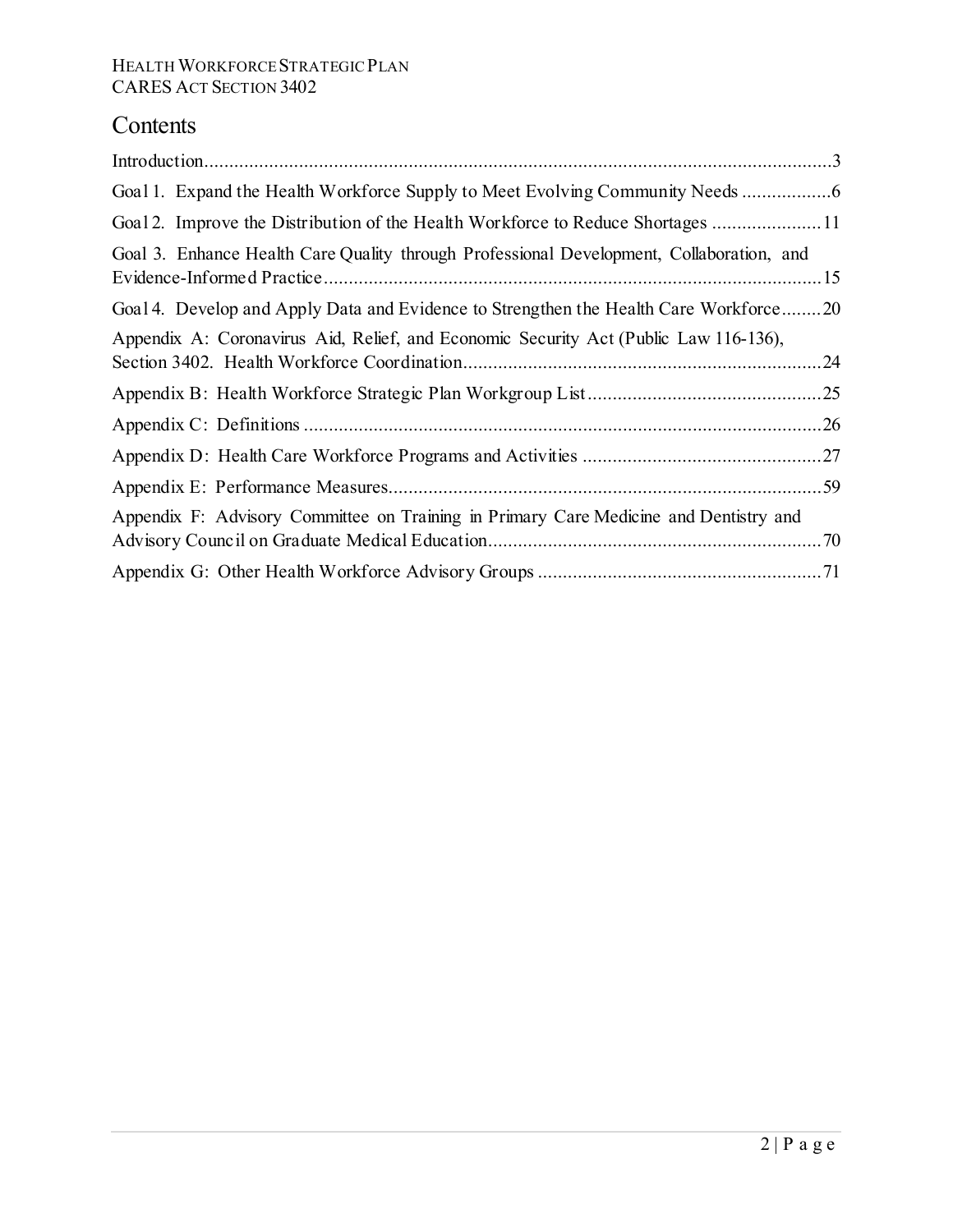### <span id="page-2-0"></span>Introduction

The mission of the U.S. Department of Health and Human Services (HHS, the Department) is to enhance the health and well-being of all Americans, by providing for effective health and human services and by fostering sound, sustained advances in the sciences underlying medicine, public health, and social services.

Across its operating divisions, HHS administers an array of health and human services programs that aim to provide all Americans with a usual and ongoing source of health care, including informed and coordinated investments to enhance the access, supply, distribution, and quality of the nation's health workforce. The health workforce is composed of a wide variety of occupations – including providers such as registered nurses, physicians, and dentists, as well as individuals in critical and essential health care support roles, such as community health workers, direct support professionals, and caregivers. Current HHS investments in the health workforce are informed using available data and are aligned with the Department's authorities.

The Coronavirus Aid, Relief, and Economic Security (CARES) Act (Public Law No. 116-136), enacted on March 27, 2020, directed the Secretary of HHS to develop a "comprehensive and coordinated plan with respect to HHS health workforce development programs, including education and training programs." The legislation [\(Appendix A\)](#page-23-0) requires that the plan identify performance measures to determine the extent to which programs are strengthening the nation's health care system; gaps that exist between the outcomes of programs and projected health workforce needs; actions to address the gaps; and barriers to implementing the actions.

This Health Workforce Strategic Plan (Strategic Plan) provides a forward-looking framework for health workforce improvements, focused on four key goals: expanding supply, ensuring equitable distribution, improving quality, and enhancing the use of data and evidence to improve program outcomes. This Strategic Plan will facilitate coordinated and intentional efforts to address long-standing barriers to strengthening the health workforce – barriers that have been amplified by ongoing crises including the Coronavirus Disease 2019 (COVID-19) pandemic, the economic condition for lower and middle-income families, changing health impacts due to climate change, and the need to advance racial equity. This Strategic Plan also aligns with the *National Strategy for the COVID-19 Response and Pandemic Preparedness* and Presidential Executive Orders related to the COVID-19 pandemic. Notably, several of the Presidential Executive Orders[1](#page-71-0) task the Secretary of HHS as well as heads of other federal departments and agencies to develop plans and recommendations, and to take immediate actions for strengthening the public health workforce. Together, these efforts will provide continued opportunities for engagement of relevant stakeholders and refinement of the framework set forth in this Strategic Plan.

The American Rescue Plan Act (ARP) of 2021 (P.L. 117-2) invests significant resources in the health care, public health, and mental health workforce, aligning with the goals of this strategic plan. The ARP appropriated \$7.6 billion to HHS to carry out activities related to establishing, expanding, and sustaining a public health workforce, including by making awards to state, local, and territorial public health departments. Additionally, the ARP continues to support health care professionals and students through new funding for scholarships, loan repayment, and graduate medical education, which will dramatically expand the supply of the primary care health workforce. New funding will help community health centers establish, expand, and sustain a public health workforce, including case investigators, contact tracers, social support specialists, community health workers, public health nurses, disease intervention specialists, epidemiologists, program managers, laboratory personnel, and informaticians. The ARP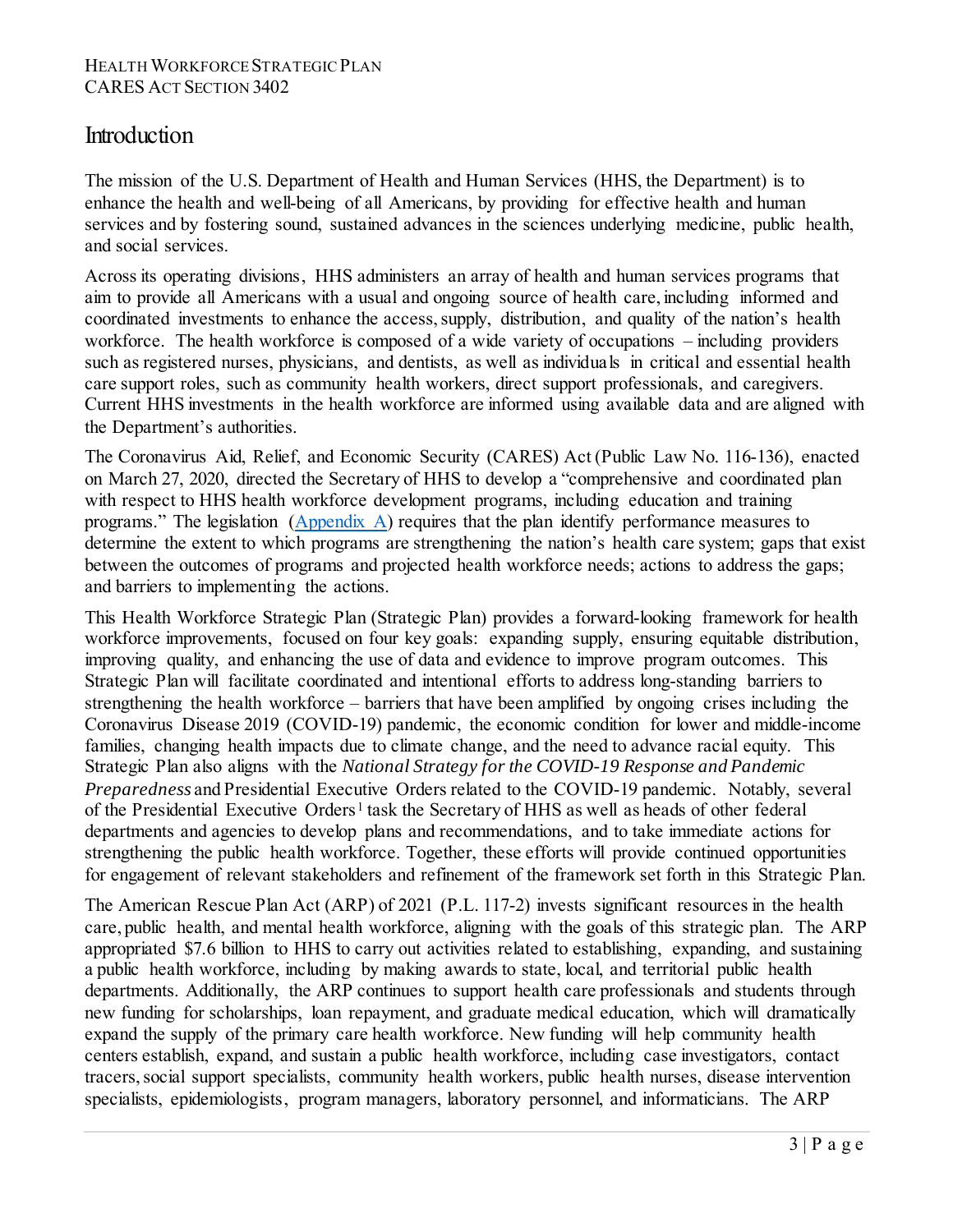provides substantial investments to deploy evidence-based strategies to prevent and reduce suicide, burnout, and mental and behavioral health conditions, including substance use disorders among health care students, residents, professionals, paraprofessionals, trainees, and public safety officers and promote such services among providers, personnel, and members of healthcare entities.

Federal funding will also be used to hire and train laboratory personnel and other staff to serve in medically underserved areas; expand the supply of Medical Reserve Corps volunteers to respond to this public health emergency; and strengthen the ability of the Indian Health Service's public health workforce to respond to COVID-19. New investments will help enhance the informatics capabilities of the public health workforce; establish and expand evidence-informed programs and protocols to support providers' mental health; and will promote care coordination and other evidence-based integrated models of care.

### Strategic Plan Framework

Below is a high-level framework of the Strategic Plan's goals and objectives:



# Strategic Plan Development

HHS engaged subject matter experts from operating and staff divisions that have roles in strengthening the health workforce to develop this comprehensive Strategic Plan [\(Appendix B\)](#page-24-0).

This workgroup of subject matter experts established a standard set of definitions for issues relevant to supporting the health workforce [\(Appendix C\)](#page-25-0), and identified relevant legislation, program investments, research and evaluation findings, and data collection efforts to create this Strategic Plan's framework.

Each goal describes its relevance to strengthening the health workforce and challenges to successful achievement. Each objective lists actions that reflect the Department's current commitments, which will adjust as needed to reflect changes in authorities, policies, or funding. [Appendix D](#page-26-0) provides additional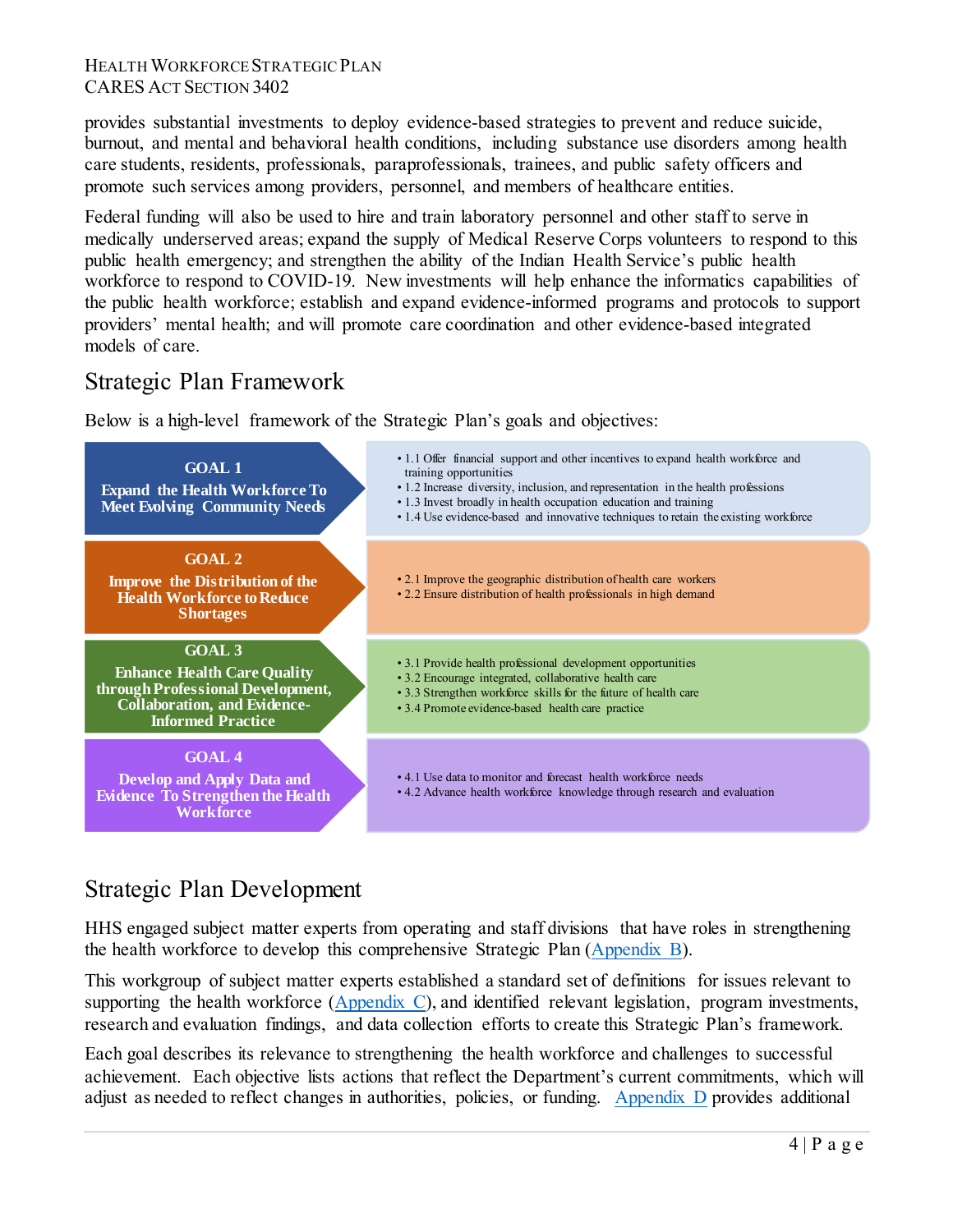information about these commitments. As required by the CARES Act, the plan also identifies how the Departmentmeasures performance of these efforts;  $\Delta$ ppendix  $E$  provides a table of current program performance measures, organized by goal.

HHS also consulted with the Advisory Committee on Training in Primary Care Medicine and Dentistry and the Advisory Council on Graduate Medical Education, as required by the CARES Act. HHS consulted with other relevant advisory groups as well. [Appendixes F](#page-69-0) and [G](#page-70-0) provide descriptions of these advisory groups and include their input.

### Implementation

Following publication of this Strategic Plan, HHS will coordinate with other federal agencies that fund or administer health workforce development programs to implement the plan. Implementation will include evaluating performance of health workforce development programs, identifying opportunities to strengthen programs, to eliminate redundancies where possible, and to implement improvements. HHS will produce a report to Congress on those activities, as required by the CARES Act.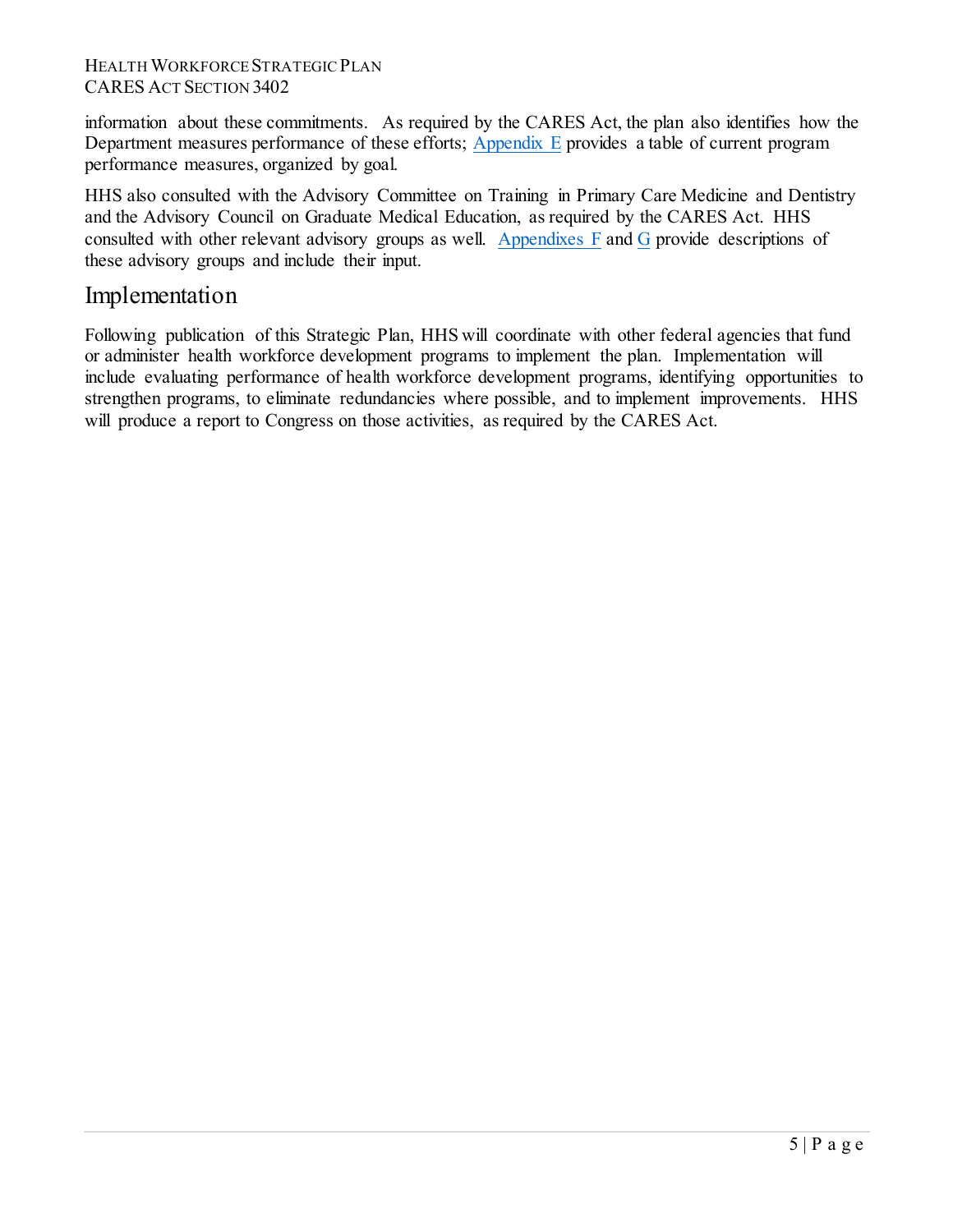# <span id="page-5-0"></span>Goal 1. Expand the Health Workforce Supply to Meet Evolving Community Needs

*This goal describes efforts to increase and improve access to health care services across the nation by ensuring a national health workforce of sufficient size and composition across the health professions.*

Improving access to health care services includes ensuring that people have a usual and ongoing source of care. People with a usual source of care have better health outcomes, fewer disparities, and lower health care costs.<sup>[2](#page-71-1)</sup> Having a usual primary care provider is associated with lower mortality from all causes.<sup>[3](#page-71-2)</sup> In addition, access to oral health care<sup>[4](#page-71-3)</sup> and mental health care are critical to overall health and well-being.

With the United States population growing by 25 million people every 10 years, the number of people older than age 65 doubling between 2000 and 2030, and recent medical advances, the demand for health care professionals continues to grow.<sup>[5](#page-71-4)</sup> The U.S. Bureau of Labor Statistics projects that employment in health care occupations will increase by 15 percent between 2019 and 2029, adding more jobs than any other occupational group.[6](#page-71-5) Intentional, long-term planning is critical to build the health workforce the nation needs, now and in the future.

#### *Challenges and Risks*

Projections estimate that current increases in supply will not meet demand for many health care occupations, such as dentists,<sup>7</sup> general surgeons,<sup>[8](#page-71-7)</sup> psychiatrists, addiction counselors,<sup>[9](#page-71-8)</sup> and direct support professionals.[10](#page-71-9)

Graduate medical education (GME) payments made by the Medicare program and other funding sources represent the largest federal investment in building up the nation's physician workforce. GME payments from the Medicare program are governed largely by strict, statutory formulas, and the Institute of Medicine has noted that in general, the statute has insufficient flexibility to be directed effectively towards meeting the nation's health care needs, such as the ability to address geographic and specialtyrelated physician shortages.[11](#page-72-0) As part of its oversight responsibility, Congress has provided HHS with legislative authority to add 1,000 additional physician residency positions to address provider maldistributions related to location and other criteria. Specifically, section 126 of the fiscal year 2021 appropriations law (P.L. 116-260) provided for a criteria-guided distribution of new physician residency positions. However, following such one-time actions, allocated and reallocated residency positions typically are supported by the traditional Medicare GME mechanisms. Additional human resource investments from multiple sources will be necessary to match the health needs of communities with the right number and types of health workers.<sup>[12](#page-72-1)</sup>

The cost of education and training is a deterrent to field entry for a number of health careers.<sup>[13](#page-72-2)</sup> The rising cost of health education and associated debt acquisition tends to favor the matriculation of students from higher income upbringings over those with lower incomes. [14](#page-72-3) The cost of institutional training for an individual's health career can be significant, and institutions often rely heavily on the financial support of the federal government.<sup>[15](#page-72-4)</sup>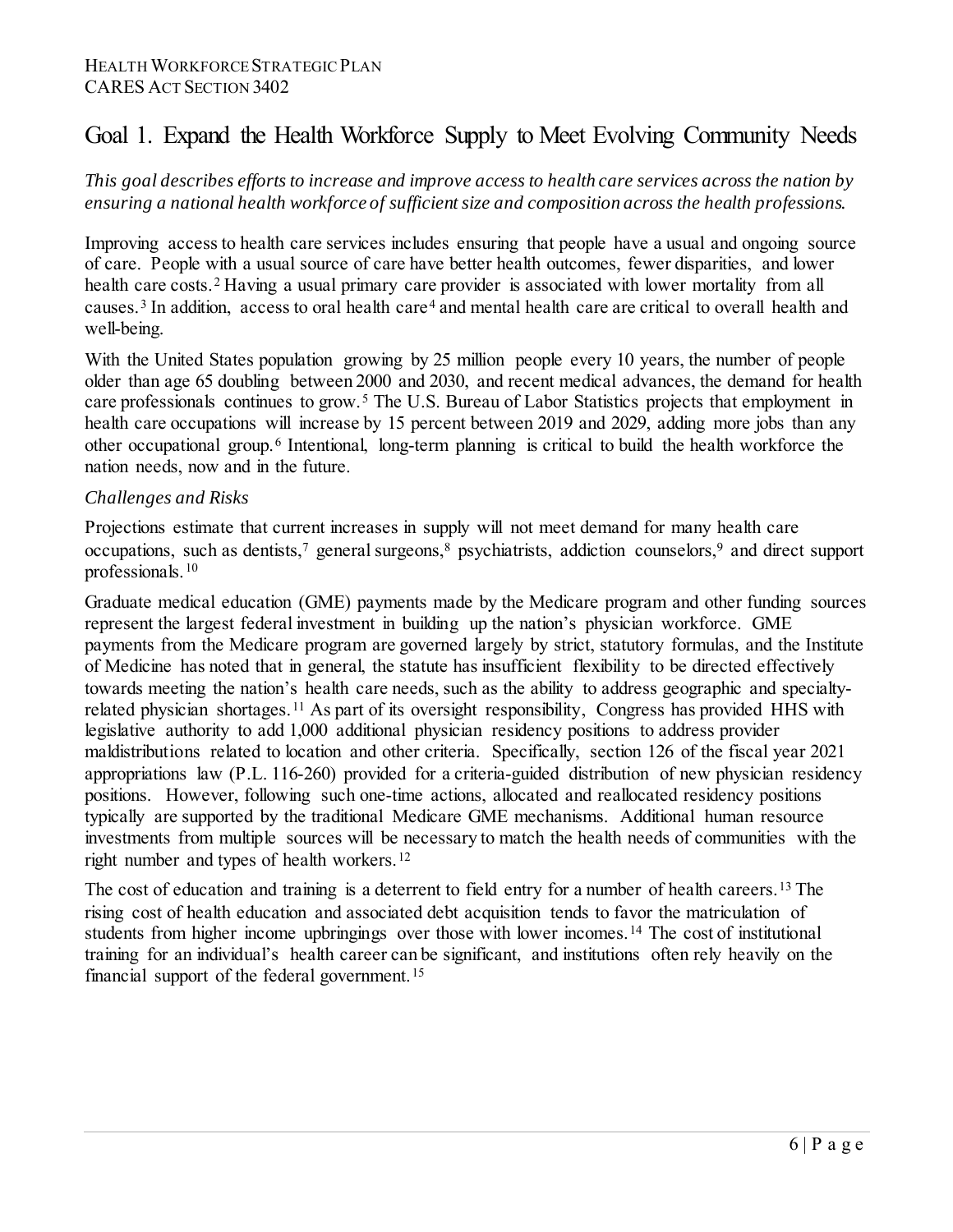# Objective 1.1. Offer financial support and other incentives to expand health workforce education and training opportunities

*This objective describes efforts to use grants, scholarships, and other incentives to expand the health care and health support workforce to meet current and future needs.*

Strengthening health systems to improve access to essential health care services results in better health, social, and economic outcomes.<sup>[16](#page-72-5)</sup> However, an adequate supply of a well-trained health workforce must be available to provide these needed services to communities.<sup>[17](#page-72-6)</sup> Currently, the United States is experiencing significant shortages of primary care providers and other types of essential health workers, with some of these workforce deficiencies anticipated to worsen in coming years.<sup>[18](#page-72-7)</sup>

Building a health workforce able to meet the needs of communities includes strategies to expand individual incentives to recruit individuals into health professions where demand exceeds supply.[19](#page-72-8) In addition, the Department works to expand the capacity of educational institutions and training sites across the nation.[20](#page-72-9)

Within HHS, CMS, CDC, HRSA, and ONC implement activities to achieve this objective.

- 1.1.1 [Provide scholarships or stipends for professional and paraprofessional students and faculty in](#page-26-1)  [health, allied health, and public health](#page-26-1) programs to expand the workforce and reduce financial barriers
- 1.1.2 [Fund graduate and post-graduate training to practicing health professionals through fellowships](#page-26-2)  [and residency programs to incentivize providing services in high-need areas and to vulnerable](#page-26-2)  [populations](#page-26-2)
- 1.1.3 [Support curriculum development t](#page-28-0)o improve quality, quantity, distribution, and diversity of the health workforce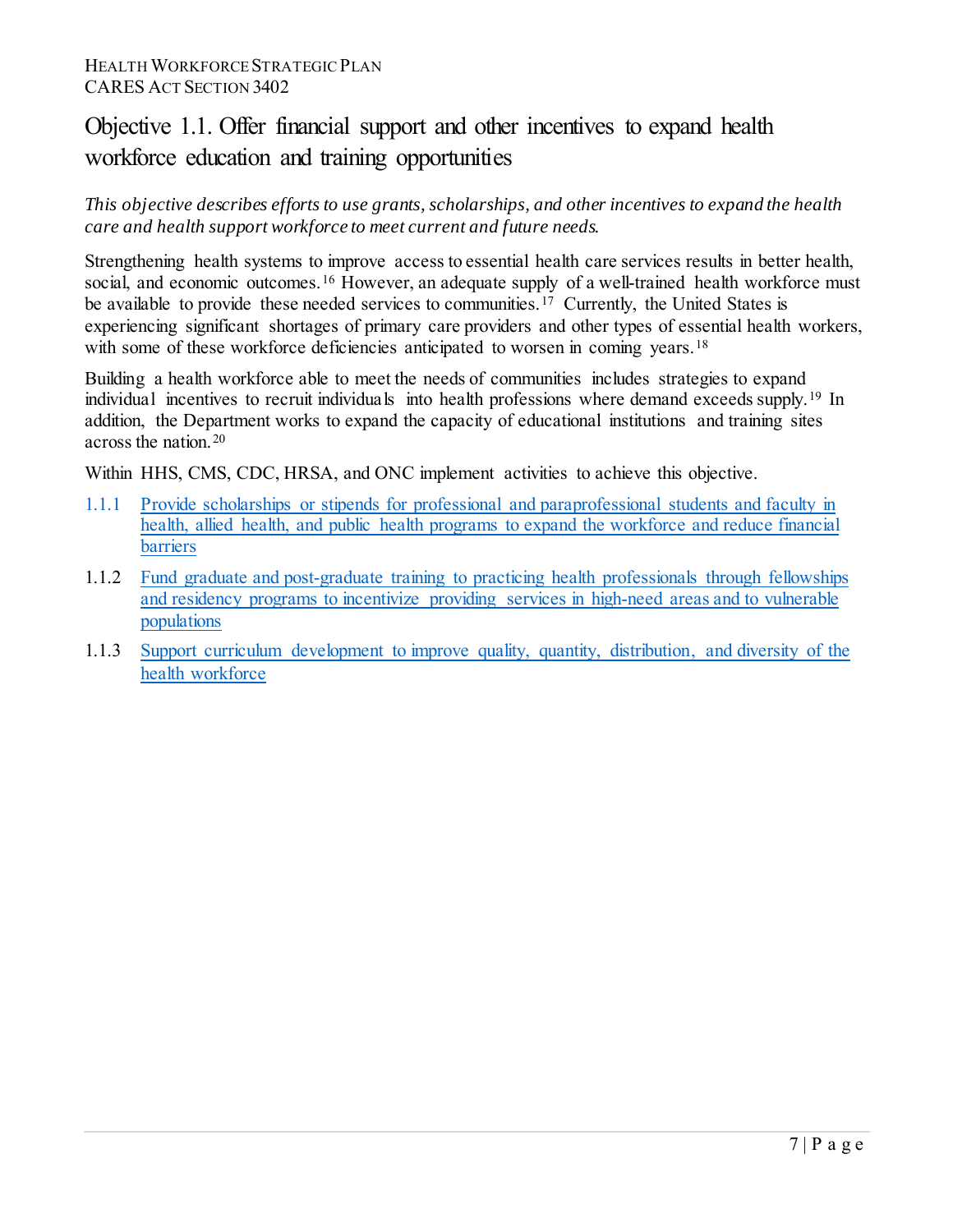# Objective 1.2. Increase diversity, inclusion, and representation in the health professions

### *This objective describes efforts to increase the overall diversity of the health workforce and the levels of participation from traditionally underrepresented groups in the health professions.*

Improving the health status of the nation depends on how effectively the broader health care system can deliver high-quality health care to all patients regardless of their location, socioeconomic status, race, ethnicity, gender, disability, or other demographic that has historically led to persistent health disparities.

Successfully reducing and eliminating health disparities and advancing health equity require a multipronged approach. Strengthening the cultural and linguistic competency of health professionals can improve delivery of patient-centered care to diverse patient populations; parallel efforts to build a diverse, representative health workforce and increase minority participation in the health professions.<sup>[21](#page-72-10)</sup> Many racial, ethnic, and disability groups remain underrepresented in certain health professions,<sup>[22](#page-72-11)</sup> but ensuring that the health workforce is diverse can promote health care access for and improve the quality of care delivered to underserved populations.[23](#page-73-0) Financial incentives can help recruit individuals into health professions who otherwise could not afford to pursue these careers.<sup>[24](#page-73-1)</sup>

Within HHS, ACF, CDC, HRSA, IHS, and ONC implement activities to achieve this objective.

- 1.2.1 [Target training assistance to individuals with low incomes and from disadvantaged backgrounds](#page-29-0)  [to strengthen supply in high demand health occupations that offer good pay, benefits, and](#page-29-0)  [opportunities for advancement](#page-29-0)
- 1.2.2 [Actively recruit, train, and retain students from underrepresented backgrounds, including racial](#page-30-0)  and ethnic minority students [and students with disabilities, into the health workforce](#page-30-0)
- 1.2.3 [Conduct targeted recruitment of American Indian and Alaska Native individuals to strengthen](#page-31-0)  [their representation within the workforce](#page-31-0)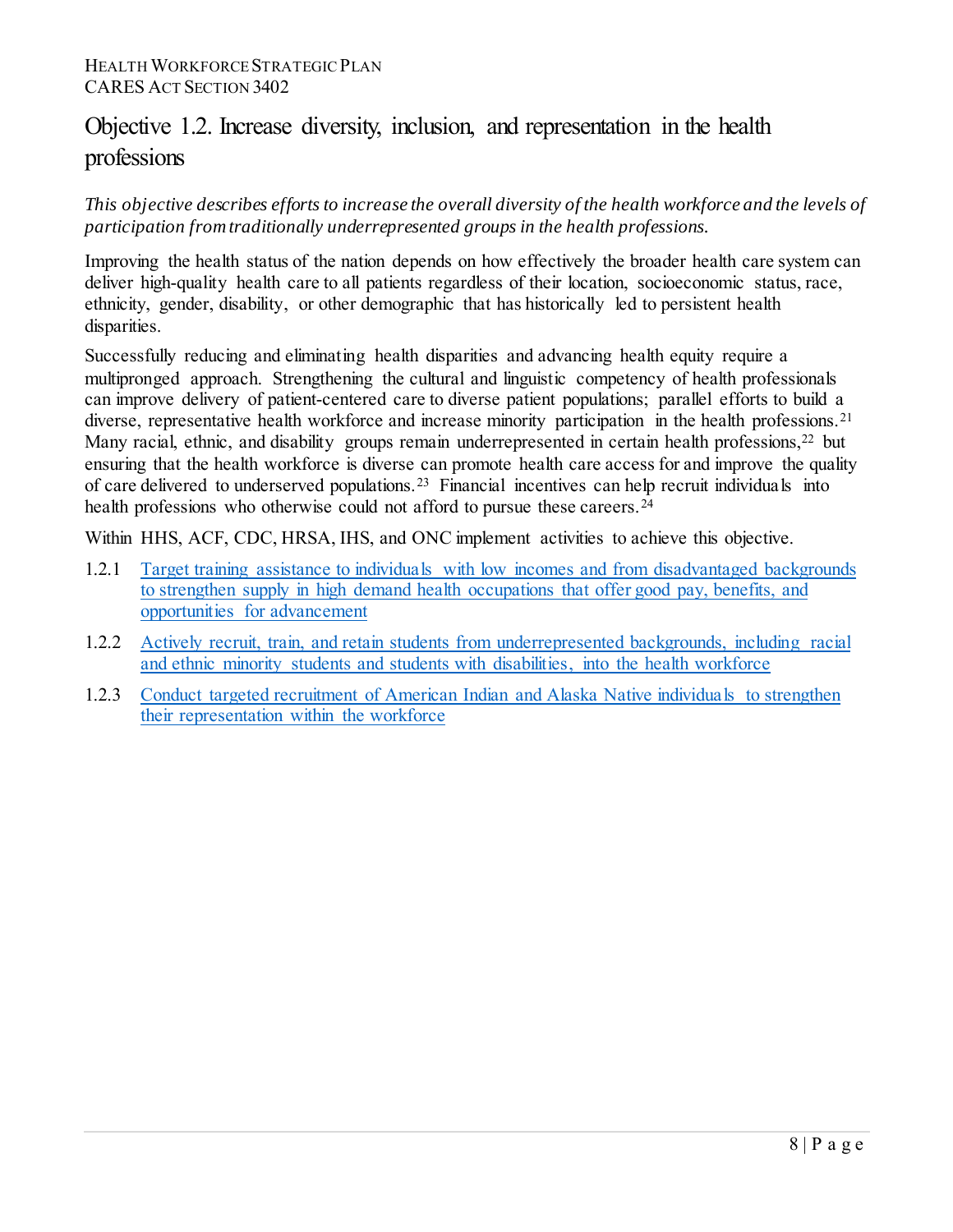### Objective 1.3. Invest broadly in health occupation education and training

### *This objective describes efforts to invest in health education and training to prepare the next generation of health care providers to deliver effective, high-quality, evidence-supported care.*

Health care professionals and paraprofessionals must develop the knowledge, competencies, experience, and technical skills necessary to deliver safe, appropriate, and effective care – and communicate and deliver patient-centered and culturally informed care. Preparation for these critical components of health care practice requires sufficient health occupation education and training.<sup>[25](#page-73-2)</sup> Tomorrow's health workforce must be trained to be agile in a complex and ever-changing health care system, able to pivot to address emerging public health issues like the COVID-19 pandemic, and capable of evolving through the expansion of knowledge through scientific advancements.<sup>[26](#page-73-3) [27](#page-73-4)</sup>

Institutions of higher education, community colleges, community-based training organizations, and clinical training sites that work to build tomorrow's health workforce must be nimble in adapting to periodic changes in accreditation requirements, while also fostering learning environments in which trainees can achieve educational milestones and develop competencies they can use throughout their professional lives.[28](#page-73-5) Often these entities implement training strategies, such as clinical learning opportunities, that help expand the health workforce in rural and other high-need, underserved communities.[29](#page-73-6) Interprofessional training, or the [education and training of professionals from different](https://aspe.hhs.gov/execsum/interdisciplinary-education-and-training-professionals-caring-persons-disabilities-current-approaches-and-implications-changing-health-care-system)  [disciplines to provide coordinated services by an integrated](https://aspe.hhs.gov/execsum/interdisciplinary-education-and-training-professionals-caring-persons-disabilities-current-approaches-and-implications-changing-health-care-system) care team, can better prepare providers to deliver health care. Training an interprofessional health workforce able to collaborate to meet the health needs of the population it serves is one approach to meet these challenges.[30](#page-73-7) Health professionals who train in rural and underserved community sites gain a better understanding of patients and communities in these settings and are more likely to practice in similar settings after graduation.<sup>[31](#page-73-8)</sup> Moreover, increasing attention to the impact of social determinants of health is driving integration of community health workers, social workers, and social service agencies, requiring robust public health leadership as well as a well-trained paraprofessional and community health workforce.

In addition, faculty are needed to train the future workforce, but barriers can limit entry into these academic careers, such as salaries that are less competitive with those for jobs in nonacademic environments.<sup>[32](#page-73-9)</sup> Health faculty need to be proficient in delivering care within new value-based models and evolving care systems, and to transmit their insights to future clinicians.<sup>[33](#page-73-10)</sup>

Within HHS, HRSA, IHS, and SAMHSA implement activities to achieve this objective.

- 1.3.1 [Invest in institutions of higher education to strengthen and expand the primary care workforce](#page-32-0)
- 1.3.2 [Conduct targeted training and recruitment to expand and diversify the behavioral health](#page-32-1)  [workforce](#page-32-1)
- 1.3.3 [Recruit and retain health professions faculty members and encourage students to pursue faculty](#page-33-0)  [roles in their respective health care fields](#page-33-0)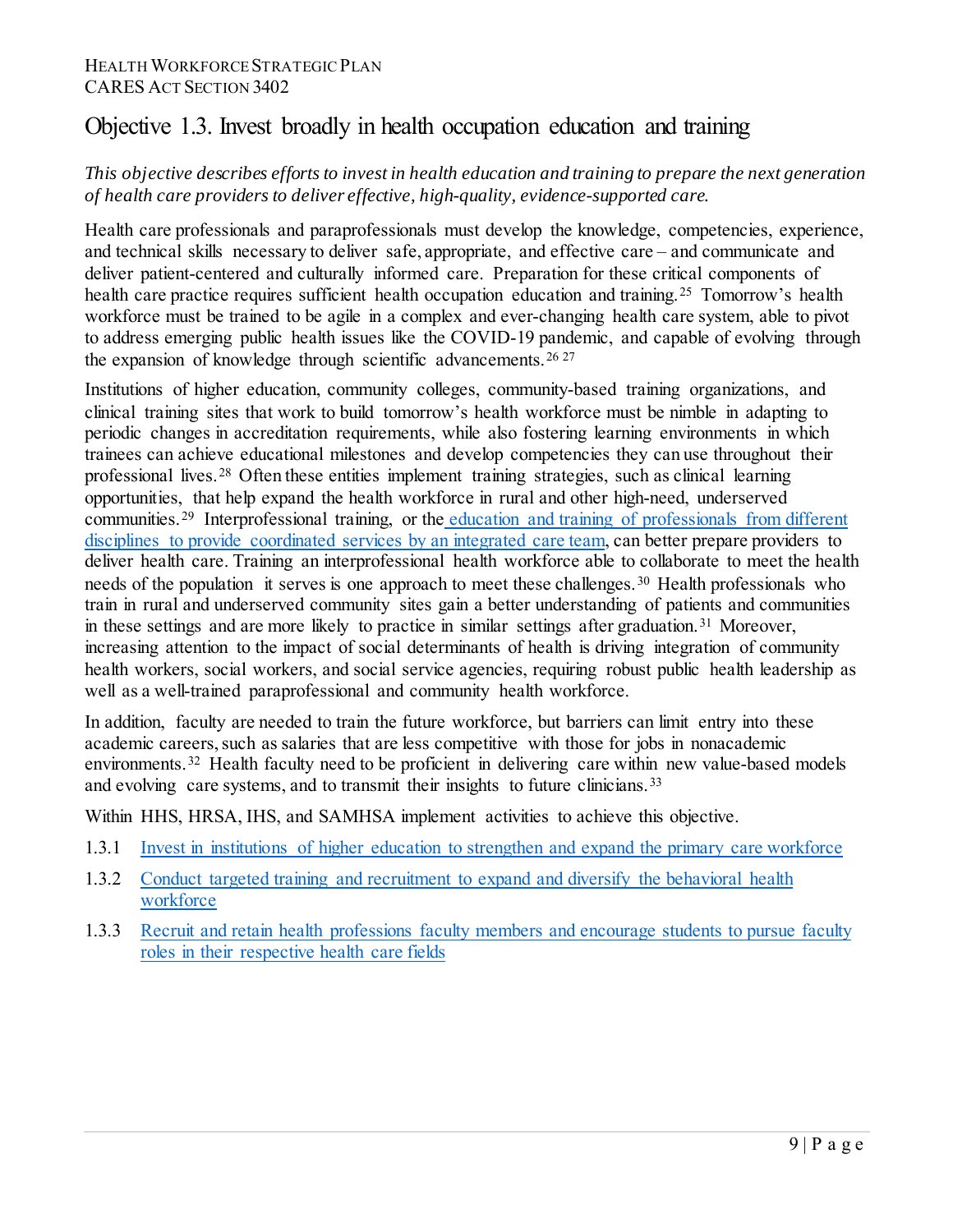# Objective 1.4. Use evidence-based and innovative techniques to retain the existing workforce

### *This objective describes efforts to retain providers in their professions by helping them focus on patients, improving career satisfaction, and mitigating burnout.*

Strengthening the health workforce must also include efforts to optimize and retain the existing health workforce. Strategies include leveraging different types of health professionals to deliver services, deploying interprofessional care teams to expand care capacity, and addressing systemic inefficiencies in order to increase productivity.<sup>[34](#page-74-0)</sup>

Mitigating burnout and improving career satisfaction are important strategies for retaining health care workers, especially in rural areas, where recruitment and retention of providers face unique challenges.<sup>[35](#page-74-1)</sup> High levels of administrative burden, paired with increasing productivity demands on providers, can contribute to the emotional exhaustion and depersonalization that can develop because of occupational stress.<sup>[36](#page-74-2)</sup> The COVID-19 pandemic has exacerbated this burnout.<sup>[37](#page-74-3)</sup> Studies suggest reducing regulatory burden on health care providers and facilities may save time that would have been spent away from patient care, and have notable cost savings.<sup>[38](#page-74-4)</sup> Streamlining patient care workflows and maximizing use of technology can improve provider capacity and allow for more patient visits.<sup>[39](#page-74-5)</sup>

Community health workers and other paraprofessionals, including direct support professionals, augment the care team and serve as front line public health workers in predominantly vulnerable and other highrisk communities. These workers facilitate access to services, improve the quality and cultural competence of service delivery, and serve as a bridge between the health care team and communities. [40](#page-74-6) Scaling up this component of the workforce has the potential to reduce some of the burden on clinical providers and decrease clinician burnout – a critical support both during and after COVID-19 pandemic response. Recruitment and retention of direct support professionals would be enhanced by high-quality training, increased compensation, and career ladders that begin early, such as exposure to the profession before individuals commit to specialized health care training.

Strengthening the workforce's ability to respond to public health emergencies such as the COVID-19 pandemic will involve using existing and new members of the workforce to conduct testing, contact tracing, and mass vaccinations. Other strategies include developing and implementing career tracks in disaster medicine and nursing, curricula that include disaster response, and baseline principles of care for disaster-related injuries and illnesses. The *National Strategy for the COVID-19 Response and Pandemic Preparedness* and related Presidential Executive Orders call for the HHS Secretary as well as other Agency heads to develop approaches to build a cadre of personnel able to respond to public health emergencies.

Through the ARP, HHS received substantial new, one-time investments to deploy evidence-based and evidence-informed strategies to decrease suicide, burnout, and mental and behavioral health conditions, including substance use disorders among health care students, residents, professionals, paraprofessionals, trainees, and public safety officers and to promote such services among providers, other personnel, and members of healthcare entities.

Within HHS, AHRQ, CDC, CMS, and HRSA implement activities to achieve this objective.

1.4.1 [Improve working conditions and work-life balance for health care providers to mitigate burnout](#page-33-1)  [and increase career satisfaction](#page-33-1)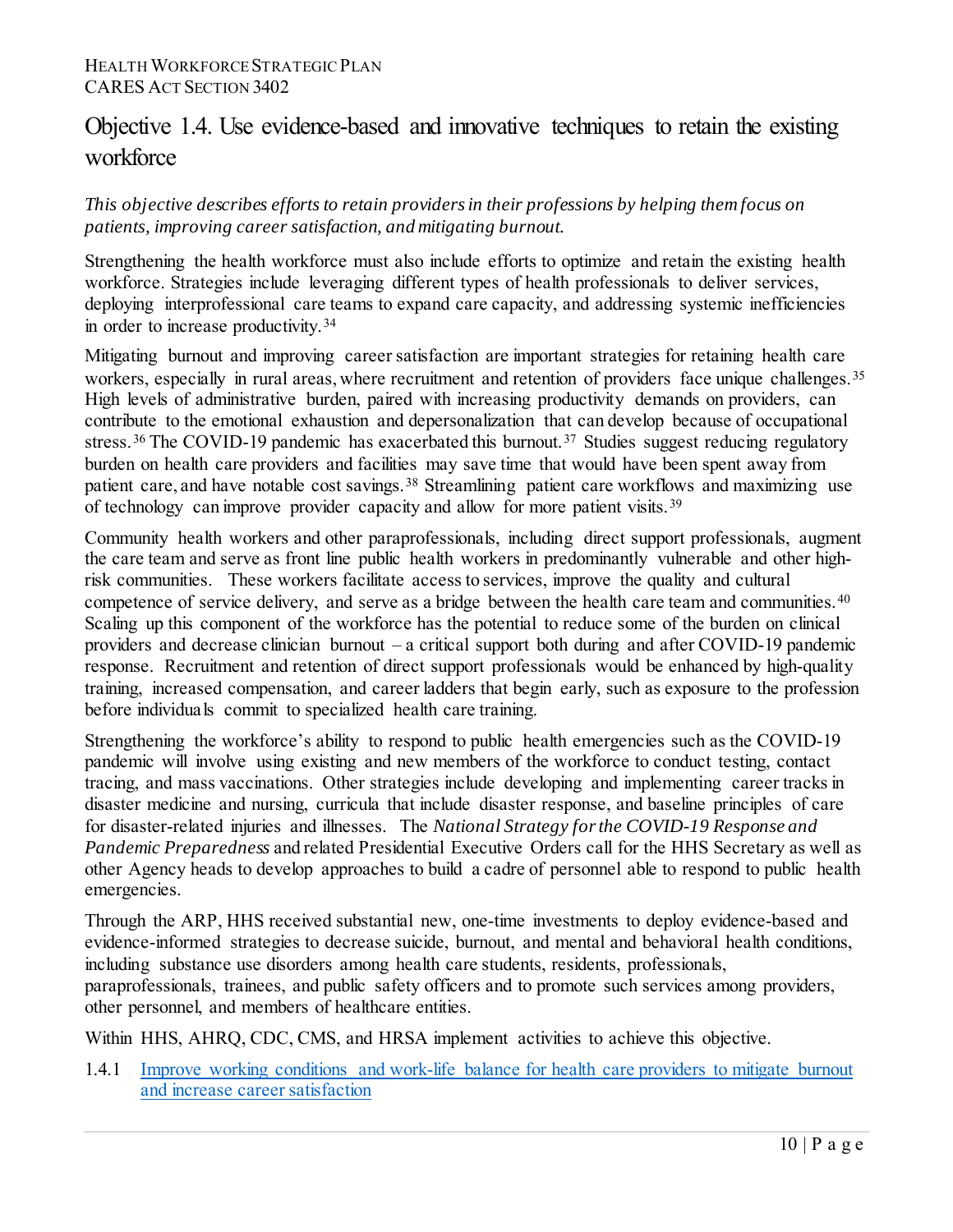# <span id="page-10-0"></span>Goal 2. Improve the Distribution of the Health Workforce to Reduce Shortages

### *This goal describes efforts to improve the distribution of the health workforce to reduce shortages in underserved and rural communities.*

Executive Order 13985, "Advancing Racial Equity and Support for Underserved Communities through the Federal Government," defines equity as the "consistent and systematic fair, just, and impartial treatment of all individuals, including individuals who belong to underserved communities that have been denied such treatment, such as Black, Latino, and Indigenous and Native American persons, Asian Americans and Pacific Islanders and other persons of color; members of religious minorities; lesbian, gay, bisexual, transgender, and queer (LBGTQ+) persons; persons with disabilities; persons who live in rural areas; and persons otherwise adversely affected by persistent poverty or inequality."

HHS is working to address the inequitable distribution of the health workforce.<sup>[41](#page-74-7)</sup> Workforce shortages are defined in multiple ways. Health Professional Shortage Areas (HPSAs) can be geographic areas, populations, or facilities that have a shortage of primary, dental, or mental health care providers.<sup>[42](#page-74-8)</sup> Medically Underserved Areas (MUAs) have a shortage of primary care services within a specific geographic area. Medically Underserved Populations (MUPs) have a shortage of primary care health services for a specific population subset, such as people experiencing homelessness or people who are low-income, within a geographic area.

HHS has classified more than 6,000 areas across the country as primary care HPSAs.<sup>43</sup> Approximately 121 million people in the United States live in a HPSA for mental health, with an estimated 6,500 additional practitioners needed to meet the demand. The nation also faces a shortage of more than 10,000 dental health providers to care for approximately 60 million people lacking dental health coverage.

#### *Challenges and Risks*

Health workforce shortages are often in the places where health care is needed most urgently. Rural and urban underserved areas disproportionately face health workforce shortages and face some of the nation's greatest health care needs. For example, rural residents tend to have lower life expectancy levels than their urban counterparts,<sup>[44](#page-74-10)</sup> and the per capita availability of primary care physicians to serve rural residents is roughly 19 percent lower than in urban areas.<sup>[45](#page-75-0)</sup> Economically depressed and other underserved areas also face greater challenges in recruiting and retaining health care providers.<sup>[46](#page-75-1)</sup> The COVID-19 pandemic has exacerbated these challenges. Americans in underserved areas may be at higher risk of severe illness from COVID-19, rural health care infrastructure is limited, and rural residents or urban residents in healthcare access "deserts" often must travel long distances to access clinical specialists. [47](#page-75-2)

In addition to geographic inequities, the United States experiences shortages in certain health care professions and specialties, including oral health, behavioral health, maternal and child health, and public health, that can negatively affect health outcomes. About half of all people in the United States will be diagnosed with a mental health disorder at some point in their lifetime, but only [half o](https://health.gov/healthypeople/objectives-and-data/browse-objectives/mental-health-and-mental-disorders)f all people with mental health disorders get the treatment they need. More than 20 million adults and adolescents in the United States have had a [substance use disorder i](https://health.gov/healthypeople/objectives-and-data/browse-objectives/drug-and-alcohol-use)n the last year, but very few get the treatment they need. The nation's workforce of mental health and substance use disorder providers is critical to providing Americans with access to essential health care services. Strategies for ensuring access to adequate behavioral health care for rural and underserved communities should include training primary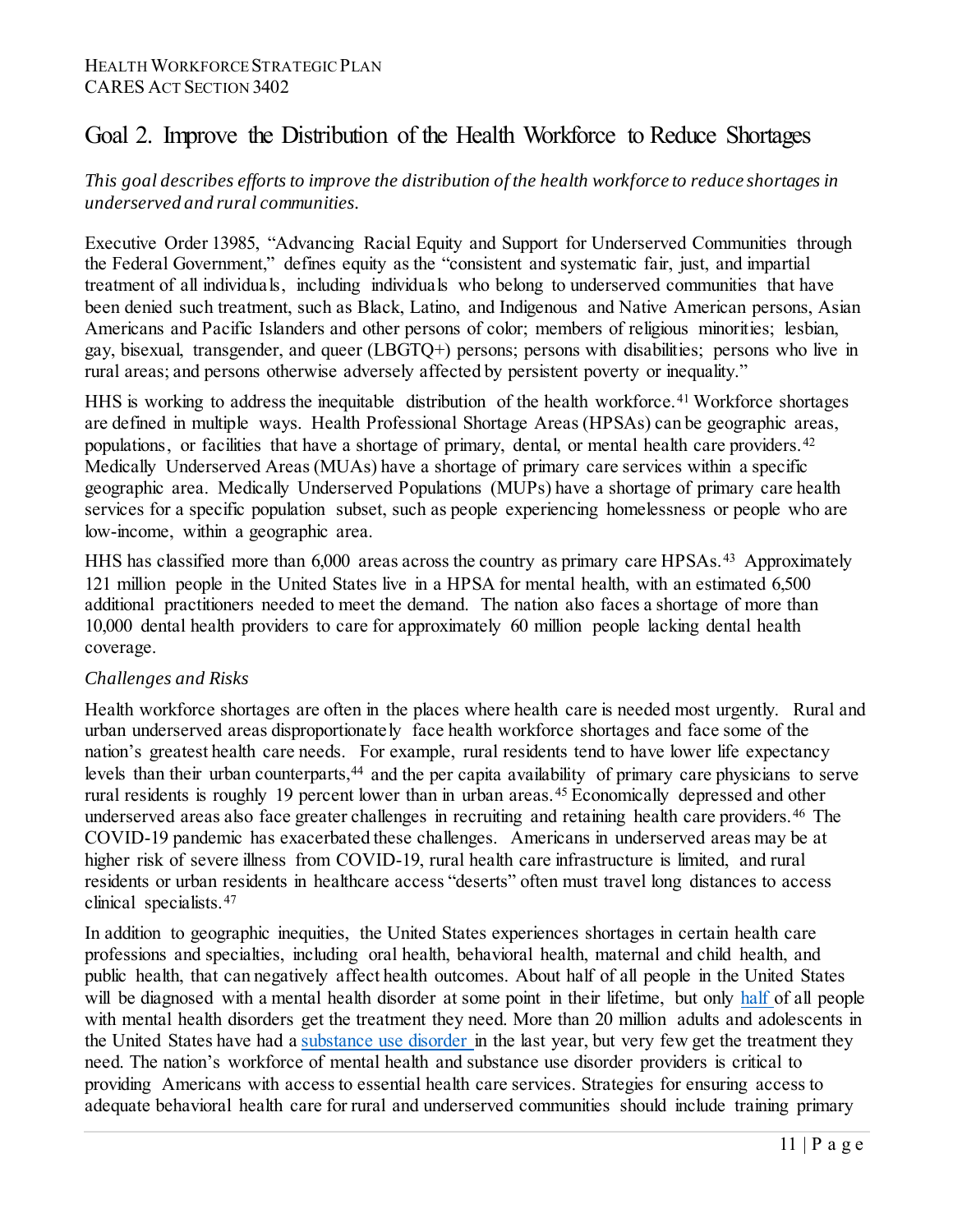care providers to deliver medication-assisted treatment for substance use disorder, including opioid use disorder.

The demand for geriatricians is projected to exceed supply, resulting in a shortage of nearly 27,000 positions in 2025.[48](#page-75-3) Numerous factors challenge the education and training of health professionals in the area of geriatrics, such as a shortage of faculty, limited availability of clinical experiences, and few opportunities for advanced training. Similarly, the geographic maldistribution of women's health service providers also is well recognized, and shortages of obstetrician gynecologists are projected to increase in the coming years. Only six percent of obstetrician gynecologists work in rural areas, and less than half of women in rural areas live within a 30-minute drive of a hospital with obstetric services.<sup>[49](#page-75-4)</sup> Also, the Improving Access to Maternity Care Act (Public Law 115-320) could help to redistribute maternity care health professionals to rural and underserved areas.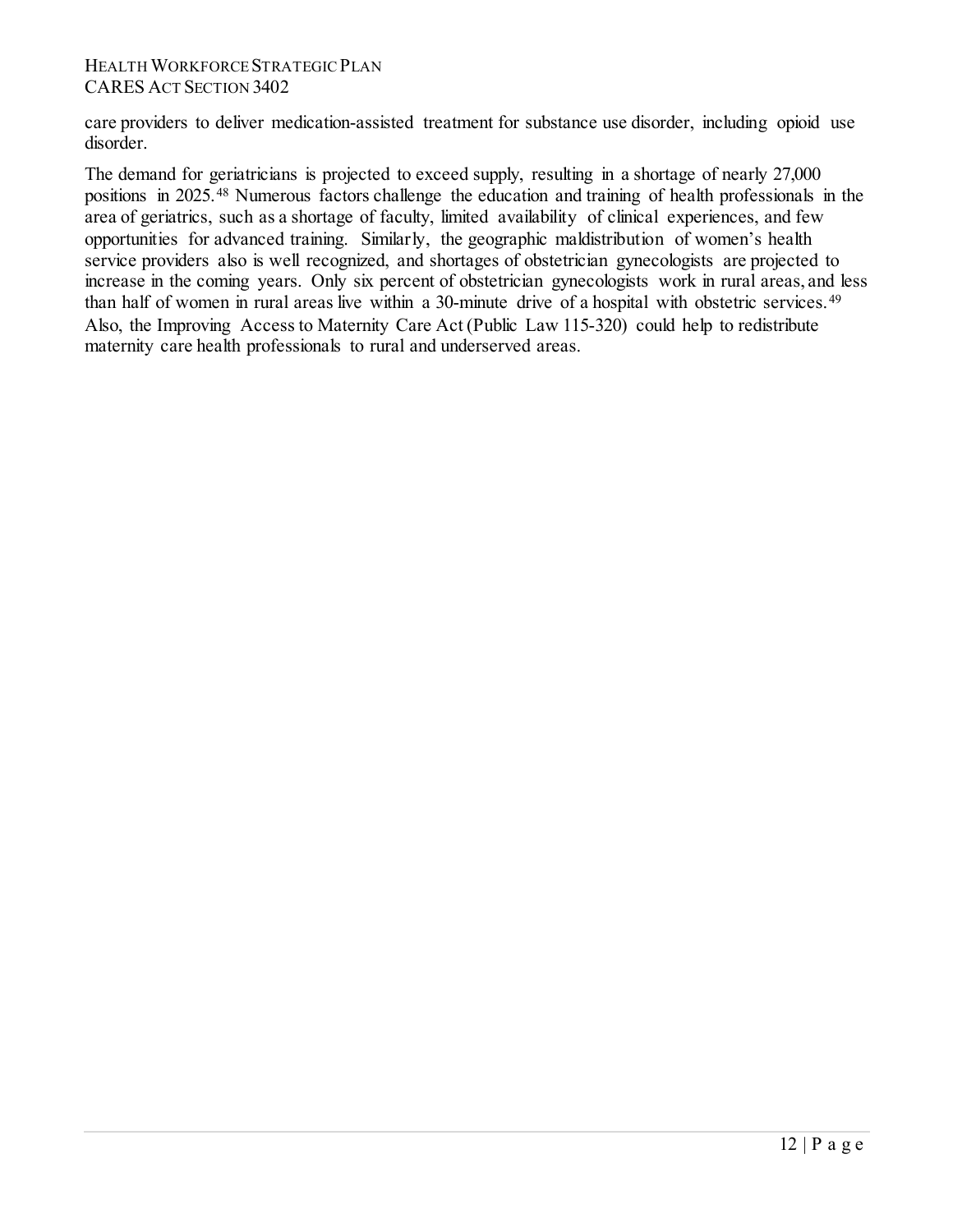# Objective 2.1. Improve the geographic distribution of health care workers

*This objective describes efforts to implement evidence-supported strategies, such as performing education and training in rural and other high-need communities, to help resolve health workforce shortages.*

In the face of greater population health challenges, rural and other underserved areas struggle with recruiting and retaining sufficient numbers of health care providers to serve their communities and deliver necessary health care services.<sup>[50](#page-75-5)</sup>

Training health professional students within underserved communities can encourage them to practice in those areas.[51](#page-75-6) These health professional training programs focus on the specific needs of local populations, and often matriculate trainees who have local or rural backgrounds or who display other characteristics that appear to be associated with future rural and underserved practice.[52](#page-75-7) These programs typically offer educational and clinical experiences based at rural training sites, have a strong cadre of rural educators, strive to build community support and financial stability for their programs, use continuous evaluation to measure progress in achieving desired graduate outcomes, and apply this knowledge to drive appropriate strategic adjustments.<sup>[53](#page-75-8)</sup>

Overall, these approaches have been successful in the training of various types of health professionals, including physicians,<sup>[54](#page-75-9)</sup> dentists,<sup>55</sup> nurses<sup>[56](#page-76-0)</sup> and nurse practitioners,<sup>[57](#page-76-1)</sup> allied health professionals,<sup>58</sup> and psychologists.[59](#page-76-3) To prepare the health workforce, training and education should be inter-professional, steeped in population health principles, and based in community care settings.

Within HHS, HRSA, IHS, and SAMHSA implement activities to achieve this objective.

- 2.1.1 Provide loan repayment and other supports to expand access to care in designated HPSAs and [Critical Shortage Facilities](#page-35-0)
- 2.1.2 [Conduct targeted recruitment, training, and retention investments to improve access to a high](#page-36-0)[quality health workforce in rural and underserved areas](#page-36-0)
- 2.1.3 [Encourage commitments to join the Indian Health Service,](#page-37-0) to meet critical staffing needs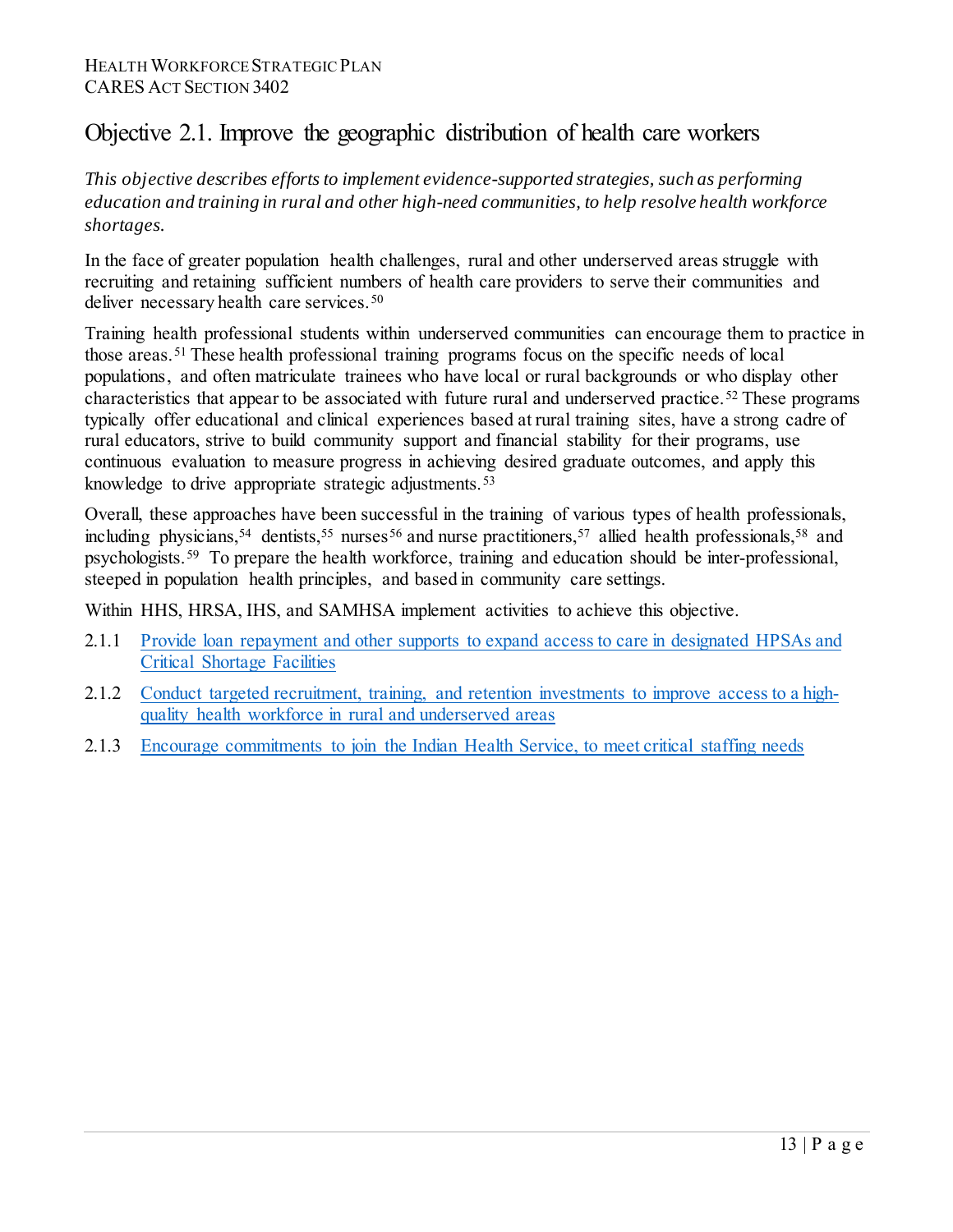# Objective 2.2. Ensure distribution of health professions in high demand

*This objective describes efforts to align efforts for recruitment, distribution, and retention of the health workforce to serve in the professions, specialties, and locations where they are most needed. It also involves the provision of training and technical assistance to facilitate the ability of health workforce professionals and paraprofessionals to address public health emergencies.*

Rural communities and other underserved areas tend to face disproportionate hurdles when it comes to recruiting and retaining health care providers to serve their communities.<sup>60</sup> Effective strategies to address this problem are multifaceted. Scholarships and loans can be linked to later service commitments. Financial and salary incentives can be used to recruit individuals who have ties to the local community and/or who are eager to serve in rural communities. Professional development and support for rural practitioners can strengthen job satisfaction and retention. Other strategies aim to ensure that practice work environments are both well-equipped and financially stable.<sup>[61](#page-76-5)</sup> Retention can often be more challenging than recruitment but can be strengthened when work in communities is meaningful and rewarding, and when health care providers and their families are well integrated into local communities.<sup>[62](#page-76-6)</sup>

Section 2501 of the ARP appropriated funds to HHS to carry out activities related to establishing, expanding, and sustaining a public health workforce, including by making awards to state, local, and territorial public health departments. Broadly, these programs include grants to state, local, territorial, and tribal entities, grants to community-based organizations and expansion and creation of job training and other programs in support of the Administration's goal to fund 100,000 public health workers. These investments will nearly triple the nation's community health workforce, with the intention that individuals will be hired to work in their local communities. These programs will expand the public health workforce by training and utilizing public health professionals, community health workers, and other paraprofessionals to improve access to care and pandemic response in underserved communities.

Within HHS, the Office of the Assistant Secretary for Preparedness and Response (ASPR), CDC, CMS, HRSA, and SAMHSA implement activities to achieve this objective.

- 2.2.1 [Use a holistic approach to patient-centered care that expands screening and preventive services](#page-37-1)  [across primary care, behavioral health, and oral health, particularly in underserved and rural](#page-37-1)  [settings](#page-37-1) to expand the capacity and role of the primary care workforce
- 2.2.2 [Increase the supply and capacity of the behavioral health workforce to provide new, innovative,](#page-39-0)  [and evidence-based treatment in community-based primary care settings](#page-39-0)
- 2.2.3 [Apply solutions that integrate primary care, geriatric care, oral health and public health](#page-41-0) to expand a workforce capable of managing the complex and challenging demands of caring for older adults
- 2.2.4 [Conduct targeted investments to reduce disparities in access to specialized health care services,](#page-41-1)  [including oral health, maternal and child health, and public health](#page-41-1)
- 2.2.5 Strengthen the public health workforce to support robust responses during public health [emergencies such as the COVID-19 pandemic](#page-42-0)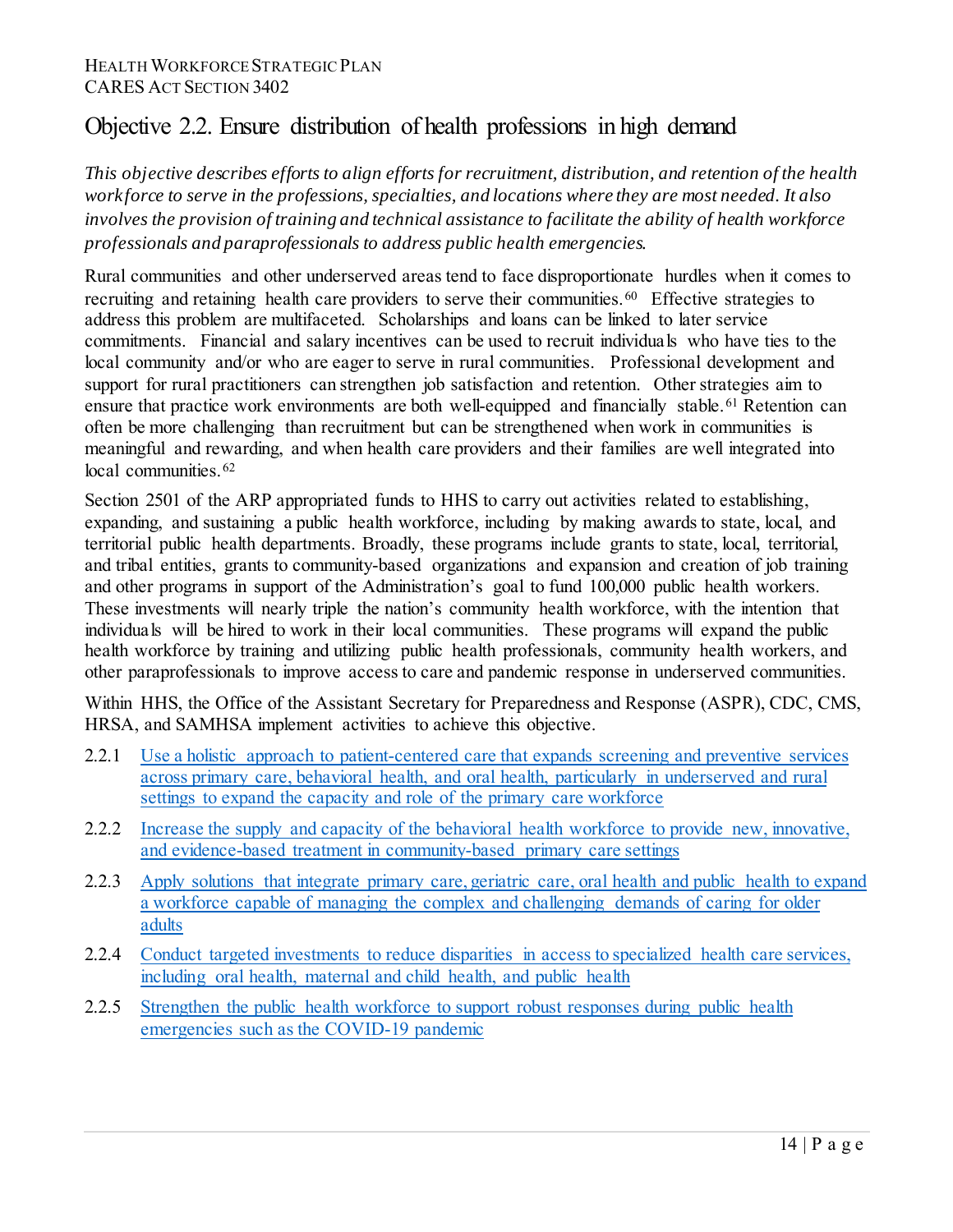# <span id="page-14-0"></span>Goal 3. Enhance Health Care Quality through Professional Development, Collaboration, and Evidence-Informed Practice

### *This goal describes efforts to increase and improve the delivery of essential, high-quality health care services across the nation by cultivating a well-trained, agile, and coordinated health workforce.*

Strengthening the workforce involves more than meeting challenges of supply and demand. The Department is investing in a health workforce equipped to deliver high-quality, evidence-supported, patient-centered health care to a diverse population with varying needs and health inequities.<sup>[63](#page-76-7)</sup> HHS seeks to empower patients in their own care, to reimburse health care services using an approach that prioritizes and rewards clinical outcomes, and to prevent disease or cure it early, before it becomes disabling, difficult, and costly to treat.<sup>[64](#page-76-8)</sup>

A renewed priority must be placed on the delivery of high-quality primary care and preventive services, by interprofessional teams built upon effective partnerships that fully leverages data, scientific evidence, and technology.[65](#page-76-9) To reduce and eliminate health disparities, health professionals build competencies to work with vulnerable populations, including those who may have different cultural and linguistic backgrounds than their own.[66](#page-76-10) A well-trained workforce can help proactively address and reduce the spread and harm of misinformation by sharing credible and accurate information. Supporting professional development for team members can lead to more positive teamwork and performance, in addition to building and maintaining their clinical skills.<sup>[67](#page-76-11)</sup> Given the significant influence of social determinants of health, training in team-based care models should integrate community health workers, social workers, and other needed service providers.

### *Challenges and Risks*

As described above, interprofessional care can improve the quality of care, yet barriers persist. Barriers such as inconsistencies in the scope of practice regulations at the state level can limit the ability of certain advance practice registered nurses, physician assistants, and other providers to work at the top of their education and training.[68](#page-76-12) For example, advanced training and credentialing can allow certain pharmacists to provide expanded patient care and disease management services, but this approach is authorized in only a few states.[69](#page-76-13) The limitations in clinicians working at the full potential of their education and training can lead to poorer quality of care and worse health outcomes. These limitations can also contribute to workforce shortages, as the time of clinicians with the highest levels of training is diverted to tasks that could optimally be done by those with other professional qualifications.

Promoting quality involves ensuring the workforce has the necessary skills to meet the demands of rapidly evolving conditions. The COVID-19 pandemic has exacerbated existing challenges and has heightened the urgency of training a flexible, responsive health workforce able to respond to urgent and shifting health care needs. Efforts to extend health care into workforce shortage areas serving vulnerable populations can be disrupted by a crisis event and lead to financial instability for provider practices.[70](#page-77-0) Longstanding, measurable health disparities result in significant differences in access to care.[71](#page-77-1) Innovative approaches to health care delivery such as telehealth services can extend the health workforce into high-need shortage areas without sacrificing quality, <sup>[72](#page-77-2)</sup> but some populations still have limited access to this resource.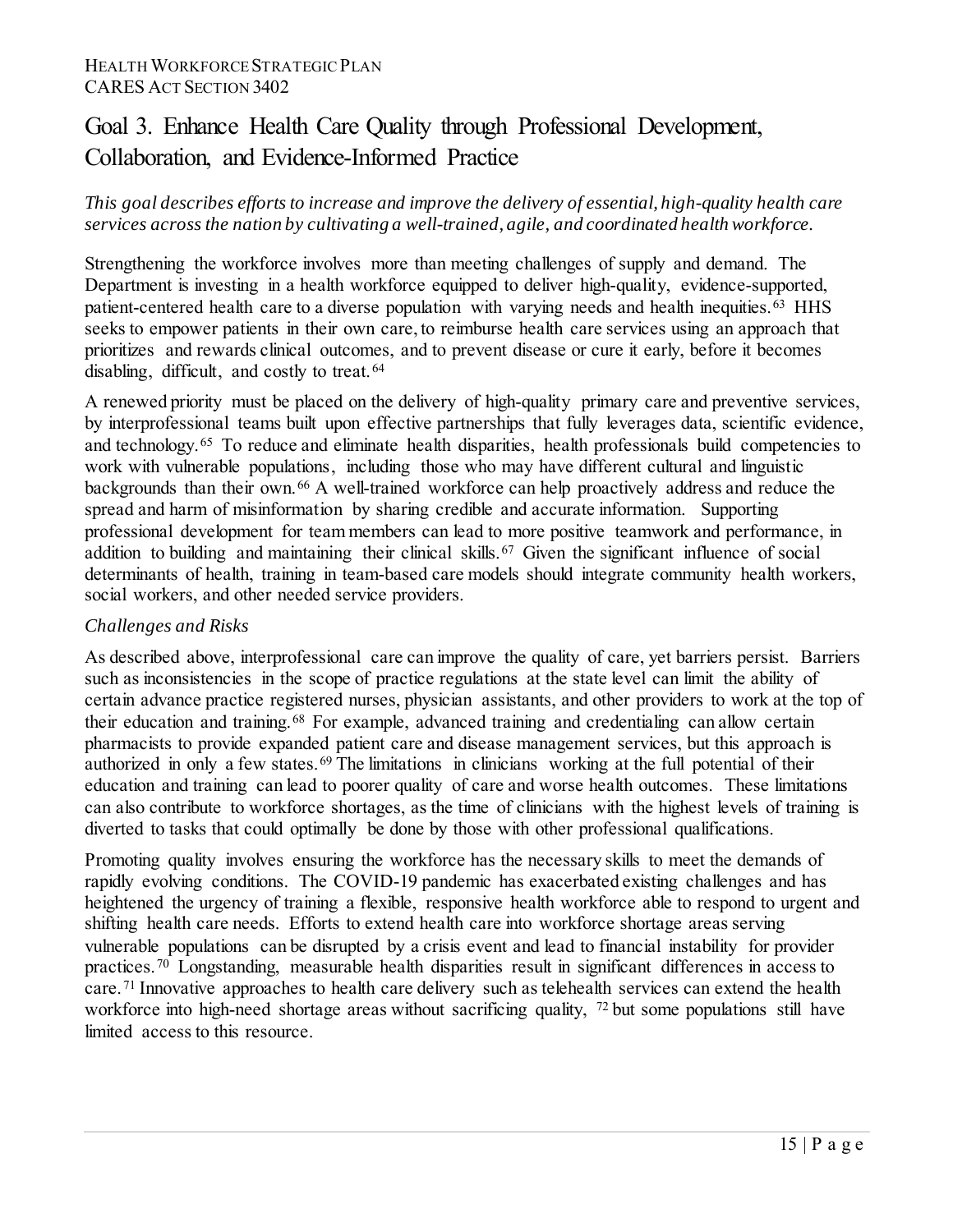# Objective 3.1. Provide health professional development opportunities

*This objective describes efforts to support professional development in the workforce to help providers strengthen knowledge and competencies, learn and apply new skills, advance their careers, and provide safe, appropriate, and high-quality care.*

For health care workers to deliver high-quality, evidence-supported, and patient-centered health care, they must have the opportunity to acquire and maintain clinical knowledge and profession-specific competencies. Investments in professional development help health care providers learn and apply new skills, advance their careers, and provide safe, appropriate, and high-quality care. Professional development for rural providers enhances their levels of job satisfaction and improves retention.<sup>[73](#page-77-3)</sup> Supporting professional development for interprofessional teams can lead to more positive collaborative experiences and performance, in addition to strengthening the clinical skills of individual team members. [74](#page-77-4) Other benefits of professional development can include improved cross-cultural professional skills and better clinical outcomes,<sup>[75](#page-77-5)</sup> new or reinforced proficiency in working with specific population groups,<sup>[76](#page-77-6)</sup> and improved provider competency in managing specific health conditions.<sup>[77](#page-77-7)</sup>

Through CDC's Project Firstline, for example, healthcare workers may receive infection control training designed specifically for them so that they have the knowledge to keep themselves, their patients, and their colleagues safe from spread of infectious diseases in healthcare settings.

Within HHS, AHRQ, CDC, HRSA, and SAMHSA implement activities to achieve this objective.

- 3.1.1 [Provide continuing education opportunities for health care providers to improve quality and](#page-43-0)  [patient safety, comparative effectiveness, and prevention care management](#page-43-0)
- 3.1.2 [Provide training and technical assistance to the health workforce to help them apply knowledge](#page-44-0)  [from recent advances in medical research, health care program evaluations, and data analysis to](#page-44-0)  [their field of practice](#page-44-0)
- 3.1.3 [Enhance the health care research workforce to support ongoing learning of the health workforce](#page-46-0)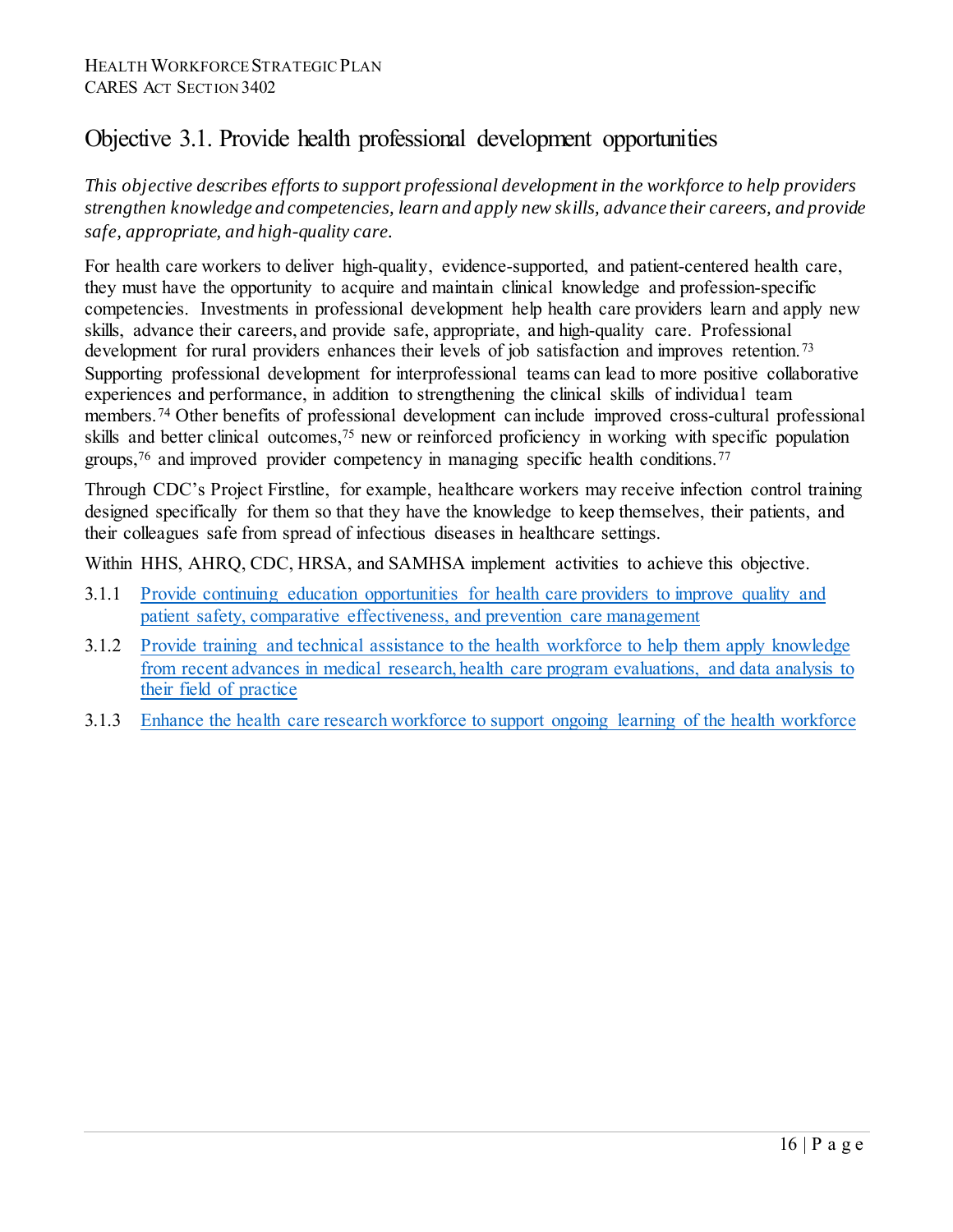### Objective 3.2. Encourage integrated, collaborative health care

*This objective describes efforts to strengthen access to high-quality health care services by optimizing interprofessional, team-based care and the ability of providers to work at the full scope of their education, training, and license for their professions.*

Collaborative models for care management can strengthen access to care for patients wherever they live. [78](#page-77-8) One efficient and effective model for delivering high-quality health care is a team-based approach, which helps physicians, dentists, nurses, nurse practitioners, physician assistants, and other health care providers train and work together to care for their shared patients.<sup>[79](#page-77-9)</sup> Most family physicians already report routinely working with advance practice registered nurses and physician assistants, <sup>80</sup> and health consumers are receptive to receiving care from all of these provider types.<sup>[81](#page-77-11)</sup> Positive clinical outcomes associated with care delivered by advance practice registered nurses and physician assistants<sup>[82](#page-77-12)</sup> are well documented.[83](#page-78-0) Interprofessional health care teams can expand capacity at primary care practices, while not adding to physician workload or negatively affecting care quality.[84](#page-78-1) Further, outcomes from interprofessional care within patient-centered medical home care models appear to include a reduction in hospitalizations and emergency department use.[85](#page-78-2)

In addition to recruitment, training, and retention, allowing health care providers from different professions to practice to their full scope of their education and training is critical to improving care access. When fully implemented, interprofessional care models can be an important component of delivering high-quality primary care and preventive services.<sup>[86](#page-78-3)</sup>

Within HHS, ACL, AHRQ, CDC, CMS, HRSA, and SAMHSA implement activities to achieve this objective.

- 3.2.1 [Promote team-based care to take a patient centered-approach to planning and delivering care](#page-47-0)
- 3.2.2 [Integrate community health workers, paraprofessionals, social workers, and social service](#page-47-1)  [agencies into interdisciplinary teams](#page-47-1) to strengthen coordination of primary care and public health approaches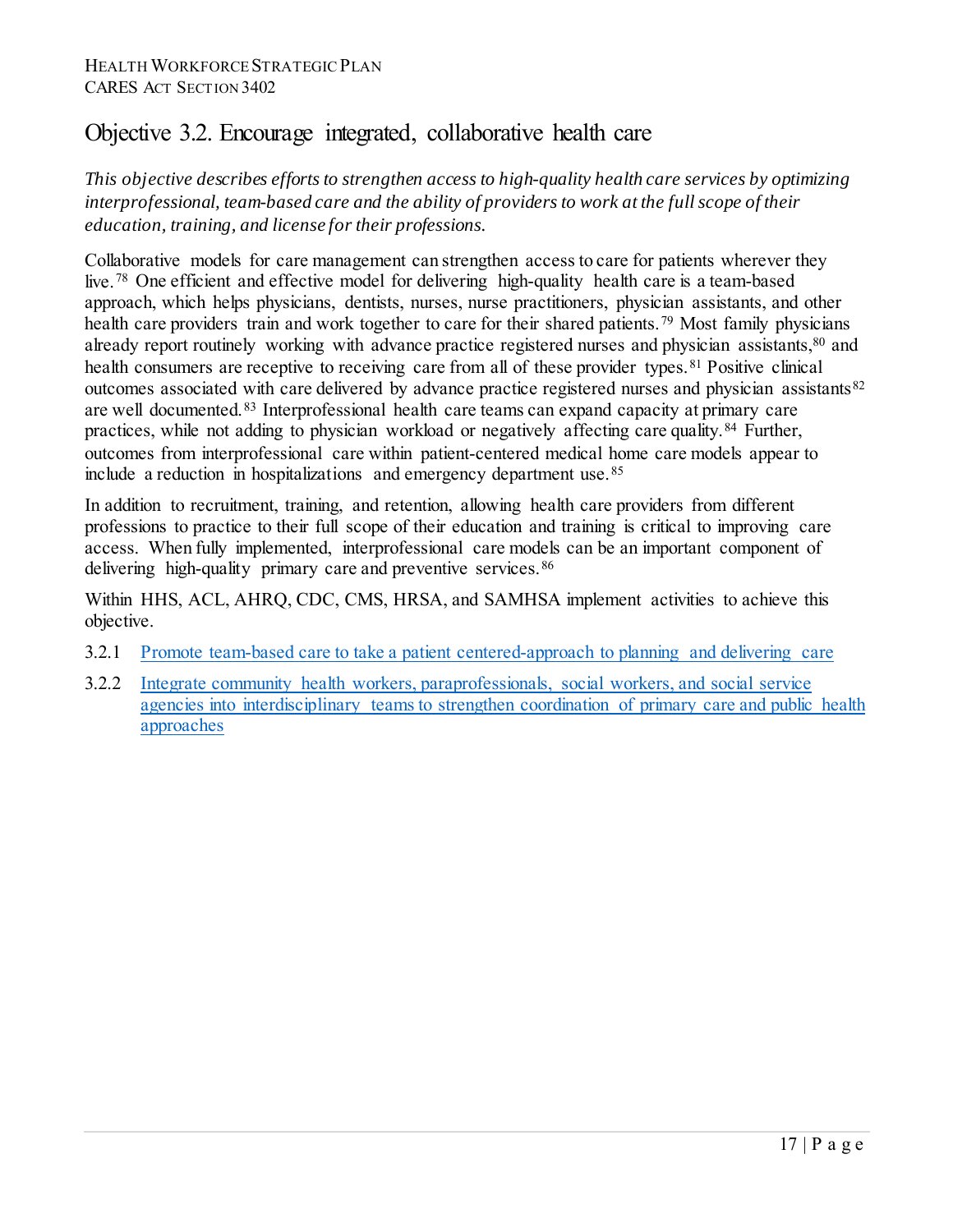### Objective 3.3. Strengthen workforce skills for the future of health care

*This objective describes efforts to advance the capabilities of the health workforce to address current and future needs of the diverse communities they serve and promote health equity.*

The health workforce is delivering care in a context of rapidly evolving patient and geographic demographics and health needs, technological innovations, urgent national priorities such as the opioid crisis, and frequent public health emergencies.[87](#page-78-4) Delivering high-quality health care in this complex environment is not a "one size fits all" endeavor. Training and technical assistance for the health workforce to deliver care in this context involves approaches that may vary across geography and profession. Furthermore, training for healthcare workers must reflect the diversity of the workforce itself and be culturally appropriate and linguistically accessible.

HHS is employing a variety of responses to help the health workforce in the context of the COVID-19 pandemic. For example, HHS is supporting increased use of telehealth as a care modality to help hospitals and health care providers working on the front lines of pandemic response. To improve capacity to serve diverse populations and advance health equity, HHS is working to enhance cultural and linguistic competency among providers.<sup>88</sup>

Within HHS, CMS, CDC, HRSA, and SAMHSA implement activities to achieve this objective.

- 3.3.1 [Promote expanded use of innovations such as telehealth services to help providers deliver high](#page-49-0)[quality care](#page-49-0)
- 3.3.2 [Promote care practices that advance health equity](#page-50-0)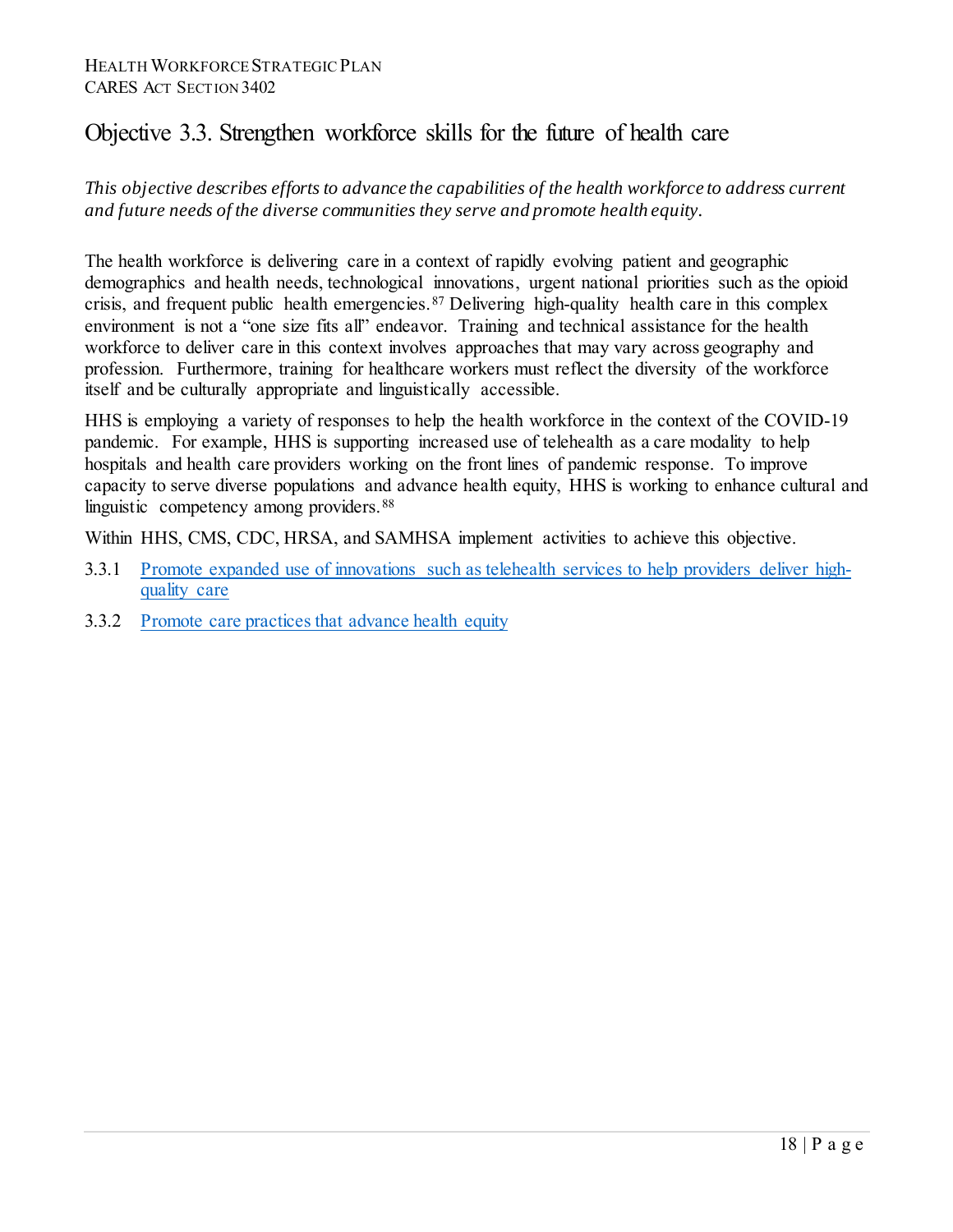### Objective 3.4. Promote evidence-based health care practice

### *This objective describes efforts to increase awareness and promote use of data- and evidence-supported practices, reduce medical errors, and optimize care coordination across health care delivery settings.*

More than two decades have passed since publication of the seminal Institute of Medicine report, *To Err Is Human*, which highlighted the incidence of preventable deaths attributable to medical errors in the United States. This study informed numerous actions to improve the safety of health care delivery to patients,[89](#page-78-6) including strategies to promote integrated and coordinated care and efforts to better apply data, scientific evidence, and technology to health care delivery.<sup>[90](#page-78-7)</sup> This approach facilitates access to care and more effective care coordination between the providers and other health care team members working to improve patient health. Care coordination efforts can be particularly critical during transitions of care between providers and/or across care settings.<sup>[91](#page-78-8)</sup>

Within HHS, AHRQ, HRSA, and SAMHSA implement activities to achieve this objective.

- 3.4.1 [Promote multidisciplinary care, or integrated health care solutions, encouraging collaborations of](#page-51-0)  [health care professionals with the patient and family,](#page-51-0) to improve care quality
- 3.4.2 [Promote evidence-informed practices to enhance the capacity of behavioral health care providers](#page-52-0)  [to deliver high-quality](#page-52-0) care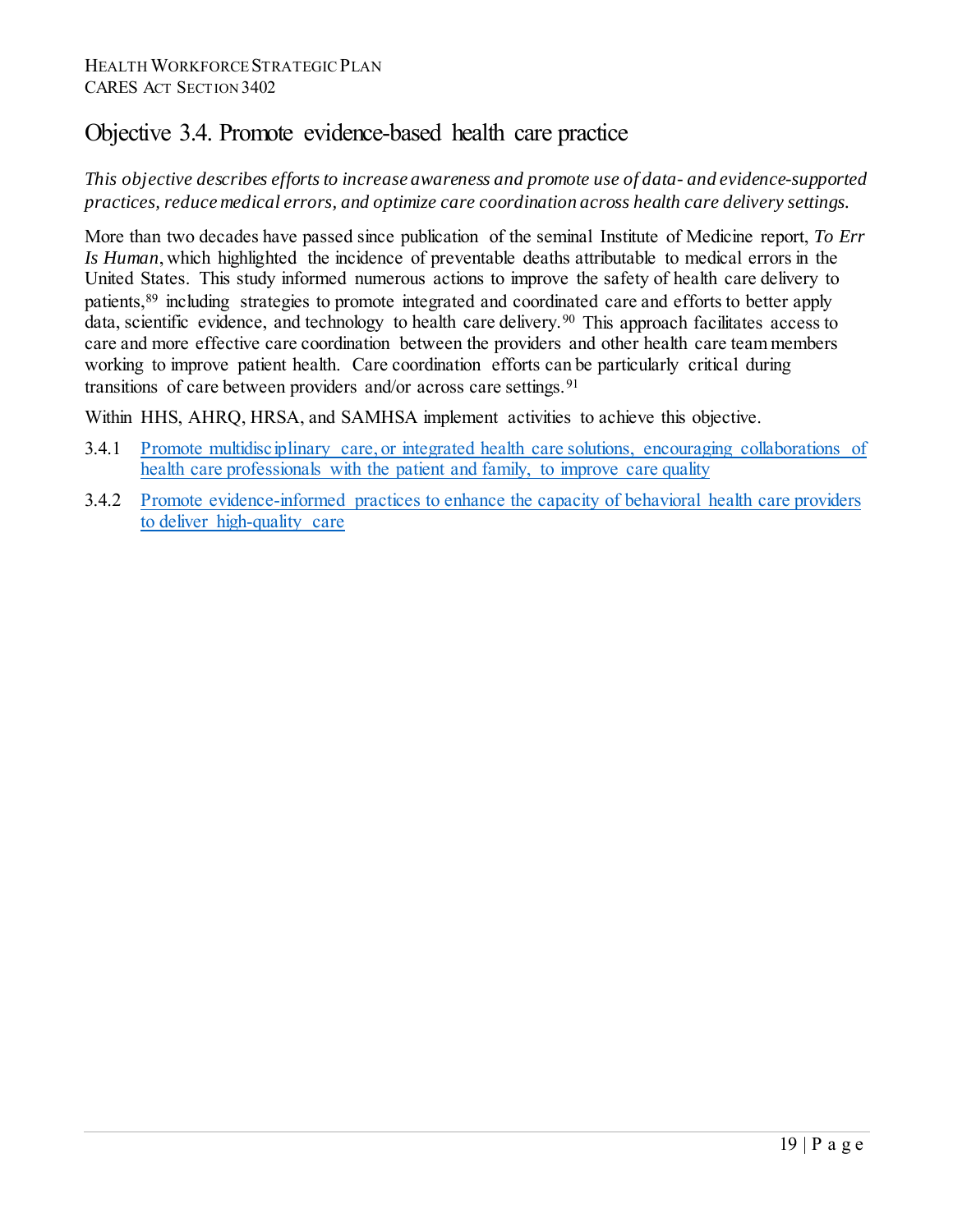# <span id="page-19-0"></span>Goal 4. Develop and Apply Data and Evidence to Strengthen the Health Workforce

*This goal describes efforts to collect, analyze, and apply data, research and evaluation findings, and other evidence to understand opportunities to strengthen the nation's health workforce.*

The United States health care system needs to be agile to serve the nation's more than 330 million people, a population that grows roughly every 9 seconds.[92](#page-78-9) In addition to evolving demographics, changes in political, economic, social, and environmental contexts require the health workforce to be flexible and responsive to emerging health needs and new models of care delivery and reimbursement.

While health care occupations are projected to add more new jobs and grow at a faster rate than any other occupational group,  $93$  consistent monitoring of these professions is critical to match health care worker supply with demand.<sup>[94](#page-78-11)</sup> Training too many health care workers can create employment imbalances, shift provider responsibilities, and negatively affect job satisfaction. Training too few workers can contribute to provider burnout and perpetuate workforce shortages, with historically underserved and vulnerable populations often feeling the greatest impact.<sup>[95](#page-78-12)</sup>

The Foundations for Evidence-Based Policymaking Act of 2018 (Public Law 115-435) charged federal agencies with modernizing their data management practices, evidence-building functions, and statistical efficiency to inform policy decisions. Sufficient data to drive policy decisions is critical to investing resources and achieving an optimal balance between health worker supply and demand for health care.<sup>[96](#page-78-13)</sup> Implementation of the Evidence Act can lead to an improved understanding of the current and future needs of the health workforce.

### *Challenges and Risks*

Workforce supply and demand data are not static. The demographics of the nation's population shift over time, as do factors such as labor force participation. New medical and nursing schools can change the number of entrants into these professions each year, with changes often observed at a regional level.[97](#page-79-0) Shifts in the health care delivery system, such as increased access to health insurance through Medicaid expansion and the sudden and widespread adoption of telehealth during the COVID-19 pandemic, can change demand for various types of care.<sup>[98](#page-79-1)</sup> Medical advances and new therapies also create changing demands on the health care system.<sup>[99](#page-79-2)</sup>

[Minimum Data Sets h](https://www.cms.gov/Research-Statistics-Data-and-Systems/Computer-Data-and-Systems/Minimum-Data-Set-3-0-Public-Reports)elp ensure national databases use consistent core data elements for demographic, educational, credentialing, and practice characteristics of health professionals, supporting health services research and guiding health workforce policy. Professionalized occupations, such as physicians or dentists, have comprehensive data sources collected by states or third parties that can be accessed by the federal government. However, minimum standardized data do not exist for a range of health occupations, such as community health workers and many direct care occupations. For data that do exist, data analysis is difficult, as the quality and granularity vary widely, and data sources, formats, and occupational definitions are inconsistent.

In addition, the COVID-19 public health emergency has reinforced the importance of building a workforce capable of providing surge medical care in situations of extreme need. Examples of rapid pivots by health care providers include strategies such as engaging trauma surgeons to care for COVID-19 patients, pediatric intensivists to care for adult COVID-19 patients, and training hospital nurses to provide intensive care unit care. Other pivots include the implementation of [Medical Operations](https://asprtracie.hhs.gov/technical-resources/resource/8354/establishing-medical-operations-coordination-cells-moccs-for-covid-19)  [Coordination Cells,](https://asprtracie.hhs.gov/technical-resources/resource/8354/establishing-medical-operations-coordination-cells-moccs-for-covid-19) which facilitate movement of patients, staff, and supplies between healthcare facilities and states, and the development of [Alternate Care Sites,](https://www.cdc.gov/coronavirus/2019-ncov/hcp/alternative-care-sites.html) non-traditional care sites such as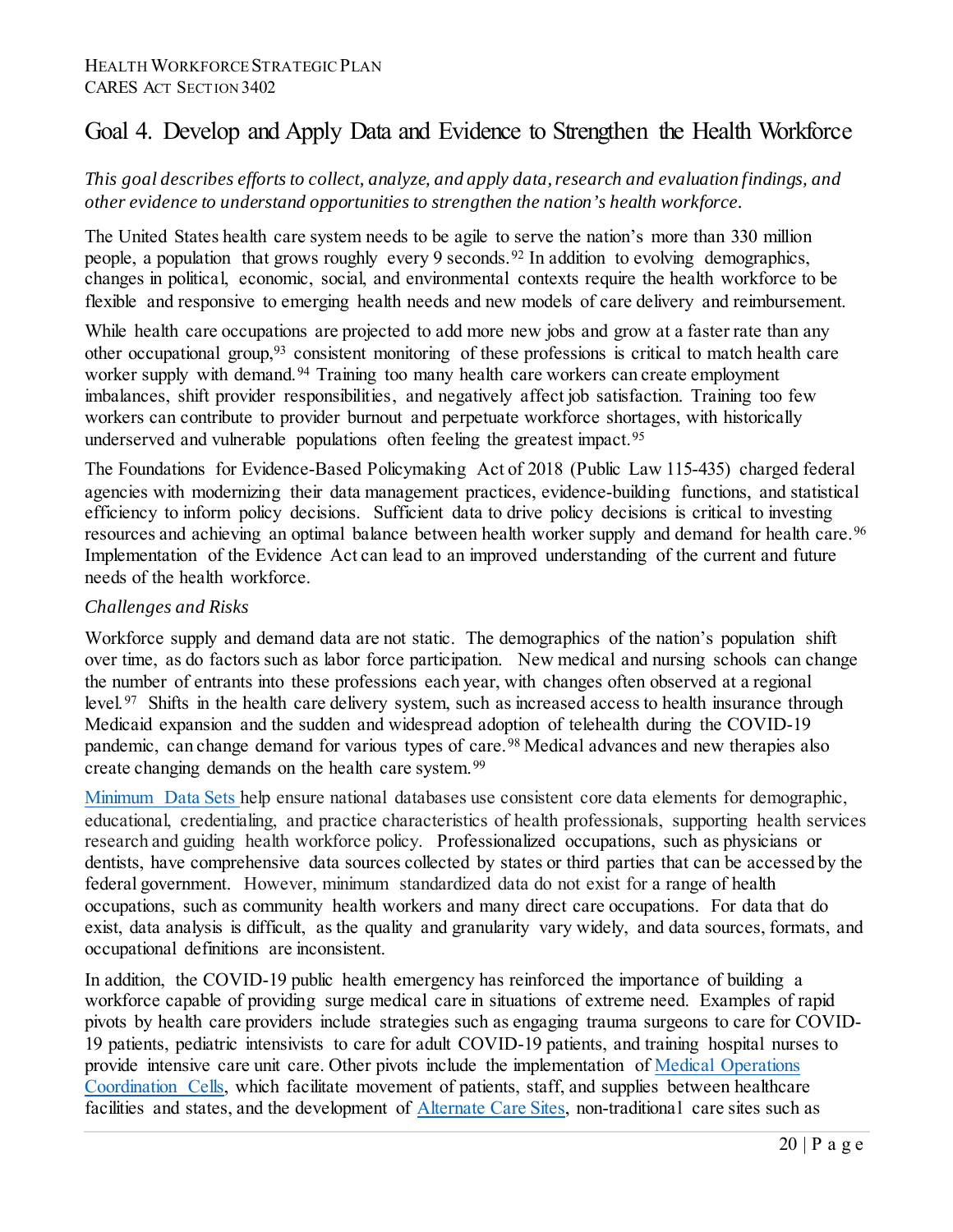converted hotels or mobile field medical units. These examples support the need to assist the health workforce in acquiring and retaining cross-cutting clinical care capabilities, providing training in medical operations, and offering career tracks in disaster medicine and nursing. We still have much to learn about the pandemic's long-term impact on supply and demand for health care providers across professions. The evidence we build to identify best practices about supporting the health workforce during the COVID-19 pandemic will inform efforts during future public health emergencies.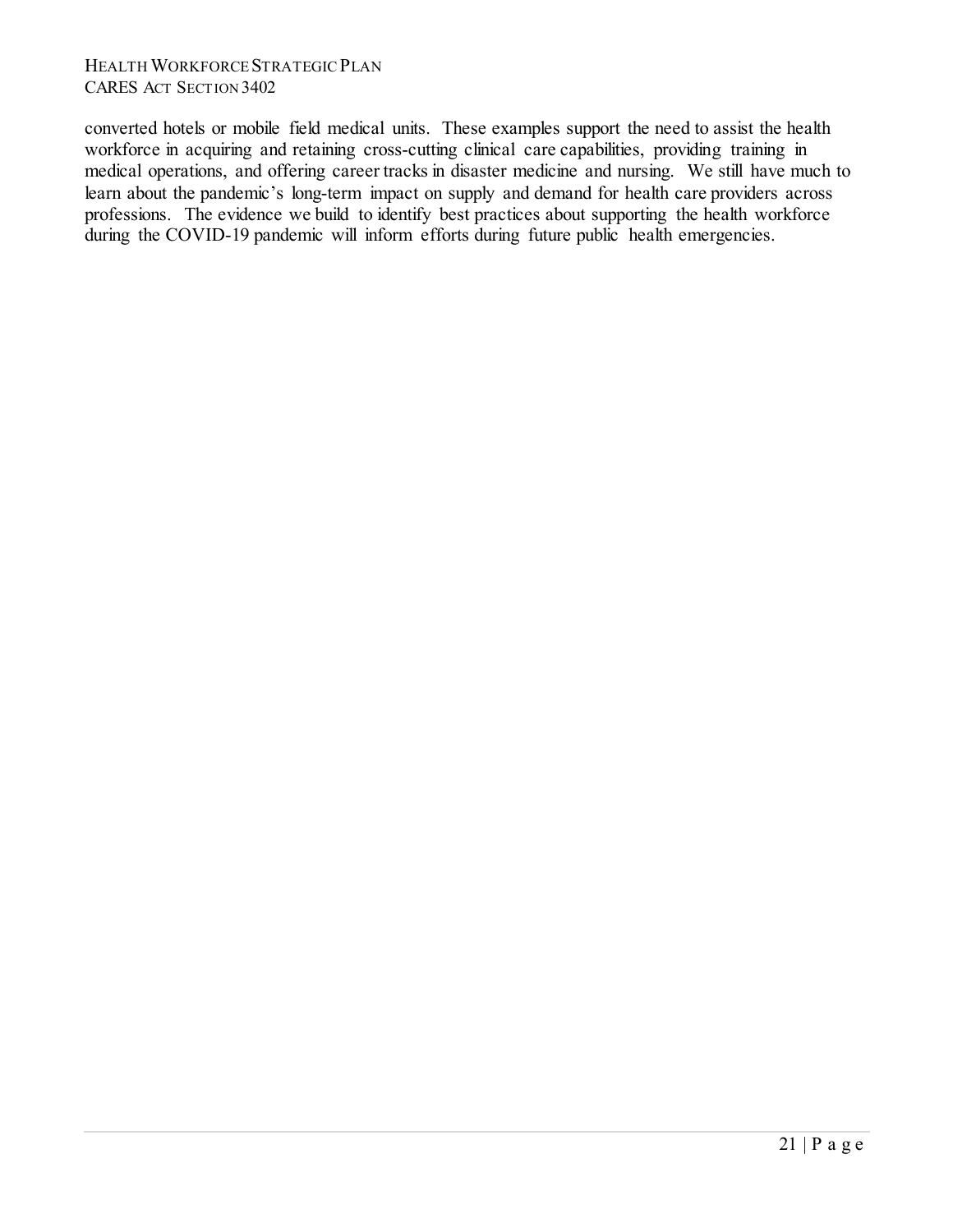### Objective 4.1. Use data to monitor and forecast health workforce needs

*This objective describes efforts to conduct monitoring, occupational forecasting, and data collection and analysis on the health workforce to identify the characteristics, gaps, needs, and trends to determine where to target resources.*

HHS uses health workforce modeling to identify and understand trends affecting the nation's health workforce supply and the levels of demand for health care, as well as the implications of these findings.<sup>[100](#page-79-3)</sup> New, better data to reassess the nation's needs for health care workers is required as the health system and the nation change. This information can guide federal, tribal, and state government entities in how and where to allocate their workforce resources, as well as shape individual decisions about whether to pursue a particular health occupation or specialty. The public sharing of high-quality workforce data will be important to drive change. To that end, many of the federal agencies have begun to externalize their data to enhance program accountability and transparency.

Within HHS, CDC, HRSA, and SAMHSA implement activities advancing this objective, through the strategies below.

- 4.1.1 Use [health workforce data, research, and evaluations to inform how and where to allocate](#page-52-1)  [resources to strengthen the health workforce](#page-52-1)
- 4.1.2 [Conduct ongoing tracking of adverse actions to support the delivery of quality care](#page-54-0)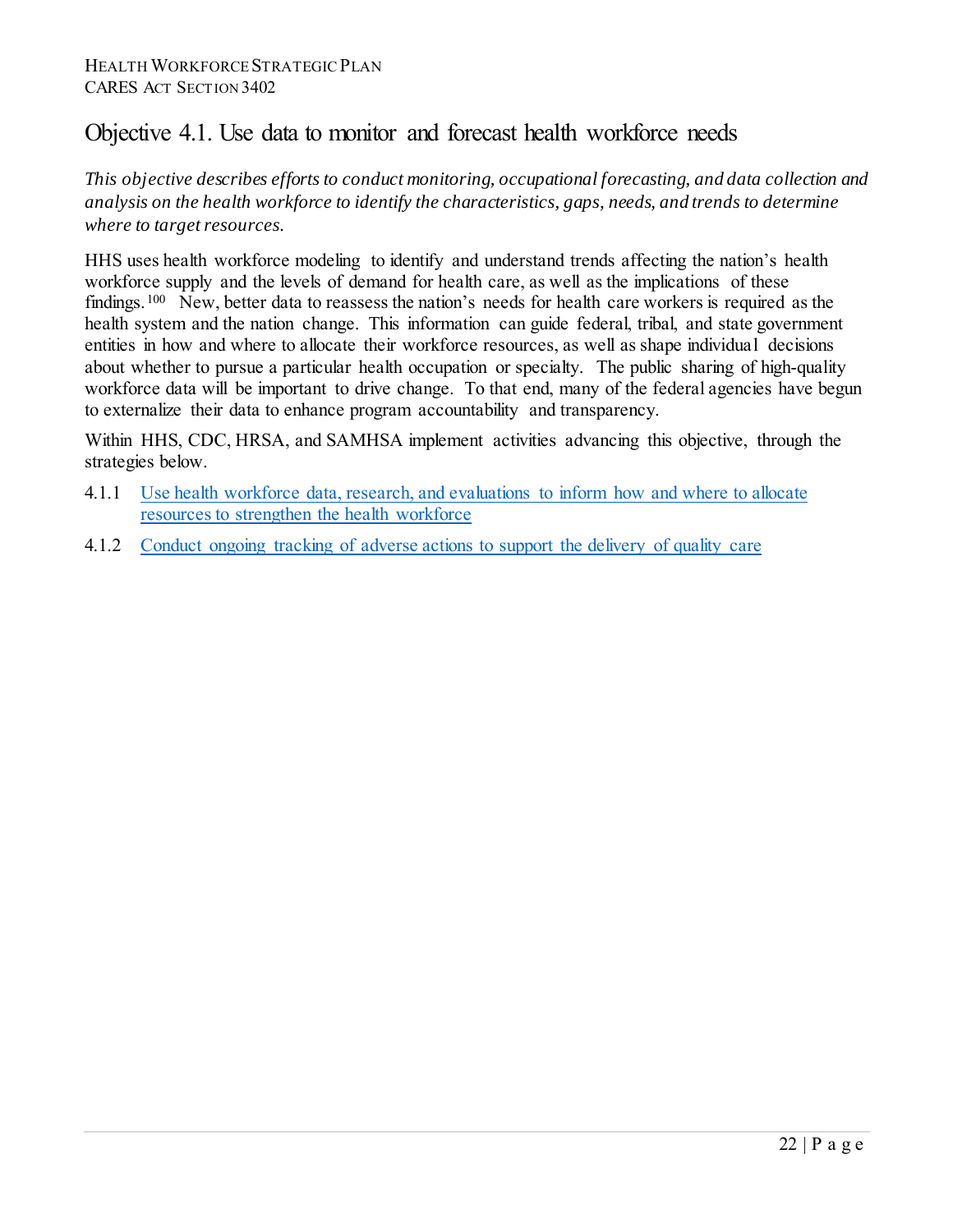# Objective 4.2. Advance health workforce knowledge through research and evaluation

*This objective describes efforts to identify and prioritize areas of current and future health workforce needs, policy, strategies, and education and training requirements through research and evaluation.*

Building the health workforce of the future must entail education and training that facilitates progressive achievement of milestones and competencies that trainees will leverage throughout their professional lives. <sup>[101](#page-79-4)</sup> Developing the skills for evidence-based practice is essential, as is learning how to better use technology to deliver appropriate, safe, high-quality care.<sup>[102](#page-79-5)</sup> The scientific evidence that builds a provider's knowledge base will constantly evolve.[103](#page-79-6)

Within HHS, ACL, AHRQ, ASPE, CDC, HRSA, and SAMHSA implement activities advancing this objective, through the strategies below.

- 4.2.1 Conduct studies to learn how best to prepare primary care providers to participate in and lead [health care systems aimed at improving access, quality of care, and cost effectiveness](#page-54-1)
- 4.2.2 [Assess the workforce needed to deliver high-quality](#page-55-0) behavioral health care
- 4.2.3 [Engage stakeholders to assemble best practices for supporting the public health workforce](#page-56-0)
- 4.2.4 [Develop evidence to improve the home and community-based services workforce](#page-56-1)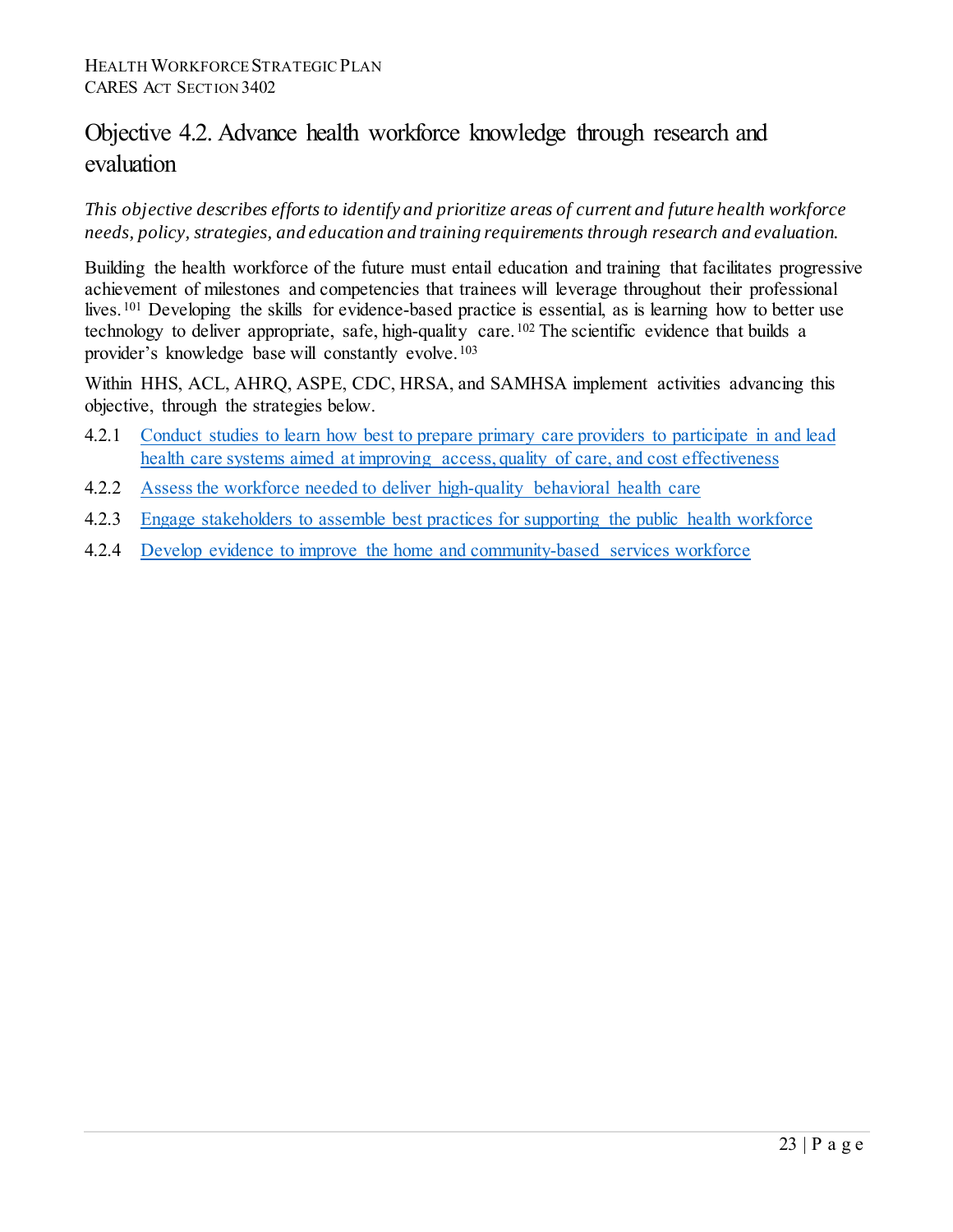# <span id="page-23-0"></span>Appendix A: Coronavirus Aid, Relief, and Economic Security Act (Public Law 116- 136), Section 3402. Health Workforce Coordination

(a) Strategic Plan.--

(1) In general.--Not later than 1 year after the date of enactment of this Act, the Secretary of Health and Human Services (referred to in this Act as the ``Secretary''), in consultation with the Advisory Committee on Training in Primary Care Medicine and Dentistry and the Advisory Council on Graduate Medical Education, shall develop a comprehensive and coordinated plan with respect to the health care workforce development programs of the Department of Health and Human Services, including education and training programs.

(2) Requirements.--The plan under paragraph (1) shall--

(A) include performance measures to determine the extent to which the programs described in paragraph (1) are strengthening the Nation's health care system;

(B) identify any gaps that exist between the outcomes of programs described in paragraph (1) and projected health care workforce needs identified in workforce projection reports conducted by the Health Resources and Services Administration;

(C) identify actions to address the gaps described in subparagraph (B); and

(D) identify barriers, if any, to implementing the actions identified under subparagraph (C).

(b) Coordination With Other Agencies.--The Secretary shall coordinate with the heads of other Federal agencies and departments that fund or administer health care workforce development programs, including education and training programs, to--

(1) evaluate the performance of such programs, including the extent to which such programs are efficient and effective and are meeting the nation's health workforce needs; and

(2) identify opportunities to improve the quality and consistency of the information collected to evaluate within and across such programs, and to implement such improvements.

(c) Report.--Not later than 2 years after the date of enactment of this Act, the Secretary shall submit to the Committee on Health, Education, Labor, and Pensions of the Senate, and the Committee on Energy and Commerce of the House of Representatives, a report describing the plan developed under subsection (a) and actions taken to implement such plan.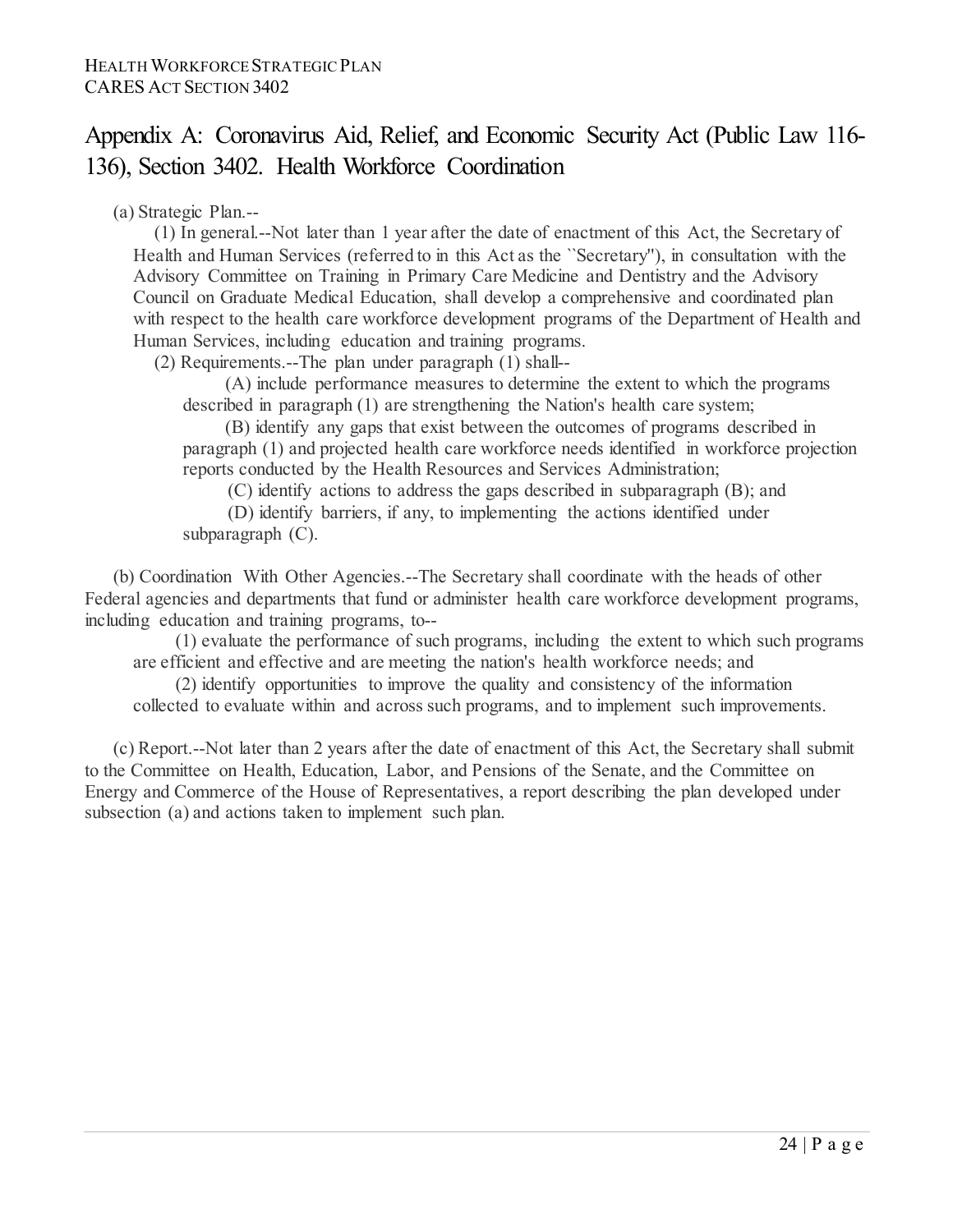# <span id="page-24-0"></span>Appendix B: Health Workforce Strategic Plan Workgroup List

U.S. Department of Health and Human Services

- Administration for Children and Families
	- o Office of Family Assistance
- Administration for Community Living
- Agency for Healthcare Research and Quality
- Centers for Disease Control and Prevention
	- o Center for State, Tribal, Local, and Territorial Support
	- o Center for Surveillance, Epidemiology, and Laboratory Services
	- o National Center for Emerging and Zoonotic Infectious Diseases
	- o National Center for Health Statistics
	- o National Institute for Occupational Safety and Health
- Centers for Medicare & Medicaid Services
- Food and Drug Administration
- Health Resources and Services Administration
	- o Bureau of Health Workforce
	- o Maternal and Child Health Bureau
	- o Federal Office of Rural Health Policy
	- o Office of Planning, Analysis, and Evaluation
- Indian Health Service
- Office of the Assistant Secretary for Health
- Office of the Assistant Secretary for Planning and Evaluation
	- o Office of Behavioral Health, Disability, and Aging Policy
	- o Office of Health Policy
- Substance Abuse and Mental Health Services Administration
	- o Center for Substance Abuse Prevention
	- o Center for Substance Abuse Treatment
	- o Center for Mental Health Services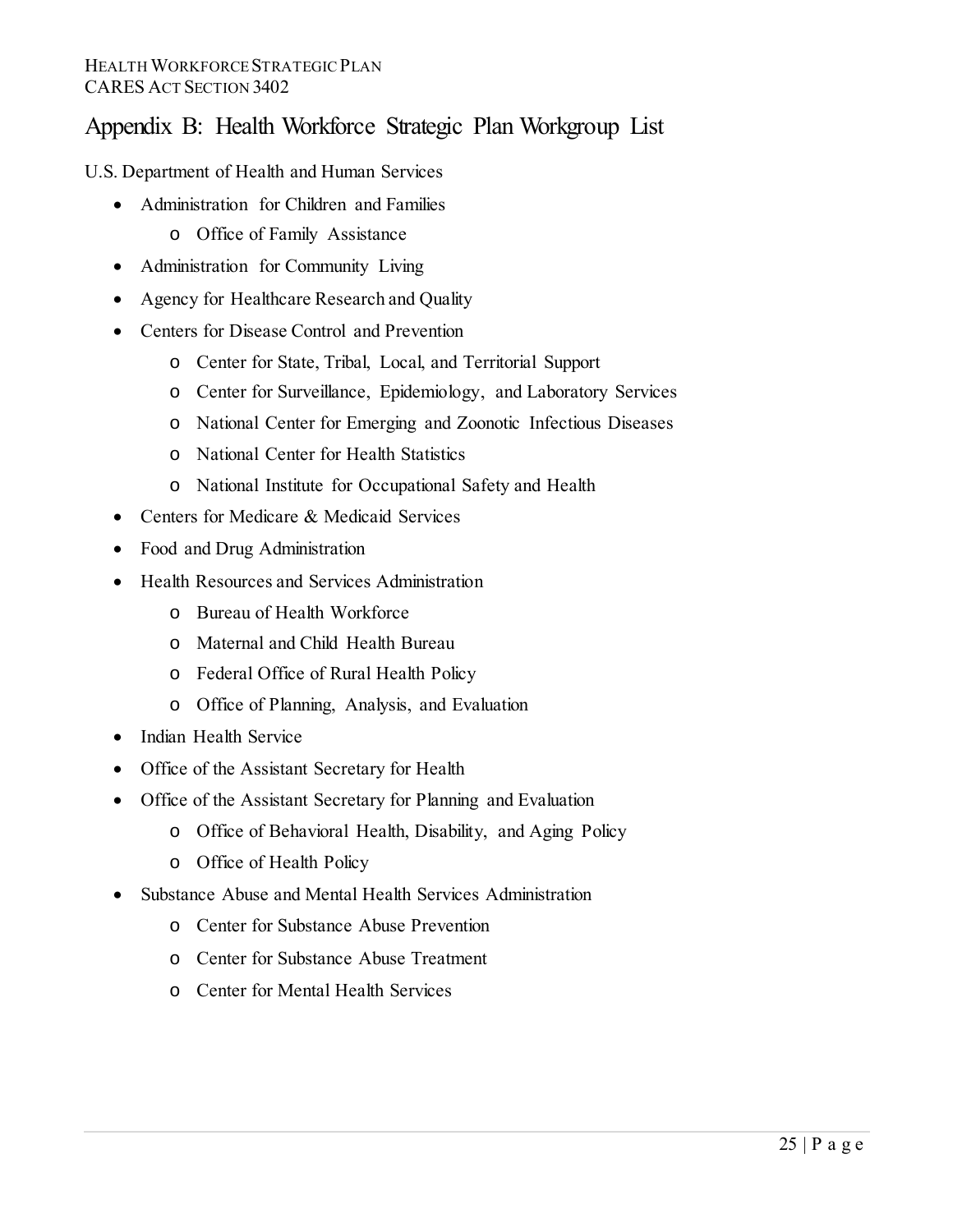# <span id="page-25-0"></span>Appendix C: Definitions

Below are the definitions used to develop this Strategic Plan. These definitions informed the initial environmental scan, which gathered information about relevant legislation, funded programs, research and evaluations, and data collection efforts, and guided drafting the full plan narrative.

**Health Workforce.** This plan, which is inclusive of workforce occupations defined within the U.S. Department of Labor, Bureau of Labor Statistics [Standard Occupational Classification system,](https://www.bls.gov/soc/) defines the health workforce as follows: the occupations include all health care providers with direct patient care and support responsibilities, such as physicians (including primary care physicians, preventive medicine physicians, and specialty physicians), nurses, nurse practitioners, optometrists, physician assistants, pharmacists, dentists, dental hygienists, and other oral health care professionals, allied health professionals, doctors of chiropractic, community health workers, health care paraprofessionals, direct support professionals, psychologists and other behavioral and mental health professionals (including substance abuse prevention and treatment providers), social workers, physical and occupational therapists, certified nurse midwives, podiatrists, the EMS workforce (including professional and volunteer ambulance personnel and firefighters who perform emergency medical services), licensed complementary and alternative medicine providers, integrative health practitioners, public health professionals, and any other health professional that the Comptroller General of the U.S. determines appropriate.[104](#page-79-7)

**Health Disparities.** A higher burden of illness, injury, disability, or mortality experienced by one group relative to another.

**Health Care Access.** The ability of patients to access available services and the linking of appropriately trained providers to those in need of care.

**Health Care Equity.** The absence of disparities or avoidable differences among socioeconomic and demographic groups or geographical areas in health status and health outcomes such as disease, disability, or mortality.

**Health Care Provider Quality.** Training and professional development to help health care providers to use techniques proven to help patients.

**Health Workforce Distribution.** Health care providers work where they are needed.

**Health Workforce Employment.** The condition of paid work positions in the health care and social assistance sectors of the U.S. economy. This term is limited to occupations and professions commonly found in employment settings such as ambulatory health care services, hospitals, nursing and residential care facilities and social assistance organizations, as defined by the North American Industry Classification System (NAICS).

**Health Workforce Supply.** The number of health care workers in the workforce.

**Health Workforce Surveillance.** Collecting, analyzing, and using data to understand opportunities to strengthen the health workforce.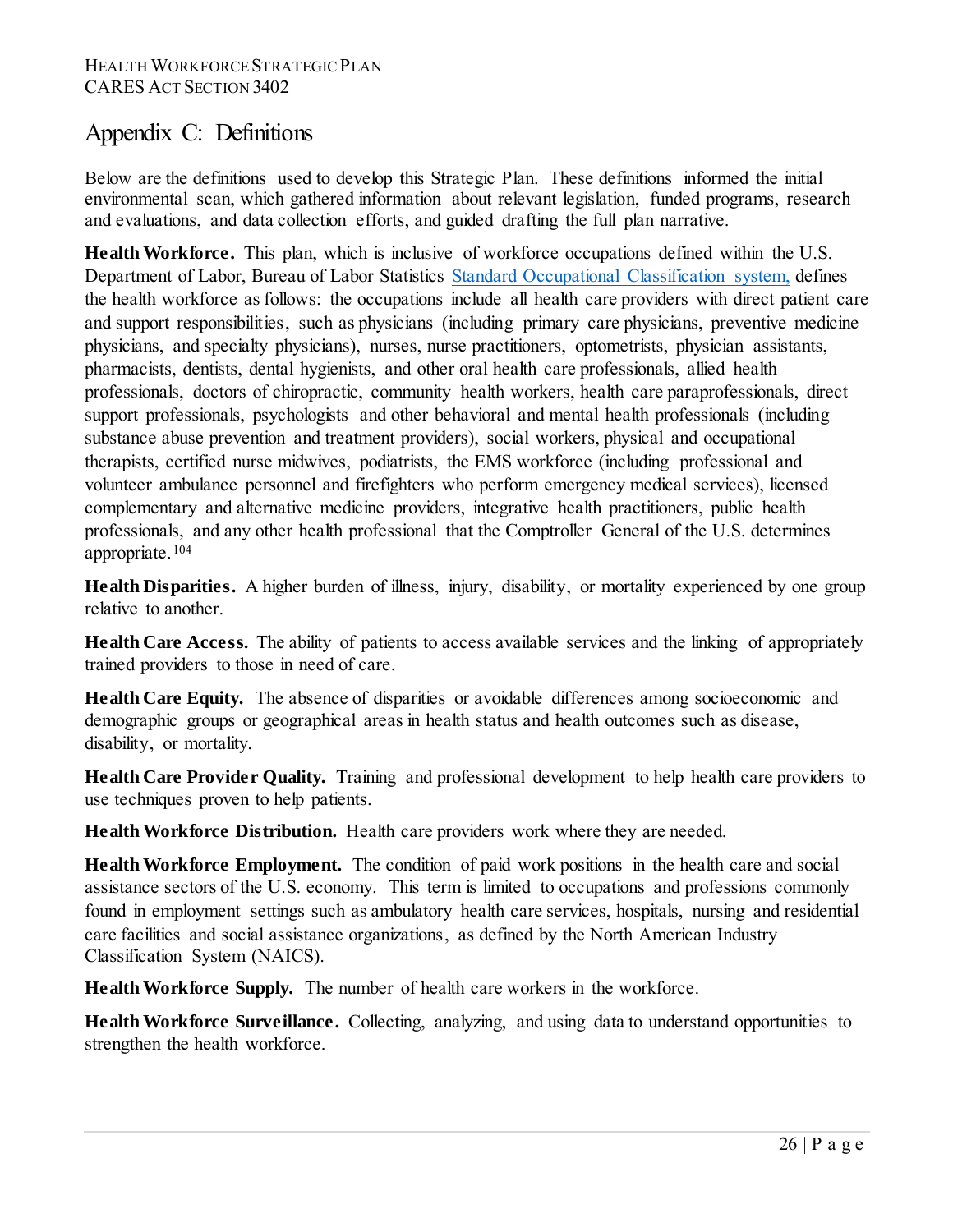# Appendix D: Health Care Workforce Programs and Activities

Below are health workforce programs and activities that support achievement of the goals and objectives articulated in this Strategic Plan.

**1.1.1: Provide scholarships or stipends for professional and paraprofessional students and faculty in health and allied health programs to reduce financial barriers**

<span id="page-26-0"></span>

| <b>Program/Activity</b><br>(with hyperlink)                                                                      | <b>Description</b>                                                                                                                                                                                                                                                               | <b>Division</b> |
|------------------------------------------------------------------------------------------------------------------|----------------------------------------------------------------------------------------------------------------------------------------------------------------------------------------------------------------------------------------------------------------------------------|-----------------|
| Epidemic Intelligence Service –<br><b>Student Loan Repayment</b>                                                 | Federal student loan repayment to select participants as an incentive to recruit<br>qualifying public health fellows to priority initiatives, including data science.                                                                                                            | <b>CDC</b>      |
| <b>National Health Service Corps</b><br>Scholarship Program                                                      | Scholarships to students pursuing eligible primary care health professions<br>training who commit to provide primary care services in Health Professional<br>Shortage Areas.                                                                                                     | <b>HRSA</b>     |
| Nurse Corps Scholarship Program                                                                                  | Scholarships to nursing students who agree to work at a Critical Shortage<br>Facility when they graduate.                                                                                                                                                                        | <b>HRSA</b>     |
| Ruth L. Kirschstein National<br><b>Research Service Award</b><br><b>Institutional Research Training</b><br>Grant | Institutional training grants to eligible institutions to develop or enhance<br>postdoctoral research training opportunities for individuals, including women<br>and individuals from disadvantaged backgrounds, who are planning to pursue<br>careers in primary care research. | <b>HRSA</b>     |

<span id="page-26-1"></span>**1.1.2: Fund graduate and post-graduate training to practicing health professionals through fellowships and residency programs to incentivize providing services in high need areas and to vulnerable populations**

<span id="page-26-2"></span>

| <b>Program/Activity</b><br>(with hyperlink)                       | <b>Description</b>                                                                                                                                                                                                            | <b>Division</b> |
|-------------------------------------------------------------------|-------------------------------------------------------------------------------------------------------------------------------------------------------------------------------------------------------------------------------|-----------------|
| Children's Hospitals Graduate<br><b>Medical Education Program</b> | Funds to freestanding children's hospitals to maintain graduate medical<br>education programs, including residency programs for primary care physicians<br>and physicians with pediatric medical and surgical subspecialties. | <b>HRSA</b>     |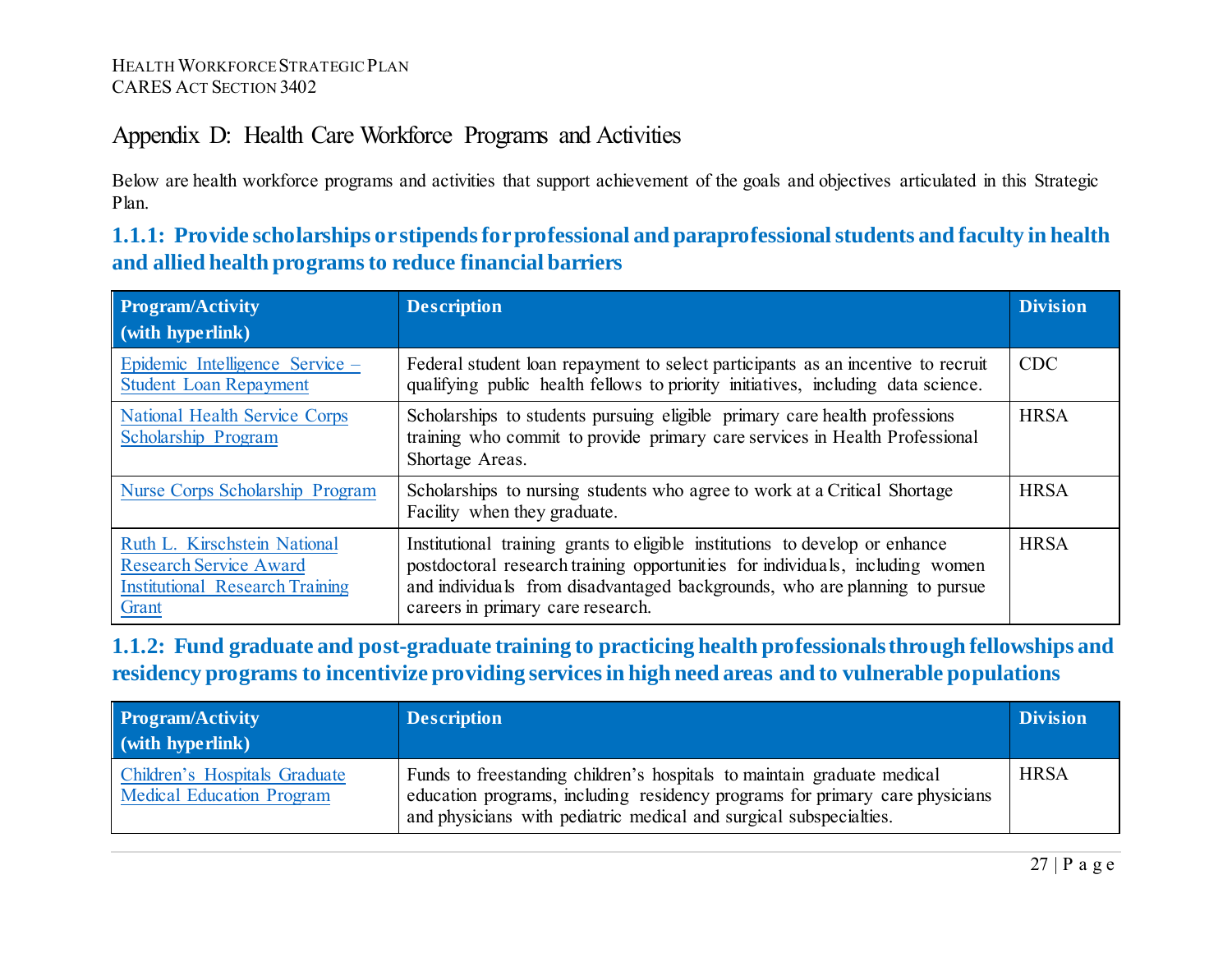| <b>Program/Activity</b><br>(with hyperlink)                                                         | <b>Description</b>                                                                                                                                                                                                                                                                                                                                                                                                                                   | <b>Division</b> |
|-----------------------------------------------------------------------------------------------------|------------------------------------------------------------------------------------------------------------------------------------------------------------------------------------------------------------------------------------------------------------------------------------------------------------------------------------------------------------------------------------------------------------------------------------------------------|-----------------|
| <b>Direct Graduate Medical Education</b><br><b>Indirect Medical Education</b>                       | Regulations implementing the statutory methodology for determining payments<br>to hospitals for the costs of approved graduate medical education programs.                                                                                                                                                                                                                                                                                           | <b>CMS</b>      |
| Enhancing Peer Support and<br>Navigation in the Certified<br>Community Behavioral Health<br>Centers | Effort to train and hire peer support providers and peer navigators in the<br>current and expanded CCBHC programs which will number in excess of 500<br>across the country.                                                                                                                                                                                                                                                                          | <b>SAMHSA</b>   |
| <b>Nurse Anesthetist Traineeship</b><br>Program                                                     | Support for entities to meet the cost of traineeships to increase the number of<br>Certified Registered Nurse Anesthetists providing care, especially to rural and<br>underserved populations.                                                                                                                                                                                                                                                       | <b>HRSA</b>     |
| Postdoctoral Training in General,<br>Pediatric, and Public Health<br><b>Dentistry Program</b>       | Professional training programs in general, pediatric, public health dentistry and<br>dental hygiene for students, dental residents, other oral health professionals,<br>practicing dentists, or other approved primary care dental trainees and provide<br>financial assistance to dental or dental hygiene students, dental residents, and<br>practicing dentists.                                                                                  | <b>HRSA</b>     |
| Prevention Fellowship Program                                                                       | Program designed to address the critical, nationwide shortage and projected<br>future need of substance abuse prevention professionals by providing training,<br>mentorship, and hands-on work experience to develop and sustain a cadre of<br>prevention professionals who understand and exemplify the principles and best<br>practices of substance abuse prevention including new and changing<br>regulations, practices, and research findings. | <b>SAMHSA</b>   |
| Preventive Medicine Residency and<br>Fellowship                                                     | Service-learning fellowship program providing preventive medicine residents<br>and fellows with opportunities to gain leadership and management skills while<br>bridging medicine and public health.                                                                                                                                                                                                                                                 | <b>CDC</b>      |
| <b>Preventive Medicine Residency</b><br>Program                                                     | Residencies to train physicians in preventive medicine specialties to increase<br>the number and quality of preventive medicine residents and physicians.                                                                                                                                                                                                                                                                                            | <b>HRSA</b>     |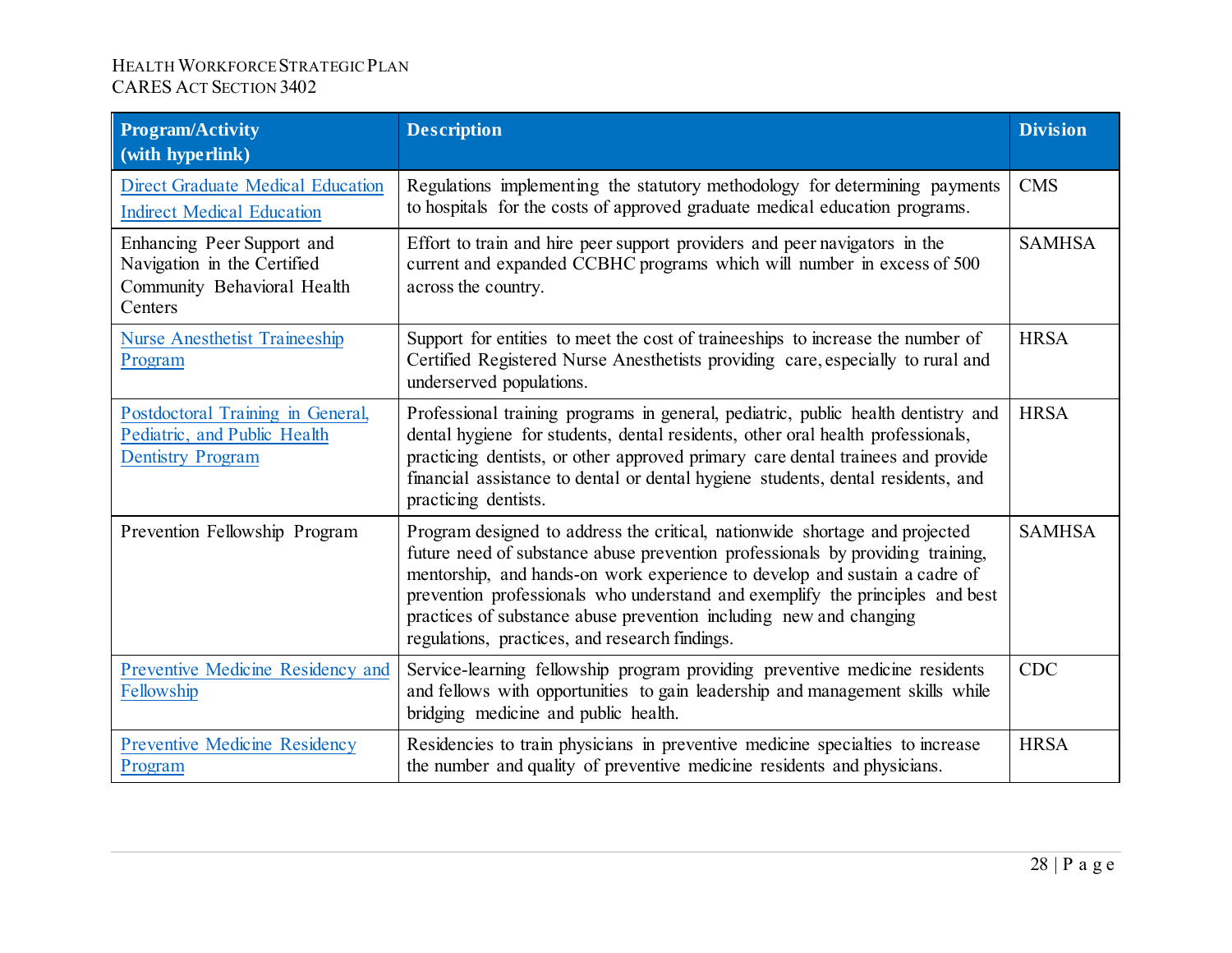| <b>Program/Activity</b><br>$\dot{a}$ (with hyperlink)                                               | <b>Description</b>                                                                                                                                                                                                               | <b>Division</b> |
|-----------------------------------------------------------------------------------------------------|----------------------------------------------------------------------------------------------------------------------------------------------------------------------------------------------------------------------------------|-----------------|
| Primary Care Training and<br>Enhancement – Physician Assistant<br>Program                           | Programs that train physician assistants and prepare faculty to train physician<br>assistants.                                                                                                                                   | <b>HRSA</b>     |
| Primary Care Training and<br><b>Enhancement: Community</b><br><b>Prevention and Maternal Health</b> | Training for primary care physicians in maternity care services or population<br>health to improve maternal health outcomes in rural and underserved areas.                                                                      | <b>HRSA</b>     |
| Primary Care Training and<br><b>Enhancement: Residency Training</b><br>in Primary Care Program      | Residency programs in family medicine, general internal medicine, general<br>pediatrics, or a combination of internal medicine and pediatrics.                                                                                   | <b>HRSA</b>     |
| Primary Care Training and<br>Enhancement: Training Primary<br><b>Care Champions</b>                 | Fellowship programs to train community-based practicing primary care<br>physician, physician assistant, and nurse practitioner champions to lead health<br>care transformation and enhance teaching in community-based settings. | <b>HRSA</b>     |

# **1.1.3: Support curriculum enhancement to improve quality, quantity, distribution, and diversity of the health workforce**

<span id="page-28-0"></span>

| Program/Activity<br>(with hyperlink)                                         | <b>Description</b>                                                                                                                                                                                                                                                 | <b>Division</b> |
|------------------------------------------------------------------------------|--------------------------------------------------------------------------------------------------------------------------------------------------------------------------------------------------------------------------------------------------------------------|-----------------|
| <b>CDC Workforce Fellowship</b><br>Programs                                  | Curriculum revisions to improve health equity and diversity, equity, and<br>inclusion of our programs.                                                                                                                                                             | <b>CDC</b>      |
| <b>Centers of Excellence</b>                                                 | Effort to recruit, train, and retain underrepresented minority students and<br>faculty and improve information resources, clinical education, curricula, and<br>cultural competence as they relate to minority health issues and social<br>determinants of health. | <b>HRSA</b>     |
| Public Health Informatics and<br>Technology Workforce<br>Development Program | Program to train at least 4,000 individuals from Minority Serving Institutions<br>and other colleges and universities through an interdisciplinary approach in<br>public health informatics and technology and ensure these training,                              | <b>ONC</b>      |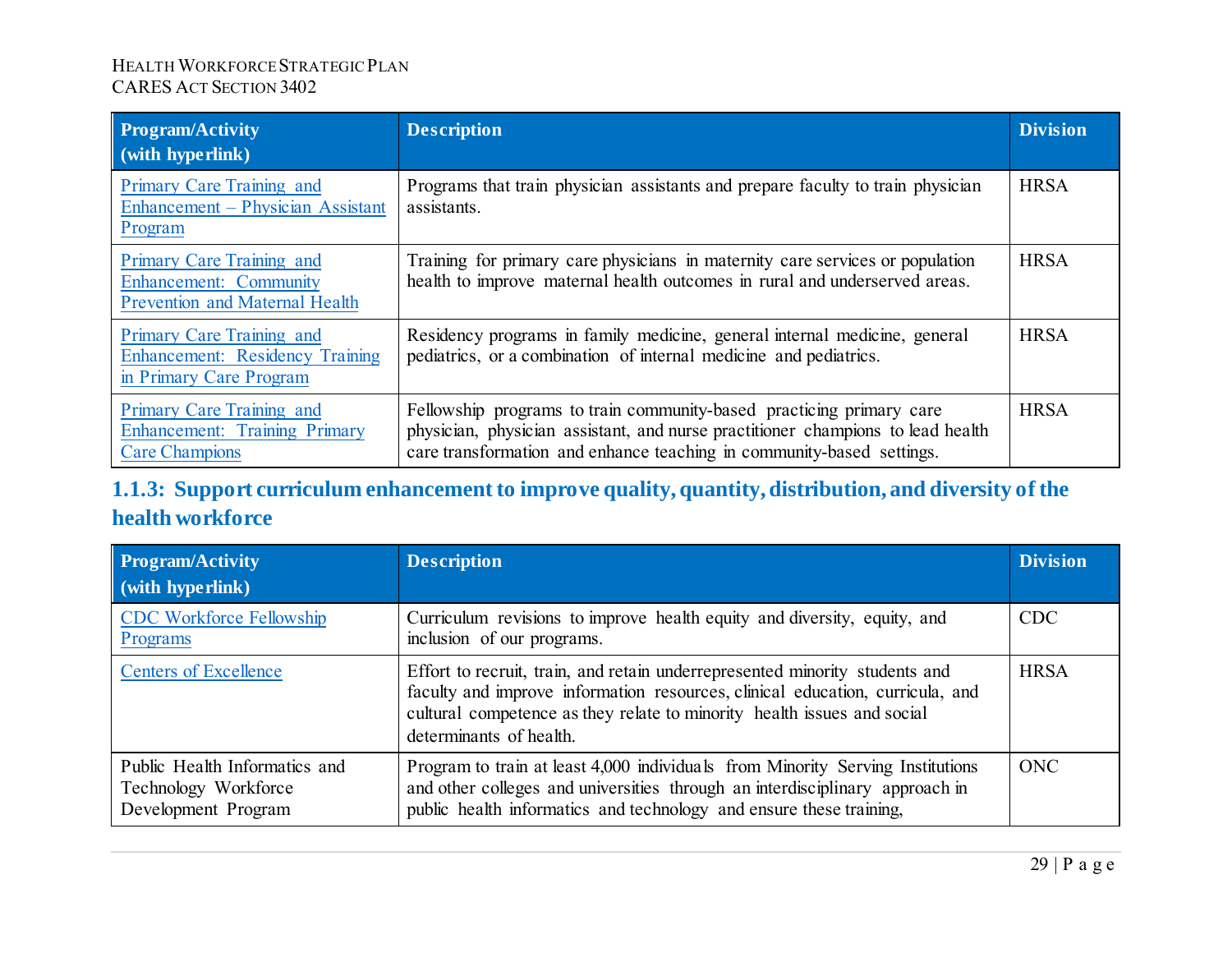| <b>Program/Activity</b><br>(with hyperlink) | <b>Description</b>                                                                                                                                      | <b>Division</b> |
|---------------------------------------------|---------------------------------------------------------------------------------------------------------------------------------------------------------|-----------------|
|                                             | certification and degree programs are sustainable to create a continuous<br>pipeline of diverse public health informatics and technology professionals. |                 |

**1.2.1: Target training assistance to individuals with low incomes and from disadvantaged backgrounds to strengthen supply in high-demand health occupations that offer good pay, benefits, and opportunities for advancement** 

<span id="page-29-0"></span>

| <b>Program/Activity</b><br>$\vert$ (with hyperlink)                                                                         | <b>Description</b>                                                                                                                                                                                                                                                                                                                                              | <b>Division</b> |
|-----------------------------------------------------------------------------------------------------------------------------|-----------------------------------------------------------------------------------------------------------------------------------------------------------------------------------------------------------------------------------------------------------------------------------------------------------------------------------------------------------------|-----------------|
| <b>Health Careers Opportunity</b><br>Program: National HCOP<br><b>Academies</b>                                             | Assistance to individuals from educationally or economically disadvantaged<br>backgrounds to undertake education and complete a health or allied health<br>professions program.                                                                                                                                                                                 | <b>HRSA</b>     |
| <b>Health Profession Opportunity</b><br>Grants                                                                              | Education, training, and supportive services to recipients of Temporary<br>Assistance for Needy Families (TANF) and other low-income individuals in<br>health care occupations that pay well and are expected to experience labor<br>shortages or be in high demand.                                                                                            | <b>ACF</b>      |
| <b>Health Professions Student Loans</b>                                                                                     | Long-term, low-interest loans for students with financial need who are<br>pursuing a course of study in an approved health discipline, an approved course<br>in a nursing discipline, or a degree in allopathic medicine, osteopathic<br>medicine, dentistry, pharmacy, optometry, or podiatric medicine.                                                       | <b>HRSA</b>     |
| Maternal and Child Health<br>Leadership, Education, and<br>Advancement in Undergraduate<br><b>Pathways Training Program</b> | Effort to recruit undergraduate students from economically and educationally<br>disadvantaged backgrounds into maternal and child health professions and<br>related fields such as pediatrics, nutrition, social work, nursing, pediatric<br>dentistry, psychology, health education, pediatric occupational/physical<br>therapy and speech language pathology. | <b>HRSA</b>     |
| Scholarships for Disadvantaged<br><b>Students</b>                                                                           | Scholarships to health professional students from disadvantaged backgrounds<br>enrolled in health professions degree programs.                                                                                                                                                                                                                                  | <b>HRSA</b>     |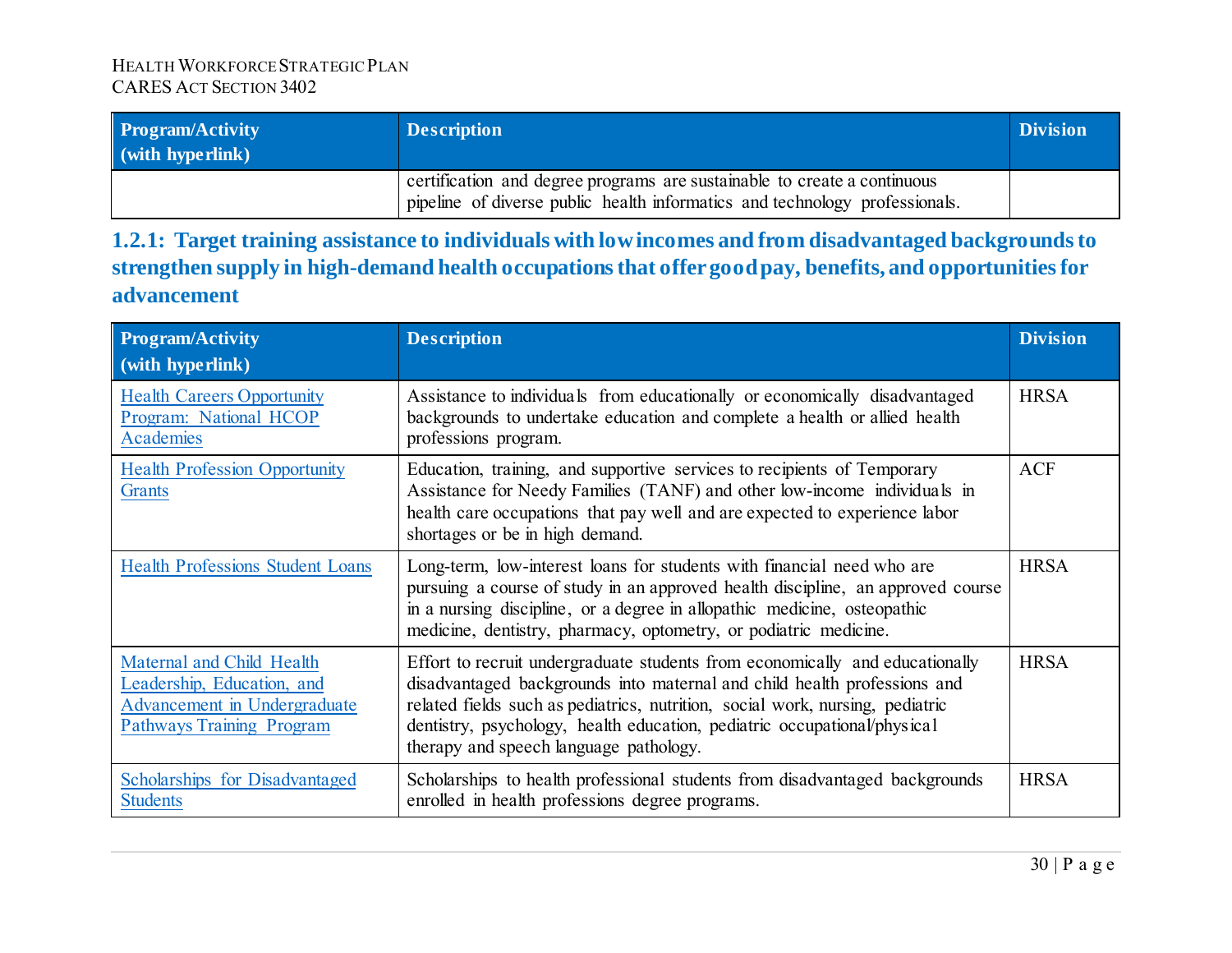| <b>Program/Activity</b><br>(with hyperlink)       | <b>Description</b>                                                                                                 | <b>Division</b> |
|---------------------------------------------------|--------------------------------------------------------------------------------------------------------------------|-----------------|
| <b>Temporary Assistance for Needy</b><br>Families | TANF and state maintenance of effort funds could help low-income parents<br>pay for health care training programs. | ACF             |

**1.2.2: Actively recruit, train, and retain individuals from underrepresented backgrounds, including racial and ethnic minority students and students with disabilities, into the health workforce**

<span id="page-30-0"></span>

| <b>Program/Activity</b><br>(with hyperlink)                              | <b>Description</b>                                                                                                                                                                                                                                           | <b>Division</b> |
|--------------------------------------------------------------------------|--------------------------------------------------------------------------------------------------------------------------------------------------------------------------------------------------------------------------------------------------------------|-----------------|
| <b>Centers of Excellence</b>                                             | Mentoring, academic support, research opportunities, community-based<br>clinical placements, and training enhancement programs to increase health<br>professions opportunities for underrepresented minority students and faculty.                           | <b>HRSA</b>     |
| Epidemic Intelligence Service                                            | Expansion of the number of EIS fellows to increase workforce diversity<br>through experiential service fellowship, which includes opportunities to apply<br>epidemiology and gain practical skills to become future public health leaders.                   | <b>CDC</b>      |
| <b>Laboratory Leadership Service</b>                                     | Training which prepares early-career laboratory scientists to become future<br>public health laboratory leaders, while providing field-based training for early<br>career public health professionals. Expanding program to increase workforce<br>diversity. | <b>CDC</b>      |
| Maternal and Child Health (MCH)<br><b>Public Health Catalyst Program</b> | Exposure to maternal and child health content for public health students,<br>including individuals from underrepresented backgrounds who are also<br>underrepresented in the maternal and child health field.                                                | <b>HRSA</b>     |
| <b>Native Hawaiian Health</b><br>Scholarship Program                     | Scholarships for Native Hawaiian health professional students in exchange for<br>providing service after graduation in a medically underserved area in Hawaii.                                                                                               | <b>HRSA</b>     |
| Nursing Workforce Diversity -<br><b>Eldercare Enhancement Program</b>    | Eldercare education and training opportunities to nursing students from<br>disadvantaged backgrounds, including racial and ethnic minorities<br>underrepresented among registered nurses.                                                                    | <b>HRSA</b>     |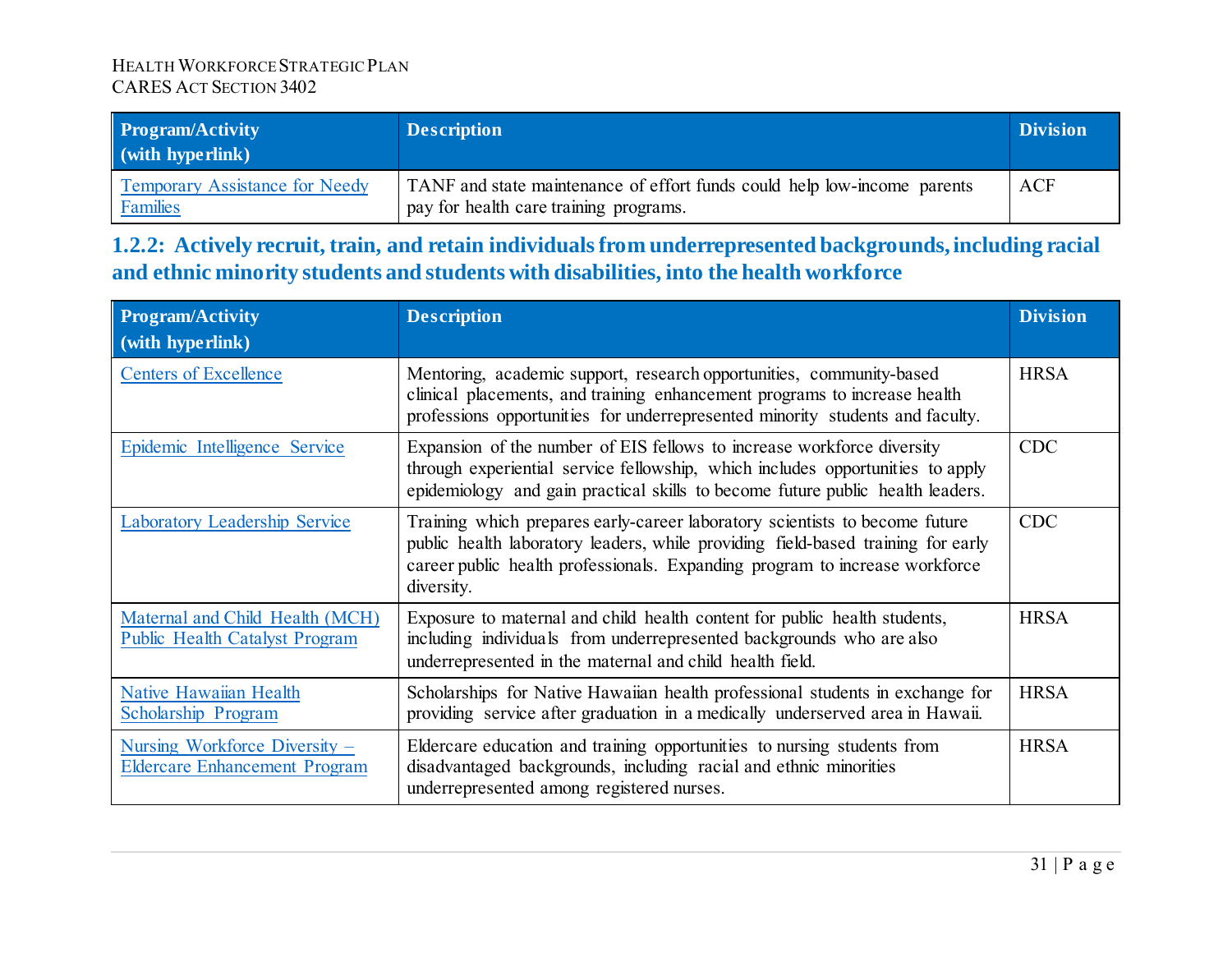| <b>Program/Activity</b><br>(with hyperlink)   | <b>Description</b>                                                                                                                                                                                                                                                                                            | <b>Division</b> |
|-----------------------------------------------|---------------------------------------------------------------------------------------------------------------------------------------------------------------------------------------------------------------------------------------------------------------------------------------------------------------|-----------------|
| <b>Nursing Workforce Diversity</b><br>Program | Mentoring, partnerships, financial support, academic support, and peer support<br>for individuals from disadvantaged backgrounds, including racial and ethnic<br>minorities underrepresented among registered nurses.                                                                                         | <b>HRSA</b>     |
| <b>Public Health Associate Program</b>        | Competitive, two-year paid training program with CDC, which assigns<br>associates to public health agencies and nongovernmental organizations in the<br>United States and U.S. territories, and helps associates gain hands-on<br>experience that will serve as a foundation for their public health careers. | <b>CDC</b>      |

# **1.2.3: Conduct targeted recruitment of American Indian and Alaska Native individuals to strengthen their representation within the workforce**

<span id="page-31-0"></span>

| <b>Program/Activity</b><br>$\vert$ (with hyperlink)                          | <b>Description</b>                                                                                                                                                                                                                                                                                                                                                                               | <b>Division</b> |
|------------------------------------------------------------------------------|--------------------------------------------------------------------------------------------------------------------------------------------------------------------------------------------------------------------------------------------------------------------------------------------------------------------------------------------------------------------------------------------------|-----------------|
| <b>Indian Health Service Extern</b><br>Program                               | Pre-professional training for scholarship recipients, offering opportunities to<br>participate in hands-on experiences in their chosen health profession or field<br>with the Indian Health Service.                                                                                                                                                                                             | <b>IHS</b>      |
| Indian Health Service Scholarship<br>Program                                 | Scholarships to AI/AN students enrolled in courses for entry into a health<br>professions school, courses leading to a degree in pre-medicine, pre-dentistry,<br>pre-podiatry, or other health subjects, or an eligible health professions degree<br>program.                                                                                                                                    | <b>IHS</b>      |
| Indians into Medicine Program                                                | Tutoring, career counseling, scholarship and financial aid assistance, summer<br>educational sessions, and travel grants for health conferences to encourage<br>American Indians and Alaska Natives to enter the health professions.                                                                                                                                                             | <b>IHS</b>      |
| Public Health Informatics and<br>Technology Workforce<br>Development Program | Program to train at least 4,000 individuals from Minority Serving Institutions<br>and other colleges and universities through an interdisciplinary approach in<br>public health informatics and technology and ensure these training,<br>certification and degree programs are sustainable to create a continuous<br>pipeline of diverse public health informatics and technology professionals. | <b>ONC</b>      |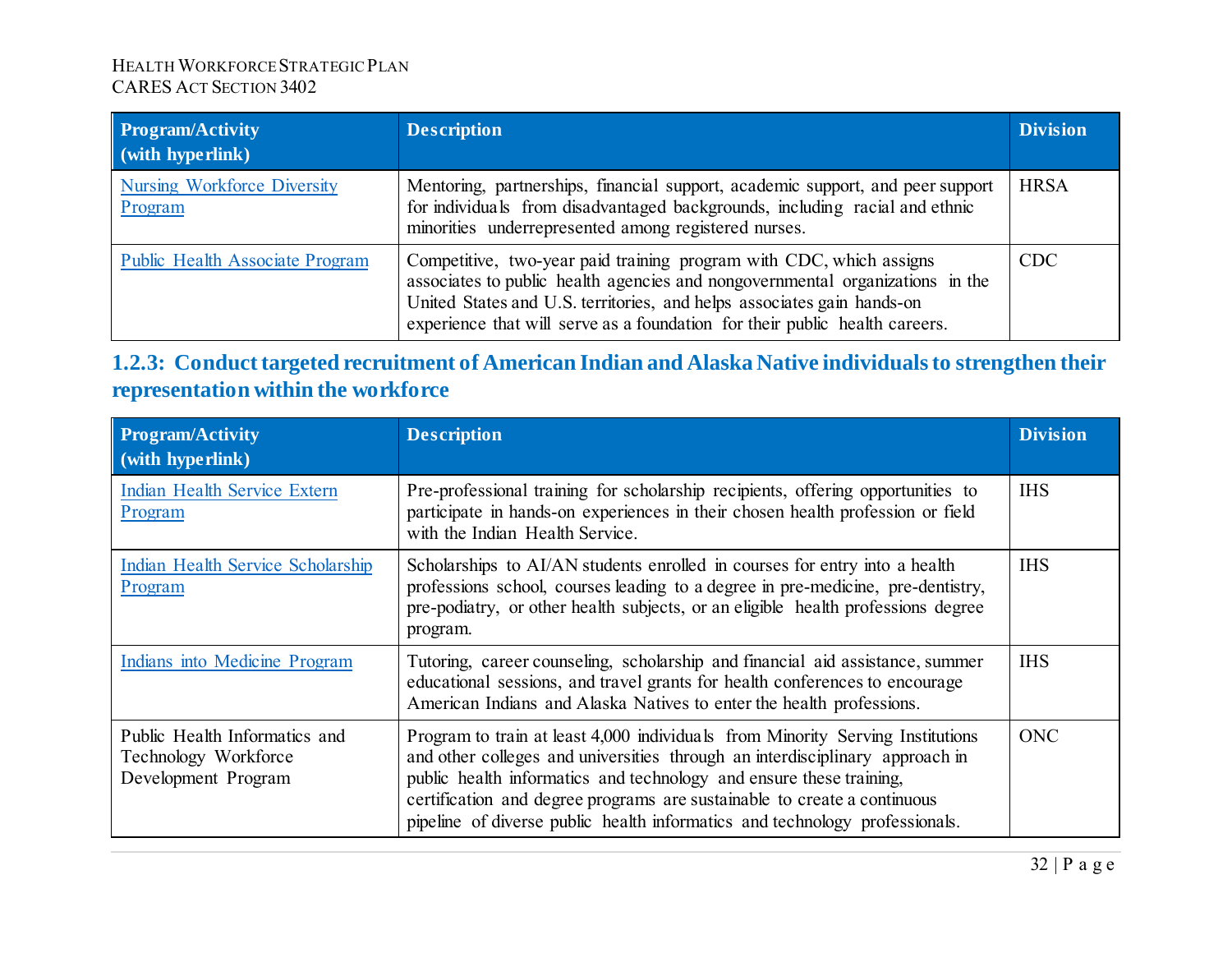### **1.3.1: Invest in institutions of higher education to strengthen and expand the primary care workforce**

| <b>Program/Activity</b><br>$\frac{1}{2}$ (with hyperlink) | <b>Description</b>                                                                                                                                                                                                                                      | <b>Division</b> |
|-----------------------------------------------------------|---------------------------------------------------------------------------------------------------------------------------------------------------------------------------------------------------------------------------------------------------------|-----------------|
| American Indians into Nursing<br>Program                  | Grants to colleges and universities to recruit and train qualified American<br>Indian and Alaska Native (AI/AN) individuals into nursing and advanced<br>practice nursing professions (nurse midwives, nurse anesthetists, and nurse<br>practitioners). | <b>IHS</b>      |
| <b>Medical Student Education</b><br>Program               | Grants to public institutions of higher education to expand or support graduate<br>education for medical students preparing to become physicians in the top<br>quintile of states with a projected primary care provider shortage in 2025.              | <b>HRSA</b>     |

### **1.3.2: Conduct targeted training and recruitment to expand and diversify the behavioral health workforce**

<span id="page-32-1"></span><span id="page-32-0"></span>

| Program/Activity<br>$\sim$ (with hyperlink)                                                         | <b>Description</b>                                                                                                                                                                                                                                                                                                            | <b>Division</b> |
|-----------------------------------------------------------------------------------------------------|-------------------------------------------------------------------------------------------------------------------------------------------------------------------------------------------------------------------------------------------------------------------------------------------------------------------------------|-----------------|
| American Indians into Psychology<br>Program                                                         | Targeted career recruitment programs to encourage entry of American Indians<br>and Alaska Natives into the mental health field, such as psychology.                                                                                                                                                                           | <b>IHS</b>      |
| <b>Behavioral Health Workforce</b><br><b>Education and Training</b>                                 | The BHWET Program for Paraprofessionals develops and expands community-based<br>experiential training to increase the supply of students preparing to become peer<br>support specialists and other behavioral health-related paraprofessionals while also<br>improving distribution of a quality behavioral health workforce. | <b>HRSA</b>     |
| Historically Black Colleges and<br>Universities (HBCU) Center of<br>Excellence in Behavioral Health | Training for HBCU students to obtain advanced degrees in the behavioral<br>health field.                                                                                                                                                                                                                                      | <b>SAMHSA</b>   |
| Provider's Clinical Support System<br>- Universities                                                | Training for eligible providers to obtain a Drug Addiction Treatment Act<br>(DATA) 2000 waiver to prescribe medication-assisted treatment for opioid use<br>disorder.                                                                                                                                                         | <b>SAMHSA</b>   |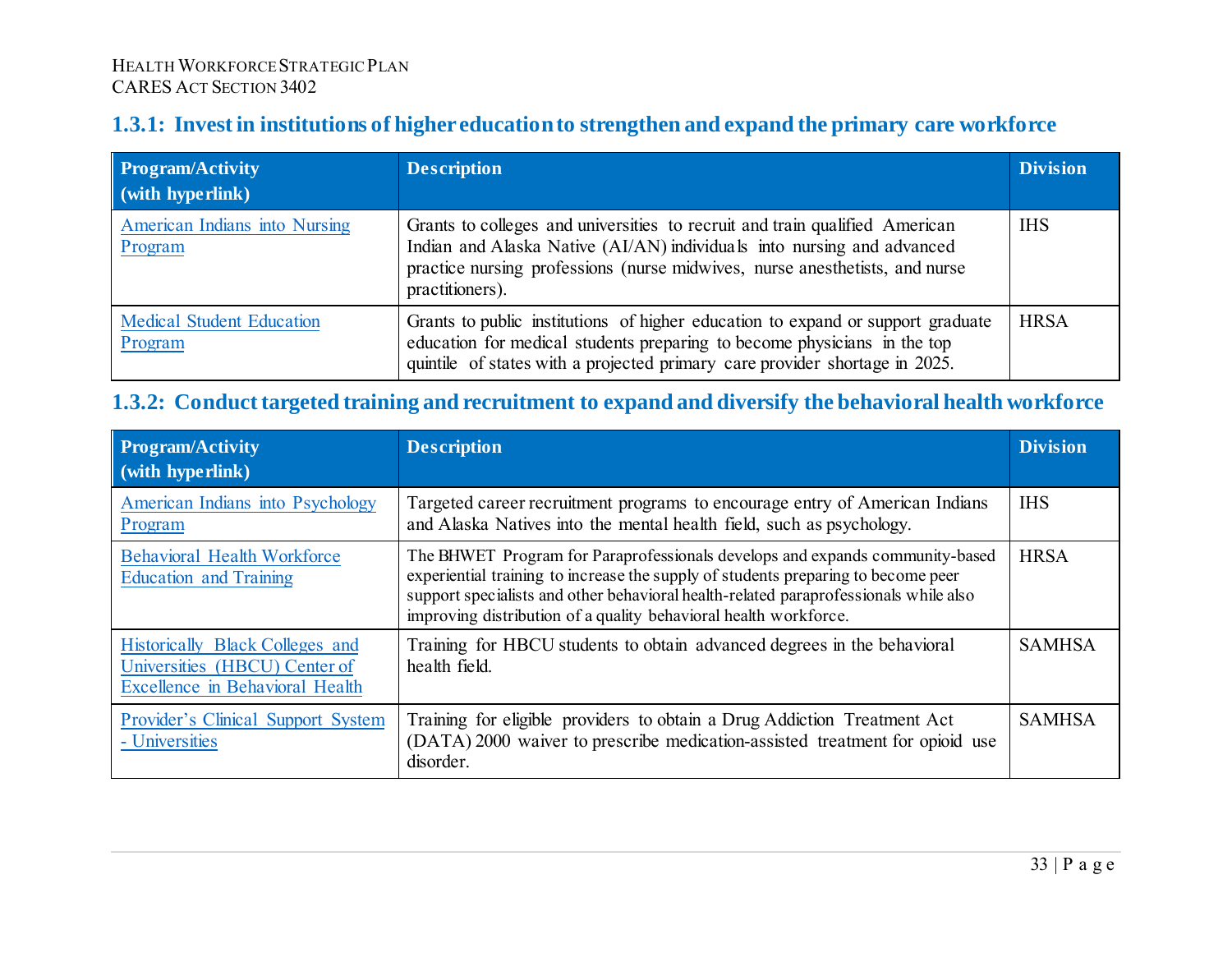### **1.3.3: Recruit and retain health professions faculty members and encourage students to pursue faculty roles in their respective health care fields**

| <b>Program/Activity</b><br>$\vert$ (with hyperlink)                                                                                               | <b>Description</b>                                                                                                                                                                                                           | <b>Division</b> |
|---------------------------------------------------------------------------------------------------------------------------------------------------|------------------------------------------------------------------------------------------------------------------------------------------------------------------------------------------------------------------------------|-----------------|
| Primary Care Training and<br><b>Enhancement Program-Primary</b><br><b>Care Medicine and Dentistry</b><br>Clinician Educator Career<br>Development | Support the development of junior faculty and leaders in primary care medicine<br>and dentistry as well as support innovative projects to transform health care<br>delivery systems.                                         | <b>HRSA</b>     |
| <b>Dental Faculty Loan Repayment</b><br>Program                                                                                                   | Loan repayment program for health professionals engaged in general, pediatric,<br>and public health dentistry and dental hygiene in exchange for a commitment<br>to serve as full-time faculty members.                      | <b>HRSA</b>     |
| <b>Faculty Loan Repayment Program</b>                                                                                                             | Loan repayment program for faculty from disadvantaged backgrounds, in<br>exchange for a commitment to serve as faculty educating the health workforce.                                                                       | <b>HRSA</b>     |
| Geriatrics Academic Career Award<br>Program                                                                                                       | Support for career development of individual junior faculty in geriatrics at<br>accredited schools of allopathic medicine, osteopathic medicine, nursing, social<br>work, psychology, dentistry, pharmacy, or allied health. | <b>HRSA</b>     |

### <span id="page-33-0"></span>**1.4.1: Improve working conditions and work-life balance for health care providers to mitigate burnout and increase career satisfaction**

<span id="page-33-1"></span>

| <b>Program/Activity</b><br>$\vert$ (with hyperlink)                 | <b>Description</b>                                                                                                                                                                                                                                                  | <b>Division</b> |
|---------------------------------------------------------------------|---------------------------------------------------------------------------------------------------------------------------------------------------------------------------------------------------------------------------------------------------------------------|-----------------|
| <b>AHRQ Resource: Physician</b><br><b>Burnout</b>                   | Examination of the effects of working conditions on health care professionals'<br>ability to keep patients safe while providing high-quality care.                                                                                                                  | AHRQ            |
| Delta Region Community Health<br><b>Systems Development Program</b> | Intensive, multi-year technical assistance to health care facilities, including<br>critical access hospitals, small rural hospitals, rural health clinics, Tribal health<br>care facilities and other health care organizations in the Mississippi Delta<br>Region. | <b>HRSA</b>     |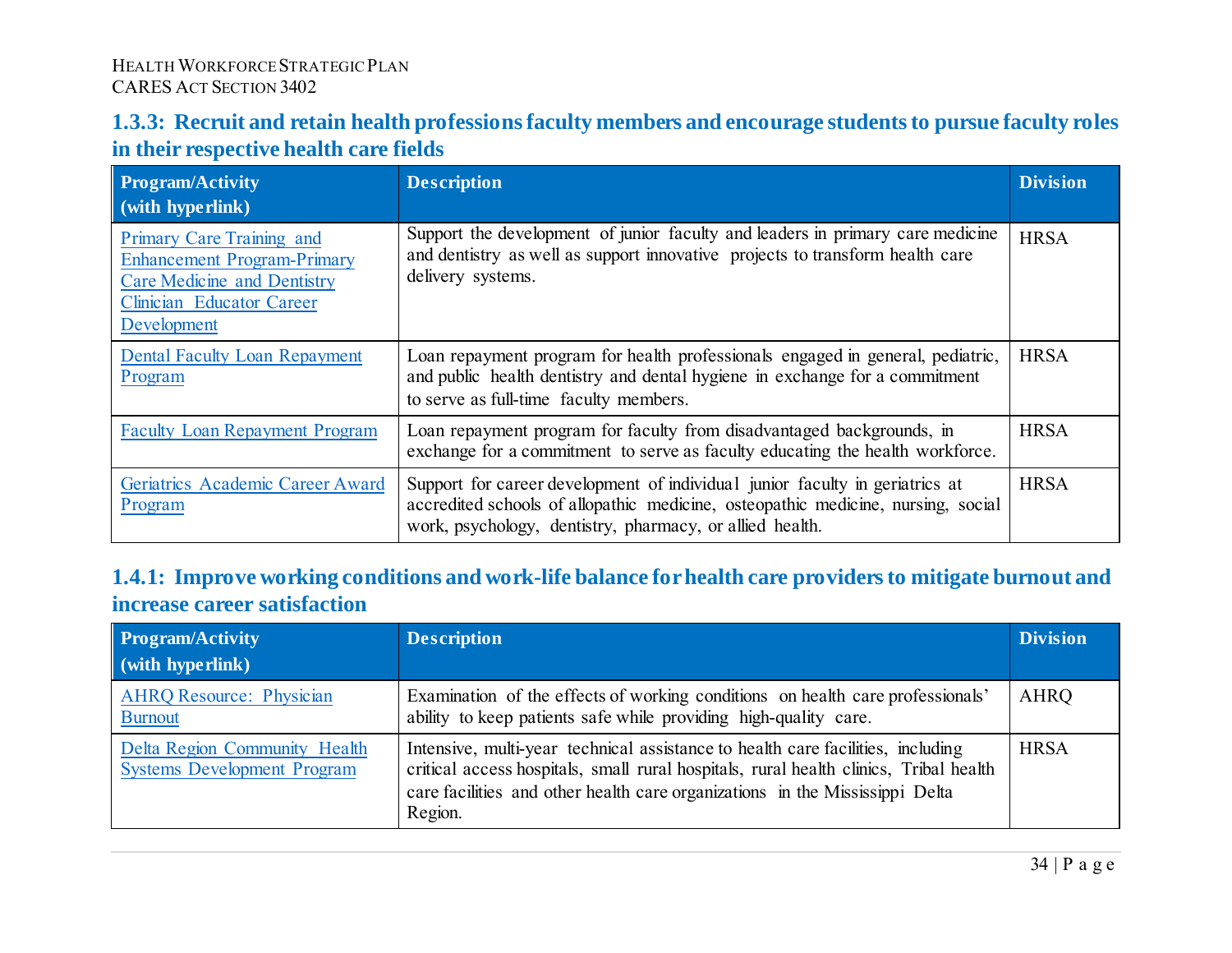| <b>Program/Activity</b><br>(with hyperlink)                                            | <b>Description</b>                                                                                                                                                                                                                                                                                                                                                                                                                                             | <b>Division</b> |
|----------------------------------------------------------------------------------------|----------------------------------------------------------------------------------------------------------------------------------------------------------------------------------------------------------------------------------------------------------------------------------------------------------------------------------------------------------------------------------------------------------------------------------------------------------------|-----------------|
| <b>Education and Awareness</b><br>Campaign for Health Care Workers                     | Initiative to raise awareness of and provide resources for health care workers<br>and first responders such as Emergency Medical Technicians (EMTs), focusing<br>on working conditions and the risks of work-related stress, burnout, depression,<br>anxiety, substance use disorders, and suicidal behavior.                                                                                                                                                  | <b>CDC</b>      |
| Healthy Work Design and Well-<br><b>Being Program</b>                                  | Program to advance worker safety, health, and well-being by improving the<br>design of work, management practices, and the physical and psychosocial work<br>environment.                                                                                                                                                                                                                                                                                      | <b>CDC</b>      |
| Health and Public Safety<br>Workforce Resiliency Technical<br><b>Assistance Center</b> | Provide tailored training and technical assistance to HRSA's workforce<br>resiliency programs to enhance capacity and infrastructure to rapidly deploy<br>innovative strategies that address workforce burnout and promote resiliency.                                                                                                                                                                                                                         | <b>HRSA</b>     |
| Health and Public Safety<br>Workforce Resiliency Training<br>Program                   | Promote resiliency through targeted training activities using evidence-based<br>and evidence-informed strategies to reduce and address burnout, suicide,<br>mental health conditions, and substance abuse disorders among health care<br>professionals, including health care students, residents, professionals,<br>paraprofessionals, trainees, public safety officers, and employers of such<br>individuals in rural and medically underserved communities. | <b>HRSA</b>     |
| Promoting Resilience and Mental<br>Health among Health Professional<br>Workforce       | Provide support to entities providing health care, health care providers<br>associations, and Federally Qualified Health Centers, taking into consideration<br>the needs of rural and medically underserved communities, to establish,<br>enhance, or expand evidence informed or evidenced-based programs or<br>protocols to promote resilience, mental health, and wellness among their<br>providers, other personnel, and members.                          | <b>HRSA</b>     |
| Total Worker Health <sup>®</sup> Program                                               | Policies, programs, and practices that integrate protection from work-related<br>safety and health hazards with promotion of injury and illness prevention<br>efforts to advance worker well-being.                                                                                                                                                                                                                                                            | <b>CDC</b>      |
| <b>Patients over Paperwork</b>                                                         | Reduction in regulatory burden and unnecessary paperwork to enable providers<br>to focus on delivering care to patients.                                                                                                                                                                                                                                                                                                                                       | <b>CMS</b>      |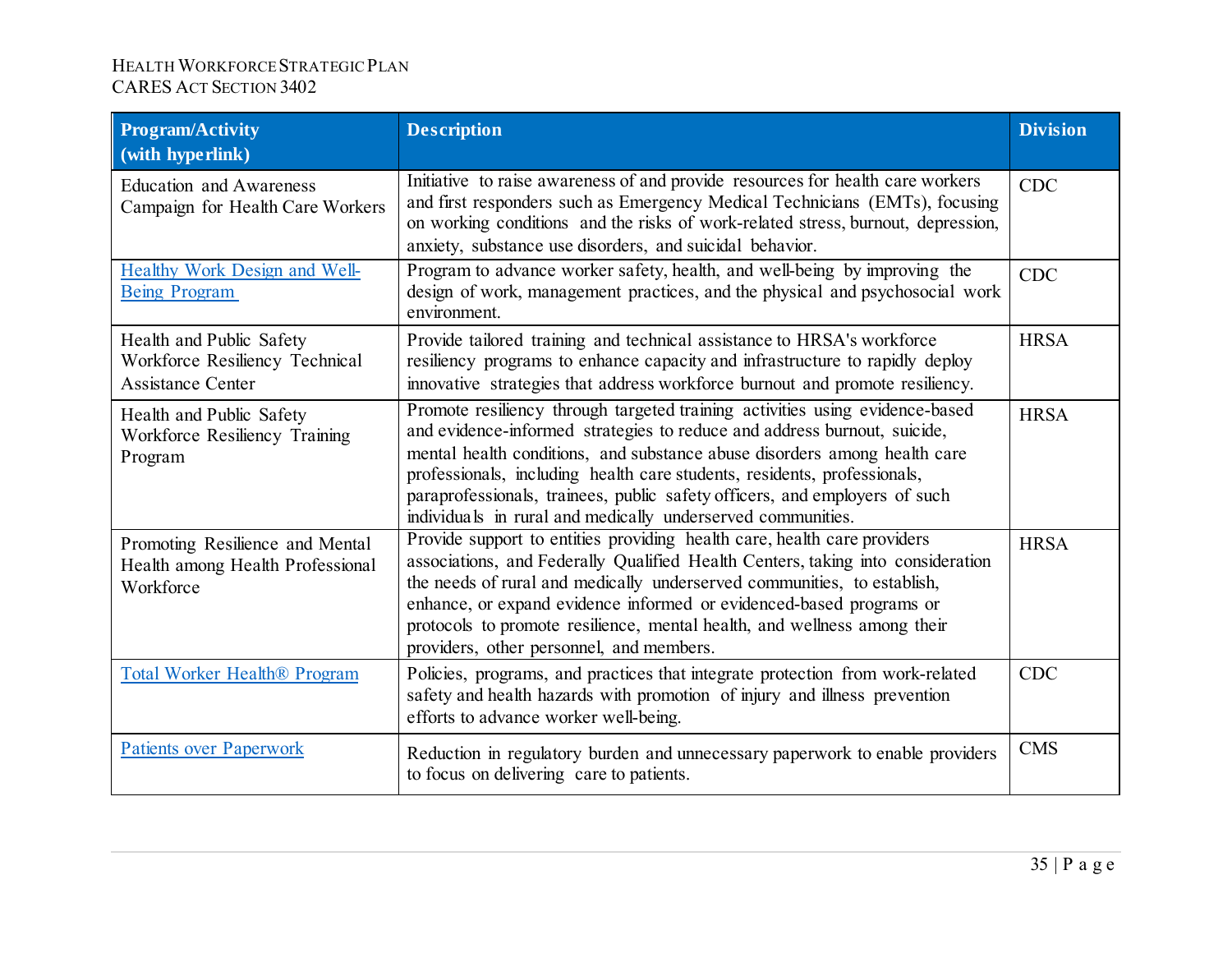### **2.1.1: Provide loan repayment and other supports to expand access to care in designated HPSAs and Critical Shortage Facilities**

<span id="page-35-0"></span>

| <b>Program/Activity</b><br>(with hyperlink)                                                                                   | <b>Description</b>                                                                                                                                                                                                                                                                                                                                      | <b>Division</b> |
|-------------------------------------------------------------------------------------------------------------------------------|---------------------------------------------------------------------------------------------------------------------------------------------------------------------------------------------------------------------------------------------------------------------------------------------------------------------------------------------------------|-----------------|
| <b>National Health Service Corps</b><br><b>Loan Repayment Program</b>                                                         | Loan repayment program for eligible primary care, dental, and mental health<br>clinicians to provide culturally competent, interdisciplinary health care services<br>to underserved populations located in designated HPSAs in exchange for<br>repayment of outstanding qualifying educational loans.                                                   | <b>HRSA</b>     |
| <b>National Health Service Corps</b><br><b>Rural Community Loan Repayment</b><br>Program                                      | Loan repayment program, in coordination with HRSA's Rural Communities<br>Opioid Response Program, for eligible individuals working in HPSAs to<br>combat the opioid epidemic in the nation's rural communities.                                                                                                                                         | <b>HRSA</b>     |
| <b>National Health Service Corps</b><br><b>Students to Service Loan</b><br><b>Repayment Program</b>                           | Loan repayment program for students in their last year of study pursuing a<br>degree in medicine, nursing, or dentistry and who agree to provide culturally<br>competent primary health services in HPSAs of greatest need for at least three<br>years.                                                                                                 | <b>HRSA</b>     |
| <b>National Health Service Corps</b><br><b>Substance Use Disorder Workforce</b><br><b>Loan Repayment Program</b>              | Loan repayment program for medical, physician assistant, nursing, and<br>behavioral/mental health clinicians with specific training and credentials to<br>provide evidence-based substance use disorder treatment serving at an NHSC-<br>approved SUD treatment facility that is located in a designated Mental Health<br>or Primary Medical Care HPSA. | <b>HRSA</b>     |
| <b>Nurse Corps Loan Repayment</b><br>Program                                                                                  | Loan repayment program for registered nurses in exchange for a commitment<br>to serve in a Critical Shortage Facility or at an accredited school of nursing.                                                                                                                                                                                            | <b>HRSA</b>     |
| <b>Primary Care Services Resource</b><br><b>Coordination and Development</b><br><b>Program (State Primary Care</b><br>Office) | Support states and territories in addressing their statewide primary care needs<br>assessment, Shortage Designation coordination; and technical assistance and<br>collaboration to expand access to primary care.                                                                                                                                       | <b>HRSA</b>     |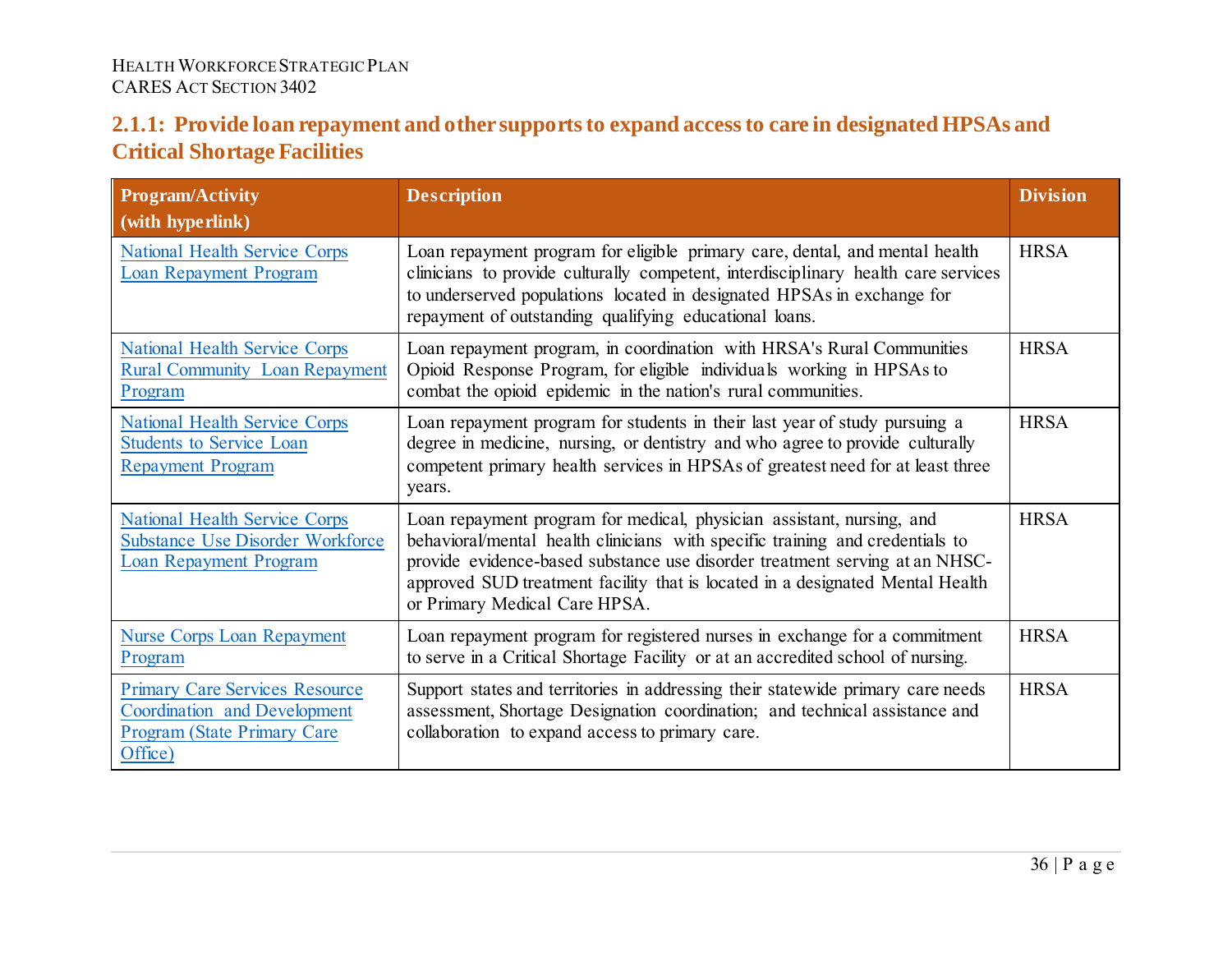| <b>Program/Activity</b><br>$\dot{\mathbf{w}}$ (with hyperlink) | <b>Description</b>                                                                                                                                                                | <b>Division</b> |
|----------------------------------------------------------------|-----------------------------------------------------------------------------------------------------------------------------------------------------------------------------------|-----------------|
| <b>State Loan Repayment Program</b>                            | Grants to states to operate loan repayment programs that offer participants<br>repayment of their qualifying educational loans in exchange for a commitment<br>to serve in HPSAs. | <b>HRSA</b>     |

### **2.1.2: Conduct targeted recruitment, training, and retention investments to improve access to a high-quality health workforce in rural and underserved areas**

| <b>Program/Activity</b><br>(with hyperlink)                                                         | <b>Description</b>                                                                                                                                                                                                                                                                                                                                                                              | <b>Division</b> |
|-----------------------------------------------------------------------------------------------------|-------------------------------------------------------------------------------------------------------------------------------------------------------------------------------------------------------------------------------------------------------------------------------------------------------------------------------------------------------------------------------------------------|-----------------|
| Delta Region Rural Health<br><b>Workforce Training Program</b>                                      | Education and training for future and current health professionals in the rural<br>counties and parishes of the Mississippi River Delta Region and Alabama<br>Black Belt; focus on critical administrative support functions, such as medical<br>coding and billing, claims processing, information management, and clinical<br>documentation.                                                  | <b>HRSA</b>     |
| National Rural Health Policy,<br>Community, and Collaboration<br>Program                            | Engagement with rural communities on national rural health policy issues and<br>promising practices to improve the health of people living in rural<br>communities.                                                                                                                                                                                                                             | <b>HRSA</b>     |
| Nurse Education, Practice, Quality<br>and Retention Simulation<br><b>Education Training Program</b> | Experiential learning opportunities for the nursing workforce, using<br>simulation-based technology, to advance the health of patients, families, and<br>communities in rural and medically underserved areas experiencing diseases<br>and conditions that affect public health, such as high burden of stroke, heart<br>disease, behavioral health, maternal mortality, HIV/AIDS, and obesity. | <b>HRSA</b>     |
| <b>Primary Care Services Resource</b><br>Coordination and Development<br>Program                    | Assistance to states to strengthen rural and medically underserved health care<br>delivery systems, including supporting workforce recruitment and retention<br>efforts within each state.                                                                                                                                                                                                      | <b>HRSA</b>     |
| <b>Rural Emergency Medical Services</b><br><b>Training Grant</b>                                    | Recruitment and training of emergency medical services personnel in rural<br>areas.                                                                                                                                                                                                                                                                                                             | <b>SAMHSA</b>   |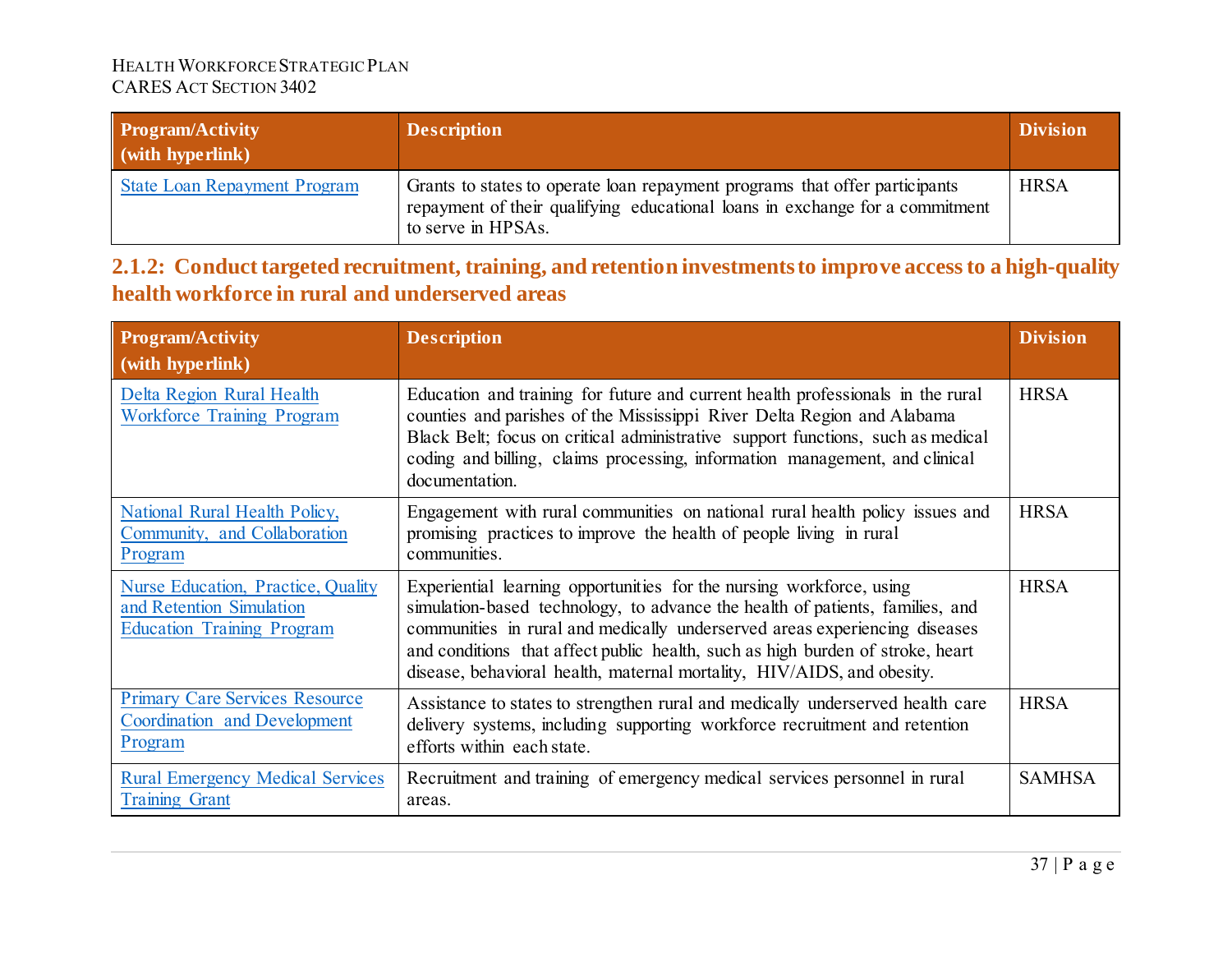| <b>Program/Activity</b><br>(with hyperlink)   | <b>Description</b>                                                                                                                                                                                                                                                                                       | <b>Division</b> |
|-----------------------------------------------|----------------------------------------------------------------------------------------------------------------------------------------------------------------------------------------------------------------------------------------------------------------------------------------------------------|-----------------|
| <b>Rural Telementoring Training</b><br>Center | Training to academic medical centers and other centers of excellence to create<br>technology-enabled telementoring learning programs that facilitate the<br>dissemination of best practice specialty care to primary care providers and care<br>teams in rural and underserved areas across the country. | <b>HRSA</b>     |

### **2.1.3: Encourage commitments to join the Indian Health Service, to meet critical staffing needs**

| <b>Program/Activity</b><br>$\sim$ (with hyperlink)                                            | <b>Description</b>                                                                                                                                                                      | <b>Division</b> |
|-----------------------------------------------------------------------------------------------|-----------------------------------------------------------------------------------------------------------------------------------------------------------------------------------------|-----------------|
| Indian Health Service Career Fairs                                                            | Opportunities to promote awareness of health care careers at the Indian Health<br>Service and conduct targeted recruitment to fill gaps in geographic distribution<br>or provider type. | <b>IHS</b>      |
| Indian Health Service Loan<br>Repayment Program and<br>Supplemental Loan Repayment<br>Program | Loan repayment awards to health care professionals in exchange for a<br>commitment to serve in a full-time clinical capacity at Indian health programs<br>with critical staffing needs. | <b>IHS</b>      |

**2.2.1: Use a holistic approach to patient-centered care that expands screening and preventive services across primary care, behavioral health, and oral health, particularly in underserved urban and rural settings, to expand the capacity and role of the primary care workforce**

| <b>Program/Activity</b><br>$\vert$ (with hyperlink)                              | <b>Description</b>                                                                                                                                                                                                                                                                                                                                                        | <b>Division</b> |
|----------------------------------------------------------------------------------|---------------------------------------------------------------------------------------------------------------------------------------------------------------------------------------------------------------------------------------------------------------------------------------------------------------------------------------------------------------------------|-----------------|
| Advanced Nursing Education –<br><b>Sexual Assault Nurse Examiners</b><br>Program | Training and certification of registered nurses, advanced practice registered<br>nurses and forensic nurses as sexual assault nurse examiners, to expand the<br>number of providers able to conduct sexual assault forensic examinations,<br>providing better physical and mental health care for survivors, better evidence<br>collection, and higher prosecution rates. | <b>HRSA</b>     |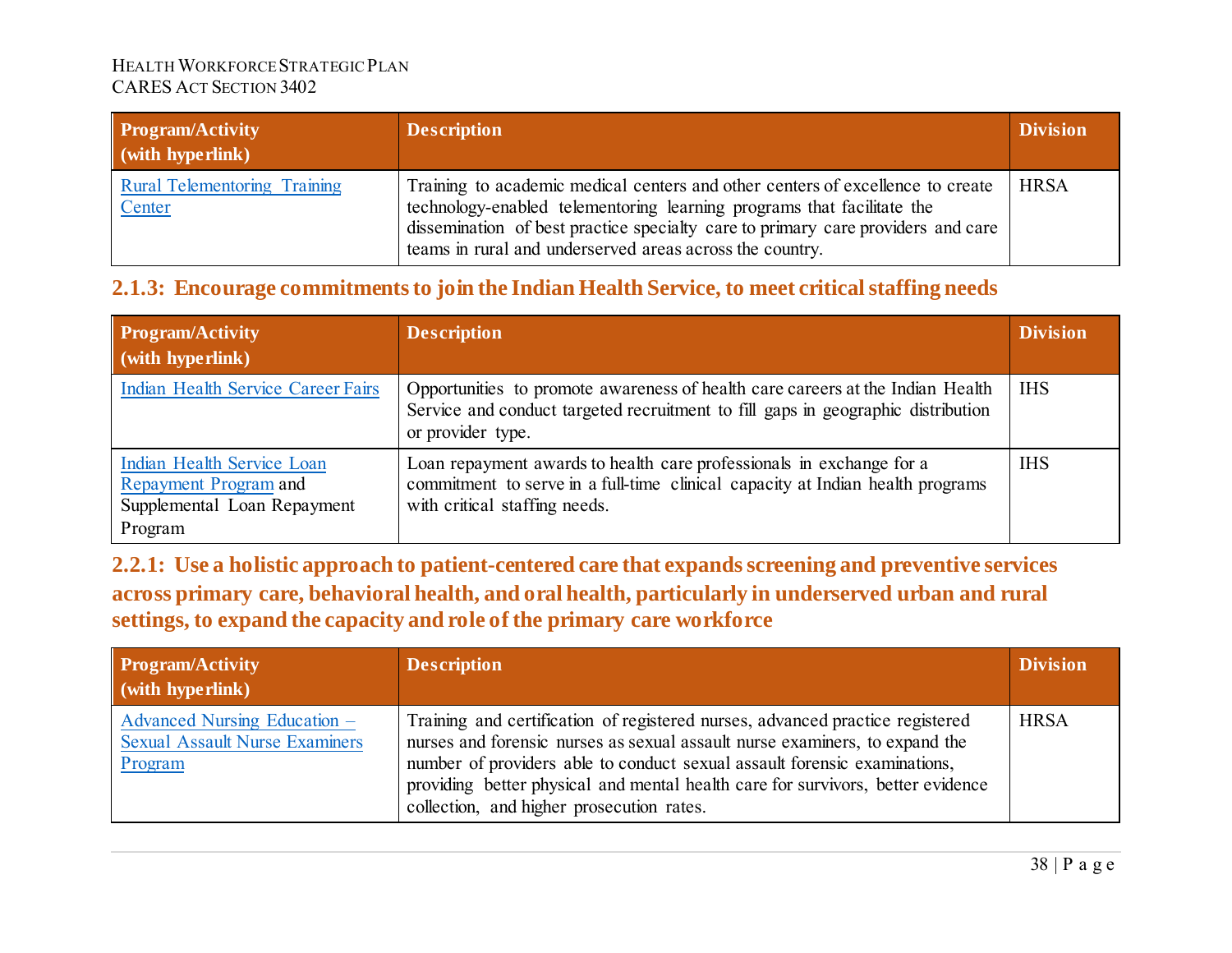| <b>Program/Activity</b><br>(with hyperlink)                                         | <b>Description</b>                                                                                                                                                                                                                                                                                                                                                                                                                                                                   | <b>Division</b> |
|-------------------------------------------------------------------------------------|--------------------------------------------------------------------------------------------------------------------------------------------------------------------------------------------------------------------------------------------------------------------------------------------------------------------------------------------------------------------------------------------------------------------------------------------------------------------------------------|-----------------|
| <b>Advanced Nursing Education</b><br><b>Nurse Practitioner Residency</b><br>Program | Preparation of new nurse practitioners for practice in community-based settings<br>through clinical and academic focused residency programs, and connecting<br>program participants to primary care employment, especially in rural and/or<br>underserved areas.                                                                                                                                                                                                                     | <b>HRSA</b>     |
| <b>Advanced Nursing Education</b><br>Workforce                                      | Support for innovative academic practice partnerships to prepare primary care<br>advanced practice registered nurse students through academic and clinical<br>training with a focus on rural and underserved populations, traineeships to<br>deliver primary care clinical training experiences with rural and/or underserved<br>populations for selected advanced practice nurse practitioner, clinical nurse<br>specialist, and nurse-midwifery students in primary care programs. | <b>HRSA</b>     |
| <b>Area Health Education Centers</b>                                                | Educational and training activities that address six core topic areas (inter-<br>professional education, behavioral health integration, social determinants of<br>health, cultural competency, practice transformation, and current and emerging<br>health issues) to improve the distribution, diversity and supply of the primary<br>care health professional workforce.                                                                                                           | <b>HRSA</b>     |
| Grants to States to Support Oral<br><b>Health Workforce Activities</b>              | Establishment of new oral health facilities for children, expanded oral health<br>facilities in dental HPSAs, and replacement of water fluoridation systems to<br>improve the oral health workforce's ability to provide comprehensive dental<br>services for underserved geographic areas and populations.                                                                                                                                                                          | <b>HRSA</b>     |
| Pharmacy Practice Experiential<br>Rotation in Managed Pharmacy<br>Care              | Experiential rotations for pharmacy care students to improve understanding of<br>the major concerns related to management, regulation, and evaluation of the<br>formulary and benefit designs of Medicare Part D prescription drug plans.                                                                                                                                                                                                                                            | <b>CMS</b>      |
| Rural Residency Planning and<br><b>Development Program</b>                          | Development of newly accredited and sustainable rural residency programs in<br>family medicine, internal medicine, public health and general preventive<br>medicine, psychiatry, general surgery, obstetrics and gynecology to expand the<br>physician and dentist workforce in rural communities.                                                                                                                                                                                   | <b>HRSA</b>     |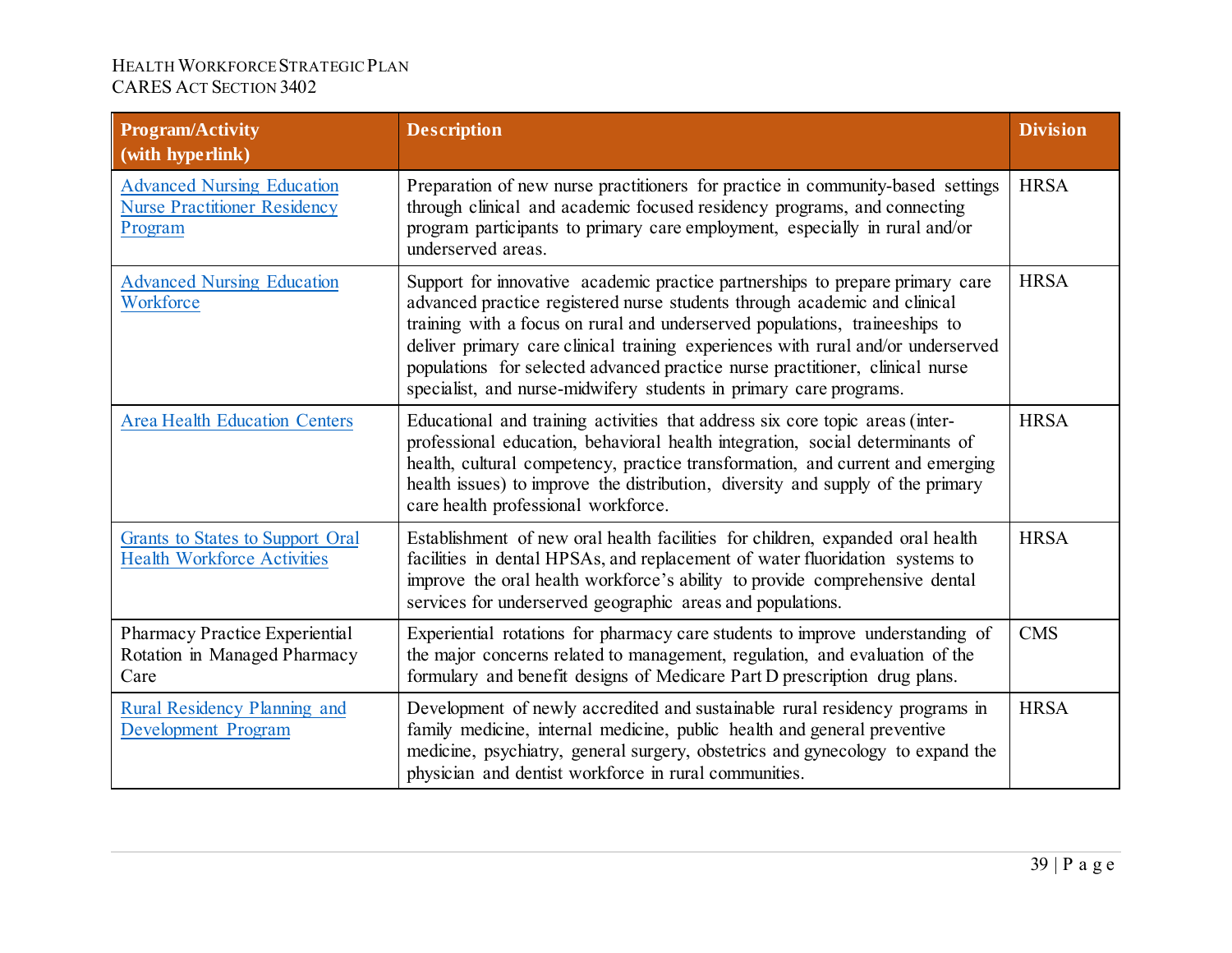| <b>Program/Activity</b><br>(with hyperlink)                                               | <b>Description</b>                                                                                                                                                             | <b>Division</b> |
|-------------------------------------------------------------------------------------------|--------------------------------------------------------------------------------------------------------------------------------------------------------------------------------|-----------------|
| <b>Teaching Health Center Graduate</b><br><b>Medical Education Program</b>                | Support for qualified teaching health centers to bolster the primary care<br>workforce and improve the distribution of that workforce into outpatient<br>community-based care. | <b>HRSA</b>     |
| Teaching Health Center Planning<br>and Development Program                                | Support the development of newly accredited primary care residency training<br>programs in community-based ambulatory patient care centers.                                    | <b>HRSA</b>     |
| Teaching Health Center Planning<br>and Development Technical<br><b>Assistance Program</b> | Technical assistance to recipients of and potential applicants to the Teaching<br>Health Center Planning and Development Program.                                              | <b>HRSA</b>     |

| 2.2.2: Increase the supply and capacity of the behavioral health workforce to provide new, innovative, and |  |
|------------------------------------------------------------------------------------------------------------|--|
| evidence-based treatment in community-based primary care settings                                          |  |

| <b>Program/Activity</b><br>(with hyperlink)                                                            | <b>Description</b>                                                                                                                                                                                                                                                                                                       | <b>Division</b> |
|--------------------------------------------------------------------------------------------------------|--------------------------------------------------------------------------------------------------------------------------------------------------------------------------------------------------------------------------------------------------------------------------------------------------------------------------|-----------------|
| <b>Addiction Medicine Fellowship</b><br>Program, Addiction Psychiatry<br>Fellowship Program            | Fellowship program to expand the number of addiction medicine specialists<br>who will work in underserved community-based settings that integrate primary<br>care with mental health disorders and substance use disorder prevention and<br>treatment services.                                                          | <b>HRSA</b>     |
| <b>Advanced Nursing Education</b><br><b>Nurse Practitioner Residency</b><br><b>Integration Program</b> | Preparation of new nurse practitioners in primary care or behavioral health<br>practice in integrated, community-based settings through clinical and academic<br>focused 12-month Nurse Practitioner Residency programs.                                                                                                 | <b>HRSA</b>     |
| <b>Area Health Education Centers</b>                                                                   | Expansion of the substance abuse and mental health workforce who will focus<br>on children, adolescents, and transitional-age youth who have or are at-risk for<br>developing a recognized behavioral health disorder through targeted<br>recruitment, field placements, career development, and job placement services. | <b>HRSA</b>     |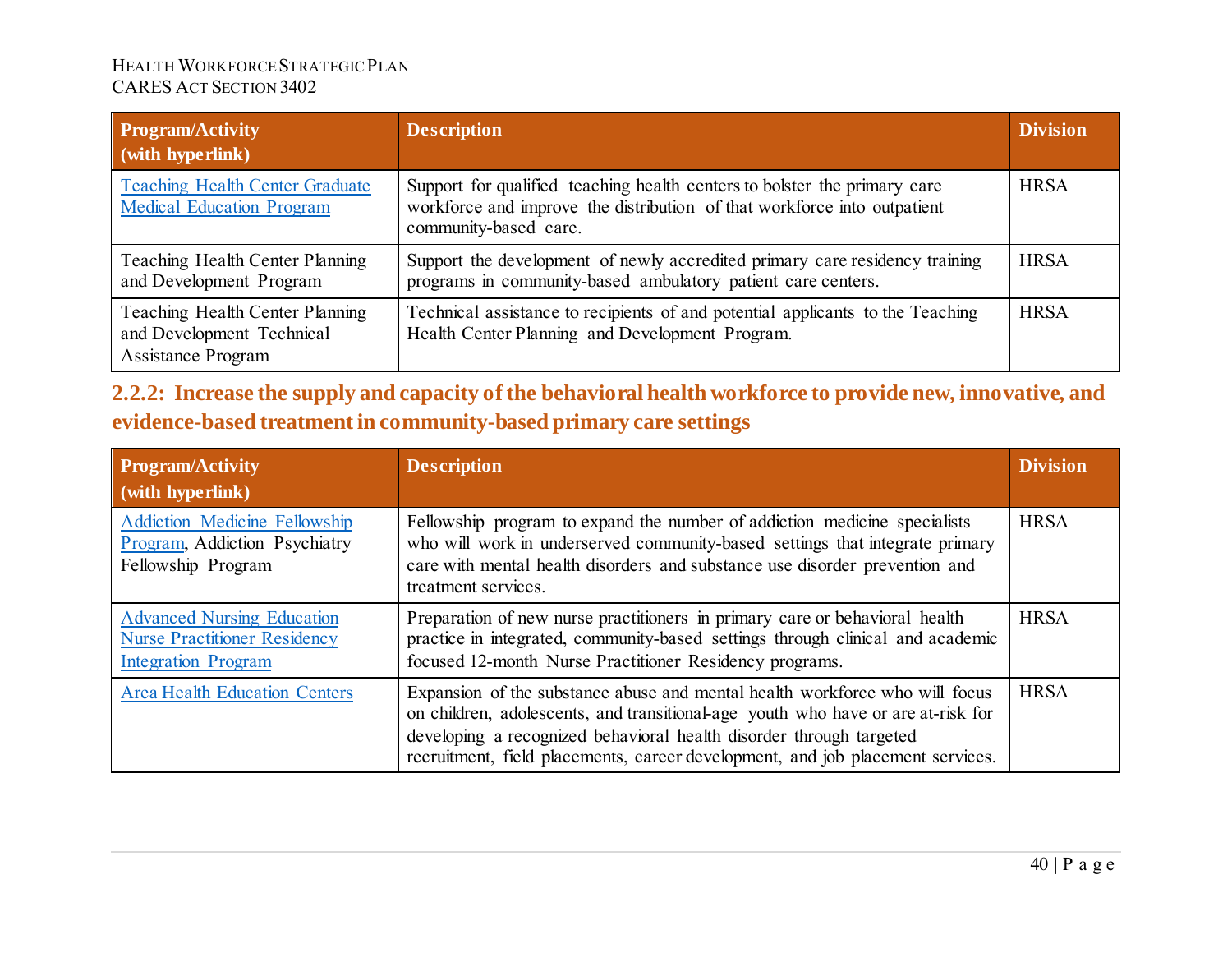| <b>Program/Activity</b><br>(with hyperlink)                                                      | <b>Description</b>                                                                                                                                                                                                                                                                                                                                     | <b>Division</b> |
|--------------------------------------------------------------------------------------------------|--------------------------------------------------------------------------------------------------------------------------------------------------------------------------------------------------------------------------------------------------------------------------------------------------------------------------------------------------------|-----------------|
| <b>Behavioral Health Workforce</b><br><b>Education and Training Program</b><br>for Professionals | Effort to increase the supply of behavioral health professionals and<br>coordination with community-based partners (e.g., hospitals, crisis centers,<br>state and local health departments, emergency departments, faith-based<br>organizations, first responders, and judicial systems).                                                              | <b>HRSA</b>     |
| <b>Expansion of Practitioner</b><br>Education                                                    | Integration of substance use disorder education into the standard curriculum of<br>relevant health care and health services education programs to expand the<br>number of practitioners able to deliver high-quality, evidence-based substance<br>use disorder treatment.                                                                              | <b>SAMHSA</b>   |
| <b>Graduate Psychology Education</b><br>Program                                                  | Practice-based training experience for psychology students through grants for<br>the planning, development, or operation of accredited graduate, doctoral,<br>doctoral internship, and post-doctoral psychology fellowship programs that<br>address access for underserved populations.                                                                | <b>HRSA</b>     |
| <b>Integrated Substance Use Disorder</b><br><b>Training Program</b>                              | Training program to expand of the number of nurse practitioners, physician<br>assistants, health service psychologists, and social workers trained to provide<br>mental health and substance use disorders services in underserved community-<br>based settings that integrate primary care and mental health and substance use<br>disorders services. | <b>HRSA</b>     |
| Opioid-Impacted Family Support<br>Program                                                        | Expansion in the number of peer support specialists and other<br>paraprofessionals trained to work in integrated, interprofessional teams to serve<br>children whose parents are affected by opioid use disorders and other substance<br>use disorders.                                                                                                | <b>HRSA</b>     |
| Providers Clinical Support System                                                                | Incentives to expand the number of providers with a DATA 2000 waiver to<br>expand prescribing of FDA-approved medications for treatment of opioid use<br>disorder.                                                                                                                                                                                     | <b>SAMHSA</b>   |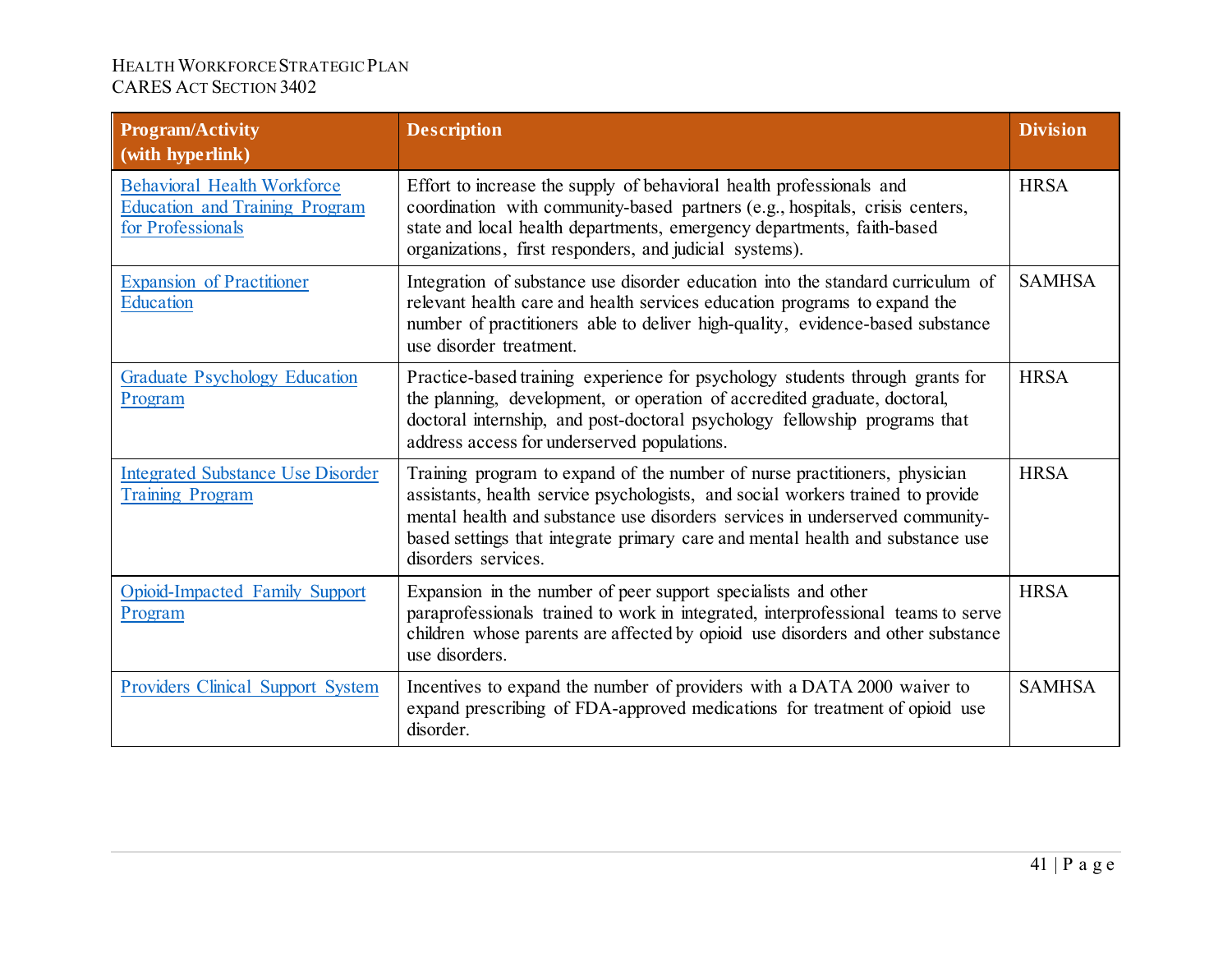### **2.2.3: Apply solutions that integrate primary care, geriatric care, and public health to expand a workforce capable of managing the complex and challenging demands[105](#page-79-0) in caring for older adults**

| <b>Program/Activity</b><br>(with hyperlink) | <b>Description</b>                                                                                                                                                                                                                  | <b>Division</b> |
|---------------------------------------------|-------------------------------------------------------------------------------------------------------------------------------------------------------------------------------------------------------------------------------------|-----------------|
| Geriatrics Workforce Enhancement<br>Program | Integration of geriatrics with primary care and transformation of primary care<br>clinical environments into age-friendly health systems to maximize patient and<br>family engagement and improve health outcomes for older adults. | <b>HRSA</b>     |

## **2.2.4: Conduct targeted investments to reduce disparities in access to specialized health care services, including oral health, behavioral health, maternal and child health, and public health**

| <b>Program/Activity</b><br>(with hyperlink)                       | <b>Description</b>                                                                                                                                                                                                                                  | <b>Division</b> |
|-------------------------------------------------------------------|-----------------------------------------------------------------------------------------------------------------------------------------------------------------------------------------------------------------------------------------------------|-----------------|
| Implementation of Improving<br>Access to Maternity Care Act       | Development of criteria for Maternity Care Health Professional Target Areas.                                                                                                                                                                        | <b>HRSA</b>     |
| NEPQR - Veteran Nurses in<br><b>Primary Care Training Program</b> | Career ladder programs to increase the enrollment, progression, and graduation<br>of veterans from nursing programs to expand the nursing workforce and<br>improve employment opportunities for veterans in high demand careers such as<br>nursing. | <b>HRSA</b>     |
| <b>Rural Communities Opioid</b><br><b>Response Program</b>        | Recruitment and retention of the substance use disorder workforce in rural<br>communities to implement and sustain substance use disorder prevention,<br>treatment, and recovery services in underserved rural areas.                               | <b>HRSA</b>     |
| <b>State Opioid Response Technical</b><br><b>Assistance Grant</b> | Promotion of greater access to prevention treatment, recovery supports to<br>address opioid and stimulant misuse, and care, by identifying health care<br>professionals with relevant expertise and capacity to provide technical<br>assistance.    | <b>SAMHSA</b>   |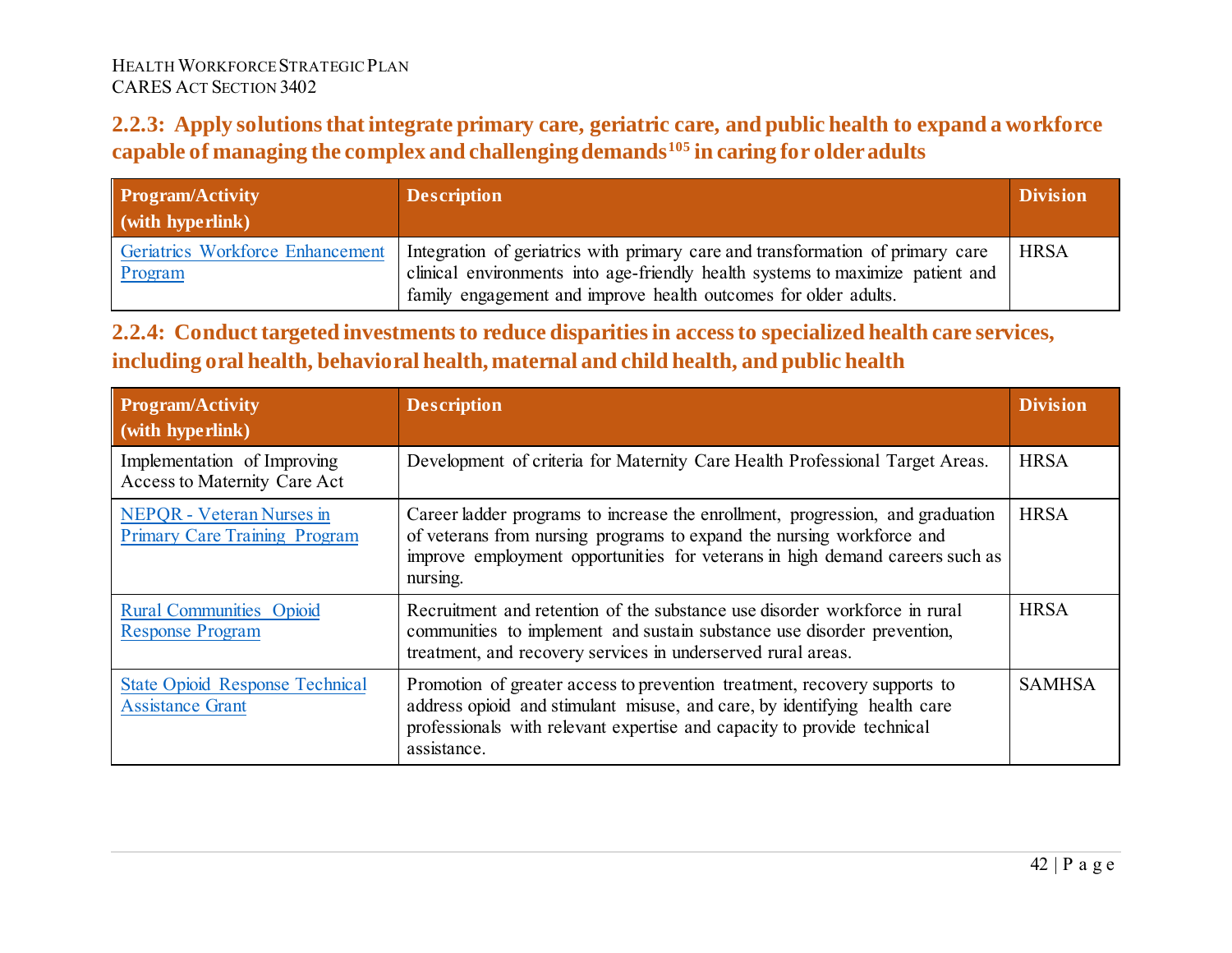### **2.2.5: Strengthen the public health workforce to support robust responses during public health emergencies such as the COVID-19 pandemic**

| <b>Program/Activity</b><br>(with hyperlink)                                                                                                                                                | <b>Description</b>                                                                                                                                                                                                                                                                                                                                      | <b>Division</b> |
|--------------------------------------------------------------------------------------------------------------------------------------------------------------------------------------------|---------------------------------------------------------------------------------------------------------------------------------------------------------------------------------------------------------------------------------------------------------------------------------------------------------------------------------------------------------|-----------------|
| Executive Order 13994: Ensuring a<br>Data-Driven Response to COVID-<br>19 and Future High-Consequence<br><b>Public Health Threats</b>                                                      | Enhanced data collection and collaboration activities for high-consequence<br>public health threats and advance innovation in public health data and<br>analytics.                                                                                                                                                                                      | <b>HHS</b>      |
| <b>Executive Order 13996:</b><br>Establishing the COVID-19<br>Pandemic Testing Board and<br>Ensuring a Sustainable Public<br>Health Workforce for COVID-19<br>and Other Biological Threats | Recruitment and training of sufficient public health workers and other<br>personnel to ensure adequate and equitable community-based testing, testing in<br>schools, and testing in high-risk settings.                                                                                                                                                 | <b>HHS</b>      |
| Executive Order 13999: Protecting<br>Worker Health and Safety                                                                                                                              | Protection of the health and safety of health care workers and other essential<br>workers during the COVID-19 pandemic.                                                                                                                                                                                                                                 | <b>HHS</b>      |
| <b>Enhancing Community-Based</b><br>Capacity for National COVID-19<br><b>Vaccine Outreach</b>                                                                                              | Effort to establish, expand, and sustain a public health workforce to prevent,<br>prepare for and respond to COVID-19 including mobilizing community<br>outreach workers, which may include community health workers, patient<br>navigators and social support specialists to educate, and assist individuals in<br>receiving the COVID-19 vaccination. | <b>HRSA</b>     |
| <b>CDC TRAIN</b>                                                                                                                                                                           | Modernization and support for integration between TRAIN and other learning<br>management systems to better provide trainings to build the skills of the<br>current workforce.                                                                                                                                                                           | <b>CDC</b>      |
| <b>CDC Steven M. Teutsch Prevention</b><br><b>Effectiveness Fellowship</b>                                                                                                                 | Implementation of an infectious disease modeling track.                                                                                                                                                                                                                                                                                                 | <b>CDC</b>      |
| Emergency System for Advance<br>Registration for Volunteer Health<br>Professionals                                                                                                         | Development of a national network of state-based programs for pre-registration<br>of volunteer health professionals who can provide needed help during an<br>emergency.                                                                                                                                                                                 | <b>ASPR</b>     |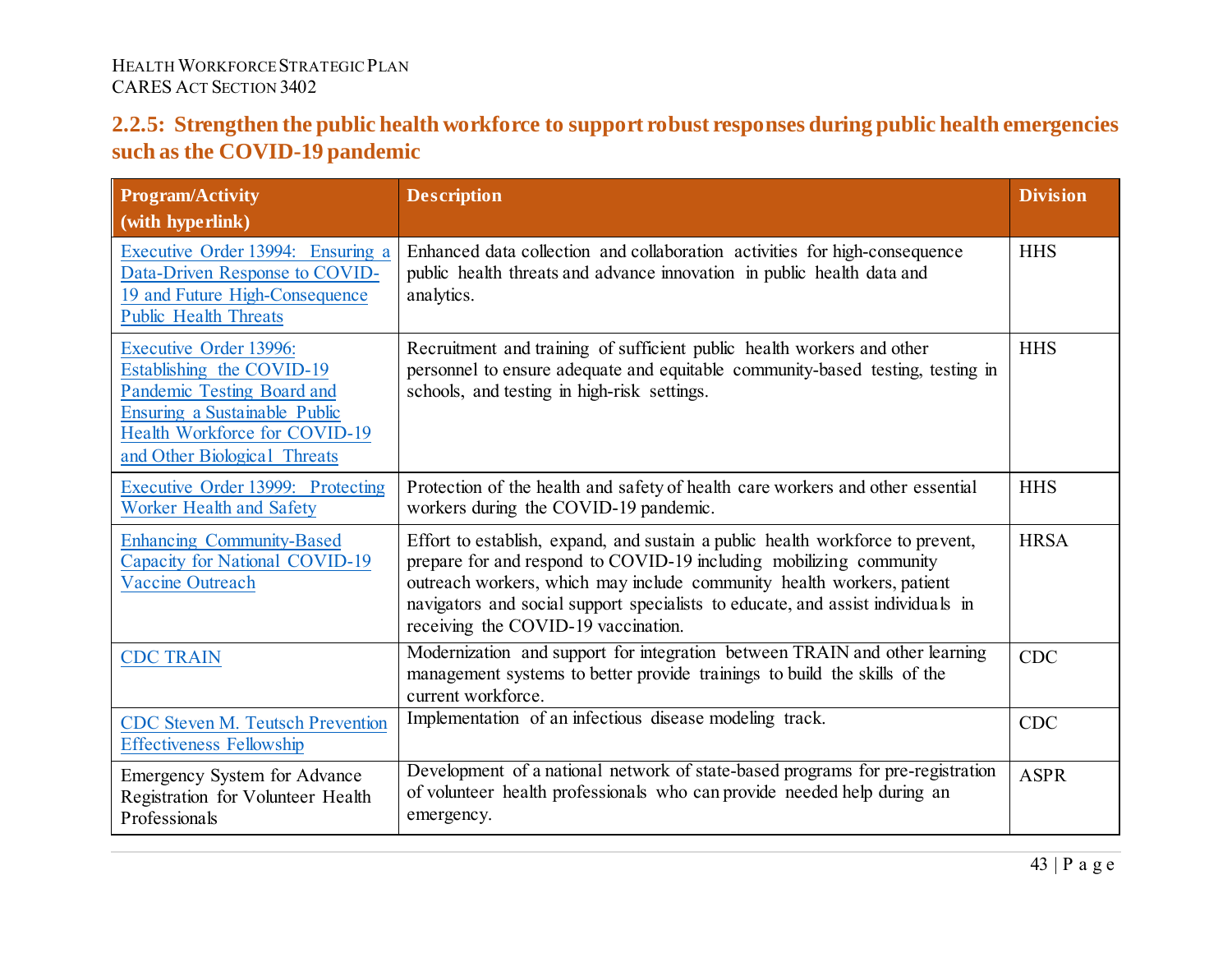| <b>Program/Activity</b>                                 | <b>Description</b>                                                                                                                                                                                                                                  | <b>Division</b> |
|---------------------------------------------------------|-----------------------------------------------------------------------------------------------------------------------------------------------------------------------------------------------------------------------------------------------------|-----------------|
| (with hyperlink)                                        |                                                                                                                                                                                                                                                     |                 |
| Epidemiology Elective Program                           | Expansion of a program to support placing more EEP students at state, tribal,<br>local, and territorial health departments.                                                                                                                         | <b>CDC</b>      |
| National Public Health Laboratory<br>Fellowship Program | Establishment of a program to expand the current CDC/Association for Public<br>Health Laboratories program to support Bachelor or Master's level fellows for                                                                                        | <b>CDC</b>      |
|                                                         | 1 year full time fellowships in state, local or territorial laboratories.                                                                                                                                                                           |                 |
| National Special Pathogen System                        | Effort to improve recruitment and retention of special pathogen-trained staff                                                                                                                                                                       | <b>ASPR</b>     |
|                                                         | with specialties that may be needed in special pathogen response.                                                                                                                                                                                   |                 |
| Public Health AmeriCorps                                | Partnership with AmeriCorps to recruit and build a new workforce to respond<br>to the public health needs of the nation and provide public health service in<br>their own communities.                                                              | <b>CDC</b>      |
| Public Health Laboratory<br>Internship Program          | Collaboration with Association for Public Health Laboratories to establish new<br>national public health laboratory internship program for undergraduates for up<br>to 12 weeks, full time internships in state, local or territorial laboratories. | <b>CDC</b>      |

**3.1.1: Provide continuing education opportunities for health care providers to improve quality and patient safety, comparative effectiveness, and prevention/care management**

| <b>Program/Activity</b>                                                                        | <b>Description</b>                                                                                                                                                                                                   | <b>Division</b> |
|------------------------------------------------------------------------------------------------|----------------------------------------------------------------------------------------------------------------------------------------------------------------------------------------------------------------------|-----------------|
| $\sim$ (with hyperlink)                                                                        |                                                                                                                                                                                                                      |                 |
| <b>AHRQ PSNet Continuing Medical</b><br>Education, Maintenance of<br>Certification             | Continuing education modules in the form of Web based Morbidity and<br>Mortality Rounds (Web M&M) for clinicians to learn about patient safety<br>challenges resulting from medical errors, and how to address them. | <b>AHRQ</b>     |
| <b>AHRQ PSNet Training Catalog</b>                                                             | Continuing education through a published national resource featuring a variety<br>of classroom, self-study, and web-based training opportunities.                                                                    | <b>AHRQ</b>     |
| <b>Health Assessment Recertification</b><br><b>Project for Diversely Trained</b><br>Clinicians | Evidence-based practice improvement guide and interactive web-based<br>modules that help diversified clinicians design and implement a quality<br>improvement plan to improve documentation of health assessments.   | <b>AHRQ</b>     |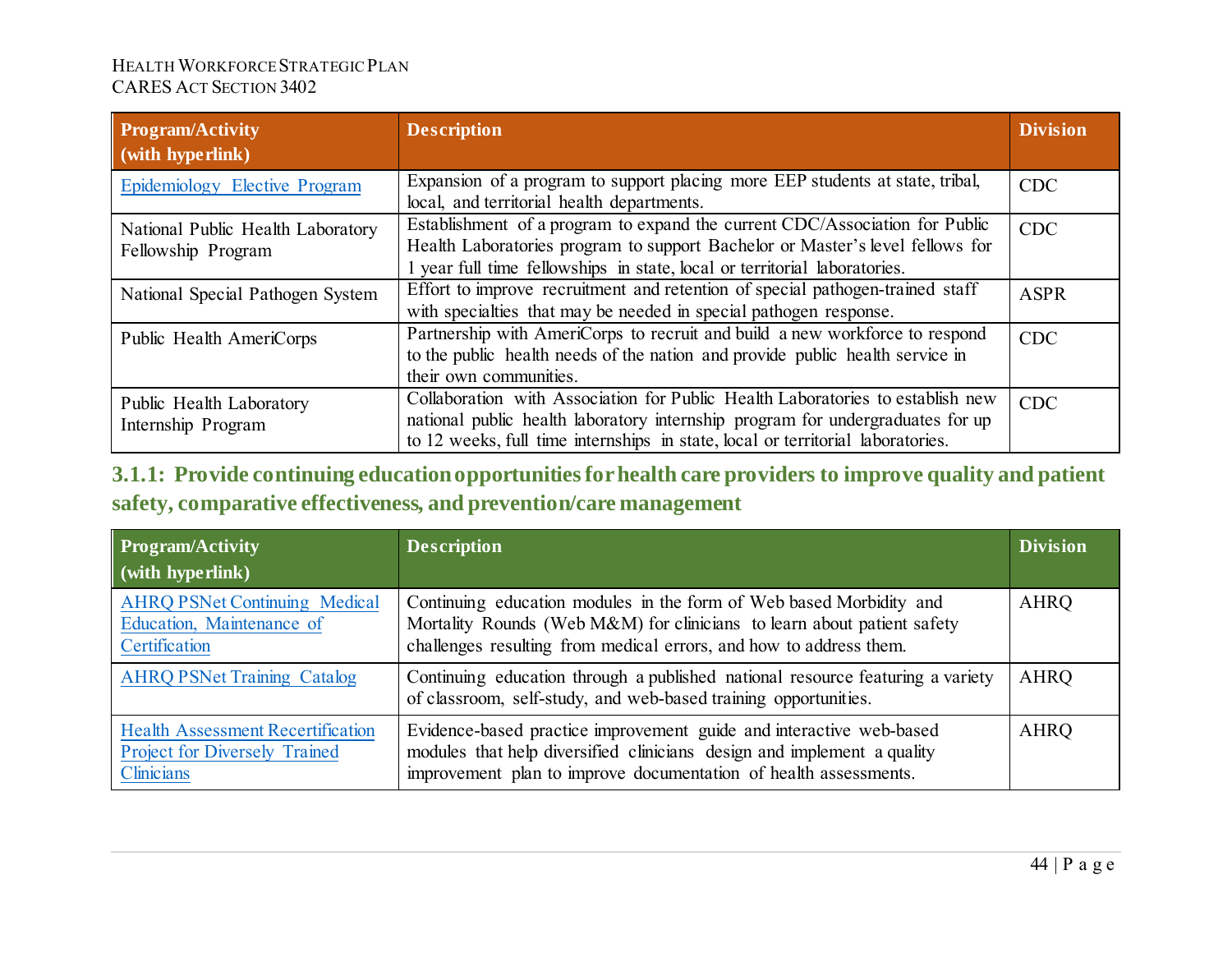| Program/Activity<br>$\mid$ (with hyperlink)                                                                                           | <b>Description</b>                                                                                                                                                                                                                                                                             | <b>Division</b> |
|---------------------------------------------------------------------------------------------------------------------------------------|------------------------------------------------------------------------------------------------------------------------------------------------------------------------------------------------------------------------------------------------------------------------------------------------|-----------------|
| <b>Patient Self-Management Support</b><br>of Chronic Conditions: Framework<br>for Clinicians Seeking<br><b>Recertification Credit</b> | Interactive web-based module to help clinicians design and implement a<br>quality improvement plan that solicits patient input to improve patient self-<br>management support for those with chronic health conditions.                                                                        | <b>AHRQ</b>     |
| <b>Project Firstline</b>                                                                                                              | Culturally appropriate and linguistically accessible infection control training<br>opportunities for all U.S. frontline health care workers and select public health<br>professionals to support the healthcare community to stop the spread of<br>infectious diseases in healthcare settings. | <b>CDC</b>      |

**3.1.2: Provide training and technical assistance to the health workforce to help them apply knowledge from recent advances in medical research, health care program evaluations, and data analysis to their field of practice** 

| <b>Program/Activity</b><br>$\vert$ (with hyperlink)                                             | <b>Description</b>                                                                                                                                                                                                                            | <b>Division</b> |
|-------------------------------------------------------------------------------------------------|-----------------------------------------------------------------------------------------------------------------------------------------------------------------------------------------------------------------------------------------------|-----------------|
| <b>Behavioral Health Workforce</b><br><b>Development Technical Assistance</b><br>and Evaluation | Tailored technical assistance to behavioral health workforce programs.                                                                                                                                                                        | <b>HRSA</b>     |
| <b>CDC</b> Public Health Training                                                               | Training and continuing education credits through free accredited courses,<br>engaging professionals in state, Tribal, local and territorial agencies and<br>organizations.                                                                   | <b>CDC</b>      |
| Center of Excellence for Infant and<br>Early Childhood Mental Health<br>Consultation            | Tools, resources, training, and mentorship to the infant and early childhood<br>mental health field to promote the healthy social and emotional development of<br>infants and young children.                                                 | <b>SAMHSA</b>   |
| Centers of Excellence in Maternal<br>and Child Health Education,<br><b>Science and Practice</b> | Leadership training, applied research, and technical assistance to communities,<br>states, and regions to prepare students for careers in maternal and child public<br>health practice, research, planning, policy development, and advocacy. | <b>HRSA</b>     |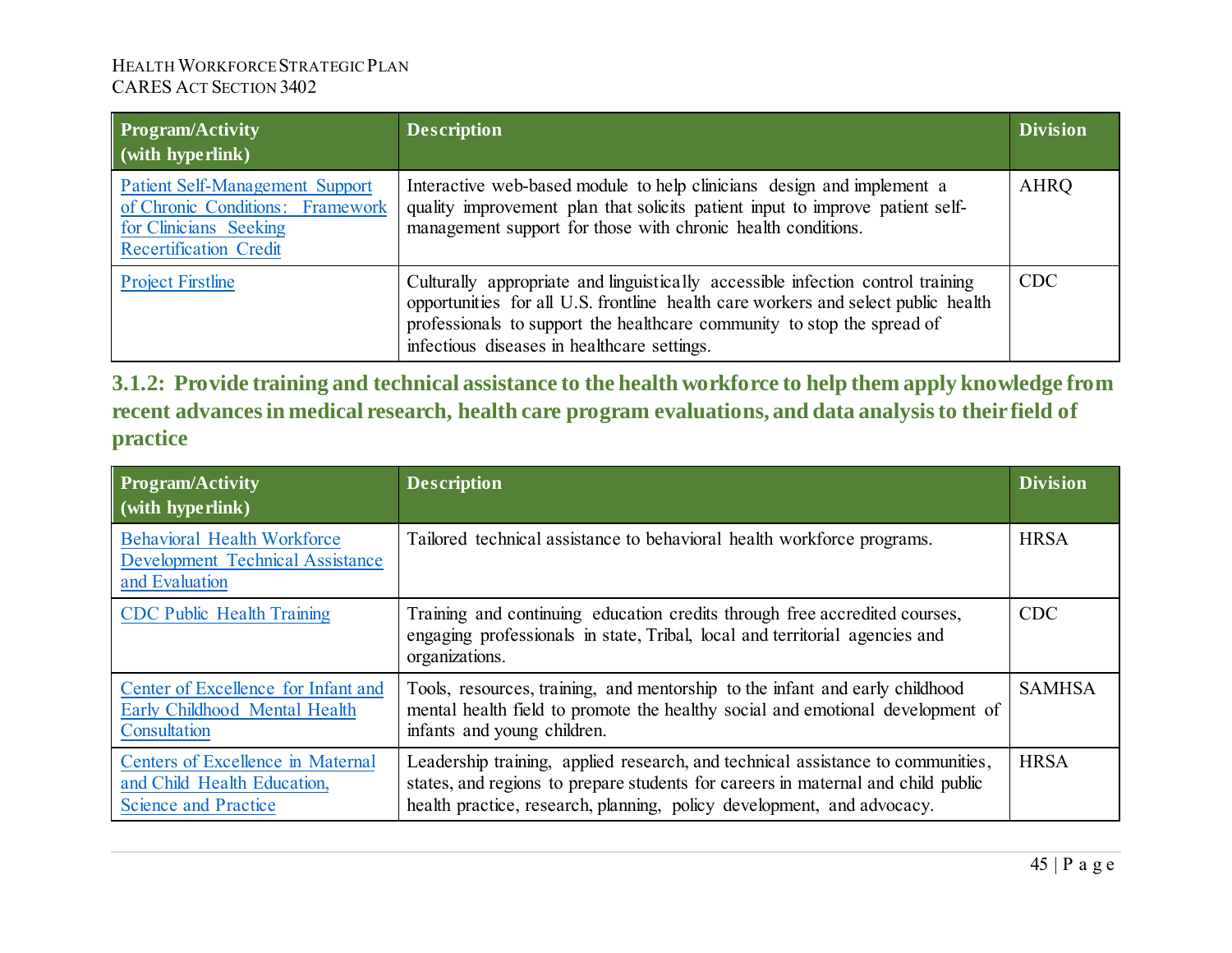| <b>Program/Activity</b><br>(with hyperlink)                                      | <b>Description</b>                                                                                                                                                                                                                                                                                                                                                                                    | <b>Division</b> |
|----------------------------------------------------------------------------------|-------------------------------------------------------------------------------------------------------------------------------------------------------------------------------------------------------------------------------------------------------------------------------------------------------------------------------------------------------------------------------------------------------|-----------------|
| Developmental-Behavioral<br>Pediatrics                                           | Program to support fellows in developmental-behavioral pediatrics, to enhance<br>the behavioral, psychosocial, and developmental aspects of general pediatric<br>care, by preparing them with the knowledge and skills to evaluate, diagnose,<br>develop, and provide evidence-based interventions to children and adolescents<br>with autism spectrum disorder and other developmental disabilities. | <b>HRSA</b>     |
| <b>First Responders - Comprehensive</b><br><b>Addiction and Recovery Act</b>     | Training for first responders and members of key community sectors to<br>administer drugs or devices approved for emergency treatment of known or<br>suspected opioid overdose, to reduce morbidity associated with opioid<br>overdose.                                                                                                                                                               | <b>SAMHSA</b>   |
| <b>Improving Cause of Death</b><br><b>Reporting Training Module</b>              | Training module designed to increase knowledge and improve the competency<br>of those who certify causes of death. The goal of this educational activity is to<br>provide training on how cause-of-death information is used, how to fill out<br>death certificates, when to refer a case to a medical examiner or coroner, and<br>where to access additional resources.                              | <b>CDC</b>      |
| Leadership Education in<br>Neurodevelopmental and Related<br>Disabilities (LEND) | Training for future leaders in a variety of disciplines to improve the health of<br>children who have or are at risk of developing neurodevelopmental disabilities<br>or other similar conditions such as autism and intellectual disabilities.                                                                                                                                                       | <b>HRSA</b>     |
| Maternal and Child Health<br>Navigator                                           | Free, competency-based learning and tools for state public health professionals<br>to improve health of children and families.                                                                                                                                                                                                                                                                        | <b>HRSA</b>     |
| Maternal and Child Health<br><b>Workforce Development Programs</b>               | Workforce development and training investments to support the development<br>of maternal and child health leaders and professionals in the areas of public<br>health and clinical practice.                                                                                                                                                                                                           | <b>HRSA</b>     |
| <b>National Ambulatory Medical Care</b><br><b>Survey Continuing Education</b>    | Continuing education courses, including courses to explain the purpose, scope,<br>and design of the National Ambulatory Medical Care Survey, to support timely<br>certifications among health care providers and professionals.                                                                                                                                                                       | <b>CDC</b>      |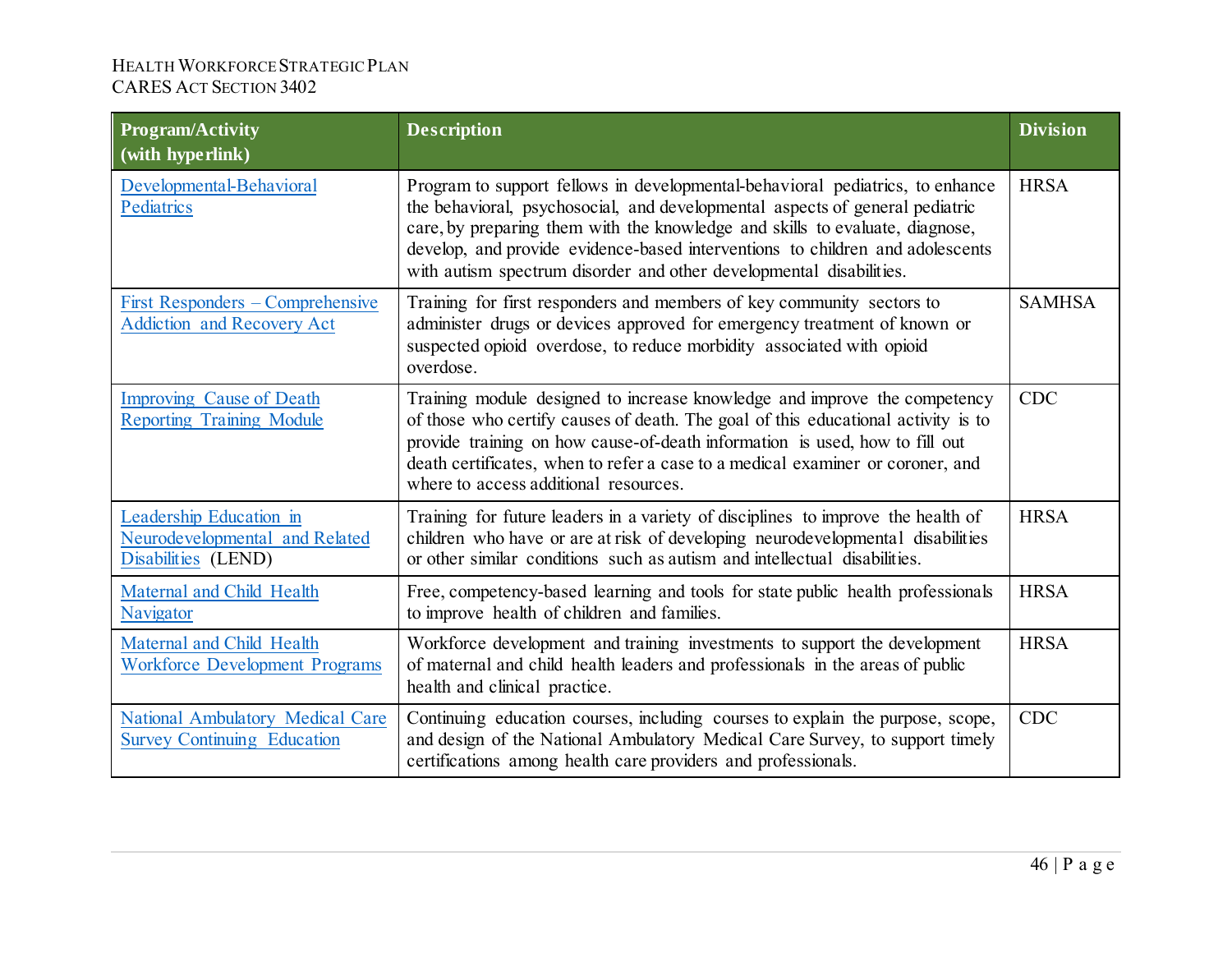| <b>Program/Activity</b><br>(with hyperlink)                                                              | <b>Description</b>                                                                                                                                                                                                                                                                                          | <b>Division</b> |
|----------------------------------------------------------------------------------------------------------|-------------------------------------------------------------------------------------------------------------------------------------------------------------------------------------------------------------------------------------------------------------------------------------------------------------|-----------------|
| Nurse Education, Practice, Quality<br>and Retention - Veteran Nurses in<br>Primary Care Training Program | Recruitment and training of nursing students and current registered nurses who<br>are veterans to practice to the full scope of their license in community-based<br>primary care teams, with an emphasis on chronic disease prevention and<br>control, including mental health and substance use disorders. | <b>HRSA</b>     |
| Ryan White HIV/AIDS Program<br>Part F: AIDS Education and<br><b>Training Centers Program</b>             | A national network of centers with leading HIV experts who provide tailored<br>education and technical assistance to healthcare providers and organizations to<br>strengthen their ability to care for and treat patients with HIV or at-risk for<br>HIV.                                                   | <b>HRSA</b>     |

# **3.1.3: Enhance the health care research workforce to support ongoing learning of the health workforce**

| <b>Program/Activity</b><br>$\mid$ (with hyperlink) | <b>Description</b>                                                                                                                                                                                                                                         | <b>Division</b> |
|----------------------------------------------------|------------------------------------------------------------------------------------------------------------------------------------------------------------------------------------------------------------------------------------------------------------|-----------------|
| <b>AHRQ</b> Research Training and<br>Education     | Research Training of health services researchers, including clinician<br>researchers, to produce a cadre of independent researchers and scientists who<br>will continue contributing to the health services research field and attain<br>research funding. | <b>AHRQ</b>     |
| Learning Health Systems                            | Training for clinician and research scientists to conduct patient-centered<br>outcomes research within learning health systems and build the capacity of<br>researchers to conduct, apply, and implement patient-centered outcomes<br>research.            | <b>AHRQ</b>     |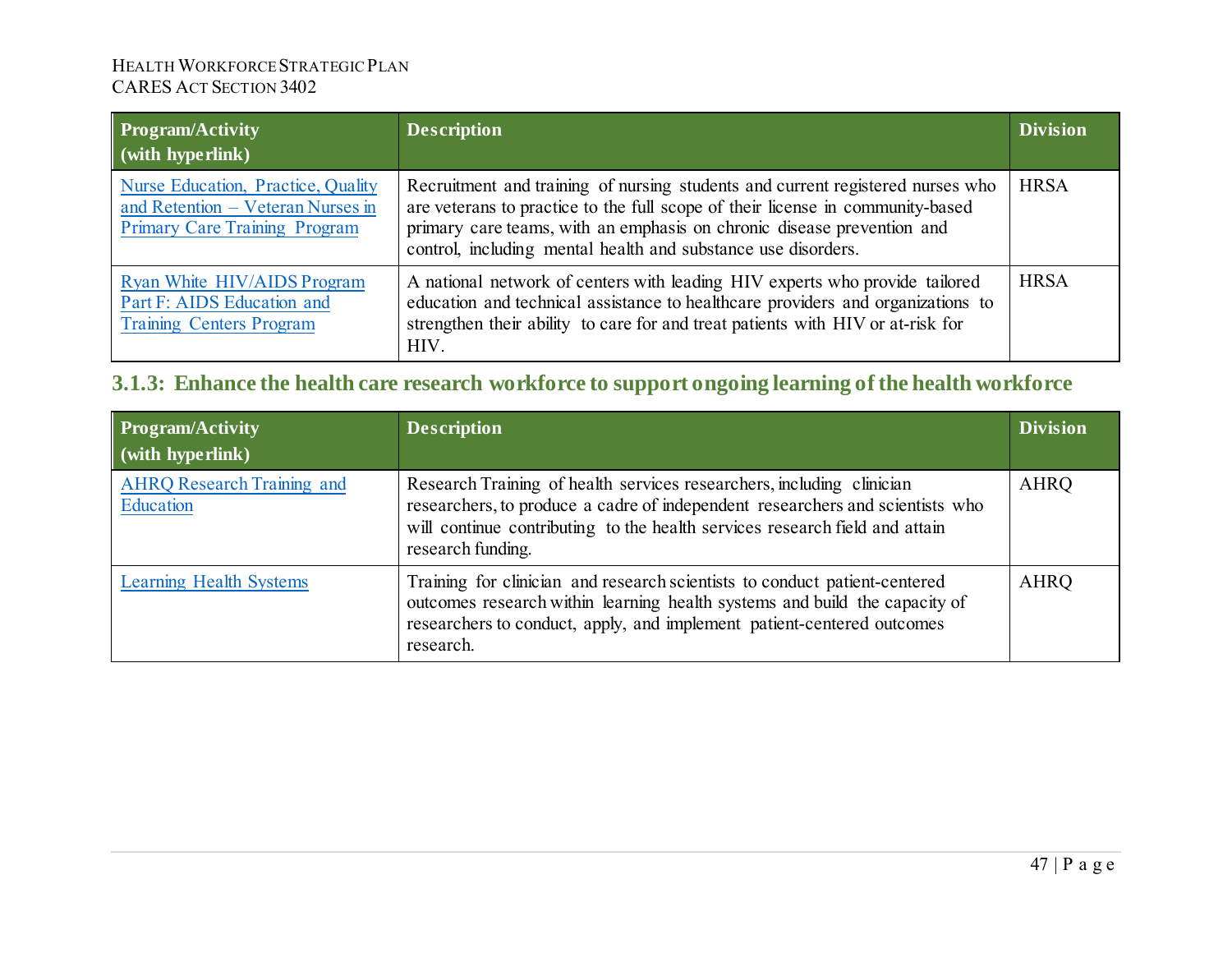# **3.2.1: Promote team-based care[106](#page-79-1) to take a patient-centered approach to planning and delivering care**

| <b>Program/Activity</b><br>(with hyperlink)                                                                                                              | <b>Description</b>                                                                                                                                                                                                                                                           | <b>Division</b> |
|----------------------------------------------------------------------------------------------------------------------------------------------------------|------------------------------------------------------------------------------------------------------------------------------------------------------------------------------------------------------------------------------------------------------------------------------|-----------------|
| Nurse Education, Practice, Quality<br>and Retention – Registered Nurses<br>in Primary Care Training Program                                              | Recruitment and training of nursing students and current registered nurses to<br>practice in community-based primary care teams, with a focus on chronic<br>disease prevention and control, including mental health and substance use<br>conditions.                         | <b>HRSA</b>     |
| Nurse Education, Practice, Quality,<br>and Retention Interprofessional<br><b>Collaborative Practice Program:</b><br><b>Behavioral Health Integration</b> | Promotion of team-based care models in interprofessional nurse-led primary<br>care teams in rural or underserved areas.                                                                                                                                                      | <b>HRSA</b>     |
| Opioid Workforce Expansion<br><b>Program Professionals</b>                                                                                               | Training at interprofessional and team-based care field placement sites and<br>internships integrating behavioral health and primary care to increase the<br>number of behavioral health professionals and transform integrated behavioral<br>health and primary care teams. | <b>HRSA</b>     |
| <b>TeamSTEPPS</b> (Strategies and<br><b>Tools to Enhance Performance and</b><br>Patient Safety) 2.0 Curriculum                                           | Evidence-based program to improve teamwork and communication skills<br>among health care providers, enabling them to respond quickly and effectively<br>to whatever situations arise.                                                                                        | <b>AHRQ</b>     |

**3.2.2: Integrate community health workers, paraprofessionals, social workers, and social service agencies into interdisciplinary teams to strengthen coordination of primary care and public health approaches**

| <b>Program/Activity</b><br>$\vert$ (with hyperlink)                    | <b>Description</b>                                                                                                                                                     | <b>Division</b> |
|------------------------------------------------------------------------|------------------------------------------------------------------------------------------------------------------------------------------------------------------------|-----------------|
| <b>Center of Excellence for Protected</b><br><b>Health Information</b> | Training and technical assistance for health care practitioners on privacy laws<br>and regulations related to information about mental and substance use<br>disorders. | <b>SAMHSA</b>   |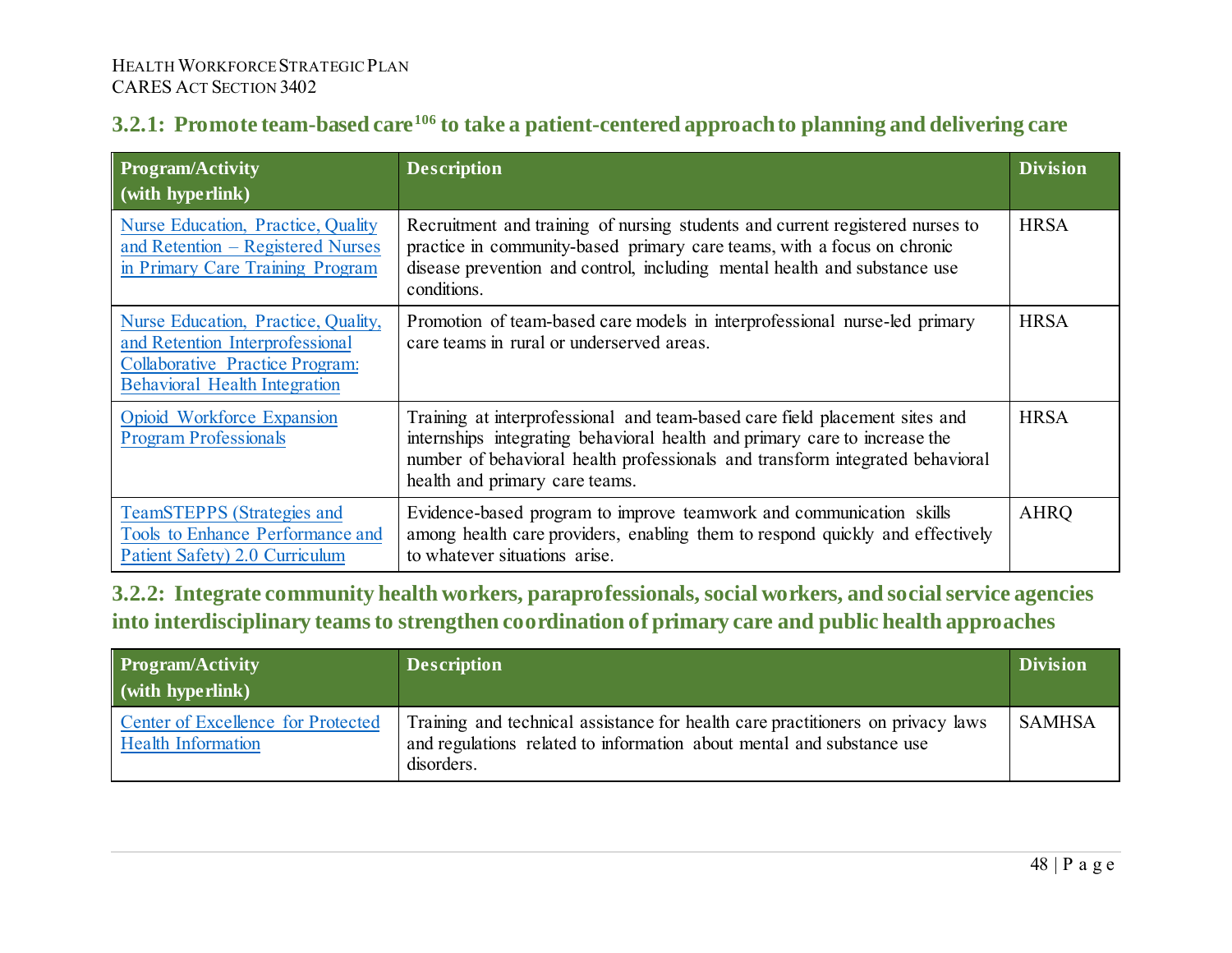| <b>Program/Activity</b><br>(with hyperlink)                                                                                            | <b>Description</b>                                                                                                                                                                                                                                                        | <b>Division</b> |
|----------------------------------------------------------------------------------------------------------------------------------------|---------------------------------------------------------------------------------------------------------------------------------------------------------------------------------------------------------------------------------------------------------------------------|-----------------|
| <b>Education and Research Centers</b><br>Portfolio                                                                                     | Interdisciplinary graduate training, research training, continuing education, and<br>outreach in core occupational safety and health disciplines to help improve<br>workplace safety and health.                                                                          | <b>CDC</b>      |
| <b>Family Support Technical</b><br><b>Assistance Center</b>                                                                            | Specialized training to provider organizations and practitioners on family<br>supports and services during times of medical or psychiatric emergency and<br>other critical situations with families.                                                                      | <b>SAMHSA</b>   |
| Leadership Education in<br><b>Adolescent Health (LEAH)</b>                                                                             | Interdisciplinary leadership training to maternal and child health leaders in<br>adolescent and young adult health within medicine, nursing, nutrition,<br>psychology, and social work.                                                                                   | <b>HRSA</b>     |
| Leadership Education in<br>Neurodevelopmental and Related<br>Disabilities (LEND)                                                       | Interdisciplinary training to enhance the clinical expertise and leadership skills<br>of professionals caring for children with neurodevelopmental and other<br>disabilities, including autism.                                                                           | <b>HRSA</b>     |
| Maternal and Child Health<br><b>Nutrition</b>                                                                                          | Graduate training to nutritionists and registered dietitians and short-term<br>training focused on clinical and public health approaches to maternal and child<br>nutrition.                                                                                              | <b>HRSA</b>     |
| National Center of Excellence for<br><b>Eating Disorders</b>                                                                           | Training and technical assistance for health care practitioners on issues related<br>to addressing eating disorders.                                                                                                                                                      | <b>SAMHSA</b>   |
| Opioid Workforce Expansion<br><b>Program Paraprofessionals</b>                                                                         | Experiential training opportunities such as field placement, internships, and<br>apprenticeships to increase the supply and skill level of behavioral health-<br>related paraprofessionals while also improving distribution of a quality<br>behavioral health workforce. | <b>HRSA</b>     |
| Partnering to Transform Health<br>Outcomes with Persons with<br>Intellectual Disabilities and<br>Developmental Disabilities<br>Program | Development of resources for medical professionals to address, prevent, and<br>report health care discrimination, in partnership with people with intellectual<br>and developmental disabilities and their families.                                                      | <b>ACL</b>      |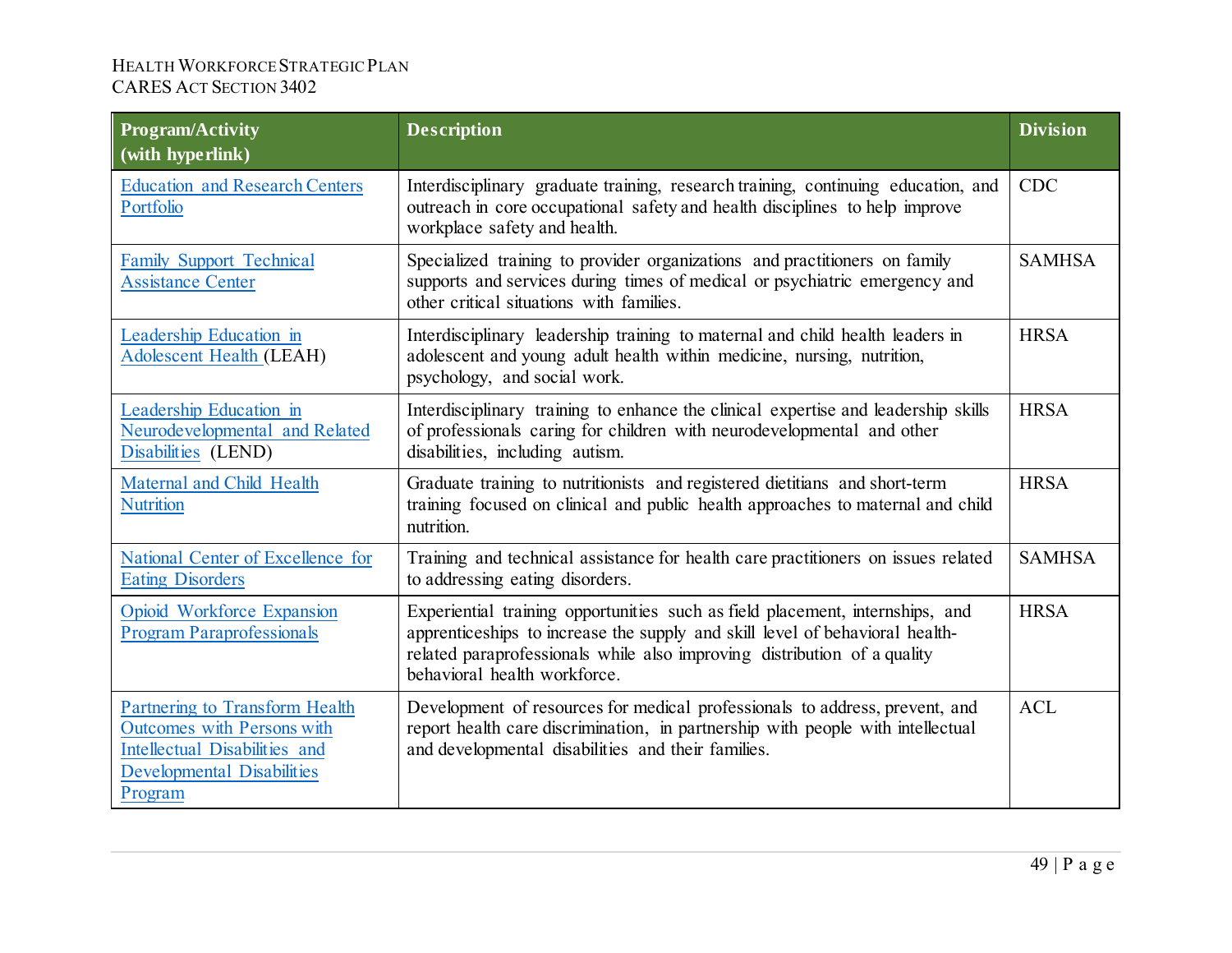| <b>Program/Activity</b><br>(with hyperlink)               | <b>Description</b>                                                                                                                                                                                                                                                                   | <b>Division</b> |
|-----------------------------------------------------------|--------------------------------------------------------------------------------------------------------------------------------------------------------------------------------------------------------------------------------------------------------------------------------------|-----------------|
| <b>Pediatric Pulmonary Centers</b>                        | Interdisciplinary leadership training in pediatric pulmonary medicine, nursing,<br>social work, nutrition, and family leadership to assure access to care and<br>improve the health status of infants, children, and youth with chronic<br>respiratory and sleep related conditions. | <b>HRSA</b>     |
| <b>Recovery Community Services</b><br>Program             | Program to develop a trained, qualified, and effectively supervised peer<br>workforce to support the recovery experience and complement clinical<br>practice.                                                                                                                        | <b>SAMHSA</b>   |
| Regional Public Health Training<br><b>Centers Program</b> | Tailored training and technical assistance for the public health workforce to<br>enhance skills in systems thinking, change management, persuasive<br>communication, data analytics, and problem solving.                                                                            | <b>HRSA</b>     |
| <b>Resources for Integrated Care</b>                      | Capacity building for providers to build understanding and skills in addressing<br>the needs of individuals eligible for Medicaid and Medicare, also known as<br>dual eligibles.                                                                                                     | <b>CMS</b>      |

**3.3.1: Promote expanded use of innovations such as telehealth services to help providers deliver highquality care**

| <b>Program/Activity</b><br>$\mid$ (with hyperlink)                                                                                     | <b>Description</b>                                                                                                                                                                                                                                             | <b>Division</b> |
|----------------------------------------------------------------------------------------------------------------------------------------|----------------------------------------------------------------------------------------------------------------------------------------------------------------------------------------------------------------------------------------------------------------|-----------------|
| <b>COVID-19 CARES Telehealth</b><br>Programs                                                                                           | Program to expand telehealth access and distant care services for providers,<br>pregnant women, children, adolescents, and families to help prevent and<br>respond to COVID-19.                                                                                | <b>HRSA</b>     |
| Geriatrics Workforce Enhancement<br>Program<br><b>Area Health Education Centers</b><br>Program<br><b>Centers of Excellence Program</b> | Training for health care clinicians and students in using telehealth to enable<br>referrals for screening and testing, case management, outpatient care, and other<br>essential care to respond to public health emergencies such as the COVID-19<br>pandemic. | <b>HRSA</b>     |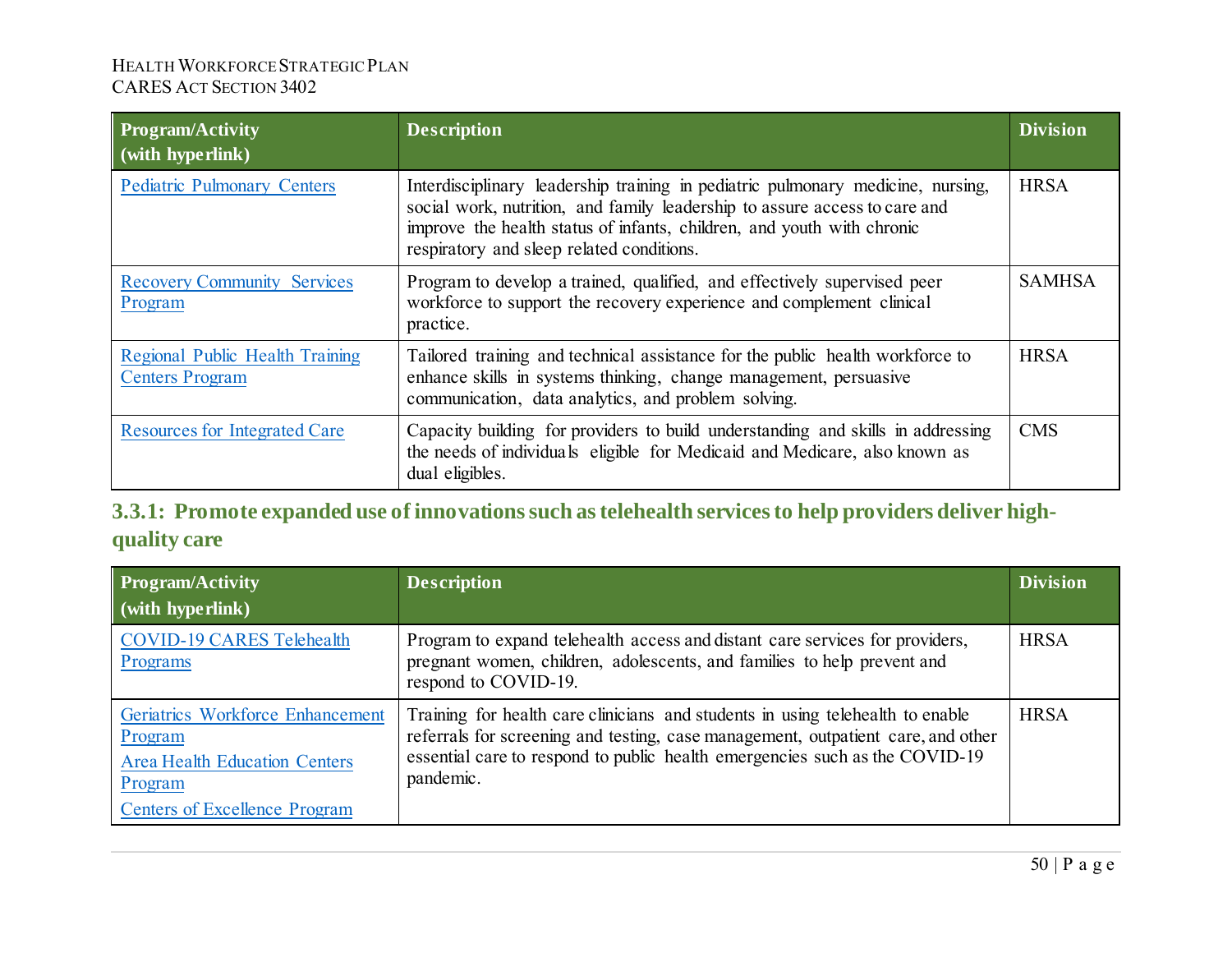| <b>Program/Activity</b><br>$\mid$ (with hyperlink)                                                                                                                                                                             | <b>Description</b>                                                                                                                                                                                                                                                                                                                                                              | <b>Division</b> |
|--------------------------------------------------------------------------------------------------------------------------------------------------------------------------------------------------------------------------------|---------------------------------------------------------------------------------------------------------------------------------------------------------------------------------------------------------------------------------------------------------------------------------------------------------------------------------------------------------------------------------|-----------------|
| Nurse Education, Practice, Quality<br>and Retention - Veteran Nurses in<br><b>Primary Care Training Program</b><br>Nurse Education, Practice, Quality<br>and Retention – Registered Nurses<br>in Primary Care Training Program |                                                                                                                                                                                                                                                                                                                                                                                 |                 |
| <b>Pediatric Mental Health Care</b><br><b>Access Program</b>                                                                                                                                                                   | Promote behavioral health integration into pediatric primary care using<br>telehealth to provide tele-consultation, training, technical assistance, and care<br>coordination for pediatric primary care providers to diagnose, treat, and refer<br>children and adolescents with behavioral health conditions, especially those<br>living in rural and other underserved areas. | <b>HRSA</b>     |
| <b>Telehealth Resource Centers</b>                                                                                                                                                                                             | Telehealth-related training and support to the health workforce in rural and<br>underserved areas.                                                                                                                                                                                                                                                                              | <b>HRSA</b>     |
| Telehealth.HHS.gov                                                                                                                                                                                                             | Information for providers and patients on efforts to support and promote<br>telehealth services through the Telehealth.HHS.gov website.                                                                                                                                                                                                                                         | <b>HHS</b>      |

# **3.3.2: Promote care practices that advance health equity**

| <b>Program/Activity</b><br>(with hyperlink)                       | <b>Description</b>                                                                                                                                                                                       | <b>Division</b> |
|-------------------------------------------------------------------|----------------------------------------------------------------------------------------------------------------------------------------------------------------------------------------------------------|-----------------|
| Centers of Excellence for<br><b>Behavioral Health Disparities</b> | Training and technical assistance for health care practitioners on issues related<br>to addressing behavioral health disparities among African Americans, the<br>LGBTQ community, and older individuals. | <b>SAMHSA</b>   |
| Minority Fellowship Program                                       | Fellowship to expand the number of mental and substance use disorder<br>professionals who provide culturally competent service.                                                                          | <b>SAMHSA</b>   |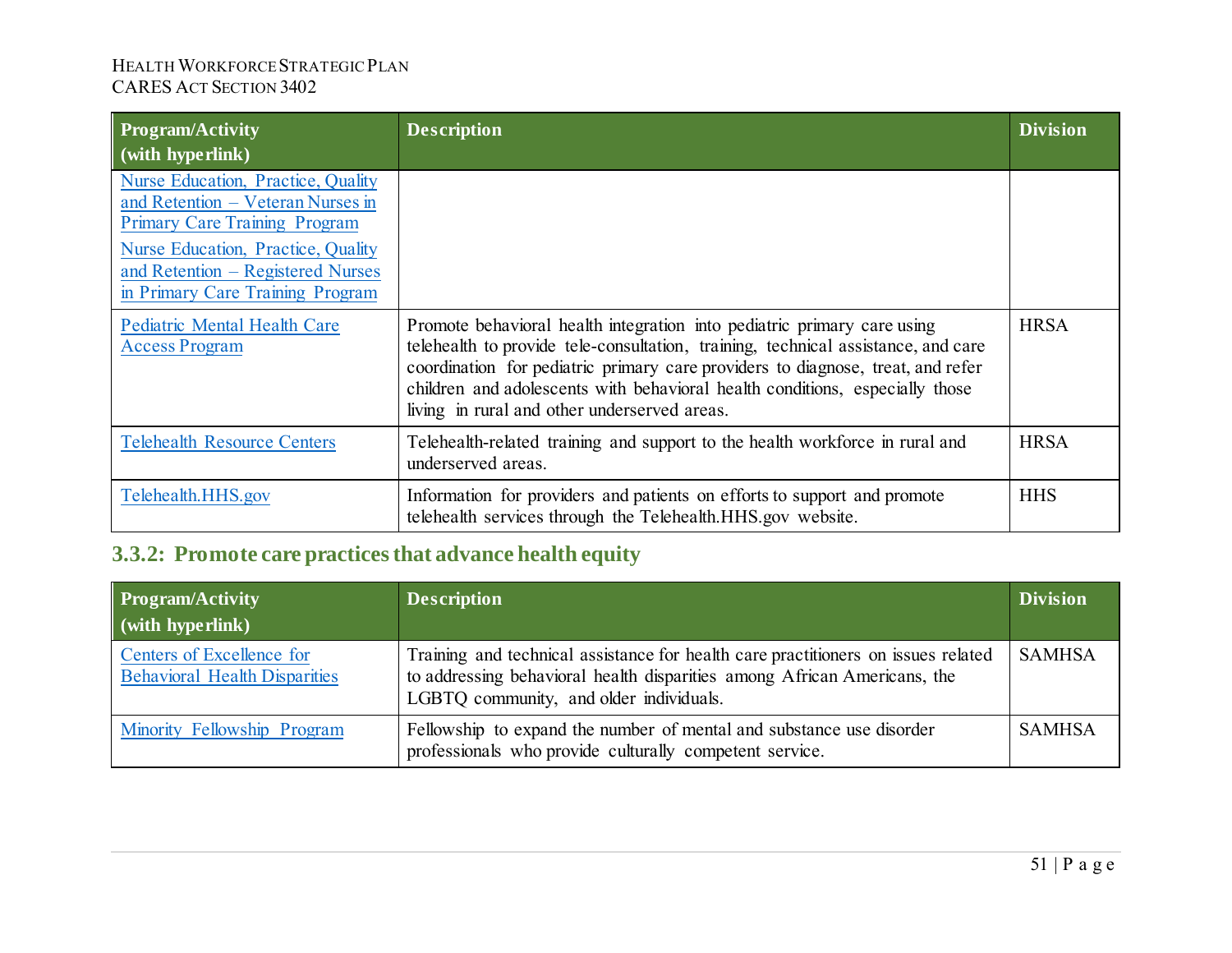## **3.4.1: Promote multidisciplinary care, or integrated health care solutions, encouraging collaborations of health care professionals with the patient and family, to improve care quality**

| <b>Program/Activity</b><br>$\sqrt{\frac{1}{1-\frac{1}{1-\frac{1}{1-\frac{1}{1-\frac{1}{1-\frac{1}{1-\frac{1}{1-\frac{1}{1-\frac{1}{1-\frac{1}{1-\frac{1}{1-\frac{1}{1-\frac{1}{1-\frac{1}{1-\frac{1}{1-\frac{1}{1-\frac{1}{1-\frac{1}{1-\frac{1}{1-\frac{1}{1-\frac{1}{1-\frac{1}{1-\frac{1}{1-\frac{1}{1-\frac{1}{1-\frac{1}{1-\frac{1}{1-\frac{1}{1-\frac{1}{1-\frac{1}{1-\frac{1}{1-\frac{1}{1-\frac{1}{1-\frac{1}{1-\frac{1}{1-\frac{1}{1-\frac$ | <b>Description</b>                                                                                                                                                                                                                                                     | <b>Division</b> |
|------------------------------------------------------------------------------------------------------------------------------------------------------------------------------------------------------------------------------------------------------------------------------------------------------------------------------------------------------------------------------------------------------------------------------------------------------|------------------------------------------------------------------------------------------------------------------------------------------------------------------------------------------------------------------------------------------------------------------------|-----------------|
| <b>AHRQ Patient and Family</b><br><b>Engagement Resources</b>                                                                                                                                                                                                                                                                                                                                                                                        | A variety of programs to engage patients and families in their care to improve<br>the quality and safety of care, including resources for different settings for use<br>by clinicians as well as resources for direct use by patients and families.                    | <b>AHRQ</b>     |
| <b>Assertive Community Treatment</b><br><b>Grants</b>                                                                                                                                                                                                                                                                                                                                                                                                | Innovative service delivery models to deliver multidisciplinary,<br>comprehensive, and effective services to patients with complex and<br>challenging needs.                                                                                                           | <b>SAMHSA</b>   |
| Center of Excellence for Integrated<br><b>Health Solutions</b>                                                                                                                                                                                                                                                                                                                                                                                       | Effort to advance the implementation of high-quality, evidence-based treatment<br>for individuals with co-occurring physical and mental health conditions,<br>including substance use disorders.                                                                       | <b>SAMHSA</b>   |
| <b>Center of Excellence for Protected</b><br>Health Information Related to<br><b>Mental and Substance Use</b><br><b>Disorders</b>                                                                                                                                                                                                                                                                                                                    | Training and technical assistance for providers to understand confidentiality<br>and privacy protections under 42 CFR Part 2 and HIPAA to eliminate barriers<br>to coordinated care.                                                                                   | <b>SAMHSA</b>   |
| <b>Expansion of Practitioner</b><br><b>Education</b>                                                                                                                                                                                                                                                                                                                                                                                                 | Integration of substance use disorder education into the standard curriculum of<br>relevant health care and health services education programs, to expand the<br>number of practitioners who deliver high-quality, evidence-based substance<br>use disorder treatment. | <b>SAMHSA</b>   |
| Primary Care Training and<br>Enhancement: Integrating<br><b>Behavioral Health and Primary</b><br><b>Care Program</b>                                                                                                                                                                                                                                                                                                                                 | Innovative training programs for current and future primary care clinicians that<br>integrate behavioral health care into primary care, particularly in rural and<br>underserved settings, with a special emphasis on the treatment of opioid use<br>disorder.         | <b>HRSA</b>     |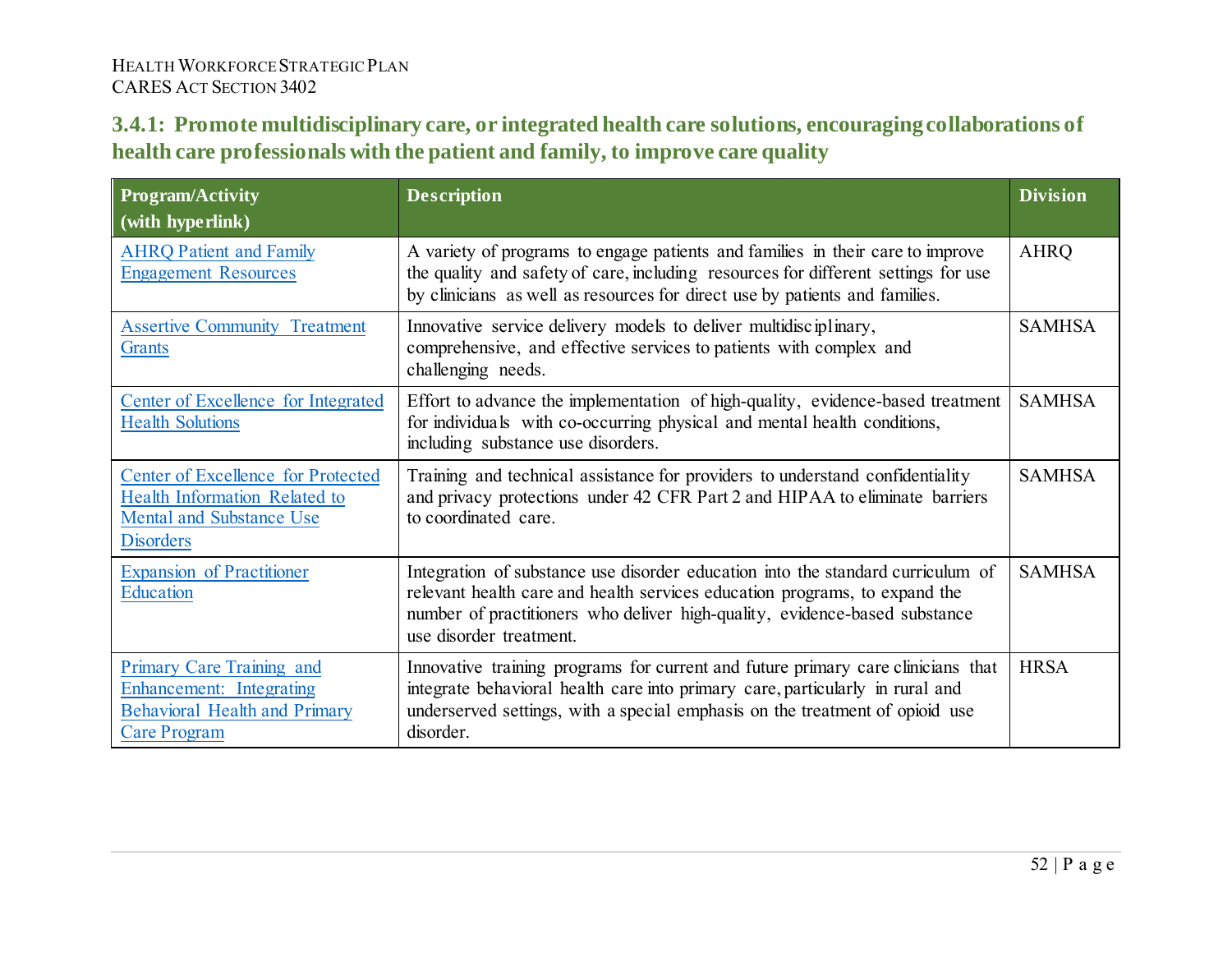### **3.4.2: Promote evidence-informed practices to enhance the capacity of behavioral health care providers to deliver high-quality, evidence-based care**

| <b>Program/Activity</b><br>$\mid$ (with hyperlink)           | <b>Description</b>                                                                                                                                                                                                                                         | <b>Division</b> |
|--------------------------------------------------------------|------------------------------------------------------------------------------------------------------------------------------------------------------------------------------------------------------------------------------------------------------------|-----------------|
| <b>Addiction Technology Transfer</b><br>Centers              | Technical assistance to increase the capacity of specialized behavioral and<br>primary health care providers to provide high-quality, effective services for<br>clients with substance use disorder and co-occurring disorder.                             | <b>SAMHSA</b>   |
| Clinical Support System for Serious<br><b>Mental Illness</b> | Consultations for mental health professionals on evidence-based screening and<br>treatment and courses on topics related to serious mental illness.                                                                                                        | <b>SAMHSA</b>   |
| Mental Health Technology Transfer<br>Centers                 | Training and technical assistance to ensure that mental health treatment and<br>recovery support services and evidence-based practices are available for<br>individuals with mental disorders.                                                             | <b>SAMHSA</b>   |
| <b>Prevention Technology Transfer</b><br>Centers             | Tools for substance use prevention professionals to improve understanding of<br>prevention science, use of epidemiological data to guide prevention planning,<br>and selection and implementation of evidence-based and promising prevention<br>practices. | <b>SAMHSA</b>   |

**4.1.1: Use health workforce data, research, and evaluations to inform how and where to allocate resources to strengthen the health workforce**

| <b>Program/Activity</b><br>$\mid$ (with hyperlink) | <b>Description</b>                                                                                                   | <b>Division</b> |
|----------------------------------------------------|----------------------------------------------------------------------------------------------------------------------|-----------------|
| <b>Behavioral Health Workforce</b><br>Report       | Data comparing the availability and need for behavioral health services.                                             | <b>SAMHSA</b>   |
| <b>Health Equity Report</b>                        | Metrics on how the contributions of the health workforce have led to<br>improvements in health equity and diversity. | <b>HRSA</b>     |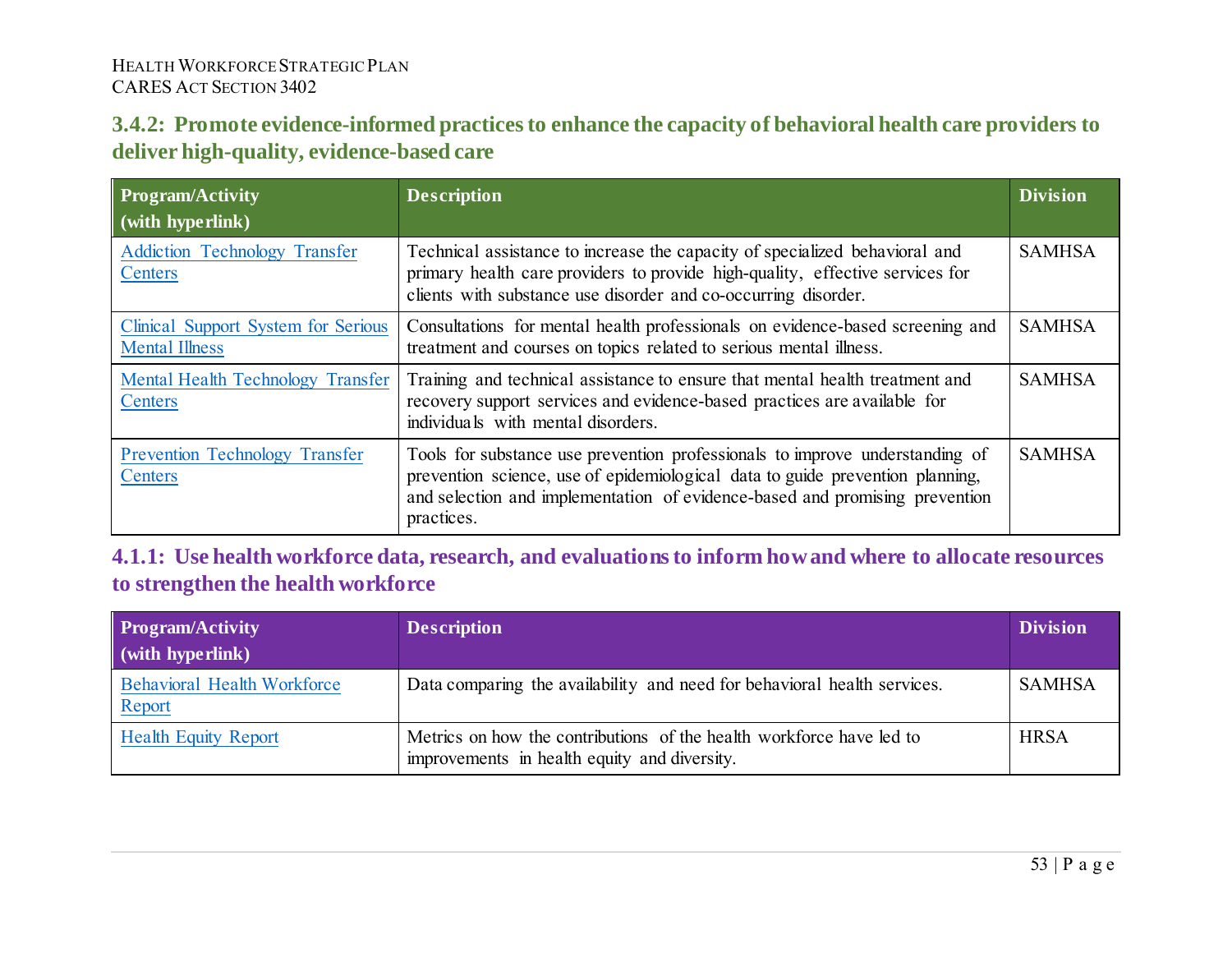| <b>Program/Activity</b><br>(with hyperlink)                                                             | <b>Description</b>                                                                                                                                                                                                                                                                  | <b>Division</b> |
|---------------------------------------------------------------------------------------------------------|-------------------------------------------------------------------------------------------------------------------------------------------------------------------------------------------------------------------------------------------------------------------------------------|-----------------|
| <b>Mental and Substance Use Disorder</b><br><b>Practitioner Data</b>                                    | Comprehensive data and analysis on occupations that provide prevention and<br>treatment of mental and substance use disorders to inform policy and planning<br>decisions.                                                                                                           | <b>SAMHSA</b>   |
| <b>Merit-Based Incentive Payment</b><br><b>System (MIPS)</b>                                            | Data reporting system focusing on quality and cost of patient care, to provide<br>performance-based payment adjustments to participating Medicare Part B<br>clinicians.                                                                                                             | <b>CMS</b>      |
| <b>National Center for Health</b><br><b>Workforce Analysis</b>                                          | Health workforce projections estimating future demand, supply, and adequacy<br>of specified occupations at the national, state, and metro-nonmetro levels.                                                                                                                          | <b>HRSA</b>     |
| National Sample Survey of<br><b>Registered Nurses</b>                                                   | Nationally representative data on the nursing workforce to identify their<br>characteristics such as education and training, employment, income, and<br>demographics and valuate and project the supply and demand of nursing<br>resources.                                         | <b>HRSA</b>     |
| <b>Payroll-Based Journal</b>                                                                            | System that collects nursing home staffing information to gauge its impact on<br>quality of care.                                                                                                                                                                                   | <b>CMS</b>      |
| <b>Public Health Workforce</b><br>Surveillance Data                                                     | Analysis of workforce data to forecast future needs, evaluate program, and<br>forecast improvements, including, but not limited to, data from national profile<br>surveys of state, tribal, local and territorial health departments.                                               | <b>CDC</b>      |
| <b>Shortage Designation</b><br><b>Modernization Project</b>                                             | Effort to streamline the shortage designation process that encompasses HPSAs<br>and Medically Underserved Areas/Populations.                                                                                                                                                        | <b>HRSA</b>     |
| <b>Staffing Up: Determining Public</b><br>Health Workforce Levels Needed<br>to Serve the Nation Project | A collaborative project of CDC, the deBeaumont Foundation and the Public<br>Health National Center for Innovation to develop a national estimate and tools<br>that can inform public health workforce staffing levels needed to perform the<br>foundational public health services. | <b>CDC</b>      |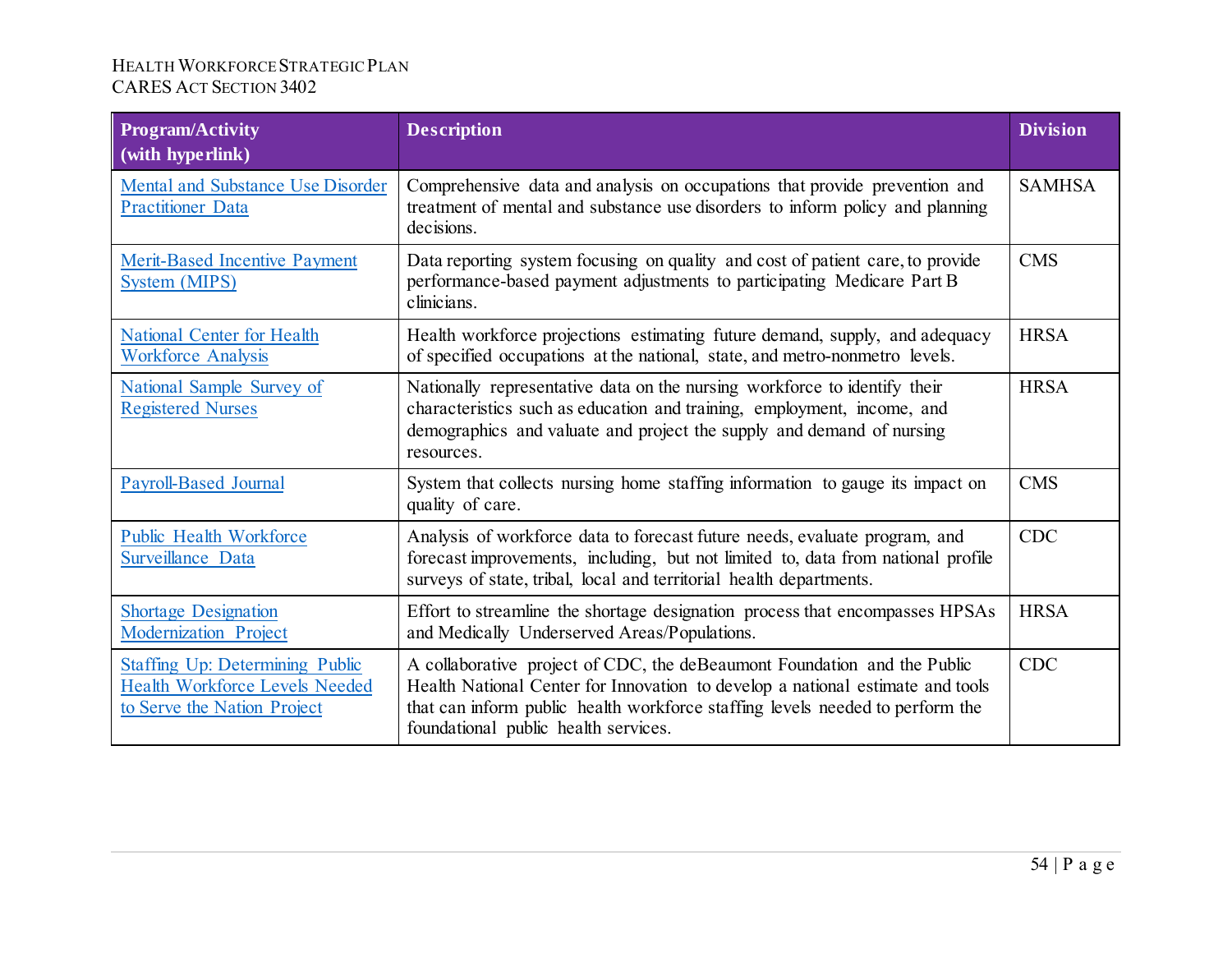### **4.1.2: Conduct ongoing tracking of adverse actions to support the delivery of quality care**

| Program/Activity<br>$\sqrt{\frac{1}{1-\frac{1}{1-\frac{1}{1-\frac{1}{1-\frac{1}{1-\frac{1}{1-\frac{1}{1-\frac{1}{1-\frac{1}{1-\frac{1}{1-\frac{1}{1-\frac{1}{1-\frac{1}{1-\frac{1}{1-\frac{1}{1-\frac{1}{1-\frac{1}{1-\frac{1}{1-\frac{1}{1-\frac{1}{1-\frac{1}{1-\frac{1}{1-\frac{1}{1-\frac{1}{1-\frac{1}{1-\frac{1}{1-\frac{1}{1-\frac{1}{1-\frac{1}{1-\frac{1}{1-\frac{1}{1-\frac{1}{1-\frac{1}{1-\frac{1}{1-\frac{1}{1-\frac{1}{1-\frac$ | <b>Description</b>                                                                                                                                                                                                                                                                                  | <b>Division</b> |
|-----------------------------------------------------------------------------------------------------------------------------------------------------------------------------------------------------------------------------------------------------------------------------------------------------------------------------------------------------------------------------------------------------------------------------------------------|-----------------------------------------------------------------------------------------------------------------------------------------------------------------------------------------------------------------------------------------------------------------------------------------------------|-----------------|
| <b>National Center for Health</b><br><b>Statistics</b>                                                                                                                                                                                                                                                                                                                                                                                        | Nationally representative statistics on health care to inform the development of<br>professional education curricula for health care workers, formulate health<br>policy, inform medical practice management, and evaluate quality of care.                                                         | <b>CDC</b>      |
| <b>National Practitioner Data Bank</b>                                                                                                                                                                                                                                                                                                                                                                                                        | Web-based repository of medical malpractice payments and certain adverse<br>actions related to health care practitioners, providers, and suppliers as a<br>flagging system to prevent practitioners from moving state to state without<br>disclosure or discovery of previous damaging performance. | <b>HRSA</b>     |

### **4.2.1: Conduct studies to learn how best to prepare primary care providers to participate in and lead health care systems aimed at improving access, quality of care, and cost effectiveness**

| Program/Activity<br>(with hyperlink)                | <b>Description</b>                                                                                                                                                                                                      | <b>Division</b> |
|-----------------------------------------------------|-------------------------------------------------------------------------------------------------------------------------------------------------------------------------------------------------------------------------|-----------------|
| <b>AHRQ Primary Care Research</b><br><b>Studies</b> | Research concerning the nature and characteristics of primary care practice, the<br>management of commonly occurring and undifferentiated clinical problems,<br>and the continuity and coordination of health services. | AHRQ            |
| <b>Health Workforce Research</b><br>Centers         | Research and data analysis on national health workforce issues, and technical<br>assistance to regional and local entities on workforce data collection, analysis,<br>and reporting.                                    | <b>HRSA</b>     |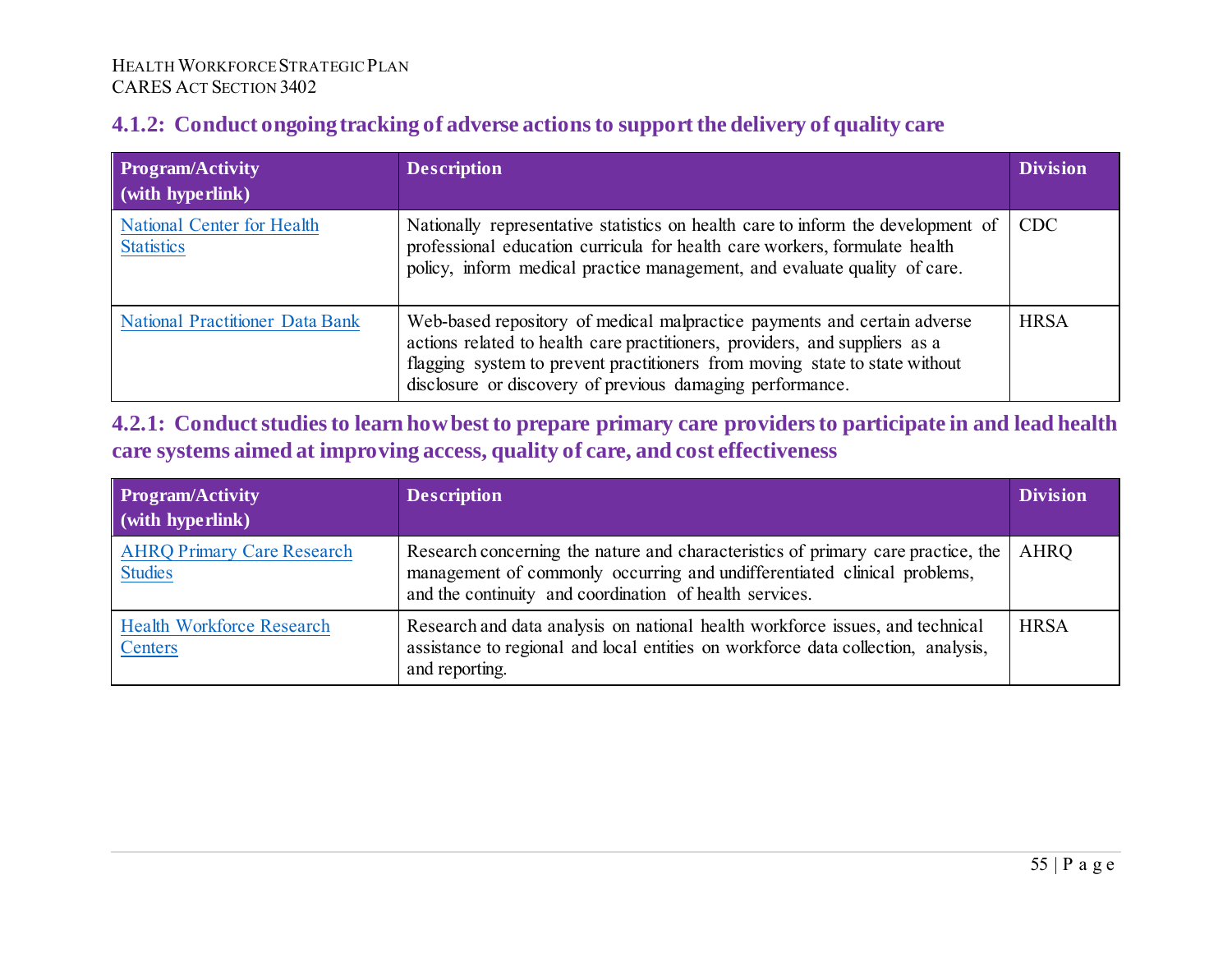# **4.2.2: Assess the workforce needed to deliver high-quality behavioral health care**

| <b>Program/Activity</b><br>$\sim$ (with hyperlink)                            | <b>Description</b>                                                                                                                                                                                                                                                                                                                                                         | <b>Division</b> |
|-------------------------------------------------------------------------------|----------------------------------------------------------------------------------------------------------------------------------------------------------------------------------------------------------------------------------------------------------------------------------------------------------------------------------------------------------------------------|-----------------|
| <b>Bureau of Health Workforce</b><br><b>Substance Use Disorder Evaluation</b> | Assessments of efforts to increase access to the number of clinicians delivering<br>evidence-based substance use disorder treatment, to enhance education and<br>training in substance use prevention, and to support substance use disorder<br>treatment in rural and underserved communities.                                                                            | <b>HRSA</b>     |
| Disability and Rehabilitation<br><b>Research Projects Program</b>             | Test the impact of a peer navigator program on how people with psychiatric<br>disabilities engage in the existing service system to address their health and<br>wellness goals.                                                                                                                                                                                            | <b>ACL</b>      |
| <b>Field Initiated Projects Program</b><br>(Research)                         | Effort to improve the effectiveness of services authorized under the<br>Rehabilitation Act of 1973, as amended, through field-initiated research<br>projects that explore increasing service provider capacity to deliver day<br>services and supporting to individuals with intellectual and developmental<br>disabilities.                                               | <b>ACL</b>      |
| Rehabilitation Research and<br><b>Training Center Program</b>                 | Development of new scientific knowledge about how the credentialing process<br>for newly certified peer specialists contributes to employment outcomes and<br>career advancement opportunities, to understand how mental health workers<br>with a psychiatric history use this lived experience and formal training to<br>support other people with psychiatric histories. | <b>ACL</b>      |
| <b>Technology Transfer Centers</b><br>Program                                 | Effort to track the number of providers receiving training and technical<br>assistance on evidence-based practices for substance use disorder treatment,<br>mental disorder treatment, and substance use disorder prevention practices.                                                                                                                                    | <b>SAMHSA</b>   |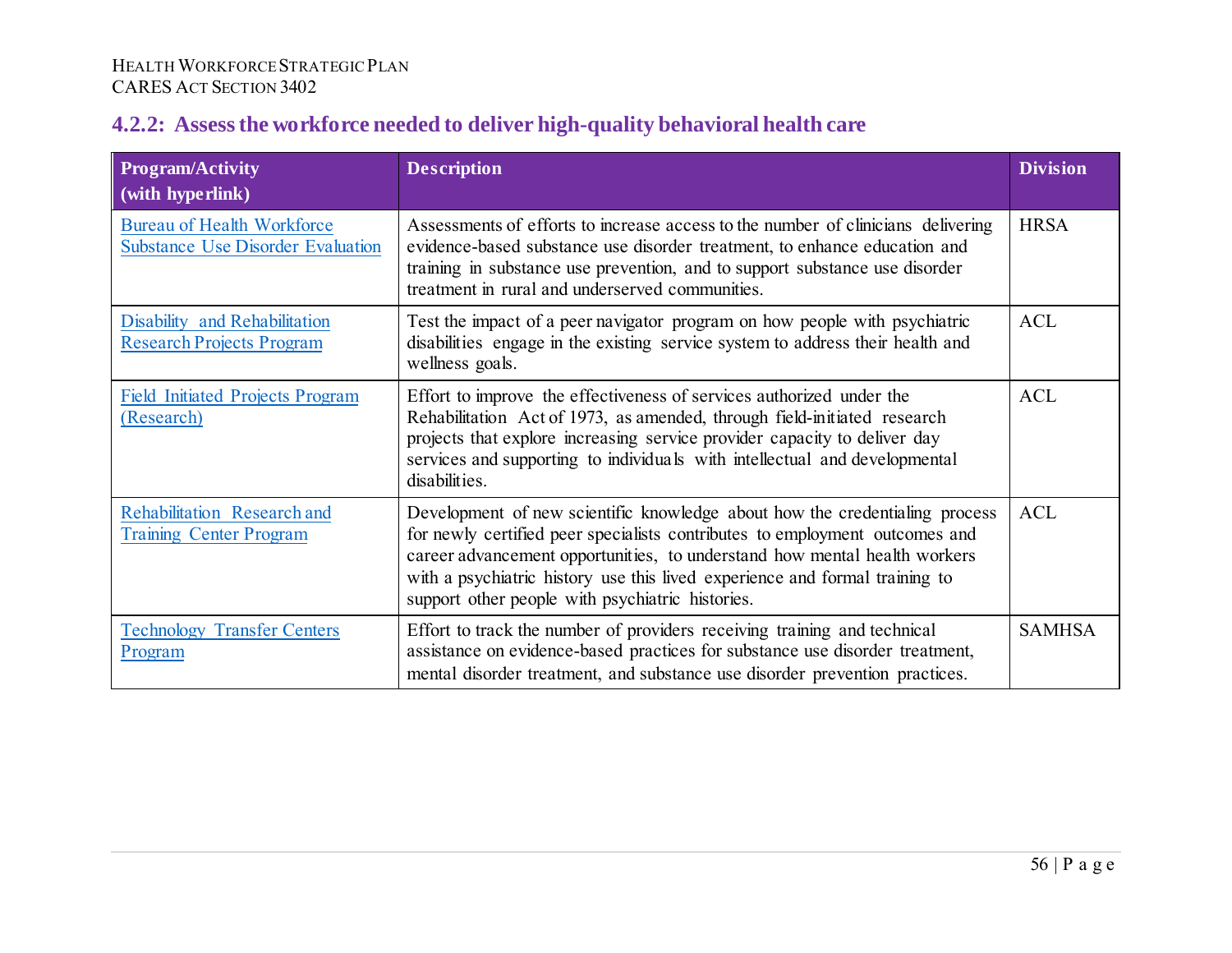### **4.2.3: Engage stakeholders to assemble best practices for supporting the public health workforce**

| Program/Activity<br>$\vert$ (with hyperlink)                                                      | <b>Description</b>                                                                                                                                                                                                                                                                                                                                                                        | <b>Division</b> |
|---------------------------------------------------------------------------------------------------|-------------------------------------------------------------------------------------------------------------------------------------------------------------------------------------------------------------------------------------------------------------------------------------------------------------------------------------------------------------------------------------------|-----------------|
| CDC-ASTHO Partnership                                                                             | Discussions with ASTHO committee developing a new program to enhance the<br>capacity and strengthen the professional network of mid- to senior level<br>governmental public health professionals from identity groups that are<br>underrepresented in public health leadership, including people of color, people<br>with disabilities, and lesbian/gay/bisexual/transgender individuals. | <b>CDC</b>      |
| HRSA Maternal and Child Health<br>Bureau's Public Health Workforce<br><b>Expert Panel Meeting</b> | Meeting to gather input about priorities, needs, and opportunities to support an<br>optimal public health workforce.                                                                                                                                                                                                                                                                      | <b>HRSA</b>     |
| <b>Public Health Accreditation Board</b>                                                          | A voluntary national accreditation program which supports the use of field-<br>developed and evidence-based consensus standards for state, tribal, local and<br>territorial health departments. The program includes a domain and set of<br>standards dedicated to workforce development.                                                                                                 | <b>CDC</b>      |

### **4.2.4: Develop evidence to improve the home and community-based services workforce**

| <b>Program/Activity</b><br>$\mid$ (with hyperlink)                                 | <b>Description</b>                                                                                                                                                                                                                                                                                                                                               | <b>Division</b> |
|------------------------------------------------------------------------------------|------------------------------------------------------------------------------------------------------------------------------------------------------------------------------------------------------------------------------------------------------------------------------------------------------------------------------------------------------------------|-----------------|
| Rehabilitation Research and<br><b>Training Center Program</b>                      | Program to accelerate development and application of non-medical, person-<br>centered outcome measures that inform the design, implementation, and<br>continuous improvement of federal and state home and community-based<br>services programs, policies, and interventions, by identifying promising<br>practices and requisite service-delivery competencies. | <b>ACL</b>      |
| <b>COVID-19 Intensifies Nursing</b><br>Home Workforce Challenges<br>(October 2020) | Examination of the impact of the COVID-19 pandemic on nursing homes in<br>relation to long-standing workforce challenges, and identify new federal, state,<br>and facility-level policies and practices that have been implemented to address                                                                                                                    | <b>ASPE</b>     |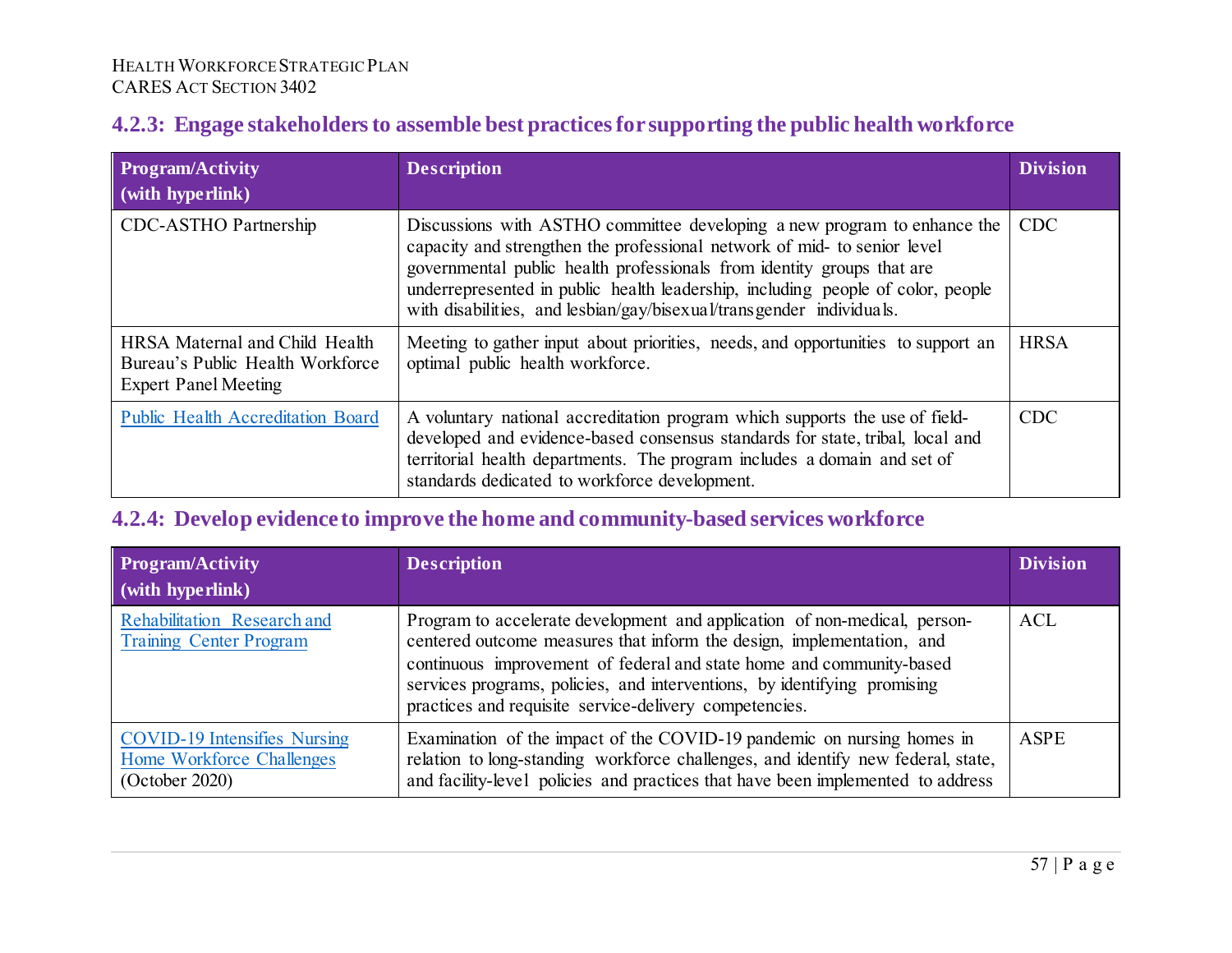| <b>Program/Activity</b><br>$\mathbf{v}$ (with hyperlink) | <b>Description</b>                                                                                        | <b>Division</b> |
|----------------------------------------------------------|-----------------------------------------------------------------------------------------------------------|-----------------|
|                                                          | those challenges, including relaxation of federal licensing, credentialing, and<br>training requirements. |                 |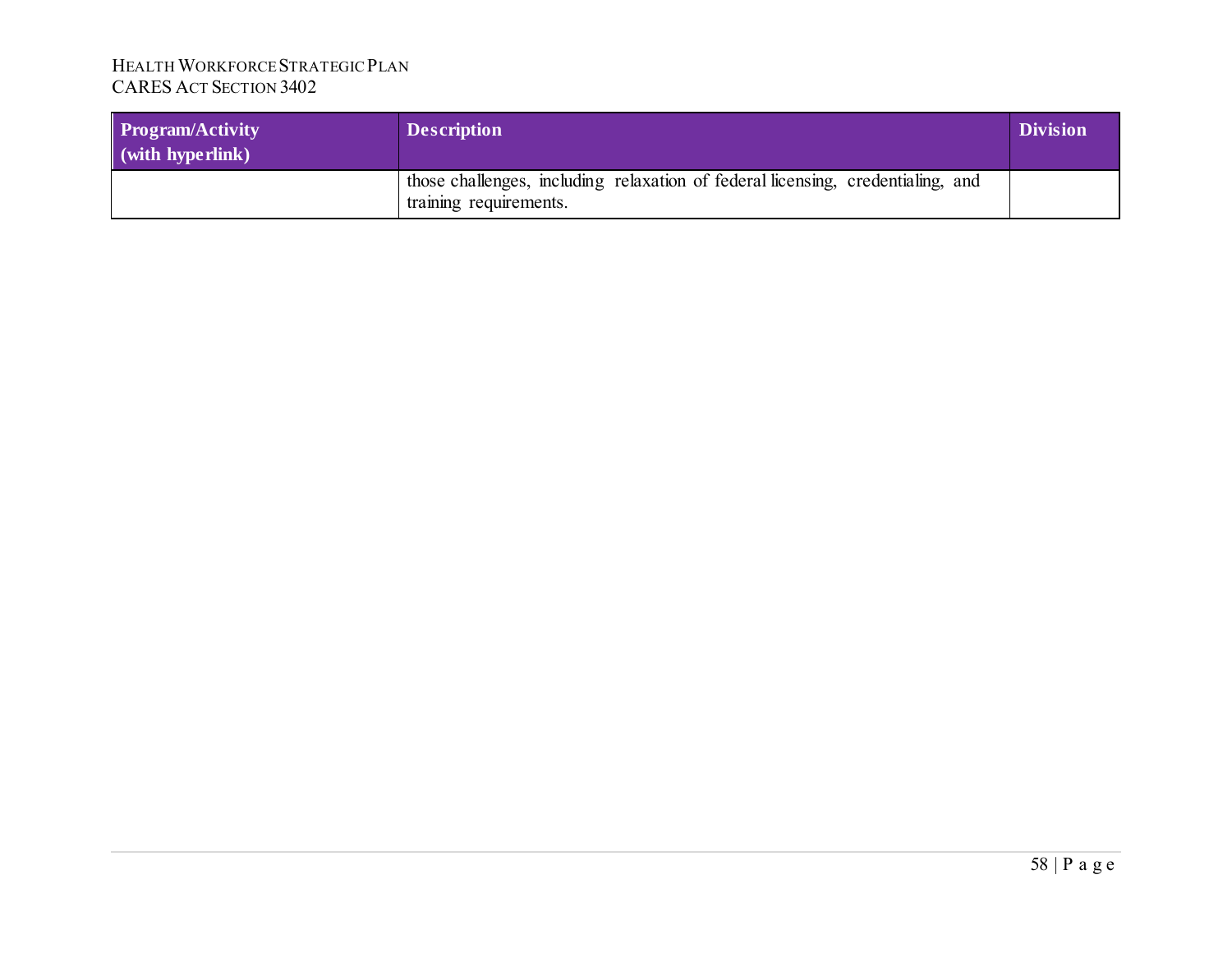# Appendix E: Performance Measures

Below is a comprehensive list of health workforce measures identified by the partners who contributed to the development of this Strategic Plan, organized by Goal and then by HHS Division. These performance measures capture both outputs and outcomes of program investments, to examine effectiveness and improve program processes. Progress on performance measures is tracked regularly and reported annually.

|  | <b>Goal 1: Expand Health Workforce Supply to Meet the Evolving Need</b> |  |
|--|-------------------------------------------------------------------------|--|
|  |                                                                         |  |

| Program                                                  | <b>Measure</b>                                                                                                                                                                                                                                                                                                                                                       | <b>Division</b> |
|----------------------------------------------------------|----------------------------------------------------------------------------------------------------------------------------------------------------------------------------------------------------------------------------------------------------------------------------------------------------------------------------------------------------------------------|-----------------|
| Health Profession<br><b>Opportunity Grants</b><br>(HPOG) | HPOG does not have program-wide targets; however, all grantees are required to establish 5-<br>year quantifiable projections for the following 7 program activities: Overall Enrollment;<br>TANF Enrollment; Basic Skills Enrollment; Basic Skills Completion; Healthcare Training<br>Enrollment; Healthcare Training Completion; First-Time Employed in Healthcare. | <b>ACF</b>      |
| National Health<br>Service Corps                         | 4.E.1 Default rate of NHSC Scholarship and Loan Repayment Program participants.                                                                                                                                                                                                                                                                                      | <b>HRSA</b>     |
| National Health<br>Service Corps                         | 4.I.C.1 Number of individuals served by NHSC clinicians.                                                                                                                                                                                                                                                                                                             | <b>HRSA</b>     |
| National Health<br>Service Corps                         | 4.I.C.2 Support field strength (participants in service) of the NHSC.                                                                                                                                                                                                                                                                                                | <b>HRSA</b>     |
| National Health<br>Service Corps                         | 4.I.C.4 Percent of NHSC clinicians retained in service to the underserved for at least one year<br>beyond the completion of their NHSC service commitment.                                                                                                                                                                                                           | <b>HRSA</b>     |
| National Health<br>Service Corps                         | 4.I.C.6 Number of NHSC sites.                                                                                                                                                                                                                                                                                                                                        | <b>HRSA</b>     |
| Nurse Corps                                              | 5.E.1 Default rate of NURSE Corps Loan Repayment Program and Scholarship Program<br>participants.                                                                                                                                                                                                                                                                    | <b>HRSA</b>     |
| Nurse Corps                                              | 5.I.C.7 Proportion of NURSE Corps Scholarship Program awardees obtaining their<br>baccalaureate degree or advanced practice degree in nursing.                                                                                                                                                                                                                       | <b>HRSA</b>     |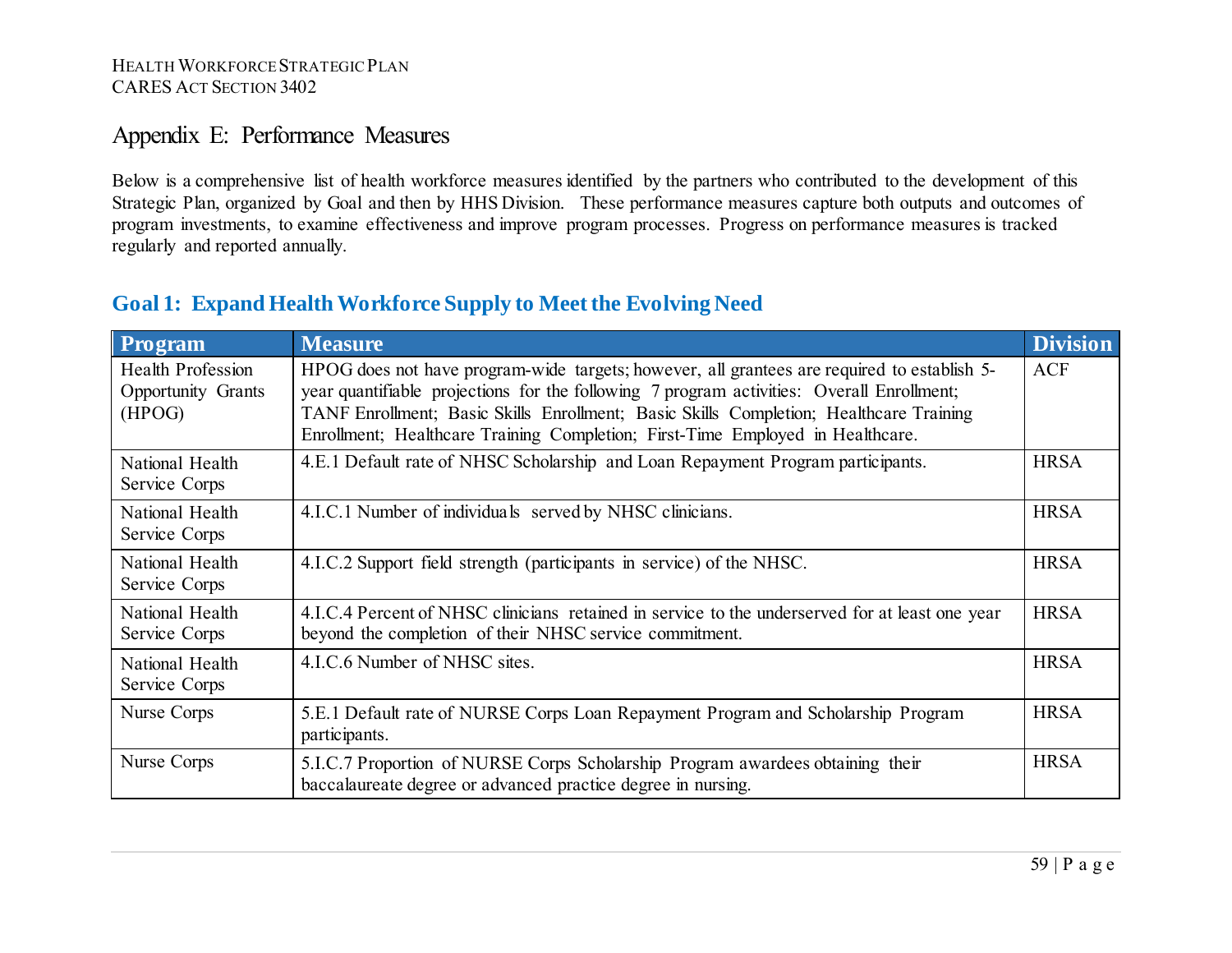| Program                                                | <b>Measure</b>                                                                                                                                                                 | <b>Division</b> |
|--------------------------------------------------------|--------------------------------------------------------------------------------------------------------------------------------------------------------------------------------|-----------------|
| Public Health<br>Training Centers<br>Program           | 6.I.C.18 Number of instructional hours offered by Public Health Training Centers.                                                                                              | <b>HRSA</b>     |
| Public Health<br>Training Centers<br>Program           | 6.I.C.19 Number of Public Health Training Center-sponsored public health students that<br>completed field placement practicums in State, Local, and Tribal Health Departments. | <b>HRSA</b>     |
| Centers for<br><b>Excellence Program</b>               | 6.I.C.20 Percent of program participants who completed pre-health professions preparation<br>training and intend to apply to a health professions degree program.              | <b>HRSA</b>     |
| Centers for<br><b>Excellence Program</b>               | 6.I.C.21 Percent of program participants who received academic retention support and<br>maintained enrollment in a health professions degree program.                          | <b>HRSA</b>     |
| Primary Care<br>Training and<br>Enhancement<br>Program | 6.I.C.24 Number of physicians completing a Bureau of Health Workforce-funded residency or<br>fellowship.                                                                       | <b>HRSA</b>     |
| Primary Care<br>Training and<br>Enhancement<br>Program | 6.I.C.25 Number of physicians graduating from a Bureau of Health Workforce-funded medical<br>school.                                                                           | <b>HRSA</b>     |
| Primary Care<br>Training and<br>Enhancement<br>Program | 6.I.C.26 Number of physician assistants graduating from a Bureau of Health Workforce-funded<br>program.                                                                        | <b>HRSA</b>     |
| Oral Health Training<br>Program                        | 6.I.C.27 Number of dental students trained.                                                                                                                                    | <b>HRSA</b>     |
| Oral Health Training<br>Program                        | 6.I.C.28 Number of dental residents trained.                                                                                                                                   | <b>HRSA</b>     |
| Oral Health Training<br>Program                        | 6.I.C.29 Number of faculty trained.                                                                                                                                            | <b>HRSA</b>     |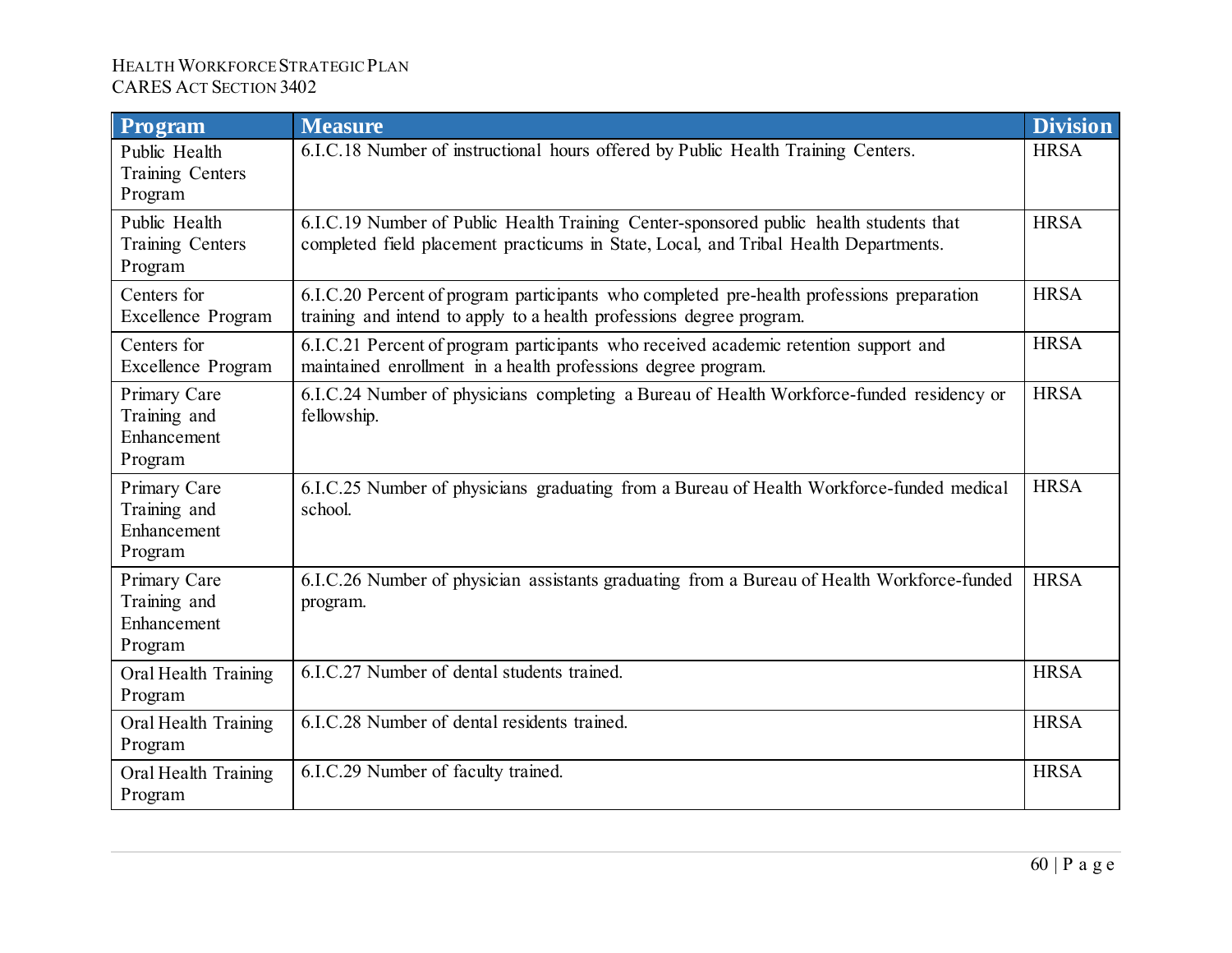| Program                                                                  | <b>Measure</b>                                                                                                      | <b>Division</b> |
|--------------------------------------------------------------------------|---------------------------------------------------------------------------------------------------------------------|-----------------|
| <b>Behavioral Health</b><br>Workforce<br>Development<br>Program          | 6.I.C.34 Number of students currently receiving training in behavioral health degree and<br>certificate programs.   | <b>HRSA</b>     |
| <b>Behavioral Health</b><br>Workforce<br>Development<br>Program          | 6.I.C.35 Number of graduates completing behavioral health programs and entering the<br>behavioral health workforce. | <b>HRSA</b>     |
| <b>Advanced Nursing</b><br><b>Education Programs</b>                     | 6.I.C.38 Number of students trained in advanced nursing degree programs.                                            | <b>HRSA</b>     |
| <b>Advanced Nursing</b><br><b>Education Programs</b>                     | 6.I.C.40 Number of graduates from advanced nursing degree programs.                                                 | <b>HRSA</b>     |
| Nursing Workforce<br>Diversity Program                                   | 6.I.C.42 Number of program participants who participated in academic support programs<br>during the academic year.  | <b>HRSA</b>     |
| Nursing Workforce<br>Diversity Program                                   | 6.I.C.43 Number of program participants who are enrolled in a nursing degree program.                               | <b>HRSA</b>     |
| Nurse Faculty Loan<br>Program                                            | 6.I.C.46 Number of graduate-level nursing students who received a loan.                                             | <b>HRSA</b>     |
| Nurse Faculty Loan<br>Program                                            | 6.I.C.47 Number of loan recipients who graduated from an advanced nursing degree program.                           | <b>HRSA</b>     |
| Nursing Education,<br>Practice, Quality, and<br><b>Retention Program</b> | 6.I.C.57 Number of Nurse Education, Practice, Quality, and Retention nursing students trained<br>in primary care.   | <b>HRSA</b>     |
| Medical Student<br><b>Education Program</b>                              | 6.I.C.60 Number of medical students matched to primary care residencies.                                            | <b>HRSA</b>     |
| <b>Behavioral Health</b><br>Workforce<br>Development<br>Program          | 6.I.C.62 Number of substance use disorder treatment providers receiving loan repayment.                             | <b>HRSA</b>     |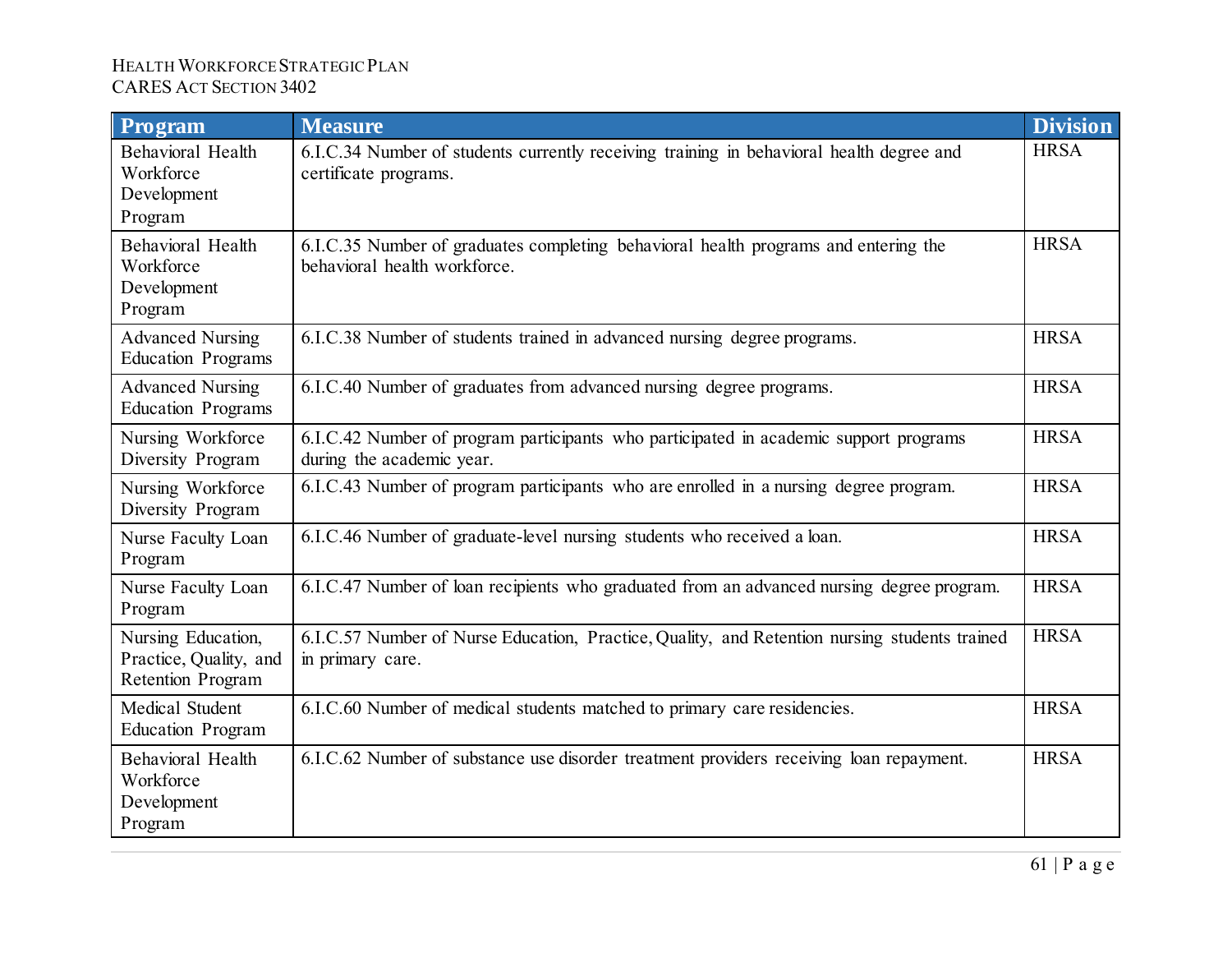| Program                                                                         | <b>Measure</b>                                                                                                                                                                                          | <b>Division</b> |
|---------------------------------------------------------------------------------|---------------------------------------------------------------------------------------------------------------------------------------------------------------------------------------------------------|-----------------|
| Public Health<br>Training Center                                                | 6.I.C.9 Number of trainees participating in continuing education sessions delivered by Public<br>Health Training Centers.                                                                               | <b>HRSA</b>     |
| Children's Hospitals<br>Graduate Medical<br><b>Education Payment</b><br>Program | 7.E Percent of payments made on time.                                                                                                                                                                   | <b>HRSA</b>     |
| Children's Hospitals<br>Graduate Medical<br><b>Education Payment</b><br>Program | 7.I.A.1 Maintain the number of FTE residents training in eligible children's teaching hospitals.                                                                                                        | <b>HRSA</b>     |
| Children's Hospitals<br>Graduate Medical<br><b>Education Payment</b><br>Program | 7. VII.C.1 Percent of hospitals with verified FTE residents counts and caps.                                                                                                                            | <b>HRSA</b>     |
| <b>State Offices of Rural</b><br>Health                                         | 31.V.B.5: Number of clinician placements facilitated by the SORHs through their recruitment<br>initiatives.                                                                                             | <b>HRSA</b>     |
| <b>MCH</b> Pipeline<br>Training Program<br>(Undergraduate)                      | Training 07: The percent of MCHB Pipeline Program graduates who have been engaged in<br>work focused on MCH populations 5 years post-graduation.                                                        | <b>HRSA</b>     |
| <b>MCH</b> Pipeline<br>Training Program<br>(Undergraduate)                      | Training 08: The percent of pipeline graduates that enter graduate programs preparing them to<br>work with the MCH population 5 years post-graduation.                                                  | <b>HRSA</b>     |
| <b>MCHB</b> Graduate<br>Training Programs                                       | Training 10: The percent of long-term trainees that have demonstrated field leadership after<br>completing an MCH training program (5 years after completing the training program).                     | <b>HRSA</b>     |
| <b>MCHB</b> Graduate<br>Training Programs                                       | Training 11: The percentage of long-term trainees who are engaged in work focused on MCH<br>populations after completing their MCH Training Program (5 years after completing the<br>training program). | <b>HRSA</b>     |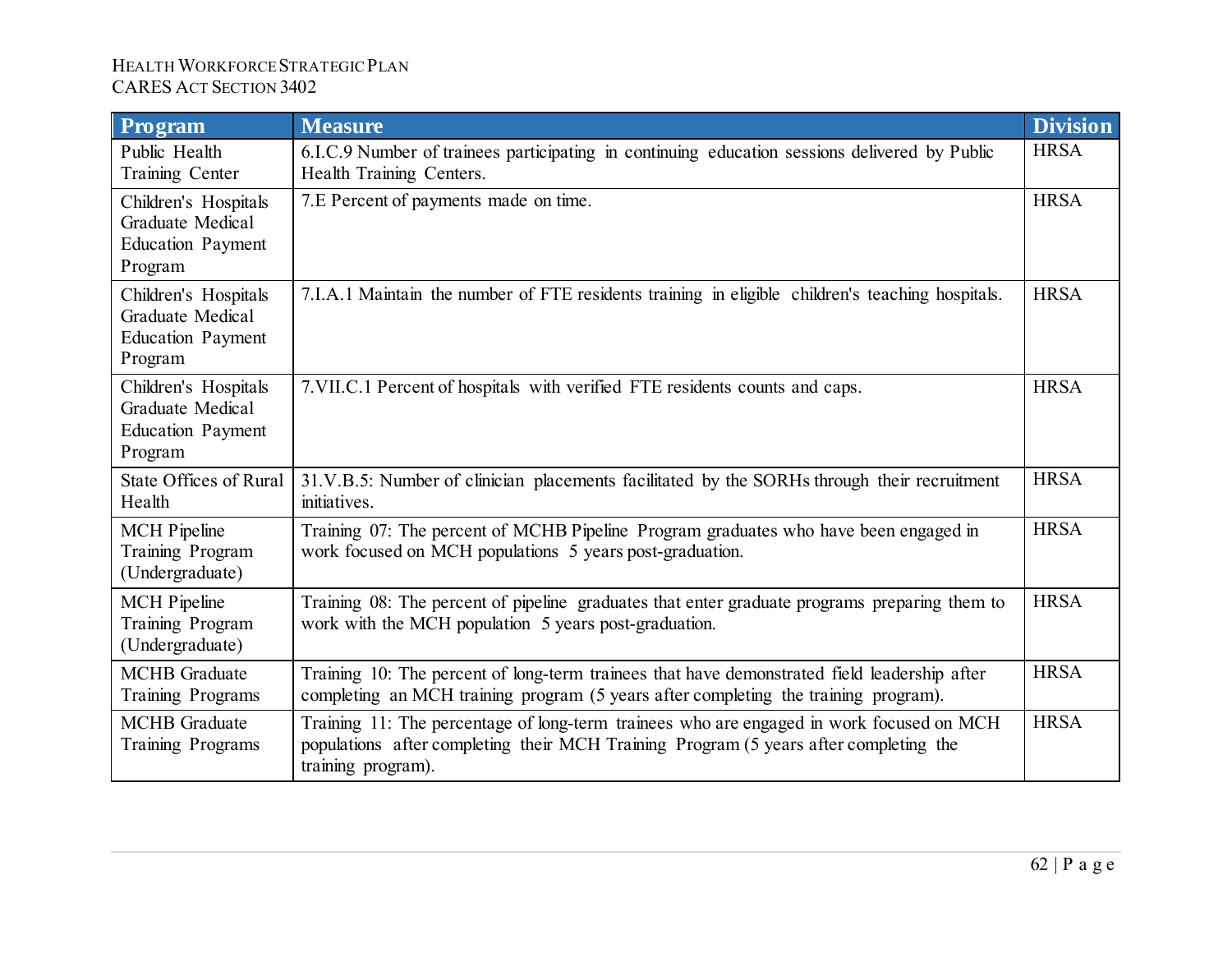| Program                                                                               | <b>Measure</b>                                                                                                                                                                                                                                            | <b>Division</b> |
|---------------------------------------------------------------------------------------|-----------------------------------------------------------------------------------------------------------------------------------------------------------------------------------------------------------------------------------------------------------|-----------------|
| <b>MCHB</b> Graduate<br>Training Programs                                             | Training 12: The percent of long-term trainees who at 5 years post training have worked in an<br>interdisciplinary manner to serve the MCH populations (e.g., individuals with disabilities and<br>their families, adolescents and their families, etc.). | <b>HRSA</b>     |
| Loan Repayment<br>Program                                                             | IHP-4 Number of new 2-year contracts awarded under Section 108.                                                                                                                                                                                           | <b>IHS</b>      |
| Loan Repayment<br>Program                                                             | IHP-4 Number of continuing 1-year contracts awarded under Section 108.                                                                                                                                                                                    | <b>IHS</b>      |
| Scholarship Program                                                                   | Proportion of Health Scholarship recipients placed in Indian Health settings within 90 days of<br>graduation.                                                                                                                                             | <b>IHS</b>      |
| Scholarship Program                                                                   | Number of scholarship awards under section 103.                                                                                                                                                                                                           | <b>IHS</b>      |
| Scholarship Program                                                                   | Number of scholarship awards under section 104.                                                                                                                                                                                                           | <b>IHS</b>      |
| Scholarship Program                                                                   | Number of externs under section 105.                                                                                                                                                                                                                      | <b>IHS</b>      |
| Public Health<br>Informatics and<br>Technology<br>Workforce<br>Development<br>Program | Number of Minority Serving Institution students trained in Public Health Informatics and<br>Technology.                                                                                                                                                   | <b>ONC</b>      |
| Improving Access to<br><b>Overdose Treatment</b><br>Activities                        | 5.2.1 Number trained on prescribing FDA-approved opioid-overdose reversal drugs or devices<br>for emergency treatment of known or suspected opioid overdose.                                                                                              | <b>SAMHSA</b>   |
| First Responder<br>Training-CARA                                                      | 5.1.1 Number of first responders trained how to administer FDA- approved overdose reversing<br>medication kits.                                                                                                                                           | <b>SAMHSA</b>   |
| PDO-Naloxone                                                                          | 5.1 Number of lay persons trained how to administer Naloxone (or other FDA approved drug<br>or device).                                                                                                                                                   | <b>SAMHSA</b>   |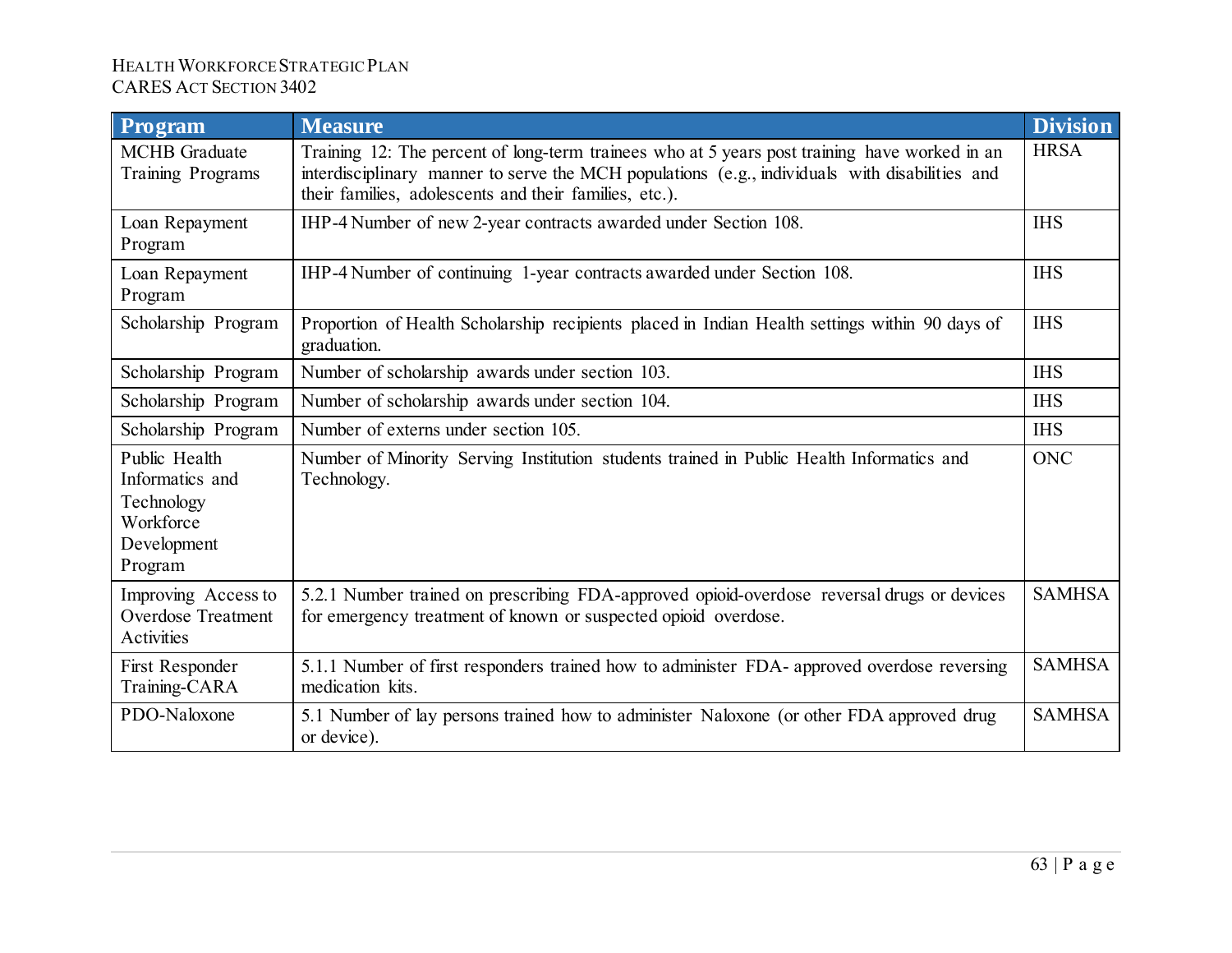| Program                                                                      | <b>Measure</b>                                                                                                                                                                                                                                                                                                                                                       | <b>Division</b> |
|------------------------------------------------------------------------------|----------------------------------------------------------------------------------------------------------------------------------------------------------------------------------------------------------------------------------------------------------------------------------------------------------------------------------------------------------------------|-----------------|
| <b>Health Profession</b><br>Opportunity Grants<br>(HPOG)                     | HPOG does not have program-wide targets; however, all grantees are required to establish 5-<br>year quantifiable projections for the following 7 program activities: Overall Enrollment;<br>TANF Enrollment; Basic Skills Enrollment; Basic Skills Completion; Healthcare Training<br>Enrollment; Healthcare Training Completion; First-Time Employed in Healthcare. | <b>HRSA</b>     |
| Nurse Corps                                                                  | 5.1.C.5 Proportion of NURSE Corps Loan Repayment Program/Scholarship Program<br>participants retained in service at a critical shortage facility for at least one year beyond the<br>completion of their NURSE Corps Loan Repayment Program/Scholarship Program<br>commitment.                                                                                       | <b>HRSA</b>     |
| Nurse Corps                                                                  | 5.I.C.4 Proportion of NURSE Corps Loan Repayment Program participants who extend their<br>service contracts to commit to work at a critical shortage facility for an additional year.                                                                                                                                                                                | <b>HRSA</b>     |
| <b>Bureau of Health</b><br><b>Workforce Cross-</b><br><b>Cutting Measure</b> | 6.I.B.1 Percentage of graduates and program completers of Bureau of Health Workforce-<br>supported health professions training programs who are underrepresented minorities and/or<br>from disadvantaged backgrounds.                                                                                                                                                | <b>HRSA</b>     |
| Bureau of Health<br><b>Workforce Cross-</b><br><b>Cutting Measure</b>        | 6.I.C.1 Percentage of trainees in Bureau of Health Workforce-supported health professions<br>training programs who receive training in medically underserved communities.                                                                                                                                                                                            | <b>HRSA</b>     |
| Bureau of Health<br><b>Workforce Cross-</b><br><b>Cutting Measure</b>        | 6.I.C.2 Percentage of individuals supported by the Bureau of Health Workforce who completed<br>a primary care training program and are currently employed in underserved areas.                                                                                                                                                                                      | <b>HRSA</b>     |
| Scholarships for<br>Disadvantaged<br><b>Students</b>                         | 6.I.C.22 Number of disadvantaged students with scholarships.                                                                                                                                                                                                                                                                                                         | <b>HRSA</b>     |
| Geriatrics Workforce<br>Enhancement<br>Program                               | 6.I.C.12 Number of Bureau of Health Workforce-sponsored educational offerings provided on<br>Alzheimer's disease and related dementias.                                                                                                                                                                                                                              | <b>HRSA</b>     |

# **Goal 2: Improve Distribution of the Health Workforce to Reduce Shortages**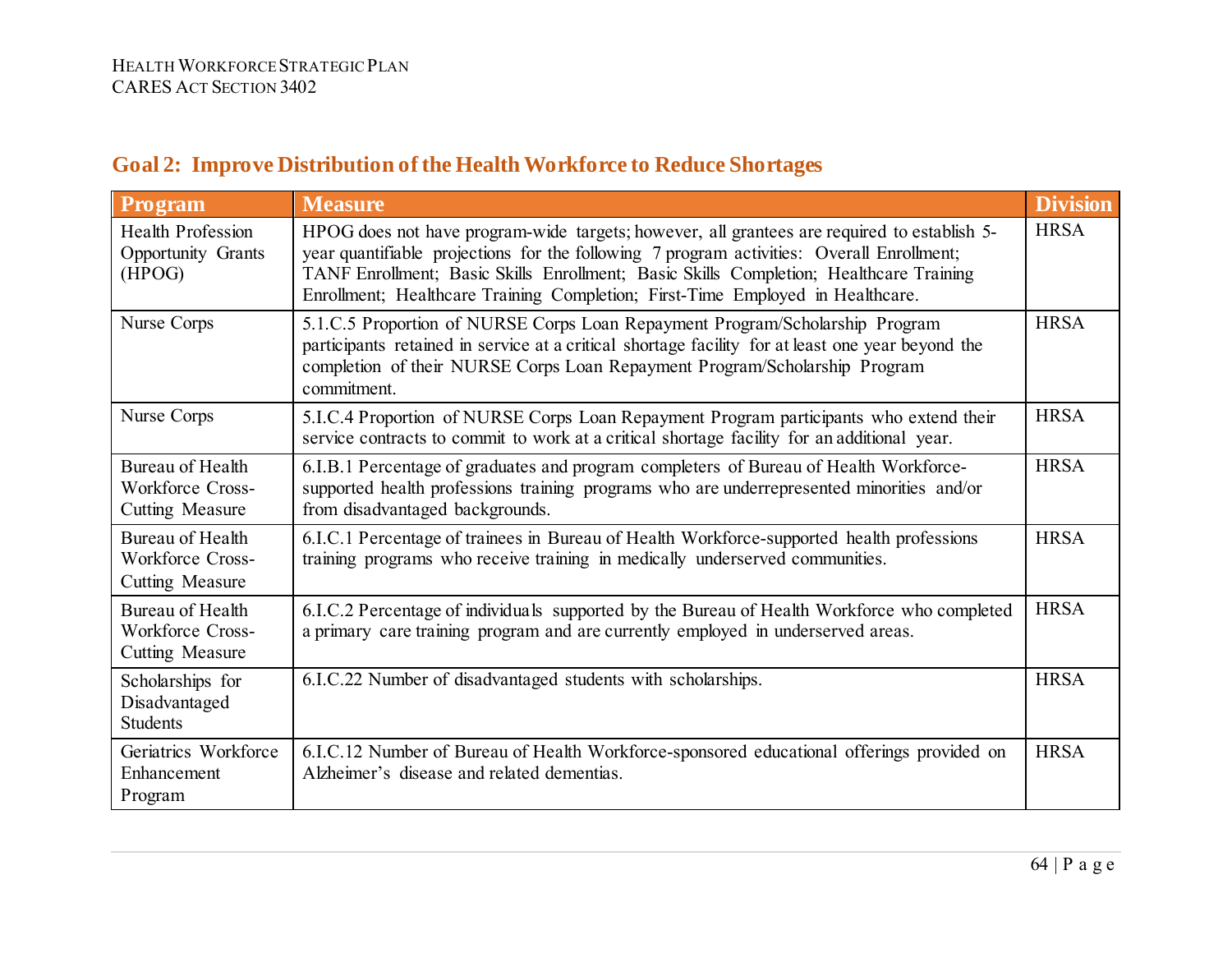| Program                                                 | <b>Measure</b>                                                                                                                                 | <b>Division</b> |
|---------------------------------------------------------|------------------------------------------------------------------------------------------------------------------------------------------------|-----------------|
| Geriatrics Workforce<br>Enhancement<br>Program          | 6.I.C.13 Number of trainees participating in educational offerings on Alzheimer's disease and<br>related dementias.                            | <b>HRSA</b>     |
| Geriatrics Workforce<br>Enhancement<br>Program          | 6.I.C.32 Number of continuing education trainees in geriatrics programs.                                                                       | <b>HRSA</b>     |
| Geriatrics Workforce<br>Enhancement<br>Program          | 6.I.C.33 Number of students who received geriatric-focused training in settings across the care<br>continuum.                                  | <b>HRSA</b>     |
| Graduate Psychology<br><b>Education Program</b>         | 6.I.C.36 Number of graduate-level psychology students supported in Graduate Psychology<br>Education program.                                   | <b>HRSA</b>     |
| Graduate Psychology<br><b>Education Program</b>         | 6.I.C.37 Number of interprofessional students trained in Graduate Psychology Education<br>program.                                             | <b>HRSA</b>     |
| <b>Advanced Nursing</b><br><b>Education Program</b>     | 6.I.C.39 Percent of students trained who are underrepresented minorities and/or from<br>disadvantaged backgrounds.                             | <b>HRSA</b>     |
| Nursing Workforce<br>Diversity Program                  | 6.I.C.41 Percent of program participants who are underrepresented minorities and/or from<br>disadvantaged backgrounds.                         | <b>HRSA</b>     |
| Teaching Health<br>Center Graduate<br>Medical Education | 6.I.C.48 Percent of Teaching Health Center Graduate Medical Education-supported residents<br>training in rural and/or underserved communities. | <b>HRSA</b>     |
| Teaching Health<br>Center Graduate<br>Medical Education | 6.I.C.5 Number of resident positions supported by Teaching Health Centers.                                                                     | <b>HRSA</b>     |
| Area Health<br><b>Education Center</b>                  | 6.I.C.49 Number of Area Health Education Center scholars trained in medically underserved<br>communities and/or rural areas.                   | <b>HRSA</b>     |
| Area Health<br><b>Education Center</b>                  | 6.I.C.50 Percent of Area Health Education Center program completers practicing in medically<br>underserved communities and/or rural areas.     | <b>HRSA</b>     |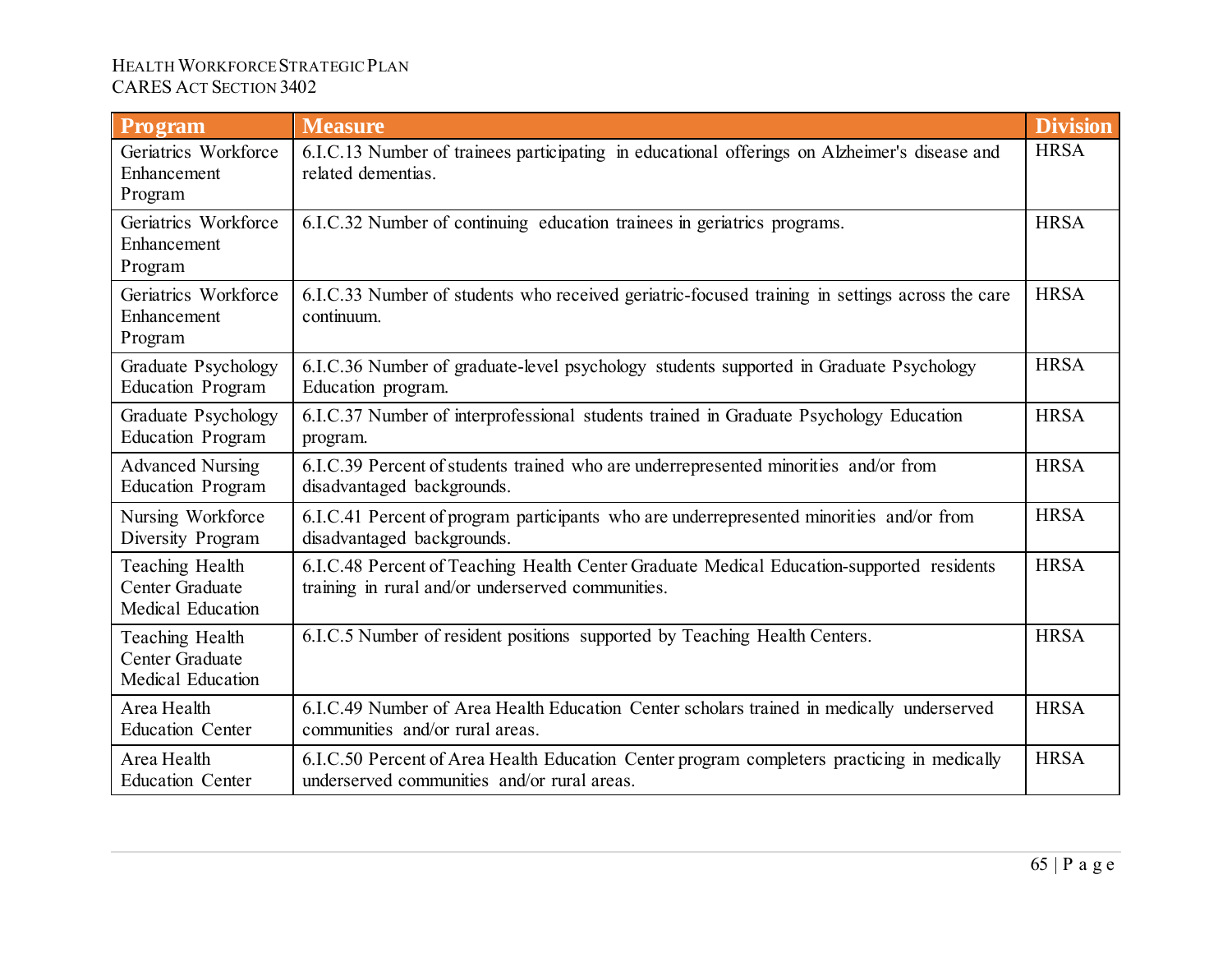| Program                                                                            | <b>Measure</b>                                                                                                                                                                                | <b>Division</b> |
|------------------------------------------------------------------------------------|-----------------------------------------------------------------------------------------------------------------------------------------------------------------------------------------------|-----------------|
| <b>Health Careers</b><br>Opportunity Program                                       | 6.I.C.51 Number of Health Careers Opportunity Program trainees from disadvantaged<br>backgrounds participating in academic programming, clinical training and/or student support<br>services. | <b>HRSA</b>     |
| <b>Health Careers</b><br>Opportunity Program                                       | 6.I.C.52 Percent of Health Careers Opportunity Program health professions program<br>completers who intend to work in primary care settings.                                                  | <b>HRSA</b>     |
| Opioid Workforce<br><b>Expansion Program</b>                                       | 6.I.C.53 Number of Opioid Workforce Expansion Program trainees currently receiving training<br>in opioid-related behavioral health degree and certificate programs.                           | <b>HRSA</b>     |
| Opioid Workforce<br><b>Expansion Program</b>                                       | 6.I.C.54 Number of Opioid Workforce Expansion Program graduates completing opioid-related<br>behavioral health programs and entering the behavioral health workforce.                         | <b>HRSA</b>     |
| Medical Student<br><b>Education Program</b>                                        | 6.I.C.59 Number of medical students trained in underserved states.                                                                                                                            | <b>HRSA</b>     |
| <b>Addiction Medicine</b><br>Fellowship Program                                    | 6.I.C.61 Number of new addiction medicine and addiction psychiatry fellowship graduates<br>entering workforce.                                                                                | <b>HRSA</b>     |
| Maternal and Child<br>Health<br>Undergraduate and<br>Graduate Training<br>Programs | Training 06: The percentage of participants in MCHB long-term training programs who are<br>from underrepresented racial and ethnic groups.                                                    | <b>HRSA</b>     |
| Maternal and Child<br>Health Pipeline<br>Training Program<br>(Undergraduate)       | The percent of MCH Pipeline Program graduates who have been engaged in work with<br>populations considered to be underserved or vulnerable 5 years post-graduation.                           | <b>HRSA</b>     |
| Maternal and Child<br>Health Graduate<br>Training Programs                         | Former Trainee Survey: The percentage of former trainees who report working with<br>underserved or vulnerable populations.                                                                    | <b>HRSA</b>     |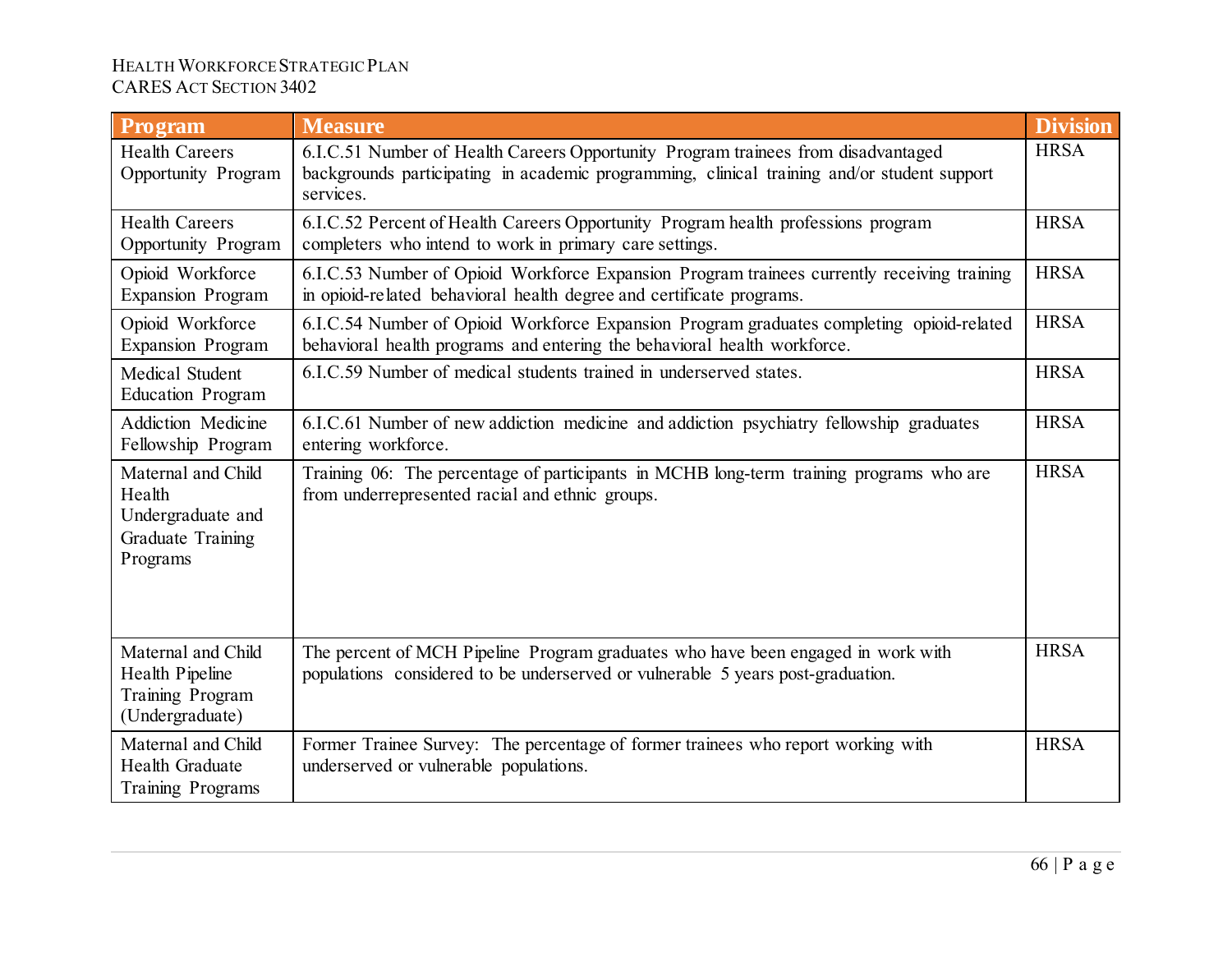## **Goal 3: Enhance Health Care Quality through Professional Development, Collaboration, and Evidence-Informed Practice**

| <b>Program</b>                                                                                                                                                                           | <b>Measure</b>                                                                                                                                                                                                                                                                                                                                                                                                                                                                                                                                                                                                                  | <b>OpDiv</b> |
|------------------------------------------------------------------------------------------------------------------------------------------------------------------------------------------|---------------------------------------------------------------------------------------------------------------------------------------------------------------------------------------------------------------------------------------------------------------------------------------------------------------------------------------------------------------------------------------------------------------------------------------------------------------------------------------------------------------------------------------------------------------------------------------------------------------------------------|--------------|
| University Centers<br>for Excellence in<br>Developmental<br>Disabilities,<br>Education, Research<br>and Service<br>(UCEDD)                                                               | Increase the percentage of individuals with developmental disabilities receiving the benefit of<br>services through activities in which professionals were involved who completed University<br>Centers of Excellence in Developmental Disabilities (UCEDDs) state-of-the-art training within<br>the past 10 years.                                                                                                                                                                                                                                                                                                             | <b>ACL</b>   |
| Project Firstline                                                                                                                                                                        | For the initial phase of the program (Project Firstline infection control training for health care<br>personnel and the public health workforce), Project Firstline will track the following elements:<br>learning needs of frontline workers, reach of Project Firstline partner networks, program<br>responsiveness to the infection control informational and delivery needs of frontline workers,<br>profession or role of those receiving Project Firstline training materials, perceived value of<br>information to the trainee, and integration of IPC curricular elements into academic workforce<br>training programs. | <b>CDC</b>   |
| Division of Scientific<br>Education and<br>Professional<br>Development and the<br>Center for State,<br>Tribal, Local, and<br>Territorial Support's<br>Public Health<br>Associate Program | Increase the number of CDC trainees in state, Tribal, local, and territorial public health<br>agencies.                                                                                                                                                                                                                                                                                                                                                                                                                                                                                                                         | <b>CDC</b>   |
| Division of Scientific<br>Education and<br>Professional<br>Development                                                                                                                   | Increase the number of CDC's free accredited courses passed by learners to earn Continuing<br>Education (CE), demonstrating successful achievement of educational content.                                                                                                                                                                                                                                                                                                                                                                                                                                                      | <b>CDC</b>   |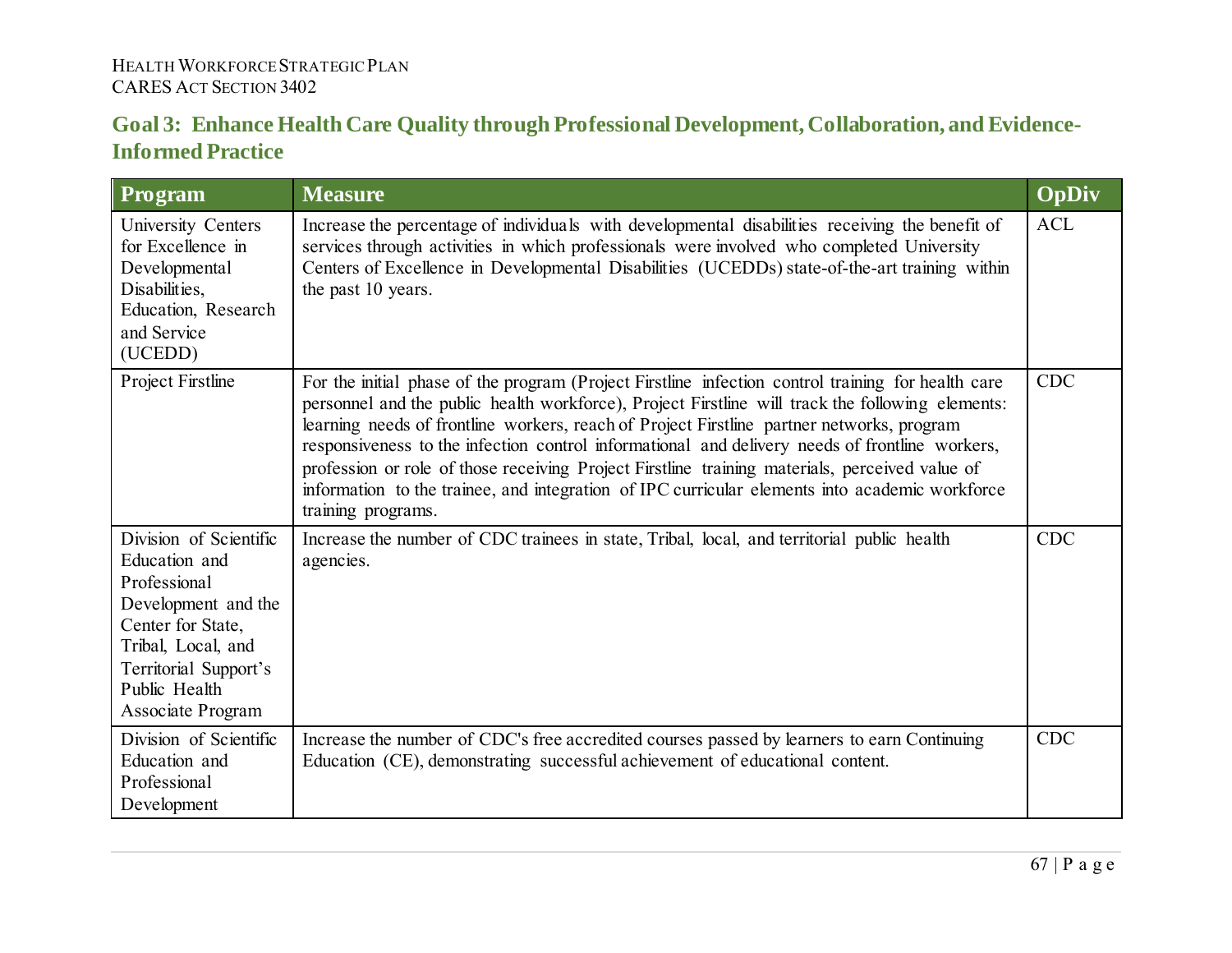| Program                                                                                                                | <b>Measure</b>                                                                                                                                                                                                      | OpDiv         |
|------------------------------------------------------------------------------------------------------------------------|---------------------------------------------------------------------------------------------------------------------------------------------------------------------------------------------------------------------|---------------|
| Resources for<br><b>Integrated Care</b><br>$(RIC)$ , a<br>CMS/Medicare-<br>Medicaid<br>Coordination Office<br>contract | RIC Contractor tracks webmar attendance and website statistics. The contractor also solicits<br>ongoing feedback of technical assistance products to determine effectiveness and potential<br>areas of improvement. | <b>CMS</b>    |
| Bureau of Health<br>Workforce Cross-<br><b>Cutting Measure</b>                                                         | 6.I.1 Percent of clinical training sites that provide interprofessional training to individuals<br>enrolled in a primary care training program.                                                                     | <b>HRSA</b>   |
| Nurse Education,<br>Practice, Quality, and<br>Retention                                                                | 6.I.C.58 Number of Nurse Education, Practice, Quality, and Retention trainees and<br>professionals participating in interprofessional team-based care.                                                              | <b>HRSA</b>   |
| National Traumatic<br>Childhood Stress<br>Initiative                                                                   | 3.2.24 Number of child-serving professionals trained in providing trauma-informed services.                                                                                                                         | <b>SAMHSA</b> |
| <b>Assertive Outpatient</b><br>Treatment for<br>Individuals with SMI                                                   | 3.4.08 Number of people in the mental health and related workforce trained in mental health-<br>related practices/activities.                                                                                       | <b>SAMHSA</b> |
| Other Mental Health<br>Capacity Programs                                                                               | 3.5.00 Number of people in the mental health and related workforce trained in mental health-<br>related practices/activities that are consistent with the goals of the grants.                                      | <b>SAMHSA</b> |
| Infant and Early<br>Childhood Mental<br>Health                                                                         | 3.4.18 Number of people in the mental health and related workforce trained in specific mental<br>health-related practices/activities as a result of the program.                                                    | <b>SAMHSA</b> |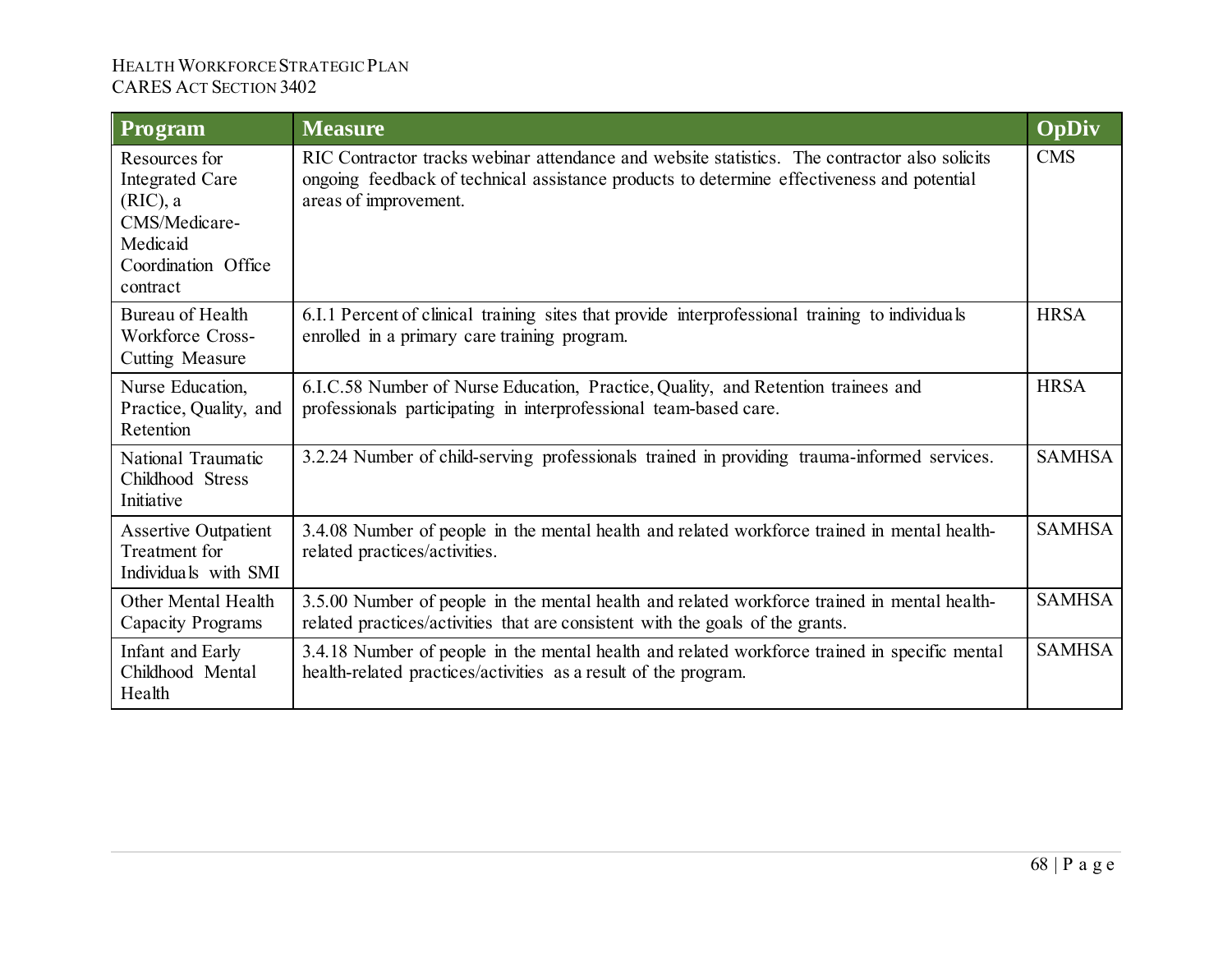# **Goal 4: Develop and Apply Data and Evidence to Strengthen the Health Care Workforce**

| <b>Program</b>                            | <b>Measure</b>                                                                                                                                                                                                                     | <b>Division</b> |
|-------------------------------------------|------------------------------------------------------------------------------------------------------------------------------------------------------------------------------------------------------------------------------------|-----------------|
| <b>National Practitioner</b><br>Data Bank | 8.III.B.5 Increase the number of practitioners enrolled in Continuous Query (which is a<br>subscription service for Data Bank queries that notifies them of new information on enrolled<br>practitioners within one business day). | <b>HRSA</b>     |
| <b>National Practitioner</b><br>Data Bank | 8.III.B.7 Increase annually the number of reports disclosed to health care organizations.                                                                                                                                          | <b>HRSA</b>     |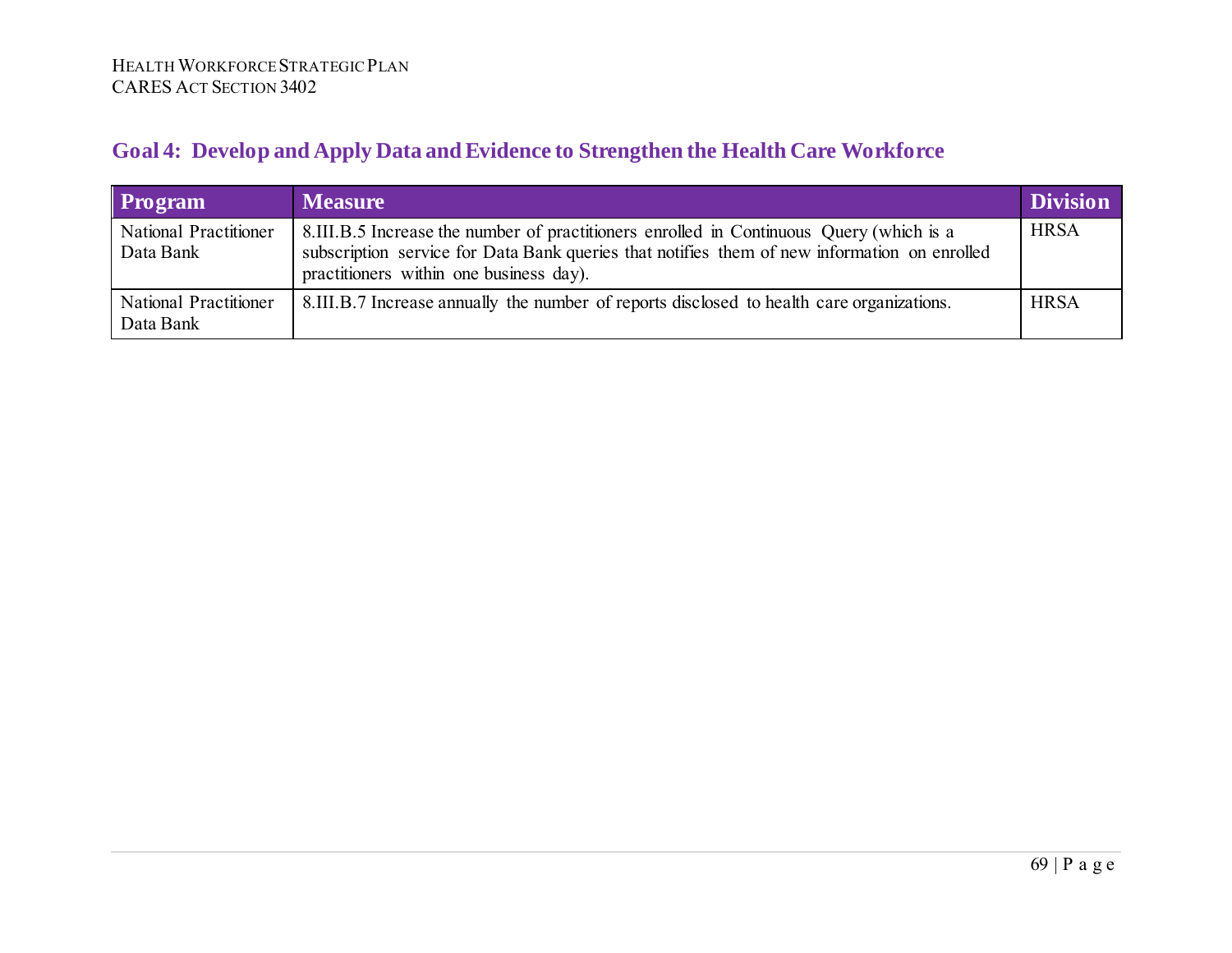# Appendix F: Advisory Committee on Training in Primary Care Medicine and Dentistry and Advisory Council on Graduate Medical Education

Section 3402 of the CARES Act directed the Department to consult with two advisory committees on the development of this Strategic Plan. The Department engaged these committees on the plan's initial framework and invited their input. Letters from these advisory committees are included separately.

### **Advisory Committee on Training in Primary Care Medicine and Dentistry**

The [Advisory Committee on Training in Primary Care Medicine and Dentistry](https://www.hrsa.gov/advisory-committees/primarycare-dentist/index.html) (ACTPCMD) advises and makes recommendations to the Secretary of the Department of Health and Human Services, the Senate Committee on Health, Education, Labor and Pensions, and the House of Representatives Committee on Energy and Commerce on policy, program development, and other matters of significance concerning the medicine and dentistry activities under Section 747 of the Public Health Service Act. In addition, ACTPCMD develops, publishes, and implements performance measures and longitudinal evaluations for programs under Part C of Title VII of the Public Health Service Act.

### **Council on Graduate Medical Education**

The [Council on Graduate Medical Education](https://www.hrsa.gov/advisory-committees/graduate-medical-edu/index.html) (COGME) provides an ongoing assessment of physician workforce trends, training issues and financing policies, and recommends appropriate federal and private sector efforts on these issues. COGME advises and makes recommendations to the Secretary of the U.S. Department of Health and Human Services and to the Senate Committee on Health, Education, Labor and Pensions, and the House of Representatives Committee on Energy and Commerce.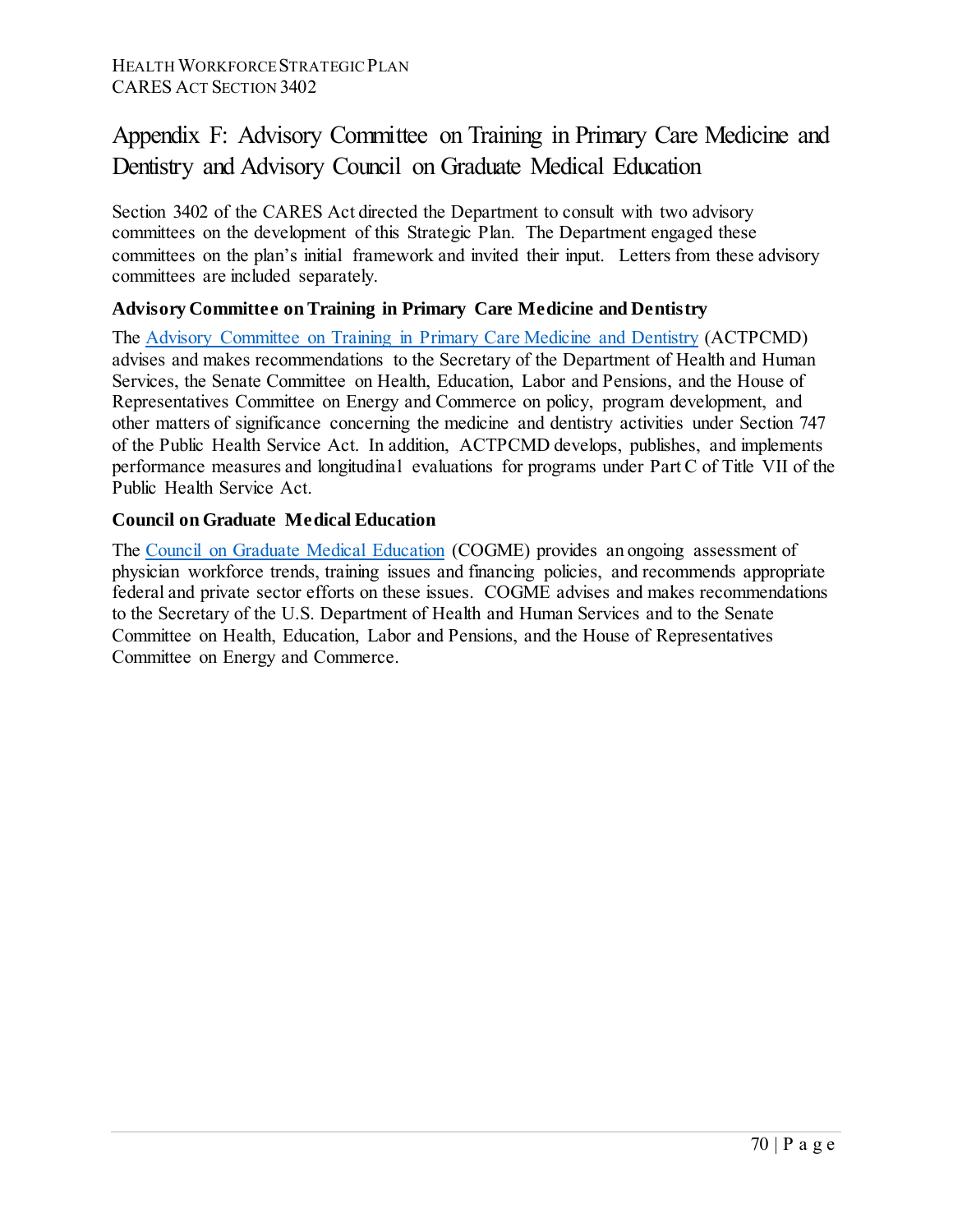## Appendix G: Other Health Workforce Advisory Groups

The Department also engaged and invited input from three advisory committees not specifically mentioned in the CARES Act but with whom the Department regularly engages on matters related to the health workforce. Letters from these advisory committees are included separately.

### **Advisory Committee [on Interdisciplinary, Community-Based Linkages](https://www.hrsa.gov/advisory-committees/interdisciplinary-community-linkages/index.htmlv)**

The Advisory Committee on Interdisciplinary, [Community-Based](https://www.hrsa.gov/advisory-committees/interdisciplinary-community-linkages/index.html) Linkages (ACICBL) is authorized by section 757 of the Public Health Service Act (42 U.S.C. 294f), as amended by the Patient Protection and Affordable Care Act, Public Law 111-148. ACICBL provides advice and recommendations on policy and program development to the Secretary of Health and Human Services (Secretary) concerning the activities under Title VII, Part D of the Public Health Service Act, and is responsible for submitting an annual report to the Secretary and Congress describing the activities of ACICBL, including its findings and recommendations concerning the activities under Part D of Title VII. In addition, ACICBL develops, publishes, and implements performance measures and guidelines for longitudinal evaluations, as well as recommends appropriation levels for programs under this part. ACICBL focuses on the following targeted program areas and/or disciplines: Area Health Education Centers, Geriatrics, Allied Health, Chiropractic, Podiatric Medicine, Social Work, Graduate Psychology, and Rural Health.

### **[National Advisory Council on Nurse Education and Practice](https://www.hrsa.gov/advisory-committees/nursing/index.html)**

The National Advisory Council on Nurse [Education](https://www.hrsa.gov/advisory-committees/nursing/index.html) and Practice (NACNEP) is required by section 851 of the Public Health Service Act (42 U.S.C. 297t), as amended. NACNEP provides advice and recommendations on policy, program, and general regulation development to the Secretary of Health and Human Services (Secretary) and Congress with respect to the administration of Title VIII of the Public Health Service Act. This includes the range of issues relating to nurse workforce, nurse supply, education, and practice improvement. In addition, NACNEP is responsible for submitting an annual report to the Secretary and Congress on its activities, including findings and recommendations concerning the activities under Title VIII.

### **[National Advisory Council on the National Health Service Corps](https://nhsc.hrsa.gov/about/national-advisory-council-nhsc/index.html)**

The National [Advisory](https://nhsc.hrsa.gov/about/national-advisory-council-nhsc/index.html) Council on the National Health Service Corps (NACNHSC) was established under section 337 of the Public Health Service Act (42 USC 254j), as amended by Section 10501 of the Affordable Care Act. NACNHSC is governed by provisions of Public Law 92-463 (5 USC App. 2), which set forth standards for the formation and use of advisory committees. NACNHSC serves as a forum to discuss and identify the priorities of the National Health Service Corps (NHSC), bring forward new priorities as needed, and anticipate health workforce emerging program trends as well as challenges. NACNHSC provides ongoing communication with Council members, professional organizations, and with the NHSC. NACNHSC functions as a sounding board for proposed policy changes by using its expertise to advise on specific program areas and new initiatives.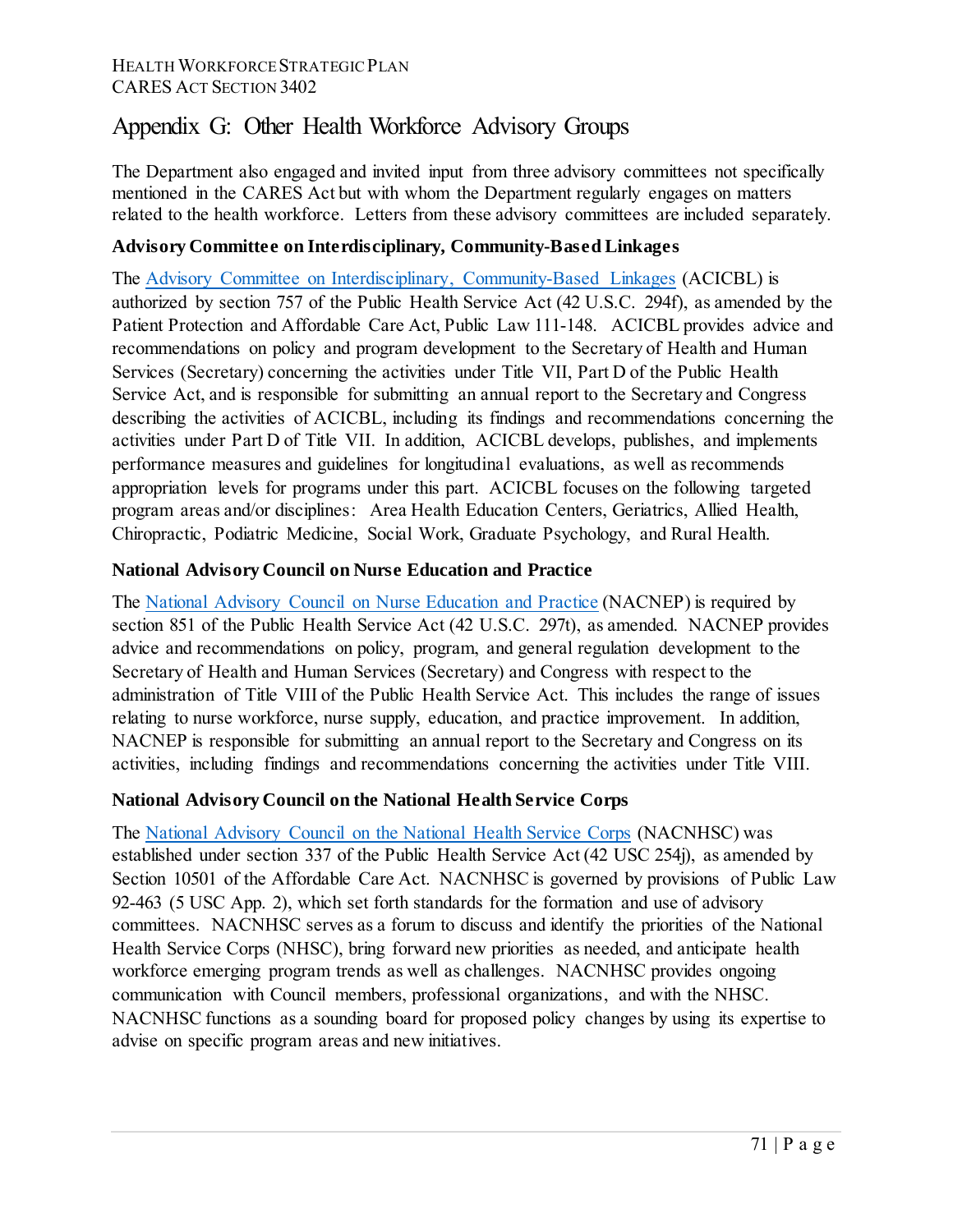### Appendix H: Endnotes

<sup>1</sup> White House. January 21, 2021. "Executive Order on Establishing the COVID-19 Pandemic Testing Board and Ensuring a Sustainable Public Health Workforce for COVID-19 and Other Biological Threats." [https://www.whitehouse.gov/briefing-room/presidential](https://www.whitehouse.gov/briefing-room/presidential-actions/2021/01/21/executive-order-establishing-the-covid-19-pandemic-testing-board-and-ensuring-a-sustainable-public-health-workforce-for-covid-19-and-other-biological-threats/)[actions/2021/01/21/executive-order-establishing-the-covid-19-pandemic-testing-board-and](https://www.whitehouse.gov/briefing-room/presidential-actions/2021/01/21/executive-order-establishing-the-covid-19-pandemic-testing-board-and-ensuring-a-sustainable-public-health-workforce-for-covid-19-and-other-biological-threats/)[ensuring-a-sustainable-public-health-workforce-for-covid-19-and-other-biological-threats/](https://www.whitehouse.gov/briefing-room/presidential-actions/2021/01/21/executive-order-establishing-the-covid-19-pandemic-testing-board-and-ensuring-a-sustainable-public-health-workforce-for-covid-19-and-other-biological-threats/) (Accessed October 22, 2021).

<sup>2</sup> U.S. Department of Health and Human Services. n.d. "Healthy People 2020: Access to Health Services." Last Modified October 8, 2020. [https://www.healthypeople.gov/2020/topics](https://www.healthypeople.gov/2020/topics-objectives/topic/Access-to-Health-Services)[objectives/topic/Access-to-Health-Services](https://www.healthypeople.gov/2020/topics-objectives/topic/Access-to-Health-Services) (Accessed October 22, 2021).

<sup>3</sup> Starfield, B., L. Shi, and J. Macinko. 2005. "Contribution of Primary Care to Health Systems and Health." *Milbank Q* 83 (3): 457-502. [https://doi.org/10.1111/j.1468-0009.2005.00409.x.](https://doi.org/10.1111/j.1468-0009.2005.00409.x) 4 U.S. Department of Health and Human Services. n.d. "Healthy People 2020: Oral Health."

Last Modified October 8, 2020. [https://www.healthypeople.gov/2020/topics-](https://www.healthypeople.gov/2020/topics-objectives/topic/oral-health)

[objectives/topic/oral-health](https://www.healthypeople.gov/2020/topics-objectives/topic/oral-health) (Accessed October 22, 2021).

<sup>5</sup> Institute of Medicine, National Cancer Policy Forum. 2009. "Supply and Demand in the Health Care Workforce." *Ensuring Quality Cancer Care through the Oncology Workforce: Sustaining Care in the 21st Century: Workshop Summary*, 3-12. Washington, DC: National Academies Press[. https://www.ncbi.nlm.nih.gov/books/NBK215247/](https://www.ncbi.nlm.nih.gov/books/NBK215247/) (Accessed October 22, 2021).

<sup>6</sup> U.S. Bureau of Labor Statistics. n.d. "Healthcare Occupations." Occupational Outlook Handbook. Last Modified September 8, 2021.<https://www.bls.gov/ooh/healthcare/home.htm> (Accessed October 22, 2021).

<sup>7</sup> Health Resources and Services Administration, National Center for Health Workforce Analysis. n.d. *Oral Health Workforce Projections, 2017-2030: Dentists and Dental Hygienists.*  Rockville, MD: Health Resources and Services Administration.

[https://bhw.hrsa.gov/sites/default/files/bureau-health-workforce/data-research/oral-health-2017-](https://bhw.hrsa.gov/sites/default/files/bureau-health-workforce/data-research/oral-health-2017-2030.pdf) [2030.pdf](https://bhw.hrsa.gov/sites/default/files/bureau-health-workforce/data-research/oral-health-2017-2030.pdf) (Accessed October 22, 2021).

<sup>8</sup> Ellison, E. Christopher, Timothy M. Pawlik, David P. Way, Bhagwan Satiani, and Thomas E. Williams. 2018. "Ten-Year Reassessment of the Shortage of General Surgeons: Increases in Graduation Numbers of General Surgery Residents are Insufficient to Meet the Future Demand for General Surgeon." *Surgery* 164 (4): 726-732.<https://pubmed.ncbi.nlm.nih.gov/30098811/> (Accessed July 15, 2021).

<sup>9</sup> Health Resources and Services Administration, National Center for Health Workforce Analysis. n.d. *Behavioral Health Workforce Projections, 2017-2030*. Rockville, MD: Health Resources and Services Administration.

[https://bhw.hrsa.gov/sites/default/files/bhw/nchwa/projections/bh-workforce-projections-fact](https://bhw.hrsa.gov/sites/default/files/bhw/nchwa/projections/bh-workforce-projections-fact-sheet.pdf)[sheet.pdf](https://bhw.hrsa.gov/sites/default/files/bhw/nchwa/projections/bh-workforce-projections-fact-sheet.pdf) (Accessed October 22, 2021).

<sup>10</sup> Institute on Community Integration, University of Minnesota. 2021. "Direct Support Workforce." [https://ici.umn.edu/program-areas/community-living-and-employment/direct](https://ici.umn.edu/program-areas/community-living-and-employment/direct-support-workforce)[support-workforce](https://ici.umn.edu/program-areas/community-living-and-employment/direct-support-workforce) (Accessed October 22, 2021).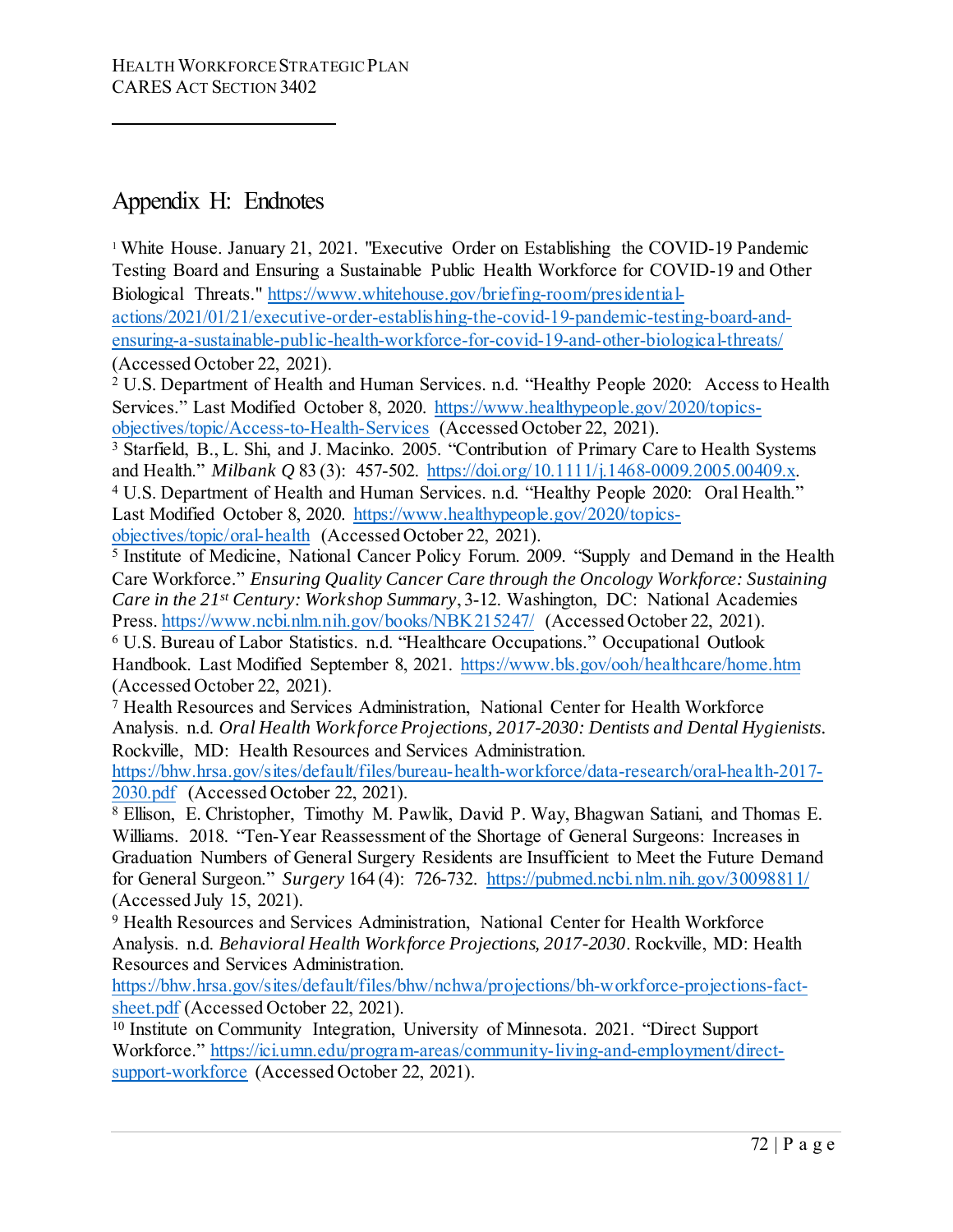<sup>11</sup> Institute of Medicine. 2014. *Graduate Medical Education That Meets the Nation's Health Needs*, ed. Jill Eden, Donald Berwick and Gail Wilensky. Washington, DC: The National Academies Press[. https://www.nap.edu/catalog/18754/graduate-medical-education-that-meets](https://www.nap.edu/catalog/18754/graduate-medical-education-that-meets-the-nations-health-needs)[the-nations-health-needs](https://www.nap.edu/catalog/18754/graduate-medical-education-that-meets-the-nations-health-needs) (Accessed October 22, 2021).

<sup>12</sup> National Academies of Sciences, Engineering, and Medicine. 2017. *Future Financial Economics of Health Professional Education: Proceedings of a Workshop*, ed. Patricia A. Cuff and Megan M. Perez. Washington, DC: The National Academies Press.

[https://www.nap.edu/catalog/24736/future-financial-economics-of-health-professional](https://www.nap.edu/catalog/24736/future-financial-economics-of-health-professional-education-proceedings-of-a)[education-proceedings-of-a](https://www.nap.edu/catalog/24736/future-financial-economics-of-health-professional-education-proceedings-of-a) (Accessed October 22, 2021).

<sup>13</sup> Phillips, Julie P., Stephen M. Petterson, Andrew W. Bazemore, and Robert L. Phillips. 2014. "A Retrospective Analysis of the Relationship Between Medical Student Debt and Primary Care Practice in the United States." *Ann Fam Med* 12 (6): 542-549. https://doi.org/10.1370/afm.1697.<br><sup>14</sup> Jolly, P. 2005. "Medical School Tuition and Young Physicians' Indebtedness." *Health Aff (Millwood)* 24 (2): 527-535. https://doi.org/10.1377/hlthaff.24.2.527.<br><sup>15</sup> Regenstein, Marsha, Kiki Nocella, Mariellen Malloy Jewers, and Fitzhugh Mullan. 2016. "The

Cost of Residency Training in Teaching Health Centers." *N Engl J Med* 375 (7): 612-614. [https://doi.org/10.1056/NEJMp1607866.](https://doi.org/10.1056/NEJMp1607866) 16 National Academies of Sciences, Engineering, and Medicine. 2017. *Future Financial* 

*Economics of Health Professional Education: Proceedings of a Workshop*, ed. Patricia A. Cuff and Megan M. Perez. Washington, DC: The National Academies Press. [https://www.nap.edu/catalog/24736/future-financial-economics-of-health-professional](https://www.nap.edu/catalog/24736/future-financial-economics-of-health-professional-education-proceedings-of-a)[education-proceedings-of-a](https://www.nap.edu/catalog/24736/future-financial-economics-of-health-professional-education-proceedings-of-a) (Accessed October 22, 2021).

<sup>17</sup> U.S. Government Accountability Office. December 11, 2015. *Health Care Workforce: Comprehensive Planning by HHS Needed to Meet National Needs.* GAO-16-17. Washington, DC: U.S. Government Accountability Office.<https://www.gao.gov/products/GAO-16-17> (Accessed October 22, 2021).

<sup>18</sup> Health Resources and Services Administration, National Center for Health Workforce Analysis. November 2016. *National and Regional Projections of Supply and Demand for Primary Care Practitioners: 2013-2025.* Rockville, MD: Health Resources and Services Administration. [https://bhw.hrsa.gov/sites/default/files/bureau-health-workforce/data-](https://bhw.hrsa.gov/sites/default/files/bureau-health-workforce/data-research/primary-care-national-projections-2013-2025.pdf)

[research/primary-care-national-projections-2013-2025.pdf.](https://bhw.hrsa.gov/sites/default/files/bureau-health-workforce/data-research/primary-care-national-projections-2013-2025.pdf) (Accessed October 22, 2021). <sup>19</sup> National Academies of Sciences, Engineering, and Medicine. 2017. *Future Financial* 

*Economics of Health Professional Education: Proceedings of a Workshop*, ed. Patricia A. Cuff and Megan M. Perez. Washington, DC: The National Academies Press.

[https://www.nap.edu/catalog/24736/future-financial-economics-of-health-professional](https://www.nap.edu/catalog/24736/future-financial-economics-of-health-professional-education-proceedings-of-a)[education-proceedings-of-a](https://www.nap.edu/catalog/24736/future-financial-economics-of-health-professional-education-proceedings-of-a) (Accessed October 22, 2021).

<sup>20</sup> Reyes-Akinbileje, Bernice. August 13, 2013. *Health Workforce Programs in Title VII of the Public Health Service Act. R43177*. Washington, DC: Congressional Research Service. <https://www.hsdl.org/?view&did=744097> (Accessed October 22, 2021).

<sup>21</sup> Wakefield, Mary. 2014. "Improving the Health of the Nation: HRSA's Mission to Achieve Health Equity." *Public Health Rep* 129 Suppl 2 (Suppl 2): 3-4.

https://doi.org/10.1177/00333549141291S202.<br><sup>22</sup> Health Resources and Services Administration, National Center for Health Workforce Analysis. August 2017. *Sex, Race, and Ethnic Diversity of U.S, Health Occupations (2011- 2015)*. Rockville, MD: Health Resources and Services Administration.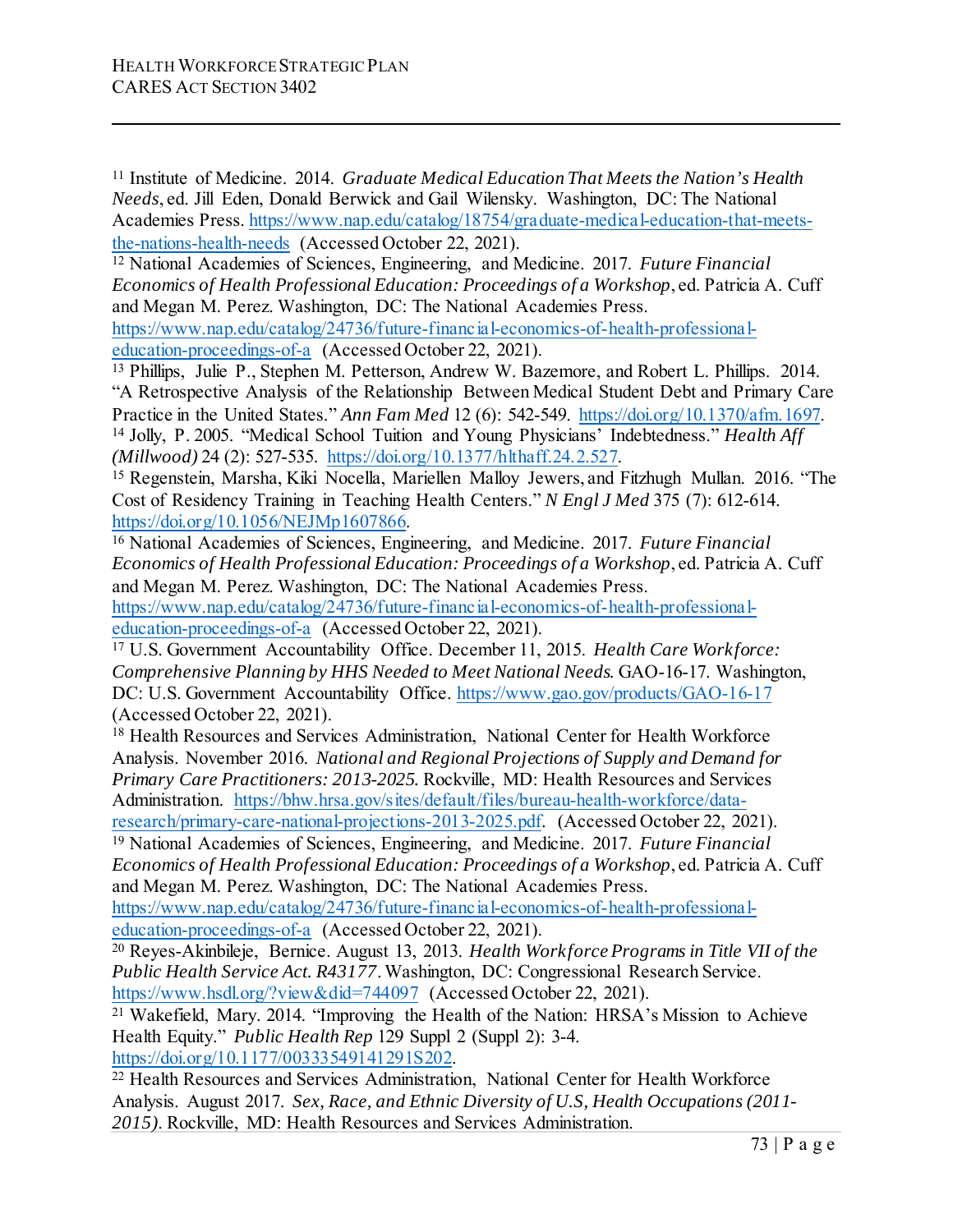<https://bhw.hrsa.gov/sites/default/files/bhw/nchwa/diversityushealthoccupations.pdf> (Accessed October 22, 2021).

<sup>23</sup> Council on Graduate Medication Education. May 2016. *Resource Paper: Supporting Diversity in the Health Professions*. Rockville, MD: Health Resources and Services Administration. [https://www.hrsa.gov/sites/default/files/hrsa/advisory-committees/graduate-medical](https://www.hrsa.gov/sites/default/files/hrsa/advisory-committees/graduate-medical-edu/resource-papers/May2016.pdf)[edu/resource-papers/May2016.pdf](https://www.hrsa.gov/sites/default/files/hrsa/advisory-committees/graduate-medical-edu/resource-papers/May2016.pdf) (Accessed October 22, 2021).

<sup>24</sup> National Academies of Sciences, Engineering, and Medicine. 2017. *Future Financial Economics of Health Professional Education: Proceedings of a Workshop*, ed. Patricia A. Cuff and Megan M. Perez. Washington, DC: The National Academies Press.

[https://www.nap.edu/catalog/24736/future-financial-economics-of-health-professional](https://www.nap.edu/catalog/24736/future-financial-economics-of-health-professional-education-proceedings-of-a)[education-proceedings-of-a](https://www.nap.edu/catalog/24736/future-financial-economics-of-health-professional-education-proceedings-of-a) (Accessed October 22, 2021).

<sup>25</sup> Accreditation Council for Graduate Medical Education. 2019. *2019 Milestones National Report*. Chicago, IL: Accreditation Council for Graduate Medical Education.

[https://www.acgme.org/Portals/0/PDFs/Milestones/2019MilestonesNationalReportFinal.pdf?ver](https://www.acgme.org/Portals/0/PDFs/Milestones/2019MilestonesNationalReportFinal.pdf?ver=2019-09-30-110837-587) [=2019-09-30-110837-587](https://www.acgme.org/Portals/0/PDFs/Milestones/2019MilestonesNationalReportFinal.pdf?ver=2019-09-30-110837-587) (Accessed October 22, 2021).

<sup>26</sup> Mehrotra, Ateev, Michael Chernew, David Linetsky, Hilary Hatch, and David Cutler. "The Impact of the COVID-19 Pandemic on Outpatient Visits: A Rebound Emerges." *To the Point* (blog), *Commonwealth Fund*. May 19, 2020.

<https://www.commonwealthfund.org/publications/2020/apr/impact-covid-19-outpatient-visits> (Accessed October 22, 2021).

<sup>27</sup> Association of American Medical Colleges. November 2016. *Policy Priorities to Improve the Nation's Health. From America's Medical Schools and Teaching Hospitals*. Washington, DC: Association of American Medical Colleges. [https://www.aamc.org/system/files/c/2/472838](https://www.aamc.org/system/files/c/2/472838-policy-priorities-improve-nations-health.pdf) [policy-priorities-improve-nations-health.pdf](https://www.aamc.org/system/files/c/2/472838-policy-priorities-improve-nations-health.pdf) (Accessed October 22, 2021).

<sup>28</sup> Surdyk, Patricia M. 2017. "The History of Sponsoring Institutions, 1982-2017." *J Grad Med Educ* 9 (6 Suppl): 7-10. https://doi.org/10.4300/1949-8349.9.6s.7.

<sup>29</sup> Health Resources and Services Administration. n.d. "Teaching Health Center Graduate Medical Education (THCGME) Program." Last Modified February 2021.

<https://bhw.hrsa.gov/funding/apply-grant/teaching-health-center-graduate-medical-education> (Accessed October 22, 2021).

<sup>30</sup> Institute of Medicine. 2014. *Graduate Medical Education That Meets the Nation's Health Needs*, ed. Jill Eden, Donald Berwick and Gail Wilensky. Washington, DC: The National Academies Press[. https://www.nap.edu/catalog/18754/graduate-medical-education-that-meets](https://www.nap.edu/catalog/18754/graduate-medical-education-that-meets-the-nations-health-needs)[the-nations-health-needs](https://www.nap.edu/catalog/18754/graduate-medical-education-that-meets-the-nations-health-needs) (Accessed October 22, 2021).

<sup>31</sup> Barrett, Felicia A., Martin S. Lipsky, and May Nawal Lutfiyya. 2011. "The Impact of Rural Training Experiences on Medical Students: A Critical Review." *Acad Med* 86 (2): 259-263. [https://doi.org/10.1097/ACM.0b013e3182046387.](https://doi.org/10.1097/ACM.0b013e3182046387) 32 Kwan, Jennifer M., Dania Daye, Mary Lou Schmidt, Claudia Morrissey Conlon, Hajwa Kim,

Bilwaj Gaonkar, Aimee S. Payne, Megan Riddle, Sharline Madera, Alexander J. Adami, and Kate Quinn. Winter. 2017. "Exploring Intentions of Physician-Scientist Trainees: Factors Influencing MD and MD/Phd Interest in Research Careers." *BMC Med Educ* 17 (1): 115-115.

https://doi.org/10.1186/s12909-017-0954-8.<br><sup>33</sup> Klink, K. A., S. E. Joice, and S. K. McDevitt. 2014. "Impact of the Affordable Care Act on Grant-Supported Primary Care Faculty Development." *J Grad Med Educ* 6 (3): 419-423. [https://doi.org/10.4300/jgme-d-14-00329.1.](https://doi.org/10.4300/jgme-d-14-00329.1)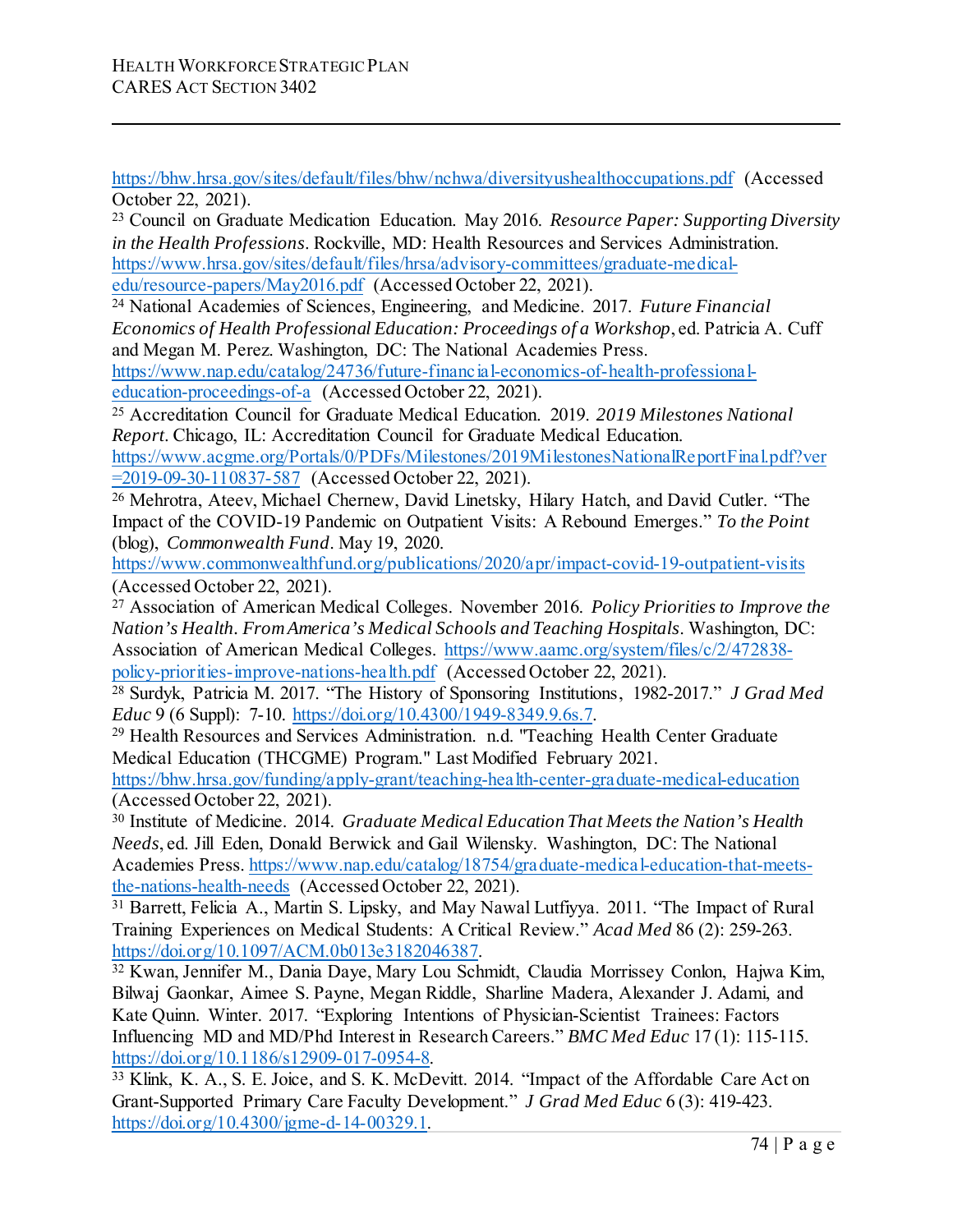<sup>34</sup> Shipman, S. A., and C. A. Sinsky. 2013. "Expanding Primary Care Capacity by Reducing Waste and Improving the Efficiency of Care." *Health Aff (Millwood)* 32 (11): 1990-1997.

https://doi.org/10.1377/hlthaff.2013.0539.<br><sup>35</sup> Sharp, Dayle, Maritza Bond, Kelly Cheek, Holly Wolff, and National Rural Health Association. February 2015. *Quality of Life Impacts the Recruitment and Retention of Rural Health Providers*. Washington, DC: National Rural Health Association.

[https://www.ruralhealthweb.org/getattachment/Advocate/Policy-](https://www.ruralhealthweb.org/getattachment/Advocate/Policy-Documents/QualityofLifeRecruitmentRetentionProvidersFeb2015.pdf.aspx?lang=en-US)

[Documents/QualityofLifeRecruitmentRetentionProvidersFeb2015.pdf.aspx?lang=en-US](https://www.ruralhealthweb.org/getattachment/Advocate/Policy-Documents/QualityofLifeRecruitmentRetentionProvidersFeb2015.pdf.aspx?lang=en-US) (Accessed October 22, 2021).

<sup>36</sup> National Academies of Sciences, Engineering, and Medicine. 2019. *Taking Action Against Clinician Burnout: A Systems Approach to Professional Well-Being*. Washington, DC: The National Academies Press[. https://www.nap.edu/catalog/25521/taking-action-against-clinician](https://www.nap.edu/catalog/25521/taking-action-against-clinician-burnout-a-systems-approach-to-professional)[burnout-a-systems-approach-to-professional](https://www.nap.edu/catalog/25521/taking-action-against-clinician-burnout-a-systems-approach-to-professional) (Accessed October 22, 2021).

<sup>37</sup> Miguel-Puga, José Adán, Davis Cooper-Bribiesca, Francisco José Avelar-Garnica, Luis Alejandro Sanchez-Hurtado, Tania Colin-Martínez, Eliseo Espinosa-Poblano, Juan Carlos Anda-Garay, Jorge Iván González-Díaz, Oscar Bernardo Segura-Santos, Luz Cristina Vital-Arriaga, Kathrine Jáuregui-Renaud. 2021. "Burnout, Depersonalization and Anxiety Contribute to Posttraumatic Stress in Frontline Health Workers at COVID‐19 Patient Care, a Follow‐Up Study." *Brain Behav*. e02007. [https://doi.org/10.1002/brb3.2007.](https://doi.org/10.1002/brb3.2007) 38 Centers for Medicare & Medicaid Services. June 23, 2020. "CMS Unveils Major

Organizational Change to Reduce Provider and Clinician Burden and Improve Patient Outcomes." [https://www.cms.gov/newsroom/press-releases/cms-unveils-major-organizational](https://www.cms.gov/newsroom/press-releases/cms-unveils-major-organizational-change-reduce-provider-and-clinician-burden-and-improve-patient)[change-reduce-provider-and-clinician-burden-and-improve-patient](https://www.cms.gov/newsroom/press-releases/cms-unveils-major-organizational-change-reduce-provider-and-clinician-burden-and-improve-patient) (Accessed October 22, 2021). <sup>39</sup> Shipman, S. A., and C. A. Sinsky. 2013. "Expanding Primary Care Capacity by Reducing Waste and Improving the Efficiency of Care." *Health Aff (Millwood)* 32 (11): 1990-1997.<br>https://doi.org/10.1377/hlthaff.2013.0539.

<sup>40</sup> Association of State and Territorial Health Officials. 2016. *Issue Brief: Utilizing Community Health Workers to Improve Access to Care for Maternal and Child Populations: Four State Approaches*. Arlington, VA: Association of State and Territorial Health Officials. <https://astho.org/Maternal-and-Child-Health/AIM-Access-CHW-Issue-Brief/> (Accessed October 22, 2021).

<sup>41</sup> Health Resources and Services Administration, National Center for Health Workforce Analysis. November 2016. *National and Regional Projections of Supply and Demand for Primary Care Practitioners: 2013-2025.* Rockville, MD: Health Resources and Services Administration. [https://bhw.hrsa.gov/sites/default/files/bureau-health-workforce/data](https://bhw.hrsa.gov/sites/default/files/bureau-health-workforce/data-research/primary-care-national-projections-2013-2025.pdf)[research/primary-care-national-projections-2013-2025.pdf.](https://bhw.hrsa.gov/sites/default/files/bureau-health-workforce/data-research/primary-care-national-projections-2013-2025.pdf) (Accessed October 22, 2021).

<sup>42</sup> Facilities automatically designated as HPSAs based on statute or through regulation include Federally Qualified Health Centers (FQHC), FQHC Look-A-Likes, Indian Health Facilities, Indian Health Service and Tribal Hospitals, Dual-funded Community Health Centers and Tribal Clinics, and CMS-Certified Rural Health Clinics.

<sup>43</sup> Health Resources and Services Administration. n.d. "Shortage Areas." Last Modified October 21, 2021.<https://data.hrsa.gov/topics/health-workforce/shortage-areas> (Accessed October 22, 2021).

<sup>44</sup> Cosby, A. G., M. M. McDoom-Echebiri, W. James, H. Khandekar, W. Brown, and H. L. Hanna. 2019. "Growth and Persistence of Place-Based Mortality in the United States: The Rural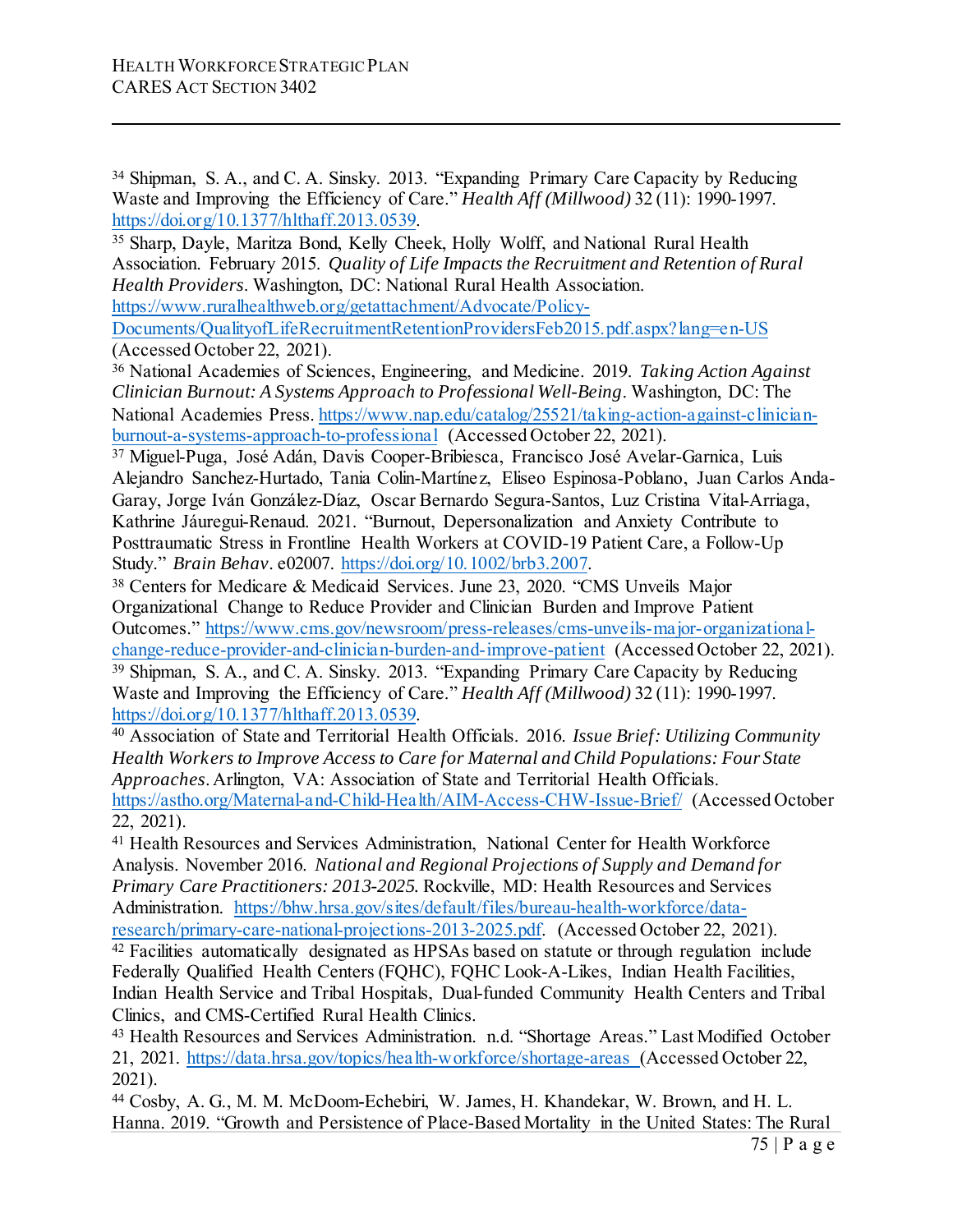Mortality Penalty." *Am J Public Health* 109 (1): 155-162.

[https://doi.org/10.2105/ajph.2018.304787.](https://doi.org/10.2105/ajph.2018.304787)

<sup>45</sup> Petterson, S. M., R. L. Phillips, Jr., A. W. Bazemore, and G. T. Koinis. 2013. "Unequal Distribution of the U.S. Primary Care Workforce." *Am Fam Physician* 87 (11). [https://www.ncbi.nlm.nih.gov/pubmed/23939507.](https://www.ncbi.nlm.nih.gov/pubmed/23939507)

<sup>46</sup> Liu, X., L. Dou, H. Zhang, Y. Sun, and B. Yuan. 2015. "Analysis of Context Factors in Compulsory and Incentive Strategies for Improving Attraction and Retention of Health Workers in Rural and Remote Areas: A Systematic Review." *Hum Resour Health* 13: 61. [https://doi.org/10.1186/s12960-015-0059-6.](https://doi.org/10.1186/s12960-015-0059-6) 47 U.S. Department of Health and Human Services, Centers for Disease Control and Prevention.

n.d. "Rural Communities." Last Modified July 7, 2021. [https://www.cdc.gov/coronavirus/2019](https://www.cdc.gov/coronavirus/2019-ncov/need-extra-precautions/other-at-risk-populations/rural-communities.html#why-higher-risk) [ncov/need-extra-precautions/other-at-risk-populations/rural-communities.html#why-higher-risk](https://www.cdc.gov/coronavirus/2019-ncov/need-extra-precautions/other-at-risk-populations/rural-communities.html#why-higher-risk) (Accessed October 22, 2021).

<sup>48</sup> Health Resources and Services Administration, National Center for Health Workforce Analysis. n.d. "Projecting Health Workforce Supply and Demand." Last Modified April 2021. <https://bhw.hrsa.gov/data-research/projecting-health-workforce-supply-demand> (Accessed October 21, 2021).

<sup>49</sup> Rayburn, W. F., M. E. Richards, and E. C. Elwell. 2012. "Drive Times to Hospitals with Perinatal Care in the United States." *Obstet Gynecol* 119 (3): 611-616. [https://doi.org/10.1097/AOG.0b013e318242b4cb.](https://doi.org/10.1097/AOG.0b013e318242b4cb)

<sup>50</sup> Liu, X., L. Dou, H. Zhang, Y. Sun, and B. Yuan. 2015. "Analysis of Context Factors in Compulsory and Incentive Strategies for Improving Attraction and Retention of Health Workers in Rural and Remote Areas: A Systematic Review." *Hum Resour Health* 13: 61.

[https://doi.org/10.1186/s12960-015-0059-6.](https://doi.org/10.1186/s12960-015-0059-6) 51 Barrett, F. A., M. S. Lipsky, and M. N. Lutfiyya. 2011. "The Impact of Rural Training Experiences on Medical Students: A Critical Review." *Acad Med* 86 (2): 259-63. https://doi.org/10.1097/ACM.0b013e3182046387.<br><sup>52</sup> Goodfellow, A., J. G. Ulloa, P. T. Dowling, E. Talamantes, S. Chheda, C. Bone, and G.

Moreno. 2016. "Predictors of Primary Care Physician Practice Location in Underserved Urban or Rural Areas in the United States: A Systematic Literature Review." *Acad Med* 91 (9): 1313- 1321. https://doi.org/10.1097/acm.000000000001203.<br><sup>53</sup> Downey, L. H., J. R. Wheat, J. D. Leeper, J. A. Florence, J. G. Boulger, and M. L. Hunsaker.

2011. "Undergraduate Rural Medical Education Program Development: Focus Group Consultation with the NRHA Rural Medical Educators Group." *J Rural Health* 27 (2): 230-238. [https://doi.org/10.1111/j.1748-0361.2010.00334.x.](https://doi.org/10.1111/j.1748-0361.2010.00334.x) 54 Rosenblatt, R. A., F. M. Chen, D. M. Lishner, M. P. Doescher, and WWAMI Rural Health

Research Center. August 2010. *The Future of Family Medicine and Implications for Rural Primary Care Physician Supply. Final Report #125*. Seattle, WA: WWAMI Rural Health Research Center. [http://depts.washington.edu/uwrhrc/uploads/RHRC\\_FR125\\_Rosenblatt.pdf](http://depts.washington.edu/uwrhrc/uploads/RHRC_FR125_Rosenblatt.pdf) (Accessed October 22, 2021).

<sup>55</sup> Werts, M., G. Amah, and E. Mertz. September 2020. *How Evidence-based Is US Dental Workforce Policy for Rural Communities?* Rensselaer, NY: Oral Health Workforce Research Center, Center for Health Workforce Studies, School of Public Health, SUNY Albany. [http://www.oralhealthworkforce.org/wp-](http://www.oralhealthworkforce.org/wp-content/uploads/2020/10/OHWRC_Dental_Workforce_Policy_for_Rural_Communities_2020.pdf)

 $76$  | P a g e [content/uploads/2020/10/OHWRC\\_Dental\\_Workforce\\_Policy\\_for\\_Rural\\_Communities\\_2020.pd](http://www.oralhealthworkforce.org/wp-content/uploads/2020/10/OHWRC_Dental_Workforce_Policy_for_Rural_Communities_2020.pdf) [f](http://www.oralhealthworkforce.org/wp-content/uploads/2020/10/OHWRC_Dental_Workforce_Policy_for_Rural_Communities_2020.pdf) (Accessed October 22, 2021).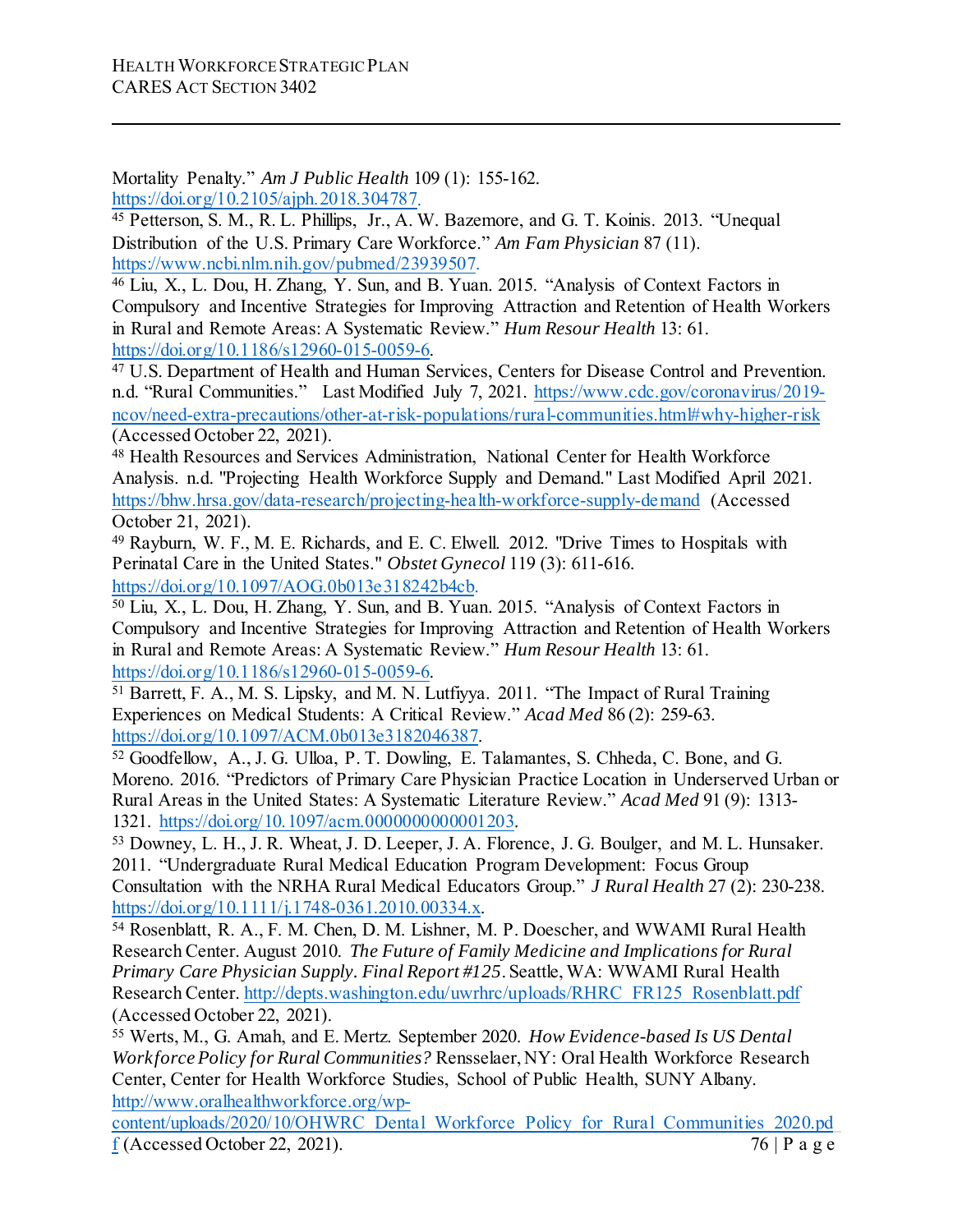<sup>56</sup> Terry, D. R., B. Peck, A. Smith, T. Stevenson, and E. Baker. 2019. "Is Nursing Student Personality Important for Considering a Rural Career?" *J Health Organ Manag* 33 (5): 617-634. https://doi.org/10.1108/jhom-03-2019-0074.<br><sup>57</sup> Kaplan, L., T. Klein, S. Skillman, and C. H. Andrilla. 2016. "Faculty Supervision of NP

Program Practicums: A Comparison of Rural and Urban Site Differences." *Nurse Pract* 41 (7): 36-42. [https://doi.org/10.1097/01.NPR.0000484321.06426.fa.](https://doi.org/10.1097/01.NPR.0000484321.06426.fa)

<sup>58</sup> Schwartz, M. R., D. G. Patterson, and R. L. McCarty. December 2019. *State Incentive Programs that Encourage Allied Health Professionals to Provide Care for Rural and Underserved Populations*. Seattle, WA: Center for Health Workforce Studies, University of Washington. [https://depts.washington.edu/fammed/chws/wp-](https://depts.washington.edu/fammed/chws/wp-content/uploads/sites/5/2019/12/State-Incentive-Programs-Allied-Health-FR-2019.pdf)

[content/uploads/sites/5/2019/12/State-Incentive-Programs-Allied-Health-FR-2019.pdf](https://depts.washington.edu/fammed/chws/wp-content/uploads/sites/5/2019/12/State-Incentive-Programs-Allied-Health-FR-2019.pdf) (Accessed October 22, 2021).

<sup>59</sup> Domino, M. E., C. C. Lin, J. P. Morrissey, A. R. Ellis, E. Fraher, E. L. Richman, K. C. Thomas, and M. J. Prinstein. 2019. "Training Psychologists for Rural Practice: Exploring Opportunities and Constraints." *J Rural Health* 35 (1): 35-41. https://doi.org/10.1111/jrh.12299.<br><sup>60</sup> Liu, X., L. Dou, H. Zhang, Y. Sun, and B. Yuan. 2015. "Analysis of Context Factors in Compulsory and Incentive Strategies for Improving Attraction and Retention of Health Workers in Rural and Remote Areas: A Systematic Review." *Hum Resour Health* 13: 61.

[https://doi.org/10.1186/s12960-015-0059-6.](https://doi.org/10.1186/s12960-015-0059-6) 61 Academy Health. December 2017. *Rapid Evidence Review: What are Effective Approaches for Recruiting and Retaining Rural Primary Care Health Professionals?* Academy Health. [https://academyhealth.org/publications/2018-01/rapid-evidence-review-what-are-effective](https://academyhealth.org/publications/2018-01/rapid-evidence-review-what-are-effective-approaches-recruiting-and-retaining)[approaches-recruiting-and-retaining.](https://academyhealth.org/publications/2018-01/rapid-evidence-review-what-are-effective-approaches-recruiting-and-retaining) (Accessed October 22, 2021).

<sup>62</sup> Morken, C., K. Bruksch-Meck, B. Crouse, and K. Traxler. 2018. "Factors Influencing Rural Physician Retention Following Completion of a Rural Training Track Family Medicine Residency Program." *WMJ* 117 (5): 208-210. [https://www.ncbi.nlm.nih.gov/pubmed/30674097.](https://www.ncbi.nlm.nih.gov/pubmed/30674097) 63 Weil, A. R. 2017. "Pursuing Health Equity." *Health Aff (Millwood)* 36 (6): 975-975. [https://doi.org/10.1377/hlthaff.2017.0583.](https://doi.org/10.1377/hlthaff.2017.0583) 64 Azar, Alex M. November 18, 2018. "Remarks on Primary Care and Value-Based

Transformation. Remarks to the Patient-Centered Primary Care Collaborative (Washington, D.C.) on November 8, 2018." Washington, DC: U.S. Department of Health and Human Services. [https://www.hhs.gov/about/leadership/secretary/speeches/2018-speeches/remarks-on-primary](https://www.hhs.gov/about/leadership/secretary/speeches/2018-speeches/remarks-on-primary-care-and-value-based-transformation.html)[care-and-value-based-transformation.html](https://www.hhs.gov/about/leadership/secretary/speeches/2018-speeches/remarks-on-primary-care-and-value-based-transformation.html) (Accessed October 22, 2021).

<sup>65</sup> Ellner, A. L., and R. S. Phillips. 2017. "The Coming Primary Care Revolution." *J Gen Intern Med* 32 (4): 380-386. [https://doi.org/10.1007/s11606-016-3944-3.](https://doi.org/10.1007/s11606-016-3944-3)

<sup>66</sup> Wakefield, Mary. 2014. "Improving the Health of the Nation: HRSA's Mission to Achieve Health Equity." *Public Health Rep* 129 Suppl 2 (Suppl 2): 3-4.

[https://doi.org/10.1177/00333549141291S202.](https://doi.org/10.1177/00333549141291S202)

<sup>67</sup> Welp, A., A. Johnson, H. Nguyen, and L. Perry. 2018. "The Importance of Reflecting on Practice: How Personal Professional Development Activities Affect Perceived Teamwork and Performance." *J Clin Nurs* 27 (21-22): 3988-3999. [https://doi.org/10.1111/jocn.14519.](https://doi.org/10.1111/jocn.14519)

<sup>68</sup> Dill, M. J., S. Pankow, C. Erikson, and S. Shipman. 2013. "Survey Shows Consumers Open to a Greater Role for Physician Assistants and Nurse Practitioners." *Health Aff (Millwood)* 32 (6): 1135-1142. [https://doi.org/10.1377/hlthaff.2012.1150.](https://doi.org/10.1377/hlthaff.2012.1150)

Outcomes through Advanced Pharmacy Practice. A Report to the U.S. Surgeon General. P a g e <sup>69</sup> Giberson, S., S. Yoder, and M. P. Lee. December 2011. *Improving Patient and Health System*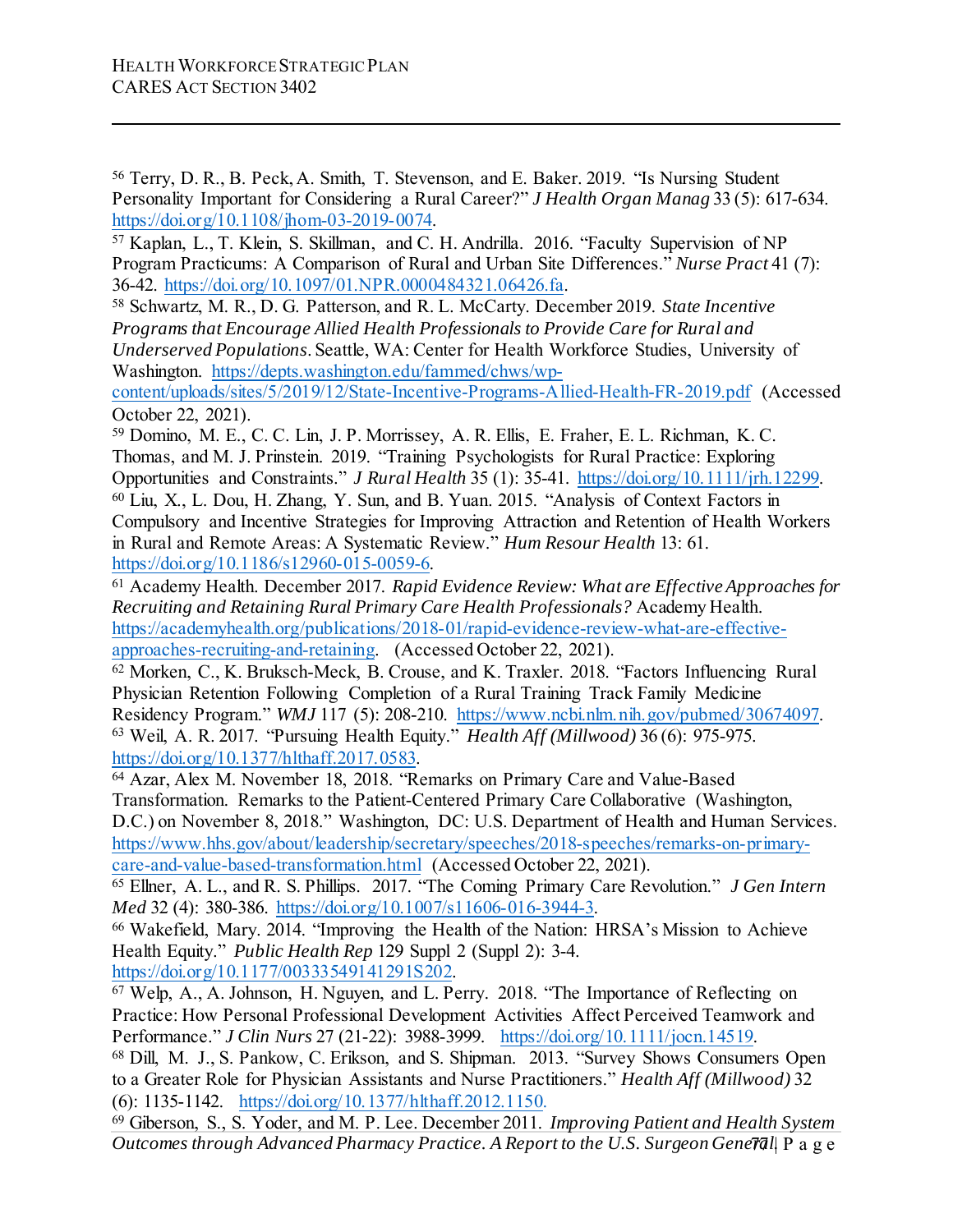Rockville, MD: Office of the Chief Pharmacist, U.S. Public Health Service.

[https://dcp.psc.gov/OSG/pharmacy/sc\\_comms\\_sg\\_report.aspx](https://dcp.psc.gov/OSG/pharmacy/sc_comms_sg_report.aspx) (Accessed October 22, 2021). <sup>70</sup> Mehrotra, Ateev, Michael Chernew, David Linetsky, Hilary Hatch, and David Cutler. "The Impact of the COVID-19 Pandemic on Outpatient Visits: A Rebound Emerges." *To the Point* (blog), *Commonwealth Fund*. May 19, 2020.

<https://www.commonwealthfund.org/publications/2020/apr/impact-covid-19-outpatient-visits> (Accessed October 22, 2021).

<sup>71</sup> Weil, A. R. 2017. "Pursuing Health Equity." *Health Aff (Millwood)* 36 (6): 975-975.

https://doi.org/10.1377/hlthaff.2017.0583.<br><sup>72</sup> Shigekawa, E., M. Fix, G. Corbett, D. H. Roby, and J. Coffman. 2018. "The Current State of Telehealth Evidence: A Rapid Review." *Health Aff (Millwood)* 37 (12): 1975-1982. [https://doi.org/10.1377/hlthaff.2018.05132.](https://doi.org/10.1377/hlthaff.2018.05132) 73 Academy Health. December 2017. *Rapid Evidence Review: What are Effective Approaches for* 

*Recruiting and Retaining Rural Primary Care Health Professionals?* Academy Health. [https://academyhealth.org/publications/2018-01/rapid-evidence-review-what-are-effective](https://academyhealth.org/publications/2018-01/rapid-evidence-review-what-are-effective-approaches-recruiting-and-retaining)[approaches-recruiting-and-retaining](https://academyhealth.org/publications/2018-01/rapid-evidence-review-what-are-effective-approaches-recruiting-and-retaining) (Accessed October 22, 2021).

<sup>74</sup> Welp, A., A. Johnson, H. Nguyen, and L. Perry. 2018. The Importance of Reflecting on Practice: How Personal Professional Development Activities Affect Perceived Teamwork and

Performance." *J Clin Nurs* 27 (21-22): 3988-3999. https://doi.org/10.1111/jocn.14519.<br><sup>75</sup> Riley, C., L. A. Spies, L. Prater, and S. L. Garner. 2019. "Improving Neonatal Outcomes" Through Global Professional Development." *Adv Neonatal Care* 19 (1): 56-64. https://doi.org/10.1097/anc.00000000000000550.

<sup>76</sup> McCann, E., and M. Brown. 2018. "The Inclusion of LGBT+ Health Issues within Undergraduate Healthcare Education and Professional Training Programmes: A Systematic Review." *Nurse Educ Today* 64: 204-214. [https://doi.org/10.1016/j.nedt.2018.02.028.](https://doi.org/10.1016/j.nedt.2018.02.028)

<sup>77</sup> Gibson-Helm, M., E. C. Tassone, H. J. Teede, A. Dokras, and R. Garad. 2018. "The Needs of Women and Healthcare Providers regarding Polycystic Ovary Syndrome Information, Resources, and Education: A Systematic Search and Narrative Review." *Semin Reprod Med* 36 (1): 35-41. https://doi.org/10.1055/s-0038-1668086.

<sup>78</sup> Agency for Healthcare Research and Quality. n.d. "Project ECHO." Last Modified September 2020.<https://www.ahrq.gov/patient-safety/resources/project-echo/index.html> (Accessed October 22, 2021).

<sup>79</sup> Johnson, J. E. 2013. "Working Together in the Best Interest of Patients." *J Am Board Fam* 

<sup>80</sup> Peterson, L. E., R. L. Phillips, J. C. Puffer, A. Bazemore, and S. Petterson. 2013. "Most Family Physicians Work Routinely with Nurse Practitioners, Physician Assistants, or Certified Nurse Midwives." *J Am Board Fam Med* 26 (3): 244-245.

https://doi.org/10.3122/jabfm.2013.03.120312.<br><sup>81</sup> Dill, M. J., S. Pankow, C. Erikson, and S. Shipman. 2013. "Survey Shows Consumers Open to a Greater Role for Physician Assistants and Nurse Practitioners." *Health Aff (Millwood)* 32 (6): 1135-1142. https://doi.org/10.1377/hlthaff.2012.1150.<br><sup>82</sup> Kurtzman, E. T., and B. S. Barnow. 2017. "A Comparison of Nurse Practitioners, Physician

Assistants, and Primary Care Physicians' Patterns of Practice and Quality of Care in Health Centers." *Med Care* 55 (6): 615-622. [https://doi.org/10.1097/mlr.0000000000000689.](https://doi.org/10.1097/mlr.0000000000000689)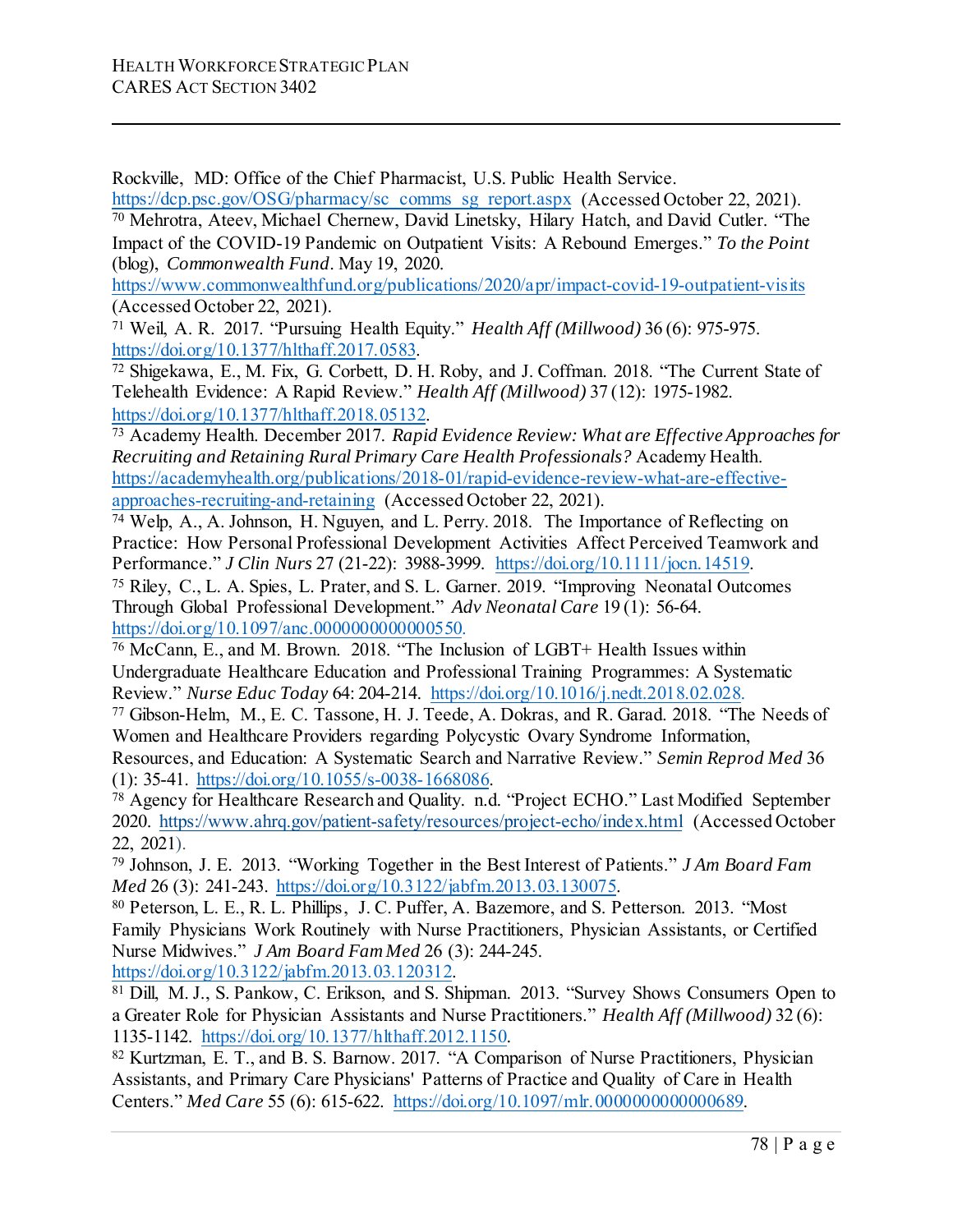<sup>83</sup> Naylor, M. D., and E. T. Kurtzman. 2010. "The Role of Nurse Practitioners in Reinventing Primary Care." *Health Aff (Millwood)* 29 (5): 893-899. https://doi.org/10.1377/hlthaff.2010.0440.

<sup>84</sup> Margolius, D., and T. Bodenheimer. 2010. "Transforming Primary Care: From Past Practice [to the Practice of the Future."](https://doi.org/10.1377/hlthaff.2010.0440) *Health Aff (Millwood)* 29 (5): 779-784. https://doi.org/10.1377/hlthaff.2010.0045.

<sup>85</sup> Peikes, D., A. Zutshi, J. Genevro, K. Smith, M. Parchman, and D. Meyers. February 2012. *[Early Evidence on the Patient-Centered M](https://doi.org/10.1377/hlthaff.2010.0045)edical Home. Final Report.* Rockville, MD: Agency for Health care Research and Quality.

https://pcmh.ahrq.gov/sites/default/files/attachments/Early%20Evidence%20on%20the%20PCM H%202%2028%2012.pdf (Accessed October 22, 2021).

<sup>86</sup> Ellner, A. L., and R. S. Phillips. [2017. "The Coming](https://pcmh.ahrq.gov/sites/default/files/attachments/Early%20Evidence%20on%20the%20PCMH%202%2028%2012.pdf) Primary Care Revolution." *J Gen Intern Med* 32 (4): [380-386.](https://pcmh.ahrq.gov/sites/default/files/attachments/Early%20Evidence%20on%20the%20PCMH%202%2028%2012.pdf) https://doi.org/10.1007/s11606-016-3944-3.

<sup>87</sup> Mehrotra, Ateev, Michael [Chernew, David Linetsky,](https://doi.org/10.1007/s11606-016-3944-3) Hilary Hatch, and David Cutler. "The Impact of the COVID-19 Pandemic on Outpatient Visits: A Rebound Emerges." *To the Point* (blog), *Commonwealth Fund*. May 19, 2020.

https://www.commonwealthfund.org/publications/2020/apr/impact-covid-19-outpatient-visits (Accessed October 22, 2021).

<sup>88</sup> Wakefield, Mary. 2014. ["Improving the Health of the Nation:](https://www.commonwealthfund.org/publications/2020/apr/impact-covid-19-outpatient-visits) HRSA's Mission to Achieve Health Equity." *Public Health Rep* 129 Suppl 2 (Suppl 2): 3-4. https://doi.org/10.1177/00333549141291S202.

<sup>89</sup> Bates, D. W., and H. Singh. 2018. "Two Decades Since To Err Is Human: An Assessment Of Progress [And Emerging](https://doi.org/10.1177/00333549141291S202) Priorities In Patient Safety." *Health Aff (Millwood)* 37 (11): 1736-1743. https://doi.org/10.1377/hlthaff.2018.0738.

<sup>90</sup> Ellner, A. L., and R. S. Phillips. 2017. "The Coming Primary Care Revolution." *J Gen Intern Med* 32 (4): 380-386. [https://doi.org/10.100](https://doi.org/10.1377/hlthaff.2018.0738)7/s11606-016-3944-3.

<sup>91</sup> McDonald, K. M., E. Schultz, L. Albin, N. Pineda, J. Lonhart, V. Sundaram, C. Smith-Spangler, J. Brustrom, E. Malcolm, L. Rohn, [and S. Davies. June](https://doi.org/10.1007/s11606-016-3944-3) 2014. *Care Coordination Measures Atlas Update.* Rockville, MD: Agency for Healthcare Research and Quality. https://www.ahrq.gov/ncepcr/care/coordination/atlas.html (Accessed October 22, 2021).

<sup>92</sup> U.S. Census Bureau. n.d. "U.S. and World Population Clock." [https://www.census.gov/popclock](https://www.ahrq.gov/ncepcr/care/coordination/atlas.html) (Accessed March 22, 2021).

93 U.S. Bureau of Labor Statistics. n.d. "Healthcare Occupations." Occupational Outlook Handbook. [Last Modified Septemb](https://www.census.gov/popclock)er 8, 2021. https://www.bls.gov/ooh/healthcare/home.htm (Accessed October 22, 2021).

<sup>94</sup> Health Resources and Services Administration. [n.d. "The](https://www.bls.gov/ooh/healthcare/home.htm) National Center for Health Workforce Analysis (NCHWA)." Health Resources and Services Administration. https://bhw.hrsa.gov/health-workforce-analysis/about (Accessed October 22, 2021).

<sup>95</sup> Health Resources and Services Administration, National Center for Health Workforce Analysis. 2019. *[Technical Documentation for HRSA'](https://bhw.hrsa.gov/health-workforce-analysis/about)s Health Workforce Simulation Model. Version 4.2020.*Rockville, MD: Health Resources and Services Administration. https://bhw.hrsa.gov/sites/default/files/bhw/health-workforce-

[analysis/research/projections/technical-documentation-health-workforce-simulation-model.pdf](https://bhw.hrsa.gov/sites/default/files/bhw/health-workforce-analysis/research/projections/technical-documentation-health-workforce-simulation-model.pdf) (Accessed October 22, 2021).

<sup>96</sup> [Health Resources and Services](https://bhw.hrsa.gov/sites/default/files/bhw/health-workforce-analysis/research/projections/technical-documentation-health-workforce-simulation-model.pdf) Administration, National Center for Health Workforce Analysis. 2019. Technical Documentation for HRSA's Health Workforce Simulation Model.